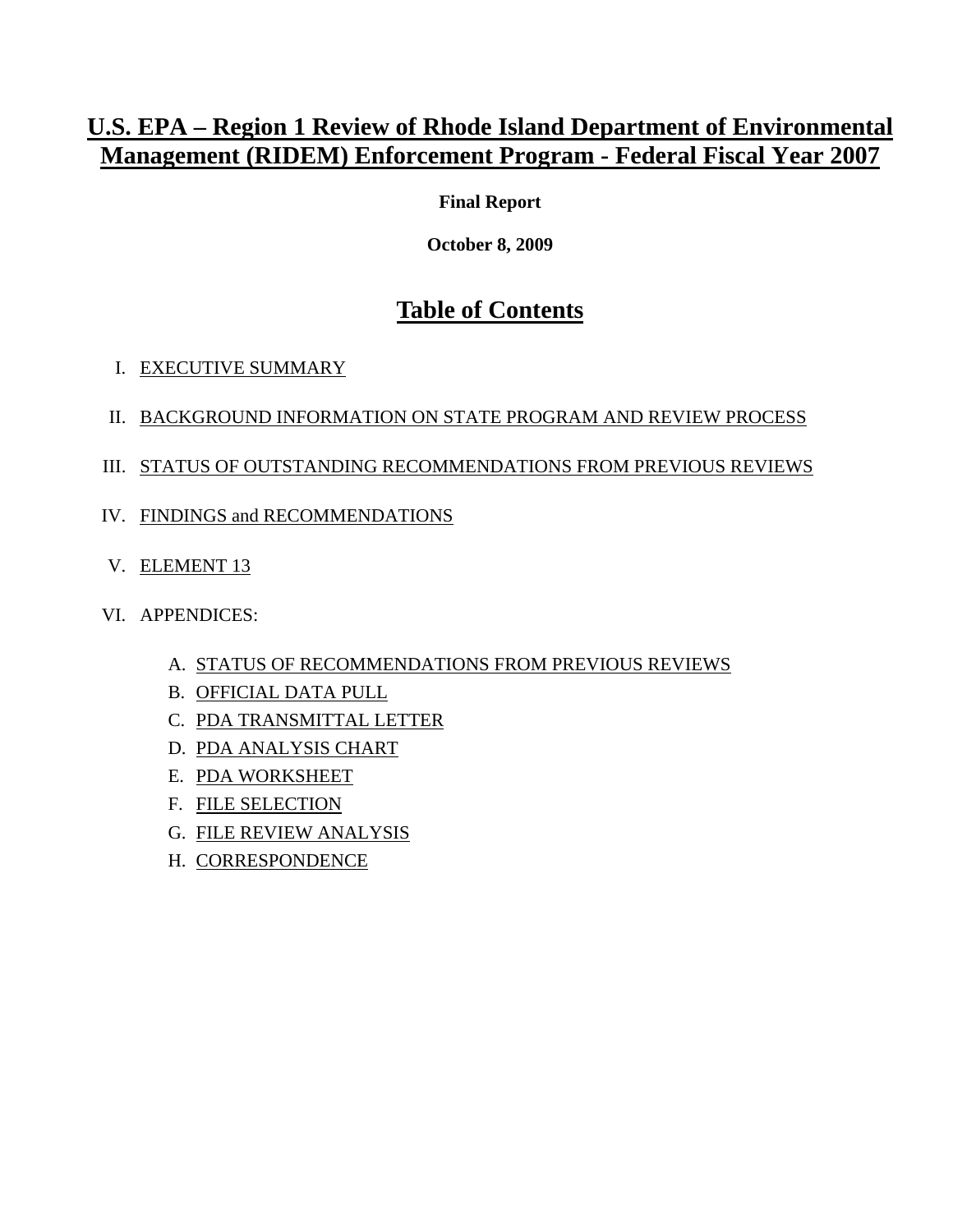# **I. EXECUTIVE SUMMARY**

The Environmental Protection Agency, Region 1 (EPA), used the State Review Framework to assess the Rhode Island Department of Environmental Management's (RIDEM) operation and administration of the compliance and enforcement programs for Clean Air Act stationary sources, the Clean Water Act NPDES program and Resource Conservation and Recovery Act hazardous waste.

The State Review Framework (SRF) is a program designed to ensure that EPA conducts oversight of state compliance and enforcement programs in a nationally consistent and efficient manner. Reviews look at 12 program elements covering: data (completeness, timeliness, and quality); inspections (coverage and quality); identification of violations, enforcement actions (appropriateness and timeliness); and penalties (calculation, assessment and collection). Reviews are conducted in three phases: analyzing information from the national data systems; reviewing a limited set of state files; and developing findings and recommendations. Considerable consultation is built into the process to ensure EPA and the state understand the causes of issues, and to seek agreement on identifying the actions needed to address problems. The reports generated by the reviews capture information and agreements developed during the review process in order to facilitate program improvements. They are designed to provide factual information and do not make determinations of program adequacy. EPA also uses the information in the reports to draw a "national picture" of enforcement and compliance, and to identify any issues that require a national response. Reports are not used to compare or rank state programs.

## **A. Major State Priorities and Accomplishments**

NOTE:The Priorities and Accomplishments below were provided by RIDEM. EPA included this information in this report without edits or other changes

## **Priorities**

The RIDEM Offices of Waste Management, Air Resources, and Compliance and Inspection have all undergone significant reductions in staff over the last 1-2 years. Given these reductions and the current budget, RIDEM's priorities are to maintain compliance and enforcement activities in its core programs.

One area that DEM has identified as a priority is implementation of LEAN techniques. Our first focus is to streamline and shorten the time to issue a formal enforcement action. The Offices of Compliance and Inspection and Legal Services have been meeting on a monthly basis since June to work on this effort. More recently, the Offices of Compliance and Inspection, Water Resources, Waste Management, and Air Resources have met to streamline the process for referral of cases for formal enforcement to Compliance and Inspection.

## Accomplishments

The RIDEM's major accomplishments over the last 1-2 years have been to maintain compliance and enforcement activities in its core programs.

Element 13 – RIDEM is not submitting information under Element 13 at this time.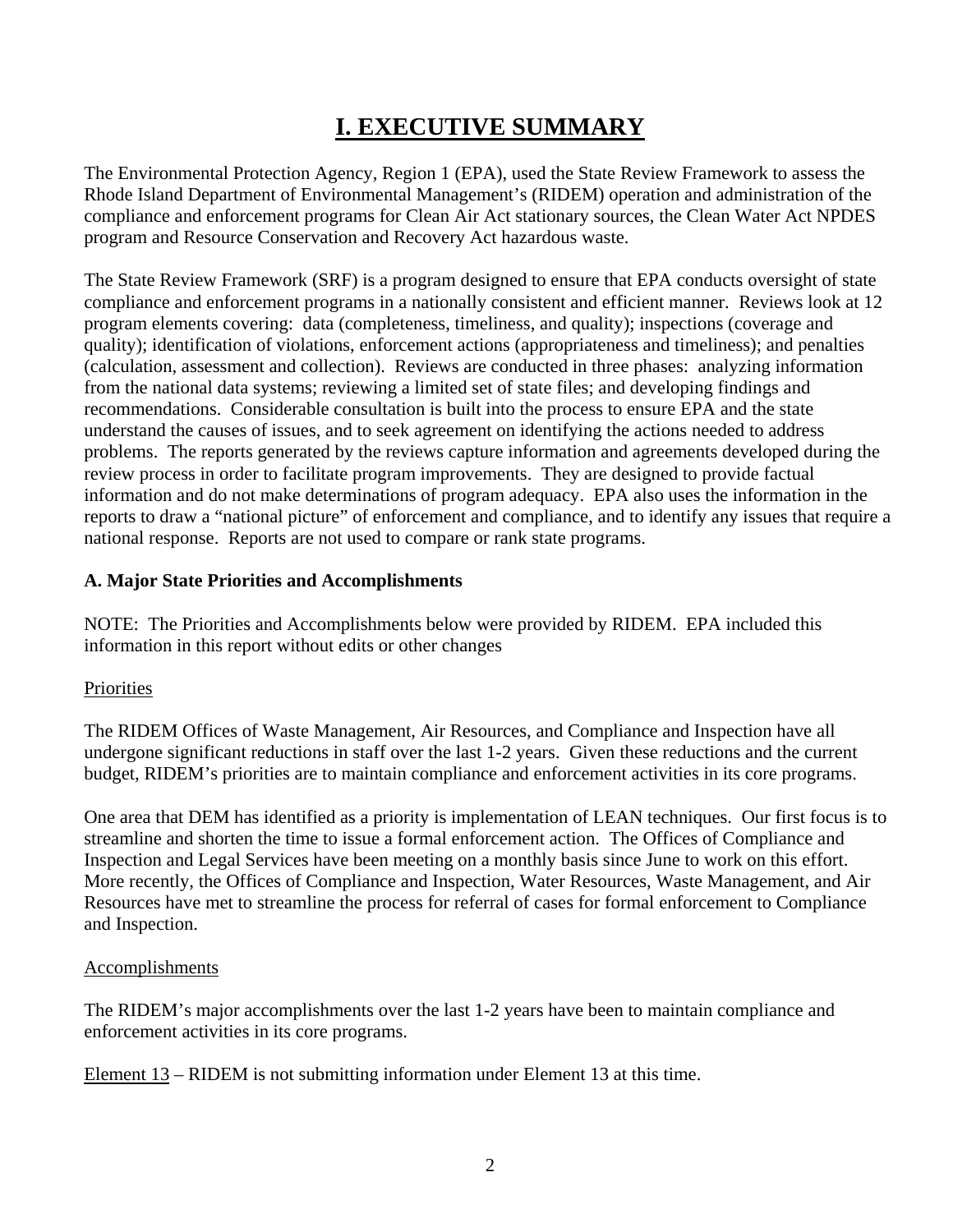## **B. Summary of Results**

- Recommendations from Round  $1 -$  Region identified 13 recommendations from Round 1, and all are considered complete as of the start of Round 2.
- Overall Round 2 Accomplishments and Best Practices
	- o CAA
		- RIDEM's air inspection reports or compliance monitoring reports (CMRs) were comprehensive and properly documented observations noted during the inspections. RIDEM should be commended for developing and using a Title V Full Compliance Evaluation checklist. (Element 6)
		- RIDEM always seeks injunctive relief, where necessary, in its informal and formal enforcement actions, includes clear and concise descriptions of the injunctive relief necessary and a timeframe for achieving compliance, so that facilities with violations return to compliance expeditiously. (Element 9)
		- RIDEM is seeking and collecting appropriate penalties and their enforcement case files thoroughly document their rationale for reducing a penalty. In addition, all the appropriate enforcement case files reviewed included copies of penalty checks indicating that all penalties had been paid in full. (Element 12)
	- o CWA
		- RIDEM issues letters following major facility inspections and tracks deficiencies noted in these letters. (Element 1)
		- Each major facility is inspected at least once per year. (Element 5)<br>■ The State inspectors use inspection checklists during major facility
		- The State inspectors use inspection checklists during major facility inspections. (Element 6)
	- o RCRA
		- RIDEM completed 137% of their planned RCRA enforcement commitments in FY2007. (Element 4)
		- RIDEM exceeded the national average of 70% of LQGs inspected in 5 years by inspecting 94%. (Element 5)
		- **RIDEM** thoroughly documents all decisions associated with penalty assessment, reduction and collection. (Element 12)
- CAA Round 2 Review Results
	- o *Areas with No Issues or Only Minor Issues* Data Completeness (Element 1), Quality of Inspection or Compliance Evaluation Reports (Element 6), Enforcement Actions Promote a Return to Compliance (Element 9), Penalty Calculation Method (Element 11) and Final Penalty Assessment and Collection (Element 12).
	- o *Areas for State Attention*  Completion of Commitments (Element 4) and Inspection Coverage (Element 5)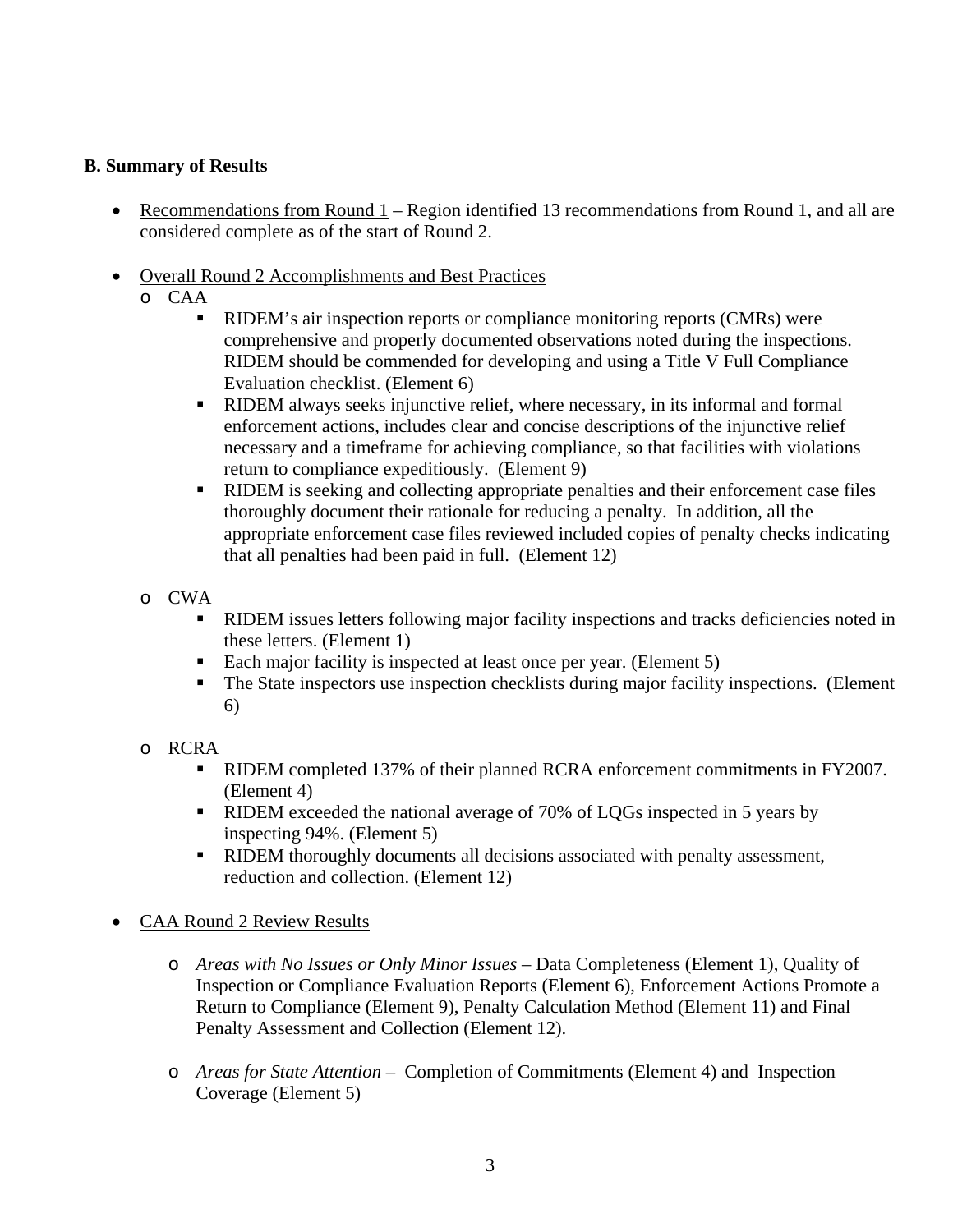- o *Areas for State Action* 
	- Element 2 Data Accuracy
		- Finding 2-1: Data Accuracy: Many of the inspection files reflected a different compliance status than did the OTIS detailed facility report.
		- Finding 2-2: RIDEM enters NOVAPs into AFS; however, the associated penalties are not included in national enforcement reports.
	- Element 3 Timeliness of Data Entry
		- Finding 3-1: Timeliness of Date Entry: RIDEM is below the national average for having HPV data entered into AFS in a timely manner.
	- Element 7 Identification of Violations
		- Finding 7.1: Some violations were not properly entered into AFS.
	- Element  $8$  Identification of SNC and HPV
		- Finding 8-1: Delay in identifying HPVs in AFS in a timely manner.
	- Element 10 Timely and Appropriate Action
		- Finding 10-1: RIDEM did not consistently meet the timeliness guidelines set forth in EPA's "Timely and Appropriate" guidance document.
- CWA Round 2 Review Results
	- o *Areas with No Issues or Only Minor Issues* Timeliness of Data Entry (Element 3), Completion of Commitments (Element 4), Inspection Coverage (Element 5), Enforcement Actions Promote a Return to Compliance (Element 9) and Final Penalty Assessment and Collection (Element 12).
	- o *Areas for State Attention* –Data Accuracy (Element 2), Identification of Violations, Identification of SNC (Element 8).
	- o *Areas for State Action* 
		- Elements 1 Data completeness, accuracy, and timeliness
			- Finding 1-4: Data systems do not contain complete listings of informal and formal actions.
		- Element 6 Quality of Inspection or Compliance Evaluation Reports
			- Finding 6-2: Inspections and inspection reports are not entered in the data system.
		- Element 7 Identification of Alleged Violations
			- Finding 7-1: Single-event violations (SEVs) are not accurately identified and coded into the data system.
		- Element 10 Timely and Appropriate Action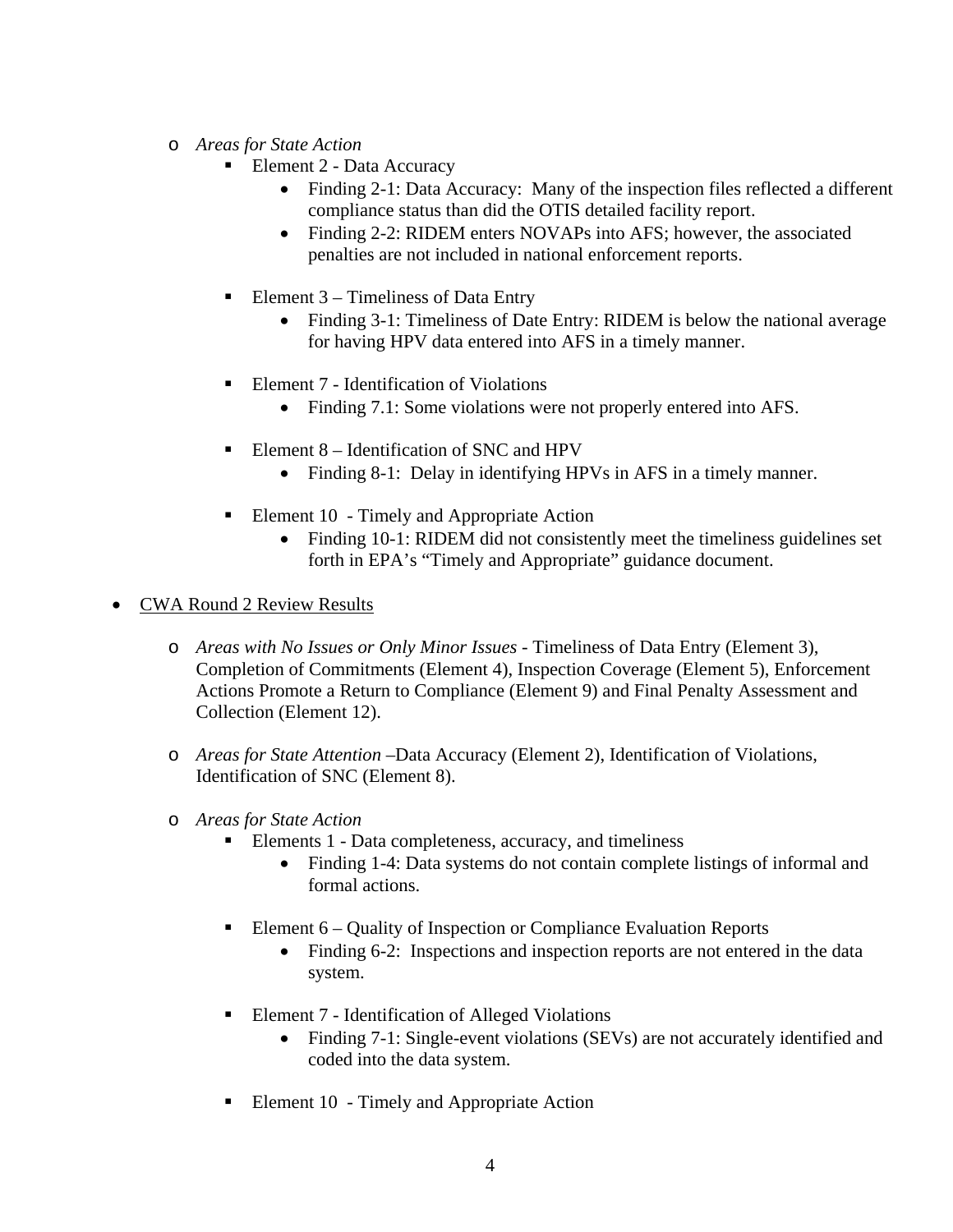- Finding 10-1: Some SNCs are not resolved in a timely manner.
- Element  $11$  Penalty Calculation Method
	- Finding 11-1: Economic Benefit is usually not calculated.

## • RCRA Round 2 Results

- o *Areas with No Issues or Only Minor Issues*  Data Completeness (Element 1), Timeliness of Data Entry (Element 3), Completion of Commitments (Element 4), Inspection Coverage (Element 5), Identification of SNC (Element 8), Enforcement Actions Promote a Return to Compliance (Element 9), Penalty Calculation Method (Element 11) and Final Penalty Assessment and Collection (Element 12).
- o *Areas for State Attention*  Identification of Violations (Element 7)
- o *Areas for State Action* 
	- Element 2 Data Accuracy
		- Finding 2-1: Compliance determinations, actions taken, violations discovered and/or addressed are not in RCRAInfo and do not match the data in the files.
	- Element 6 Quality of Inspection or Compliance Evaluation Reports
		- Finding 6-1: EPA found that OWM inspection reports reviewed were not sufficiently detailed.
	- Element  $10 -$  Timely and Appropriate Action
		- Finding 10-1: Formal enforcement actions did not have final enforcement actions issued within 360 days. 50% of initial formal actions did not occur within 240 days.

## **C. Significant Cross-Media Findings and Recommendations**

- Data Completeness, Accuracy, and Timeliness There are data systems issues in all three programs at RIDEM. These issues seem to stem from lack of resources, lack of understanding EPA's data system expectations and technical problems resulting from the age of one EPA system (Air - AFS) and the implementation of EPA's newest system (Water – ICIS NPDES)
- Timely and Appropriate Action Timeliness of enforcement actions is an issue for each of RIDEM's compliance and enforcement programs. The most significant factor is the ongoing reduction in resources occurring at the agency. Overall, programs are losing FTEs and when programs can fill vacancies, there is a lag in productivity as new staff are trained.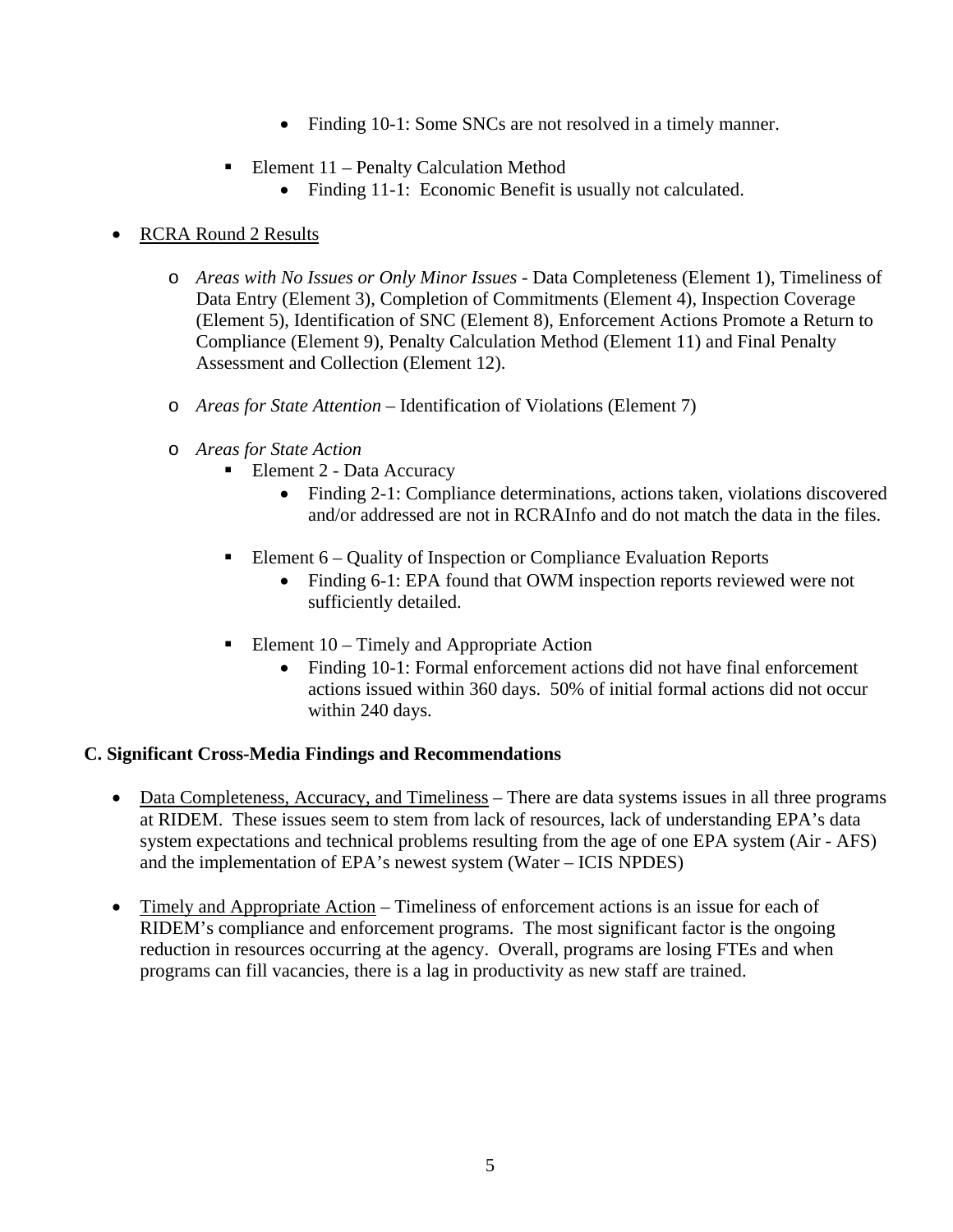## **II. BACKGROUND INFORMATION ON STATE PROGRAM AND REVIEW PROCESS**

**NOTE:** The Background Information provided below was provided by RIDEM. EPA included this information in this report without edits or other changes. While this review examines RIDEM activities in Federal Fiscal Year 2007, this section includes budget and resource information that is current.

## **A. GENERAL PROGRAM OVERVIEW**

## *Agency Structure*

The Department of Environmental Management (DEM) manages and protects Rhode Island's public and common natural assets, including land, air and water resources. It manages state-owned lands, including state parks and beaches, forests, port facilities, and fish and wildlife management areas. The DEM administers a capital management program financed by general obligation bonds, funds from the Rhode Island Capital Plan Fund, federal funds, restricted receipts and third-party sources (for land acquisition). Capital program activities include: acquisition and development of recreational, open space and agricultural lands; municipal and non-profit grant programs for land acquisition and development; improvements to state-owned ports and recreation facilities; Superfund federal mandates; construction of new state environmental facilities; municipal wastewater facility construction grant programs; and grants to nongovernmental entities for specified water quality improvement projects. The DEM also monitors the use and quality of state groundwater; regulates discharges and uses of surface fresh and salt water; enforces game, fishing and boating regulations; coordinates a statewide forest fire protection plan; regulates air quality; and monitors the disposal of solid and hazardous wastes.

The organizational structure of the DEM is shown in the chart below.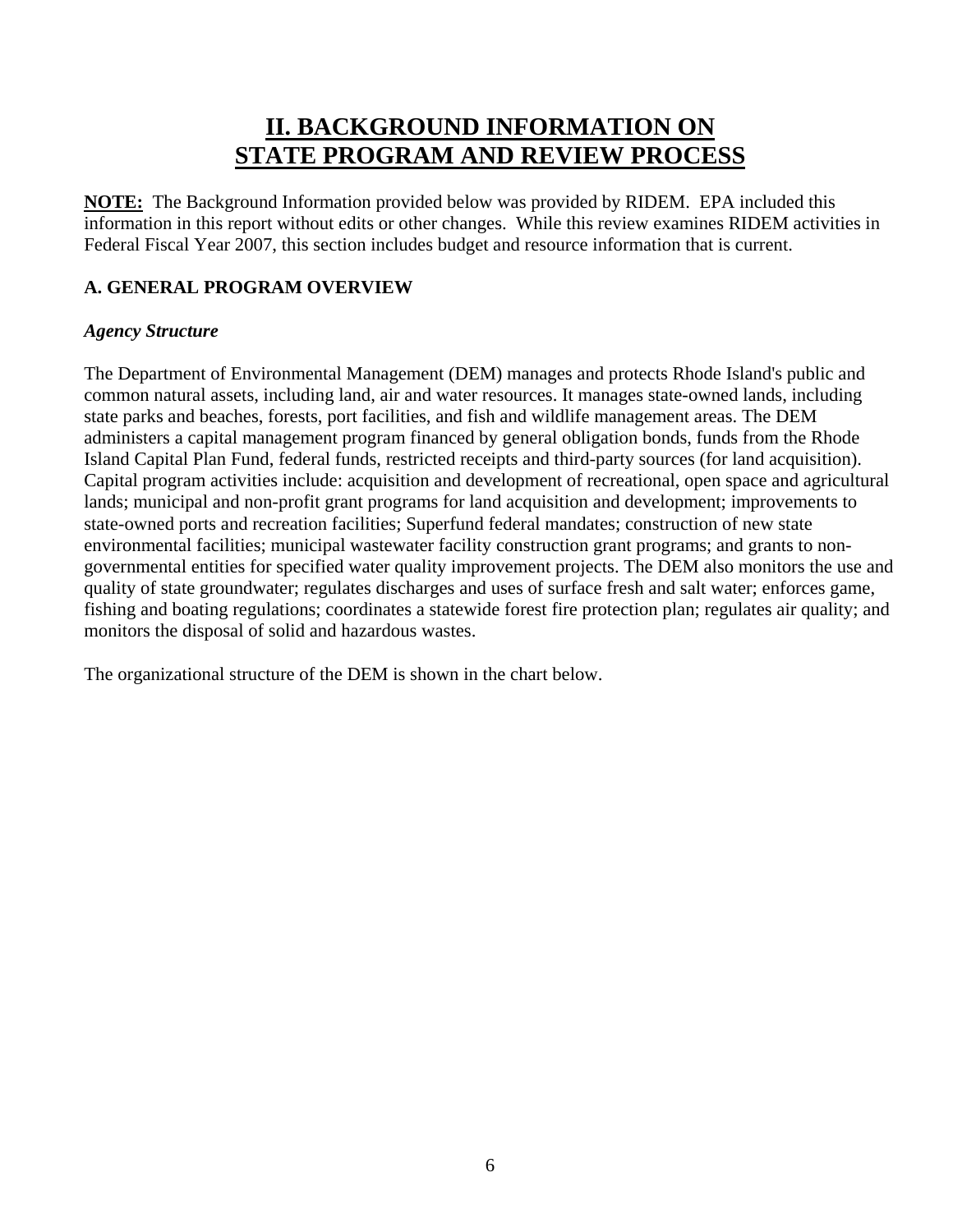

The mission of the DEM, working through its Bureaus and Offices is to:

- Enhance the high quality of life for this and future generations by protecting, managing, and restoring the environment, enhancing outdoor recreation opportunities, and protecting public health.
- Guiding utilization of Rhode Island's resources to provide for sustainable economic opportunity while protecting our natural environment.
- Motivating the citizens to practice an environmental ethic based on an understanding of their environment, their own dependence on it, and the ways in which their actions affect it.

The Governor's revised FY 2009 budget for the DEM was \$87.3 million, including \$34.0 million in general revenue, \$34.5 million in federal funds, \$13.5 million in restricted receipts, and \$5.2 million in other funds. This represents a total decrease of \$1.7 million from the enacted budget of \$89.0 million. For FY 2009, the Governor recommended 409.0 FTE positions for the DEM, a decrease of 64.0 FTE positions from the enacted level of 473.0 FTE positions. This decrease is a reflection of the number of FTE positions lost due to retirements, transfers and turnover.The Governor's recommended FY 2010 expenditures for the DEM were \$87.5 million, including \$35.7 million in general revenue, \$30.0 million in federal funds, \$15.2 million in restricted receipts and \$6.5 million in other funds. This represents a total decrease of \$1.5 million from the FY 2009 enacted budget of \$89.0 million. The Governor recommended 417.0 FTE positions for FY 2010, which is a decrease of 56.0 FTE positions from the enacted level of 473.0 FTE positions.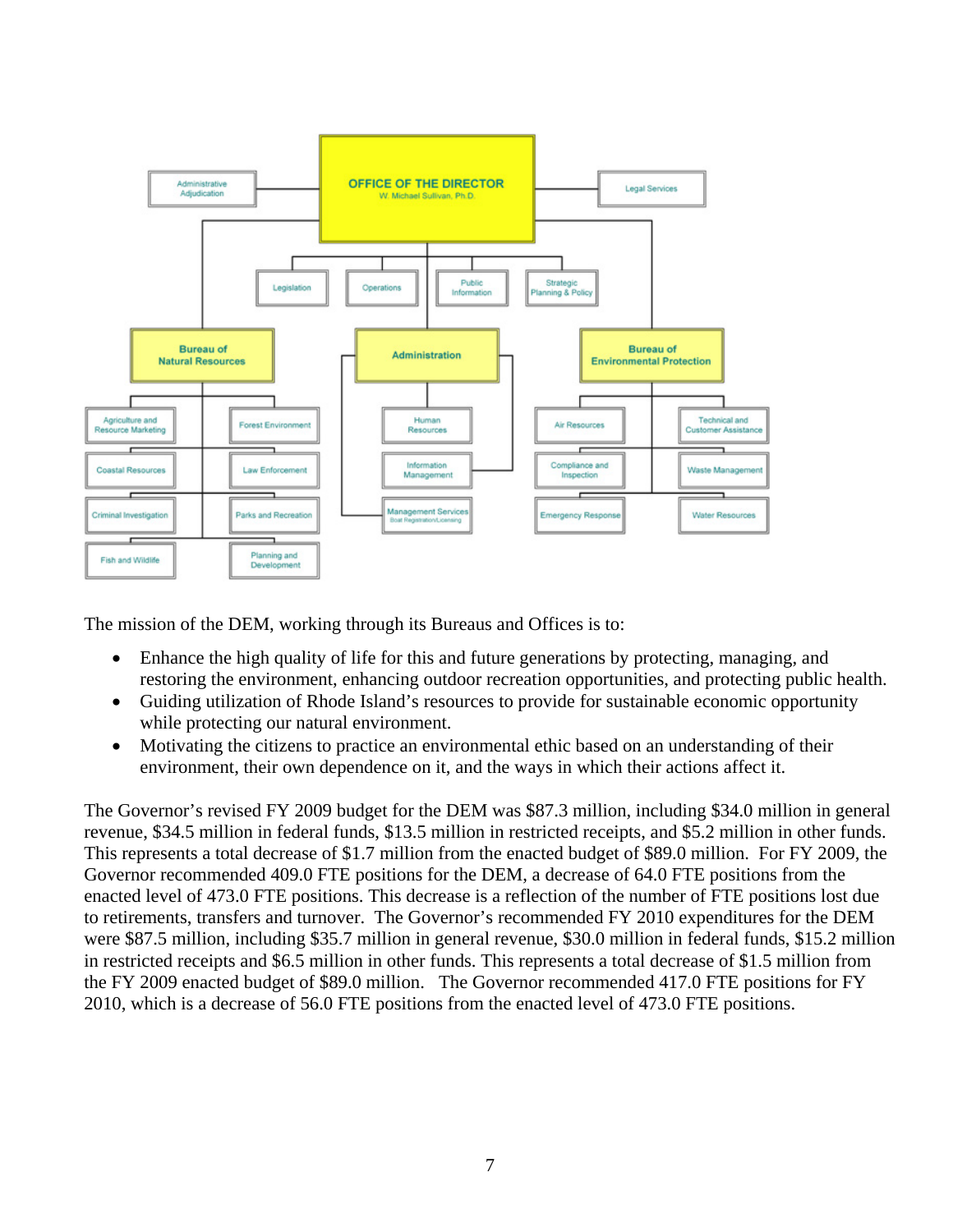#### *Compliance/Enforcement Program Structure*

Civil regulatory activities are handled by the Bureau of Environmental Protection, which consists of the Office of Air Resources, the Office of Water Resources, the Office of Waste Management, the Office of Compliance and Inspection, the Office of Technical and Customer Assistance, and the Office of Emergency Response. The management team for the Bureau of Environmental Protection consists of the Assistant Director for Water Resources; the Assistant Director for Air, Waste and Compliance; Chief, Surface Water Protection; Chief, Groundwater and Wetland Protection; Chief, Air Resources; Chief, Waste Management; Chief, Office of Technical and Customer Assistance; Chief, Office of Compliance and Inspection; and Emergency Response Coordinator, Office of Emergency Response.

## *Roles and Responsibilities*

Enforcement of environmental laws and regulations is carried out by all the Offices within the Bureau of Environmental Protection. The response to noncompliance discovered through complaint inspections, compliance monitoring, or other channels can take several forms, but, for the most part, can be described as either **informal or formal enforcement**. **Informal enforcement** includes those actions that do not result in an enforceable order or assessment of a penalty. For the most part, these actions include correspondence such as letters of deficiency, warning letters, letters of noncompliance. and notices of intent to enforce. All of these actions are taken to allow violators to resolve noncompliance voluntarily and as quickly as possible, including repairing any environmental damage that may have resulted due to noncompliance. In the event that compliance through informal enforcement is not met, or DEM determines that the violations represent significant noncompliance, the case may proceed to **formal enforcement**. **Formal enforcement** typically involves the issuance of a Notice of Violation (NOV). A NOV advises the respondent of the alleged facts surrounding the case, the statutes and regulations that are basis of the alleged violations, the requirements to meet compliance and usually includes an administrative penalty. The requirements to return to compliance are set forth in the order portion of the NOV. The assessed penalty is developed in accordance with the administrative penalty regulations, and the NOV includes worksheets providing information on how the penalty was determined. The maximum penalty for violations is derived from the legislative statute providing DEM with the authority to assess and collect a penalty for civil (non-criminal) violations of laws or regulations. Since formal enforcement actions contain enforceable orders and assessments of penalties, such actions are subject to appeal with the DEM's Administrative Adjudication Division (AAD). Respondents have 20 days to appeal the NOV to the AAD. Prior to or even after a hearing commences, the parties may finalize a settlement of the outstanding enforcement action. Upon completion of a hearing, a recommended decision is forwarded to DEM's Director for final decision. Respondents may file an appeal to contest the AAD decision to Superior Court. In the event that an administrative hearing is not requested, the NOV becomes a final order of the Director and is enforceable in Superior Court.

## **Office of Air Resources**

The Office of Air Resources (OAR) is responsible for the preservation, protection and improvement of air quality in Rhode Island. This is accomplished, in partnership with the U.S. Environmental Protection Agency, by regulating the emission of air pollutants from stationary and mobile emission sources. Planning, permitting, air pollutant emission inventory, air quality monitoring and inspecting emission sources are among the major activities of OAR.

Air pollutants fall into two broad categories– criteria pollutants and air toxics. National Ambient Air Quality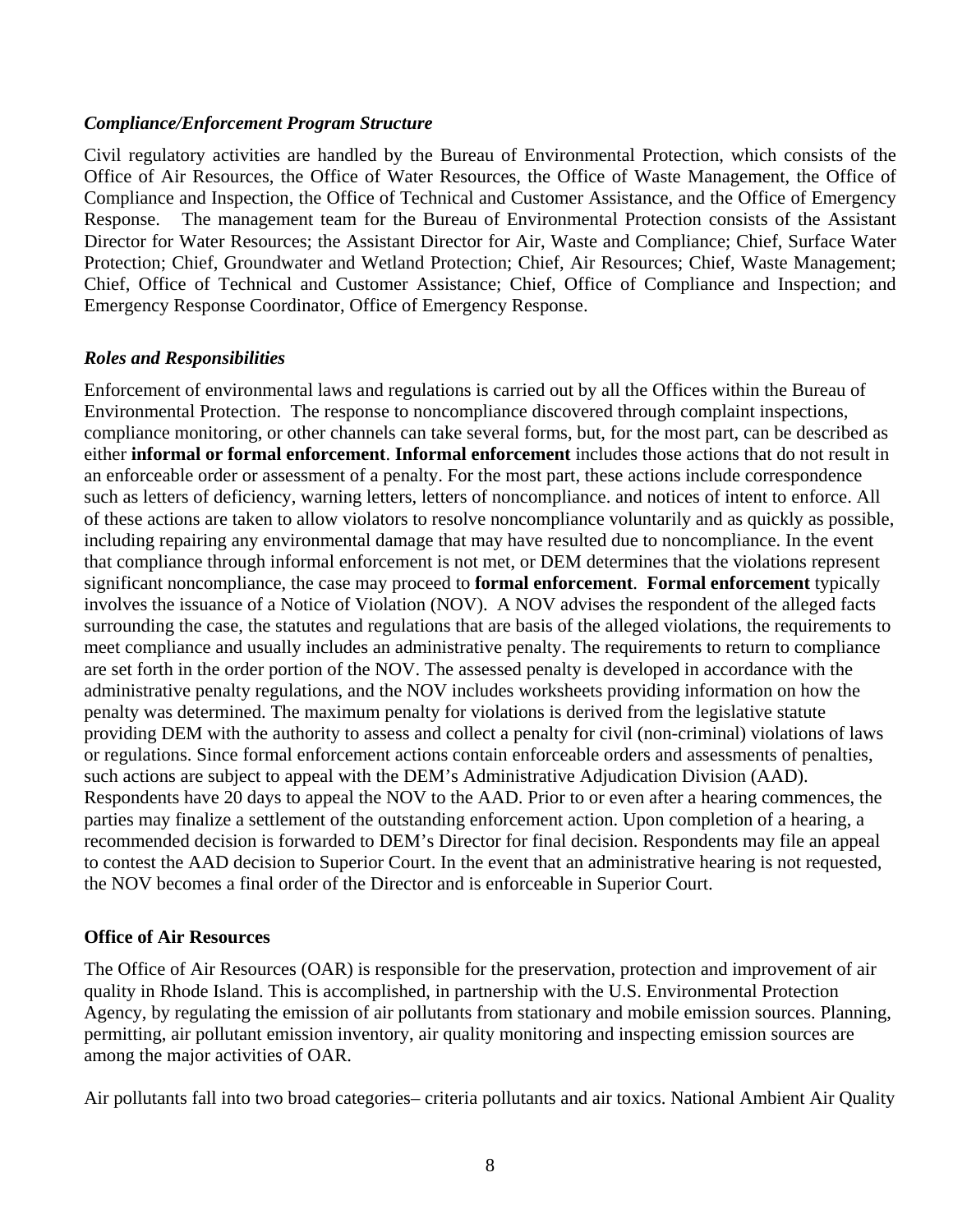Standards have been set for criteria pollutants. In general, criteria pollutants are irritants or have other minor and/or acute health or environmental effects. Examples are ground level ozone and carbon monoxide. Air toxics are pollutants that, for example, are carcinogens, or have other major and/or chronic health effects. Examples are benzene and trichloroethylene. Rhode Island and most of the Northeast United States do not meet the health-based air quality standards for ozone. Much of the work of the OAR is related to assuring that Rhode Island improves its air quality to attain the standards on the schedule required by the federal Clean Air Act. A number of toxic air pollutants are present in Rhode Island's air that are above acceptable levels. The OAR works to reduce emissions of air pollutants in Rhode Island and works with other states to secure emission reductions that will help Rhode Island solve its air quality problems. Compliance with environmental laws, rules, regulations, permits and licenses is enforced through **informal enforcement**.

#### **Office of Water Resources**

The Office of Water Resources (OWR) is responsible for ensuring that rivers, lakes, and coastal waters will support healthy communities of fish, plants, and other aquatic life, and will support uses such as fishing, swimming, and drinking water quality. OWR also ensures that groundwater will be uncontaminated, freshwater wetlands will be protected and rehabilitated to provide wildlife habitat, reduce floods, and to improve water quality and public health will be protected from the adverse impacts of water pollution. This is accomplished, in partnership with the U.S. Environmental Protection Agency, by regulating the discharge of water pollutants from point sources. Planning, permitting, developing Total Maximum Daily Loads (TMDLs), water quality monitoring and inspecting sources are among the major activities of OWR. Compliance with environmental laws, rules, regulations, permits and licenses is enforced through **informal enforcement**.

#### **Office of Waste Management**

The Office of Waste Management (OWM) has two primary functions:

- To oversee the investigation and remediation of contaminated sites and releases from leaking underground storage tanks.
- To regulate and permit facilities that accept or transport solid, medical or hazardous waste or that store petroleum products in underground tanks.

These functions are divided into four programs as listed below:

- Underground Storage Tank Management Program-This program oversees the registration of Underground Storage Tanks (UST program) as well as the cleanup of Leaking Underground Storage Tanks (LUST program).
- Waste Facilities Management Program-This program regulates facilities that receive Solid, Hazardous and Medical Waste and transporters of hazardous, medical and septage waste. It also oversees the closure of active landfills.
- Site Remediation Program-This program oversees the investigation and remediation of sites contaminated with hazardous materials and petroleum. This includes the redevelopment and reuse of sites commonly known as Brownfields.
- Superfund and Department of Defense Program- This program oversees the cleanup of NPL Sites (commonly referred to as Superfund Sites) and sites used or formerly used by the U.S. Department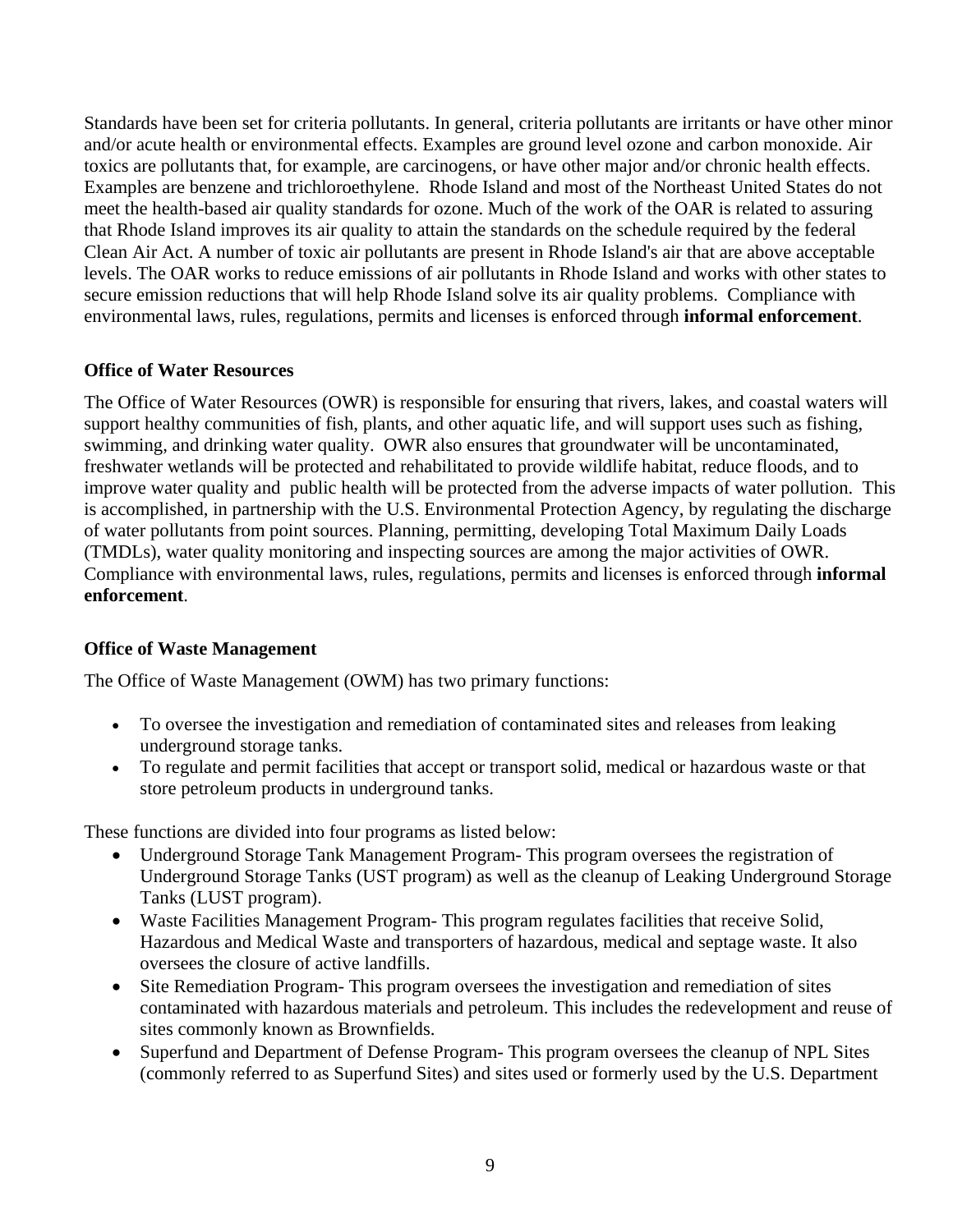of Defense. This program also oversees the evaluation of sites on the U.S. Environmental Protection Agency's CERCLIS List for consideration of action under the Superfund Program.

Compliance with environmental laws, rules, regulations, permits and licenses is enforced through **informal enforcement**.

### **Office of Compliance and Inspection**

The Office of Compliance and Inspection (OC&I) is responsible for the regulatory enforcement activities related to air, waste, and water. OC&I investigates complaints and suspected violations of environmental laws and regulations relating to air pollution, dam safety, freshwater wetlands, hazardous waste management, unpermitted releases of hazardous materials and/or petroleum, onsite wastewater treatment systems (i.e., septic systems), solid and medical waste, underground and leaking underground storage tanks, and water pollution. In addition to complaint response, the OC&I carries out compliance monitoring of regulated activities involving hazardous waste generators, underground storage tanks, and exterior lead paint removal activities. OC&I also inspects dams to monitor safety conditions and to advise dam owners of unsafe conditions. Significant noncompliance that is identified by any of the Offices within the Bureau of Environmental Protection that requires **formal enforcement** is referred to OC&I for issuance of a Notice of Violation and management of the case. Not all OC&I programs focus on compliance and enforcement activities in the same way. For example, one program may spend considerable time on citizen complaint response while another may spend most of its time on compliance monitoring. In fact, much of OC&I's compliance and enforcement effort is a team approach, either internally in the office or externally with other DEM Divisions and Offices. In many cases, OC&I's activities are coordinated with the Offices of Air Resources, Emergency Response, Water Resources, Waste Management and Legal Services. Under some circumstances, OC&I supports the Office of Criminal Investigation and assists them with sampling, regulatory interpretation, and expert witness testimony. In many cases, OC&I is in close communication with the U.S. Environmental Protection Agency since DEM has specific authority delegated under federal regulations regarding air, water, underground and leaking underground storage tanks and hazardous waste. OC&I also works with lawyers in the Office of Attorney General in prosecuting civil and criminal cases. Compliance with environmental laws, rules, regulations, permits and licenses is enforced through both **informal** and **formal enforcement**.

## **Office of Technical and Customer Assistance**

The Office of Technical and Customer Assistance (OTCA) provides assistance to the general public, state and local governments, and the business community concerning compliance with rules, regulations, environmental standards, and the permitting process. One aspect of this service is to coordinate preapplication assistance to companies and to individuals seeking permits. Prospective applicants for environmental permits will be able to have a single point of contact who will provide information on permits required, including permits for large facilities where more than one type of environmental permit is required. Another service is to coordinate the application review process for projects that require more than one environmental permit such as the permitting of large facilities that involve air emissions as well as construction that involves more than five acres (which requires a stormwater permit). Part of this coordination function is to track projects that the Economic Development Corporation's Board has determined to be of Critical Economic Concern. OTCA also serves as an information repository for DEM's regulations and policies so that the public can easily access these regulations and policies. The DEM's web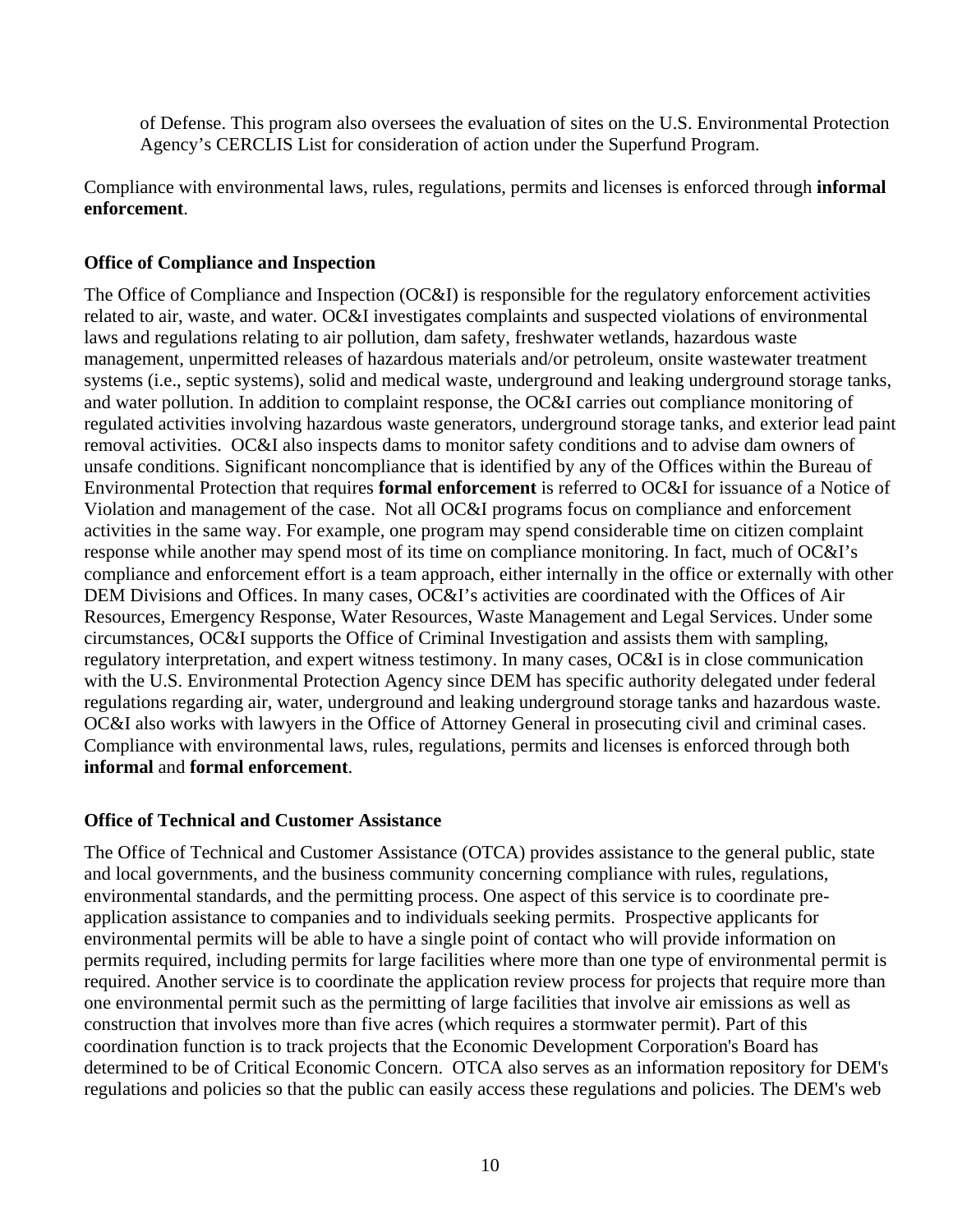site is coordinated and maintained by OTCA. In addition, OTCA maintains user-friendly descriptions of the regulations so that the public can easily determine the requirements associated with the regulations. OTCA also provides pollution prevention assistance to businesses, industry, and governmental agencies to help them prevent and minimize pollution at the source of generation. This outreach function includes: on-site technical assistance; training programs, conferences, and workshops; and both regulatory and economic incentives to prevent pollution and to minimize the generation of pollutant wastes associated with industrial processes. This program works with businesses to develop cost-effective ways to reduce toxic and hazardous material use and waste in the workplace. OTCA staff working with the pollution prevention program do not report regulatory violations nor do they issue enforcement actions with penalties for noncompliance. This separation of RIDEM's assistance and enforcement functions is designed to make the assistance program more attractive to industry.

## **Office of Emergency Response**

The Office of Emergency Response (OER) is Rhode Island's first line of defense in protecting public health, safety, and welfare in an environmental emergency. Like police and fire fighters, DEM's emergency responders are prepared to handle incidents of great variety - everything from a spill of a few gallons to a whole tanker-full of petroleum, from a single abandoned drum to biological and chemical weapons. Highly trained first responders are on-call 24-hours a day, 7 days a week. These responders spend the bulk of their time remediating a stream of manageable mishaps that could otherwise pose a significant danger. Nearly every day of every year, despite preventive measures, hundreds of incidents threaten the public as well as the environment. Emergency responders are prepared to limit the risks from oil and chemical spills, failed tanks or pipes, fires or fumes, overturned trucks, sunken vessels, litter, WMD (weapons of mass destruction), abandoned drums, and the like. Compliance with environmental laws, rules, regulations, permits and licenses is enforced through **informal enforcement**.

## *Resources/Staffing/Training/Data Reporting Systems*

## **Office of Water Resources**

#### *Resources*

OWR has 13.0 FTEs to implement the Clean Water Act NPDES Enforcement Program (which includes Permitting, Pretreatment, O & M, and Sludge Management programs). The FTEs work on both permitting and compliance monitoring and enforcement. 5.4 FTEs are for inspection/compliance tracking, 5.3 FTEs are for permitting, and 2.3 FTEs are supervisors/program managers. There are no resource constraints in OWR that present major obstacles to implementing compliance monitoring and enforcement with the NPDES Enforcement Program. It is important to note that a substantial amount of compliance monitoring and enforcement is undertaken by OWR in other federal and state programs that were not subject to the EPA State review. These programs include Freshwater Wetlands, On Site Wastewater Treatment Systems, Underground Injection Control, and Water Quality Certification. The FTEs assigned to these programs have not been included in this summary.

## *Staffing/Training*

Compliance monitoring and enforcement has not been impacted by vacancies nor does OWR foresee impacts in the near future. There is no specific state program for hiring and maintaining qualified staff. When vacancies occur, managers determine whether the position is critical and, if so, prepare a critical need form that is forwarded to the DEM Director and the Department of Administration for approval. Depending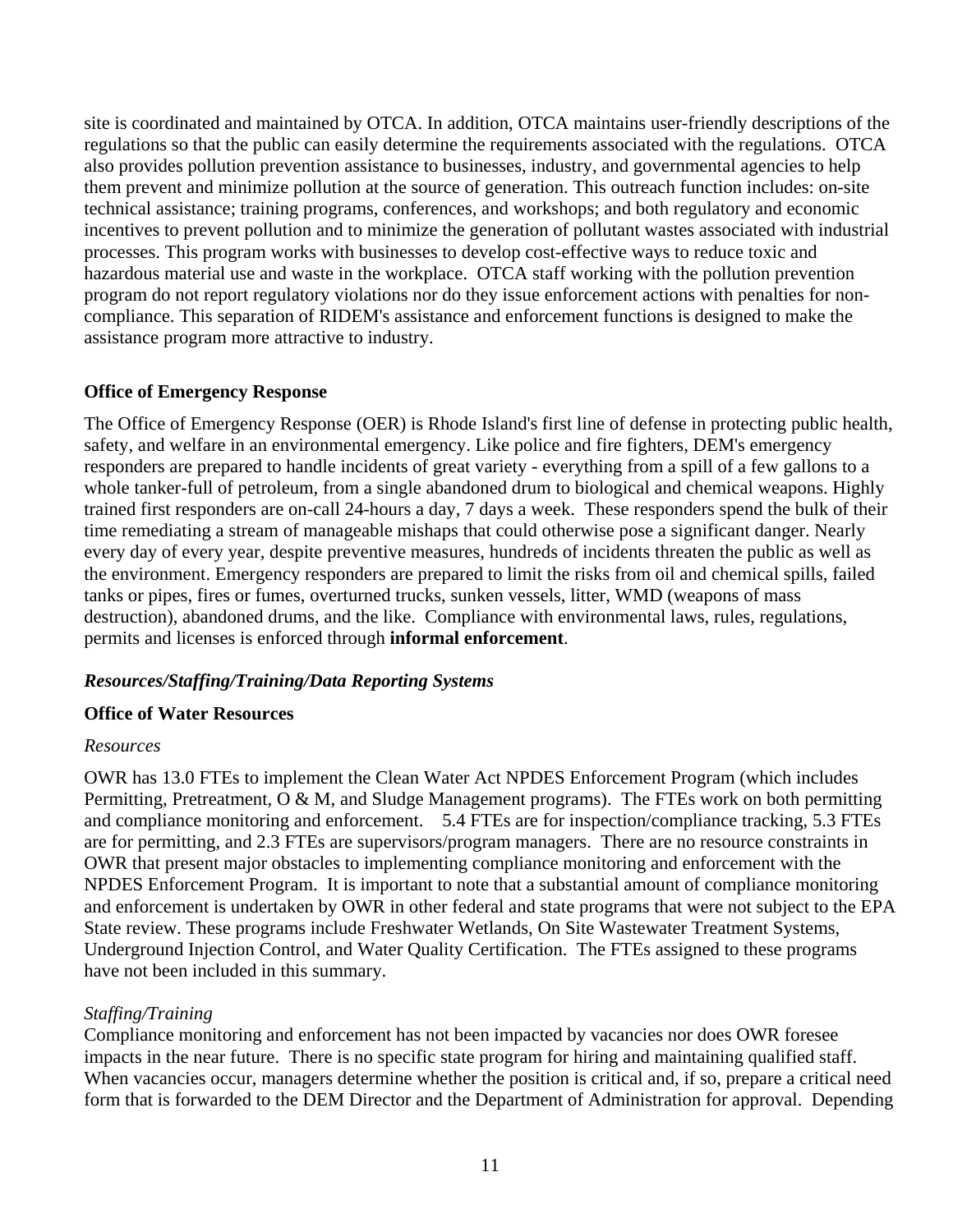on availability of funds, managers may authorize staff to attend training programs or technical conferences to refresh their knowledge or gain new knowledge.

#### *Data Reporting Systems*

OWR inputs all data directly into the EPA national data system.

#### **Office of Air Resources**

#### *Resources*

The OAR currently has 4.5 FTEs to implement the Clean Air Act Stationary Source Enforcement Program. The FTEs work on compliance monitoring and enforcement of both major air pollution sources, synthetic minor air pollution sources (those with emission caps) and other source types. 3.5 FTEs are staff that conduct inspections and 1.0 FTEs are supervisors/program managers. There are resource constraints in OAR that present major obstacles to implementing compliance monitoring and enforcement with the Stationary Source Enforcement Program.

## *Staffing/Training*

Compliance monitoring and enforcement has been impacted by vacancies. There is no specific state program for hiring and maintaining qualified staff. When vacancies occur, managers determine whether the position is critical and, if so, prepare a critical need form that is forwarded to the DEM Director and the Department of Administration for approval. Depending on availability of funds, managers may authorize staff to attend training programs or technical conferences to refresh their knowledge or gain new knowledge.

#### *Data Reporting Systems*

OAR inputs all required data directly into the EPA national data system.

## **Office of Waste Management**

#### *Resources*

The OWM currently has 1.5-1.75 FTEs to implement the RCRA Subtitle C Enforcement Program (which includes the TDSF, Program Authorization, Transporter, and Biennial Reporting/Data Management programs). The FTEs work on permitting, authorization and compliance monitoring and enforcement. 1.25 FTEs are inspectors and 0.5 FTEs are supervisors/program managers/permitting staff. There are resource constraints in OWM that present major obstacles to implementing compliance monitoring and enforcement with the RCRA Subtitle C Enforcement Program. It is important to note that a substantial amount of compliance monitoring and enforcement is undertaken by OWM in other federal and state programs that were not subject to the EPA State review. These programs include medical waste management, solid waste, and landfill closure. The FTEs assigned to these programs have not been included in this summary.

## *Staffing/Training*

Compliance monitoring and enforcement has been impacted by vacancies and OWM foresees impacts in the near future. There is no specific state program for hiring and maintaining qualified staff. When vacancies occur, managers determine whether the position is critical and, if so, prepare a critical need form that is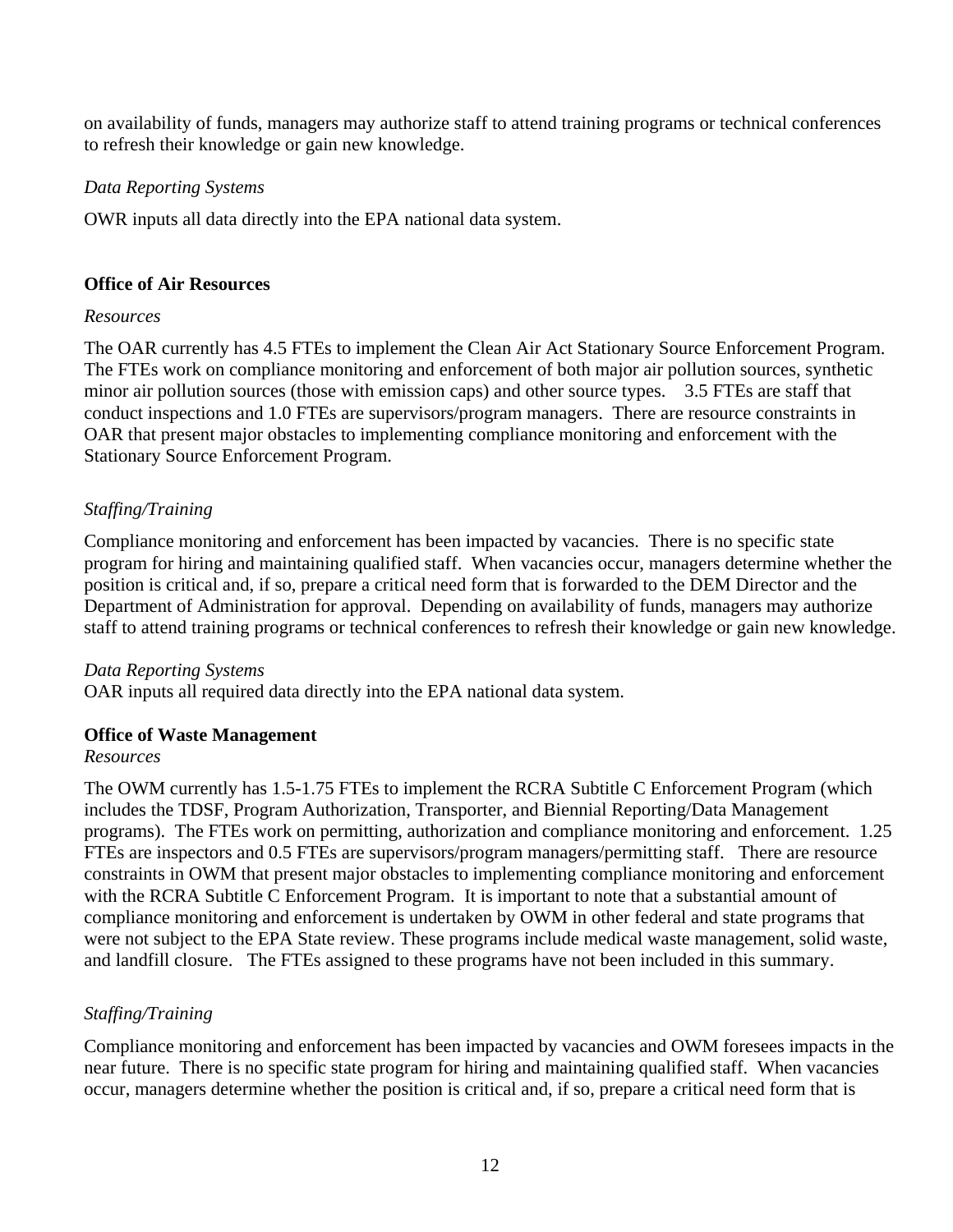forwarded to the DEM Director and the Department of Administration for approval. Depending on availability of funds, managers may authorize staff to attend training programs or technical conferences to refresh their knowledge or gain new knowledge.

#### *Data Reporting Systems*

OWM does not input all data directly into the EPA national data system, although it may in the future.

#### **Office of Compliance and Inspection**

#### *Resources*

OC&I currently has 2.4 FTEs assigned to the Water Enforcement Program. The FTEs work on compliance monitoring and enforcement. 1.2 FTEs are inspectors and 1.2 FTEs are supervisors/program managers. There are no resource constraints in OC&I that present major obstacles to implementing enforcement with the NPDES Enforcement Program. It is important to note that a substantial amount of enforcement is undertaken by OC&I through its citizen complaint response program that was not subject to the EPA State review. The FTEs assigned to this program are included in this summary.

OC&I currently has 4.0 FTEs assigned to the Air Enforcement Program. The FTEs work on compliance monitoring and enforcement. 2.0 FTEs are inspectors and 2.0 FTEs are supervisors/program managers. There are no resource constraints in OC&I that present major obstacles to implementing compliance monitoring and enforcement with the Clean Air Act Stationary Source Enforcement Program. It is important to note that a substantial amount of compliance monitoring and enforcement is undertaken by OC&I through its citizen complaint response program that was not subject to the EPA State review. The FTEs assigned to this program are included in this summary.

OC&I currently has 4.2 FTEs to implement the RCRA Enforcement Program. The FTEs work on compliance monitoring and enforcement. 3.0 FTEs are inspectors (although .25 FTEs are used for database entry and management) and 1.2 FTEs are supervisors/program managers. There are no resource constraints in OC&I that present major obstacles to implementing compliance monitoring and enforcement with the RCRA Enforcement Program. One of the issues raised in this State review involves the failure to properly and timely input data into the Federal database. The database staff person in OC&I responsible for entering the data retired in February 2009 and these duties have been re-assigned to an inspector. In addition, the remaining database management duties are being handled by a program manager and the remaining inspectors.

## *Staffing/Training*

For the Water and RCRA Enforcement Programs, compliance monitoring and enforcement have been impacted by vacancies; however, OC&I does not foresee further impacts in the near future. For the Air Enforcement Program compliance monitoring and enforcement have not been impacted by vacancies. There is no specific state program for hiring and maintaining qualified staff. When vacancies occur, managers determine whether the position is critical and, if so, prepare a critical need form that is forwarded to the DEM Director and the Department of Administration for approval. Depending on availability of funds, managers may authorize staff to attend training programs or technical conferences to refresh their knowledge or gain new knowledge.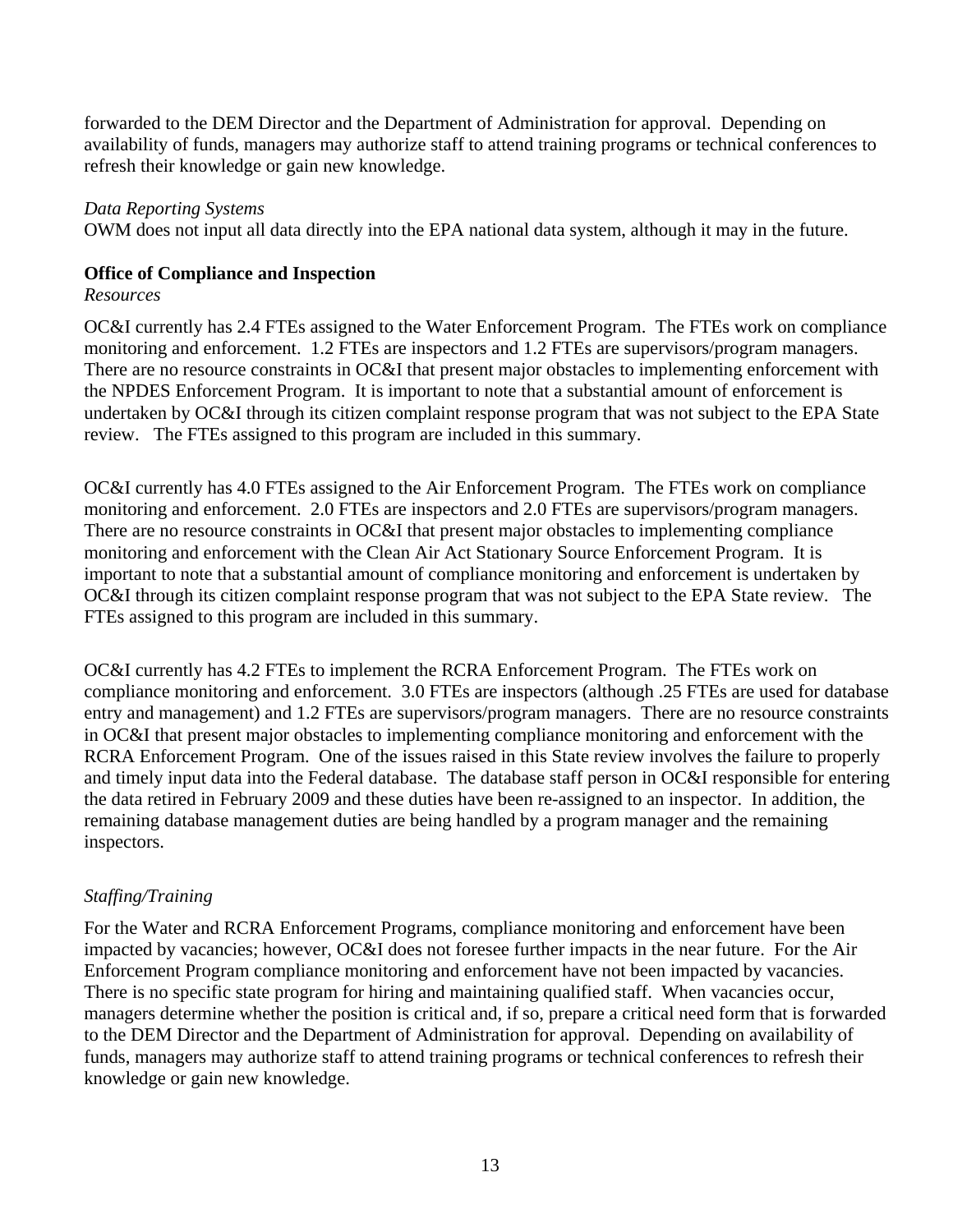## *Data Reporting Systems*

OC&I inputs all data for the RCRA Enforcement Program directly into the EPA national data system. A recent vacancy within OC&I has resulted in this task being split among the existing RCRA staff.

## **Office of Legal Services**

The Office of Legal Services (OLS) has 6.0 FTEs to manage all of the legal work within the DEM. No FTEs are specifically assigned to any one office or program. Compliance monitoring and enforcement has been significantly impacted by vacancies within the OLS and there are resource constraints that present major obstacles to implementing compliance monitoring and enforcement.

## **Administrative Adjudication Division**

The Administrative Adjudication Division (AAD) has 3.0 FTEs to manage all of the administrative appeals within the DEM. No FTEs are specifically assigned to any one office or program. Compliance monitoring and enforcement has been significantly impacted by vacancies within the AAD and there are resource constraints that present major obstacles to implementing compliance monitoring and enforcement.

## **B. MAJOR STATE PRIORITIES AND ACOMPLISHMENTS**

## *Priorities*

The Offices of Waste Management, Air Resources, and Compliance and Inspection have all undergone significant reductions in staff over the last 1-2 years. Given these reductions and the current budget, DEM's priorities are to maintain compliance and enforcement activities in its core programs.

One area that DEM has identified as a priority is implementation of LEAN techniques. Our first focus is to streamline and shorten the time to issue a **formal enforcement** action. The Offices of Compliance and Inspection and Legal Services have been meeting on a monthly basis since June to work on this effort. More recently, the Offices of Compliance and Inspection, Water Resources, Waste Management, and Air Resources have met to streamline the process for referral of cases for **formal enforcement** to Compliance and Inspection.

## *Accomplishments*

The DEM's major accomplishments over the last 1-2 years have been to maintain compliance and enforcement activities in its core programs.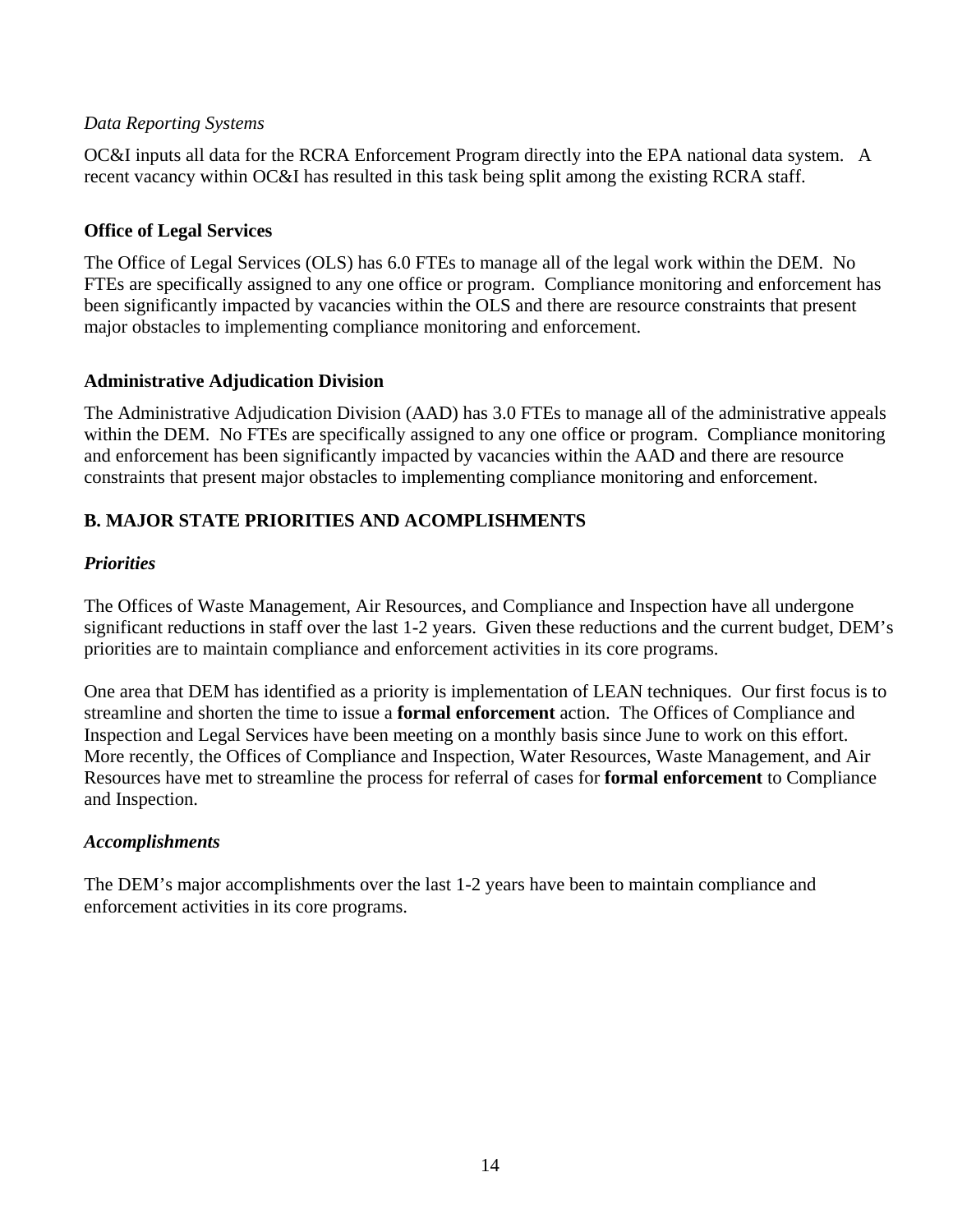### **C. PROCESS FOR SRF REVIEW**

- Review Period: Federal Fiscal Year 2007
- Key Dates:
	- o September 26, 2008 Region 1 sent Kick-off letter and Official Data Sets for CAA, CWA and RCRA to RIDEM
	- o February 5, 2009 Region 1 and RIDEM held Kick-off Meeting
	- o File Review Dates
		- CAA February 26-27, 2009, March 12-13, 2009
		- $\bullet$  CWA February 24-27, 2009
		- **RCRA** February 11, 12, 13, 19 and 27, 2009
	- o Region 1 programs sent official Preliminary Data Analysis to RIDEM programs
		- $\blacksquare$  CAA-- January 8, 2009
		- $\bullet$  CWA January 21, 2009
		- $\textsf{RCRA}$  December 16, 2008
- Communication with RIDEM: Throughout the SRF process, Region 1 communicated frequently with RIDEM. The Region 1 coordinator spoke to his RIDEM counterpart frequently. Program staff from Region 1 and RIDEM coordinated their own communication and meetings.

|                        | Region 1                      | <b>RIDEM</b>                             |
|------------------------|-------------------------------|------------------------------------------|
| Senior Manager         | Sam Silverman $-617-918-1731$ | Terrence Gray $-$ 401-222- 4700 x 1-7100 |
| <b>SRF</b> Coordinator | Mark Mahoney – 617-918-1842   | Dave Chopy - 401-222-4700 x 1-7400       |
| <b>CAA Lead</b>        | Tom McCusker $-617-918-1862$  | Chris John $-401-222-1360x$ 1-7023       |
| <b>CWA Lead</b>        | Dave Turin $-617-918-1598$    | Dave Chopy - 401-222-4700 x 1-7400       |
| <b>RCRA Lead</b>       | Rich Piligian $-617-918-1757$ | Tracey Tyrrell - 401-222-1360 x 1-7407   |

• State and Region Contacts: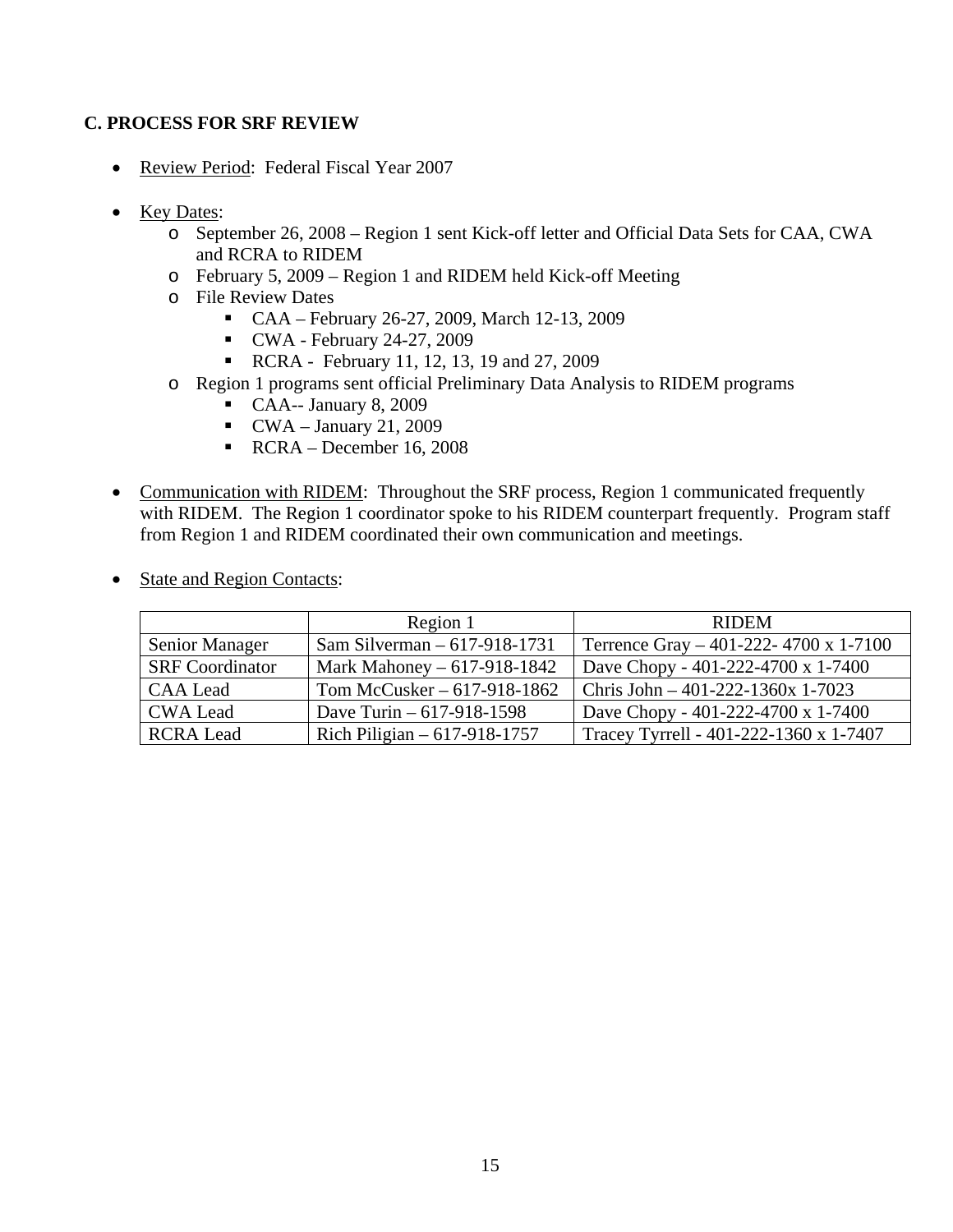# **III. STATUS OF OUTSTANDING RECOMMENDATIONS FROM PREVIOUS REVIEWS**

During the first SRF review of RIDEM's compliance and enforcement programs, Region 1 and Rhode Island DEM identified a number of actions to be taken to address issues found during the review. The table below shows the actions that have not been completed at the time of the current SRF review. (Appendix A contains a comprehensive list of completed and outstanding actions for reference.)

#### **NONE**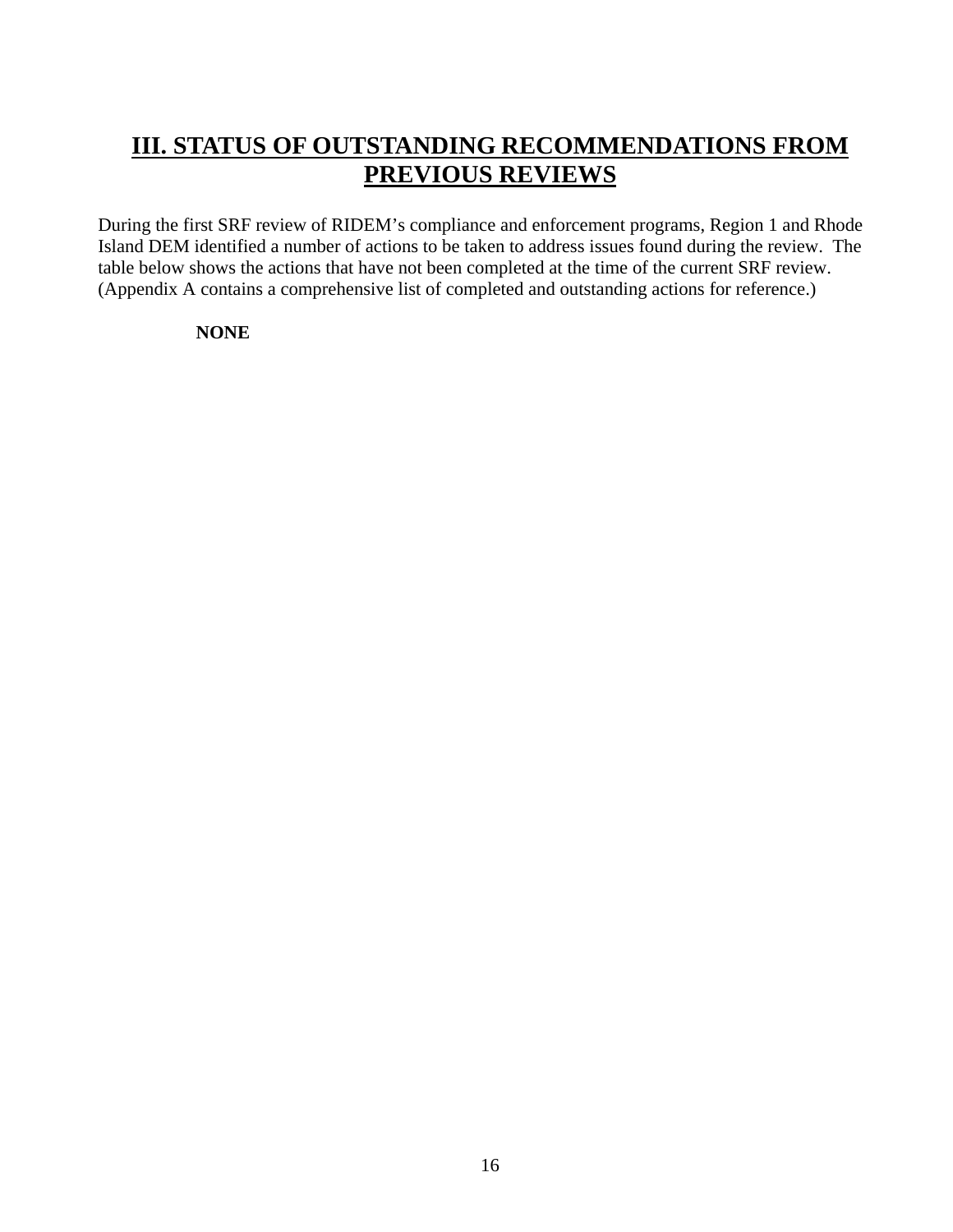# **IV. OVERALL FINDINGS AND RECOMMENDATIONS**

Findings represent the Region's conclusions regarding the issue identified. Findings are based on the Initial Findings identified during the data or file review, as well as from follow-up conversations or additional information collected to determine the severity and root causes of the issue. There are four types of findings, which are described below:

| Finding                                                                                                                                                           | <b>Description</b>                                                                                                                                                                                                                                                                                                                                                                                                                                                                                                                                                                                                                                                                                                                                                                                                                                                                                                                                                  |
|-------------------------------------------------------------------------------------------------------------------------------------------------------------------|---------------------------------------------------------------------------------------------------------------------------------------------------------------------------------------------------------------------------------------------------------------------------------------------------------------------------------------------------------------------------------------------------------------------------------------------------------------------------------------------------------------------------------------------------------------------------------------------------------------------------------------------------------------------------------------------------------------------------------------------------------------------------------------------------------------------------------------------------------------------------------------------------------------------------------------------------------------------|
| <b>Good Practices</b>                                                                                                                                             | This describes activities, processes, or policies that the SRF data metrics and/or the file<br>reviews show are being implemented exceptionally well and which the State is expected to<br>maintain at a high level of performance. Additionally, the report may single out specific<br>innovative and noteworthy activities, process, or policies that have the potential to be<br>replicated by other States and that can be highlighted as a practice for other states to emulate.<br>No further action is required by either EPA or the State.                                                                                                                                                                                                                                                                                                                                                                                                                  |
| <b>Meets SRF Program</b><br><b>Requirements</b>                                                                                                                   | This indicates that no issues were identified under this Element.                                                                                                                                                                                                                                                                                                                                                                                                                                                                                                                                                                                                                                                                                                                                                                                                                                                                                                   |
| <b>Areas for State*</b><br><b>Attention</b><br>*Or, EPA Region's<br>attention where program is<br>directly implemented.                                           | This describes activities, processes, or policies that the SRF data metrics and/or the file<br>reviews show are being implemented with minor deficiencies that the State needs to pay<br>attention to strengthen its performance, but are not significant enough to require the region to<br>identify and track state actions to correct. This can describe a situation where a State is<br>implementing either EPA or State policy in a manner that requires self-correction to resolve<br>concerns identified during the review. These are single or infrequent instances that do not<br>constitute a pattern of deficiencies or a significant problem. These are minor issues that the<br>State should self-correct without additional EPA oversight. However, the State is expected to<br>improve and maintain a high level of performance.                                                                                                                     |
| <b>Areas for State *</b><br>Improvement-<br><b>Recommendations</b><br><b>Required</b><br>*Or, EPA Region's<br>attention where program is<br>directly implemented. | This describes activities, processes, or policies that the metrics and/or the file reviews show<br>are being implemented by the state that have significant problems that need to be addressed<br>and that require follow-up EPA oversight. This can describe a situation where a state is<br>implementing either EPA or State policy in a manner requiring EPA attention. For example,<br>these would be areas where the metrics indicate that the State is not meeting its<br>commitments, there is a pattern of incorrect implementation in updating compliance data in<br>the data systems, there are incomplete or incorrect inspection reports, and/or there is<br>ineffective enforcement response. These would be significant issues and not merely random<br>occurrences. Recommendations are required for these problems that will have well defined<br>timelines and milestones for completion. Recommendations will be monitored in the SRF<br>Tracker. |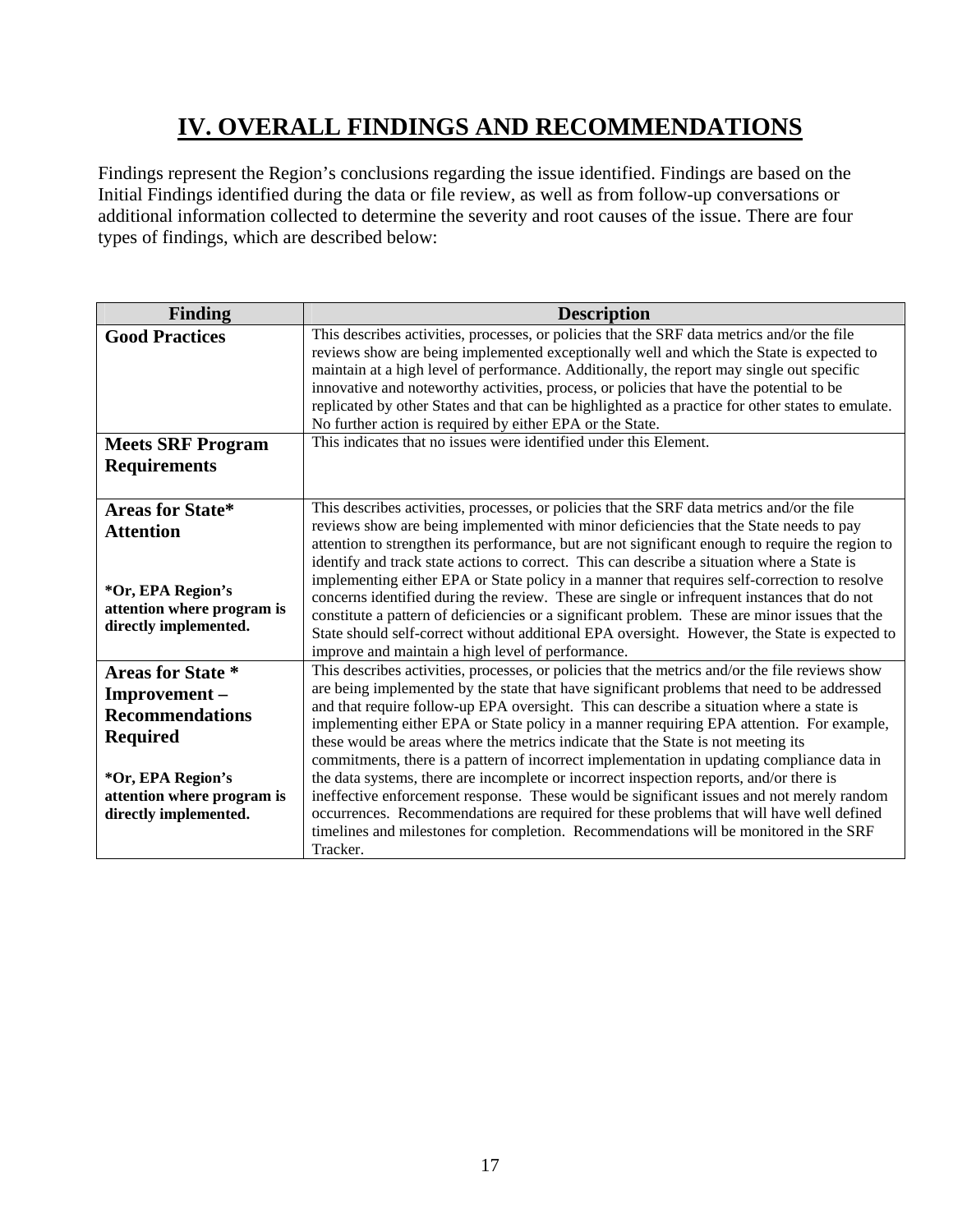## **Clean Air Act**

| [CAA] Element 1 – Data Completeness - Degree to which the Minimum Data Requirements are |                                                                                                                                                                                                   |                                                                                                                                                                                                                                                                             |  |
|-----------------------------------------------------------------------------------------|---------------------------------------------------------------------------------------------------------------------------------------------------------------------------------------------------|-----------------------------------------------------------------------------------------------------------------------------------------------------------------------------------------------------------------------------------------------------------------------------|--|
|                                                                                         | complete.                                                                                                                                                                                         |                                                                                                                                                                                                                                                                             |  |
|                                                                                         |                                                                                                                                                                                                   |                                                                                                                                                                                                                                                                             |  |
| 1.1                                                                                     | Is this finding<br>$a(n)$ (select one):                                                                                                                                                           | <b>Good Practice</b><br>$\Box$<br>X Meets SRF Program Requirements<br>$\Box$ Area for State Attention<br>Area for State Improvement (Recommendation Required)<br>$\Box$                                                                                                     |  |
|                                                                                         | Finding                                                                                                                                                                                           | Both the data metrics (preliminary data analysis) and the file review<br>metrics indicate that there were no issues regarding the completeness of<br>minimum data requirements (MDRs); however, there are some issues with<br>accuracy that will be discussed in Element 2. |  |
|                                                                                         | Explanation.<br>(If Area for State)<br>Attention,<br>describe why<br>action not<br>required, if Area<br>for Improvement,<br>provide<br>recommended<br>action.)<br>$Metric(s)$ and<br>Quantitative |                                                                                                                                                                                                                                                                             |  |
|                                                                                         | Value<br><b>State Response</b>                                                                                                                                                                    |                                                                                                                                                                                                                                                                             |  |
|                                                                                         | Action(s)<br>(Include any<br>uncompleted<br>actions from<br>Round 1 that<br>address this<br>issue.)                                                                                               |                                                                                                                                                                                                                                                                             |  |

**[CAA] Element 2 – Data Accuracy - Degree to which data reported into the national system is accurately entered and maintained (example, correct codes used, dates are correct, etc.).**

| $\sqrt{2.1}$ | Is this finding<br>$a(n)$ (select<br>one): | <b>O</b> Good Practice<br>$\Box$ Meets SRF Program Requirements<br>$\Box$ Area for State Attention<br>X Area for State Improvement (Recommendation Required) |
|--------------|--------------------------------------------|--------------------------------------------------------------------------------------------------------------------------------------------------------------|
|              | <b>Finding</b>                             | Many of the inspection files reflected a different compliance status than did<br>the OTIS detailed facility report.                                          |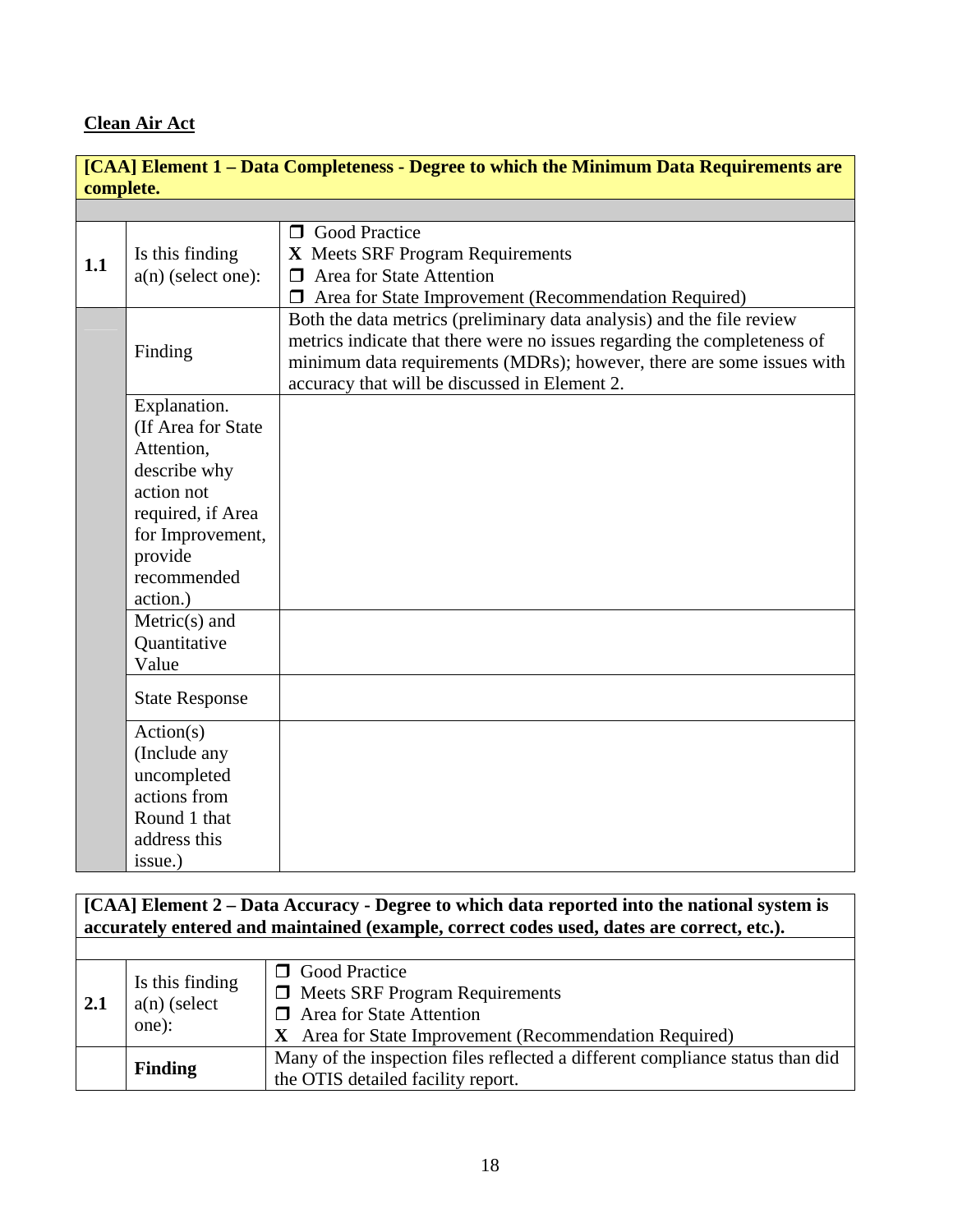|                                                                                                                                                      | The data metrics (preliminary data analysis) indicate no issues with data<br>accuracy. The file review metrics indicate that there are data accuracy<br>issues. Many of the data inconsistencies were minor (e.g., SIC codes, street<br>addresses, and zip codes not matching up between the OTIS detailed facility<br>report and the RIDEM inspection file). However, there was one major issue<br>regarding compliance status inconsistencies. Many of the inspection files<br>reflected a different compliance status than did the OTIS detailed facility<br>report.                                                                                                                                                                                                                                                                                                                                                  |
|------------------------------------------------------------------------------------------------------------------------------------------------------|--------------------------------------------------------------------------------------------------------------------------------------------------------------------------------------------------------------------------------------------------------------------------------------------------------------------------------------------------------------------------------------------------------------------------------------------------------------------------------------------------------------------------------------------------------------------------------------------------------------------------------------------------------------------------------------------------------------------------------------------------------------------------------------------------------------------------------------------------------------------------------------------------------------------------|
|                                                                                                                                                      | The primary issue here is that RIDEM has not been manually entering<br>compliance status changes under the appropriate AFS air program codes.<br>RIDEM stated that, based on past AFS training given to them by EPA, they<br>thought once they entered a results code in AFS for a given action (e.g.,<br>FCE, PCE, file review, etc.) that AFS automatically revised the compliance<br>status within the applicable AFS air program code(s).                                                                                                                                                                                                                                                                                                                                                                                                                                                                            |
| Explanation.<br>(If Area for<br>State Attention,<br>describe why<br>action not<br>required, if<br>Area for<br>Improvement,<br>provide<br>recommended | Another issue pertains to actions, such as stack testing, where the RIDEM<br>revises a compliance status code to "unknown" pending the final test report<br>results. This "unknown" compliance status is sometimes carried forward<br>even after a determination of "in compliance" or "in violation" has been<br>made. EPA has requested that once a stack test observation has been<br>completed that RIDEM enter a "pending" code in AFS until such time that a<br>final stack test report review is completed. Once the final stack test report<br>has been reviewed and a determination has been made as to whether a given<br>facility has either passed or failed a stack test, RIDEM should change the<br>"pending" code to either "passed" or "failed" depending on the outcome of<br>the report review. (Note: Currently, RIDEM has disinvested from its stack<br>test program due to resource issues.)        |
| action.)                                                                                                                                             | In discussing the compliance status inconsistency issue with the RIDEM,<br>EPA came to a mutual agreement with RIDEM that for compliance code<br>changes that encompassed more than one AFS air program (e.g., Title V,<br>SIP, and MACT), a change in the compliance status code for only one air<br>program code would be selected instead of changing all the applicable air<br>program codes. This would reduce the need to change the compliance<br>codes for multiple air programs and minimize the potential for compliance<br>status code inconsistencies in AFS. For example, if a MACT violation<br>occurred at a facility that was currently coded as "in compliance" in AFS,<br>and that MACT requirement was included in a Title V operating permit, the<br>RIDEM would revise its compliance code to "in violation" for Title V, but<br>not make any compliance code changes to the MACT air program code. |
|                                                                                                                                                      | During the discussion of this finding, the RIDEM stressed the need for AFS<br>modernization. The RIDEM believes a modernized database would help to<br>alleviate most of the data accuracy issues they have experienced. For<br>instance, if a particular facility is coded in AFS as being "in violation" and a<br>subsequent FCE is conducted that indicates that the source is in compliance,<br>then it would be helpful to have a database that had the ability to                                                                                                                                                                                                                                                                                                                                                                                                                                                  |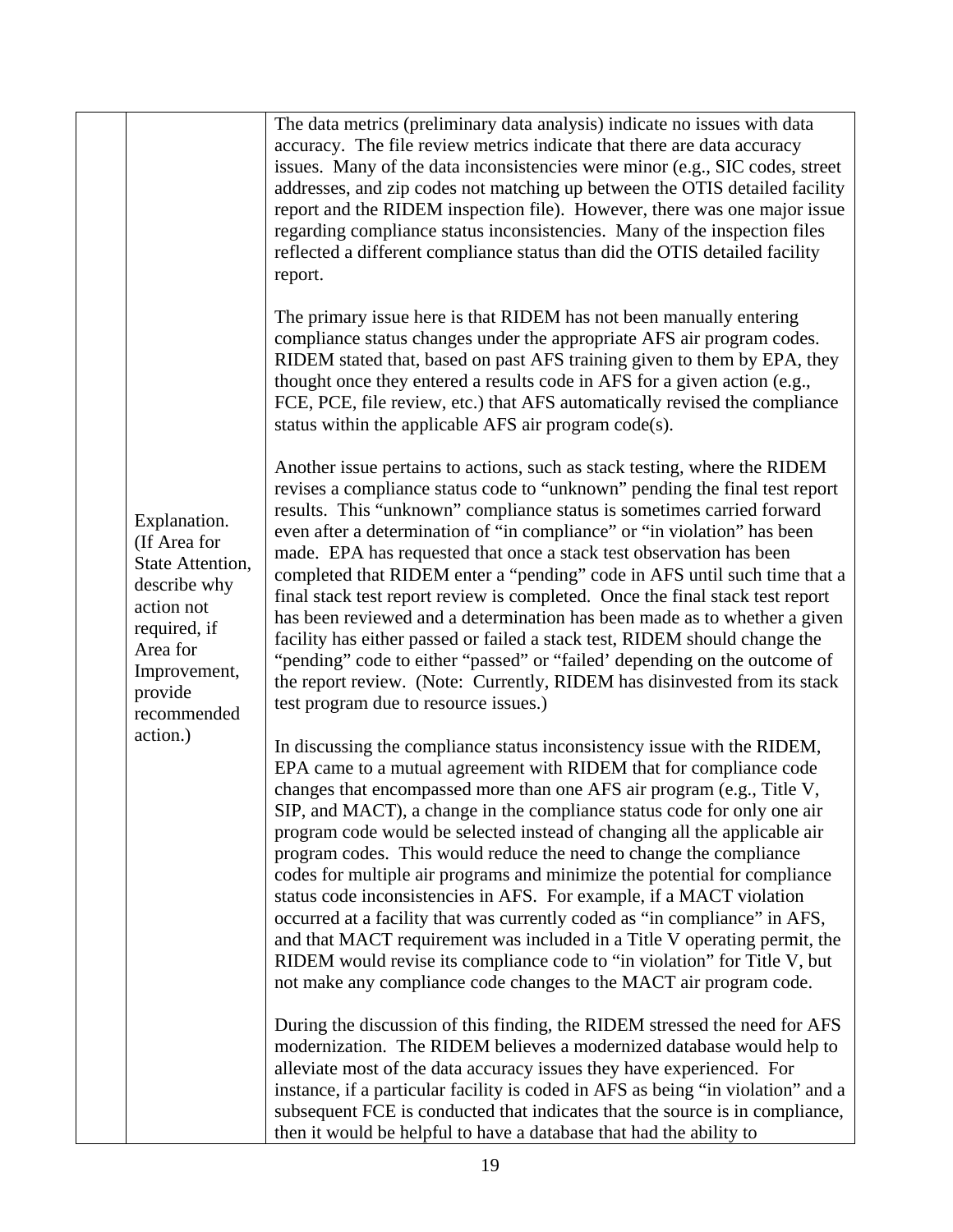|                                                                                                     | automatically change preceding compliance status codes to "in compliance"<br>without the need for RIDEM to manually change the codes in AFS.                                                                                                                                                                                                                                                                                                                                                                                                        |
|-----------------------------------------------------------------------------------------------------|-----------------------------------------------------------------------------------------------------------------------------------------------------------------------------------------------------------------------------------------------------------------------------------------------------------------------------------------------------------------------------------------------------------------------------------------------------------------------------------------------------------------------------------------------------|
| $Metric(s)$ and<br>Quantitative<br>Value                                                            | A total of 17 out of 22 files reviewed, or 77.3%, of the files reviewed had<br>some type of data inconsistencies when compared to the corresponding<br>OTIS detailed facility reports. A total of 10 out of 22 files reviewed, or<br>45.5%, had compliance status inconsistencies when compared to the<br>corresponding OTIS detailed facility reports.                                                                                                                                                                                             |
| <b>State Response</b>                                                                               |                                                                                                                                                                                                                                                                                                                                                                                                                                                                                                                                                     |
| Action(s)<br>(Include any<br>uncompleted<br>actions from<br>Round 1 that<br>address this<br>issue.) | EPA Region I staff met with RIDEM staff on October 6, 2009 to discuss the<br>data accuracy issue. During this meeting, EPA provided AFS training to<br>RIDEM staff pertaining to the proper way of making compliance status<br>code changes to AFS to ensure that AFS accurately reflects the correct<br>compliance status for the universe of sources found in Rhode Island. This<br>meeting between EPA and RIDEM is expected to resolve the data accuracy<br>issue, and therefore, the October 6, 2009 meeting addressed this<br>recommendation. |

**[CAA] Element 2 – Data Accuracy - Degree to which data reported into the national system is accurately entered and maintained (example, correct codes used, dates are correct, etc.).**

| $2.2^{\circ}$ | Is this finding<br>$a(n)$ (select<br>one): | <b>Solution</b> Good Practice<br><b>Meets SRF Program Requirements</b><br>$\Box$<br>Area for State Attention<br>$\Box$<br>X Area for State Improvement (Recommendation Required) |
|---------------|--------------------------------------------|----------------------------------------------------------------------------------------------------------------------------------------------------------------------------------|
|               | <b>Finding</b>                             | RIDEM enters Consent Agreements into AFS; however, the associated<br>penalties are not included in national enforcement reports.                                                 |
|               | Explanation.                               | As part of its enforcement response, RIDEM uses a tool known as a Notice                                                                                                         |
|               | (If Area for                               | of Violation and Administrative Penalty (NOVAP). The Region uses the                                                                                                             |
|               | State Attention,                           | term NOVAP as well because RIDEM NOVs include features not found in                                                                                                              |
|               | describe why                               | EPA NOVs or the NOVs used in many other states. Each NOVAP advises                                                                                                               |
|               | action not                                 | the respondent of the alleged facts surrounding the case, the statutes and                                                                                                       |
|               | required, if                               | regulations that are the basis of the alleged violations, requirements to meet                                                                                                   |
|               | Area for                                   | compliance, and includes an administrative penalty. The requirements to                                                                                                          |
|               | Improvement,,                              | meet compliance are set forth in the order portion of the NOVAP. The                                                                                                             |
|               | provide                                    | assessed penalty is developed in accordance with the administrative penalty                                                                                                      |
|               | recommended                                | regulations, and the NOVAP includes worksheets providing information on                                                                                                          |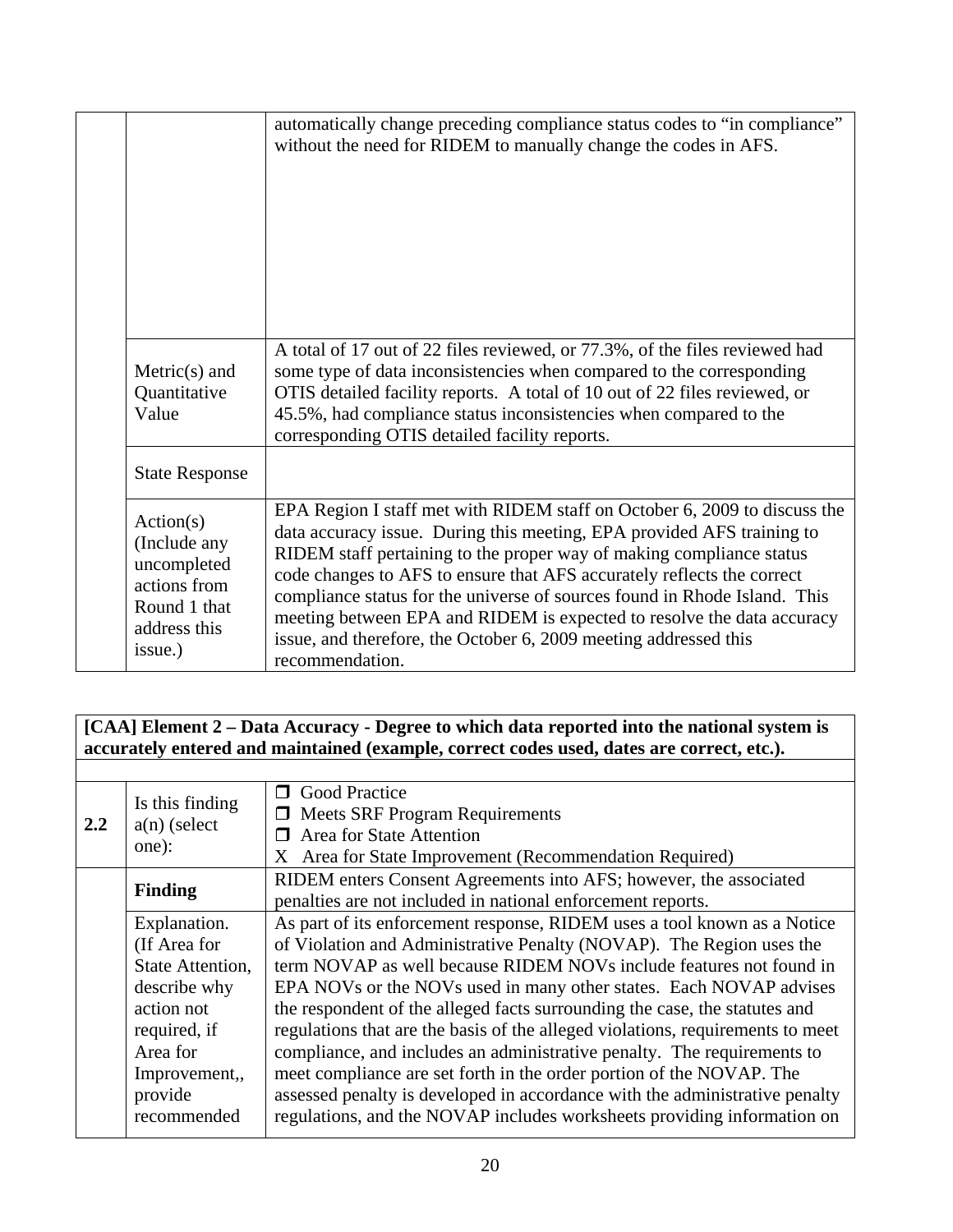| action.)                                                                                            | how the penalty was determined. The maximum penalty for violations is<br>derived from the legislative statute providing RIDEM with the authority to<br>assess and collect a penalty for civil (non-criminal) violations of laws or<br>regulations.                                                                                                                                                                                                                                                                                                                                                                                                                                                                                                                                                                                                                                                                                                                                                                                                            |
|-----------------------------------------------------------------------------------------------------|---------------------------------------------------------------------------------------------------------------------------------------------------------------------------------------------------------------------------------------------------------------------------------------------------------------------------------------------------------------------------------------------------------------------------------------------------------------------------------------------------------------------------------------------------------------------------------------------------------------------------------------------------------------------------------------------------------------------------------------------------------------------------------------------------------------------------------------------------------------------------------------------------------------------------------------------------------------------------------------------------------------------------------------------------------------|
|                                                                                                     | Consent Agreements are issued to a violating facility, after an NOVAP has<br>been issued, if the violating facility requests a hearing and the proposed<br>penalty found in the NOVAP is revised based on settlement negotiations<br>(this occurs in most instances). If no such hearing is requested by a facility<br>after an NOVAP has been issued, the penalty found in the NOVAP becomes<br>the final penalty figure. In the past, entering the proposed penalty from an<br>NOVAP and the final penalty from a subsequent Consent Agreement, for<br>the same violation, resulted in AFS reporting that two penalties were<br>assessed (the proposed penalty from the NOVAP and the final penalty from<br>the Consent Agreement). Several years ago, Region 1 identified this data<br>issue and developed a special code for RIDEM Consent Agreements (AFS<br>code 00). The intent was to insure that penalties would not be double<br>counted in AFS for NOVAPs (AFS code X1) and Consent Agreements<br>(AFS code 56) resulting from the same violation. |
|                                                                                                     | Region 1 and EPA's Office of Enforcement and Compliance Assurance's<br>examination of data shows that RIDEM is reporting "00" actions with<br>penalties and has done so 14 times from FY05 to the present. The<br>examination also revealed that by using the AFS code "00" for Consent<br>Agreements the action is not being mapped to any national action in AFS,<br>and therefore, none of this enforcement work is being reflected in the<br>national enforcement reports.                                                                                                                                                                                                                                                                                                                                                                                                                                                                                                                                                                                |
| $Metric(s)$ and<br>Quantitative<br>Value                                                            | A total of 14 out of 14 Consent Agreements coded as "00" in AFS from<br>2005 to the present, or 100%, have not been properly mapped to a national<br>action, and therefore, are not reflected in national enforcement reports.                                                                                                                                                                                                                                                                                                                                                                                                                                                                                                                                                                                                                                                                                                                                                                                                                                |
| <b>State Response</b>                                                                               |                                                                                                                                                                                                                                                                                                                                                                                                                                                                                                                                                                                                                                                                                                                                                                                                                                                                                                                                                                                                                                                               |
| Action(s)<br>(Include any<br>uncompleted<br>actions from<br>Round 1 that<br>address this<br>issue.) | On October 6, 2009, EPA and RIDEM staff met to discuss this issue. It was<br>mutually agreed to by both EPA and RIDEM that starting in federal fiscal<br>year 2010, RIDEM would discontinue its use of the AFS code "00" for<br>Consent Agreements and begin using the AFS code "X1" for NOVAPs and<br>the AFS code "56" for Consent Agreements. To avoid the issue regarding<br>the double counting of penalties, RIDEM stated that it would not initially<br>enter into AFS a proposed penalty figure from NOVAPs issued. Instead,<br>the RIDEM would only enter penalty data in AFS for Consent Agreements<br>issued and for NOVAPs that became the final enforcement action (when it<br>is determined by RIDEM that no hearing was requested and the proposed<br>penalty figure in the NOVAP becomes the final penalty amount assessed).<br>This October 6, 2009 meeting addressed the recommendation.                                                                                                                                                    |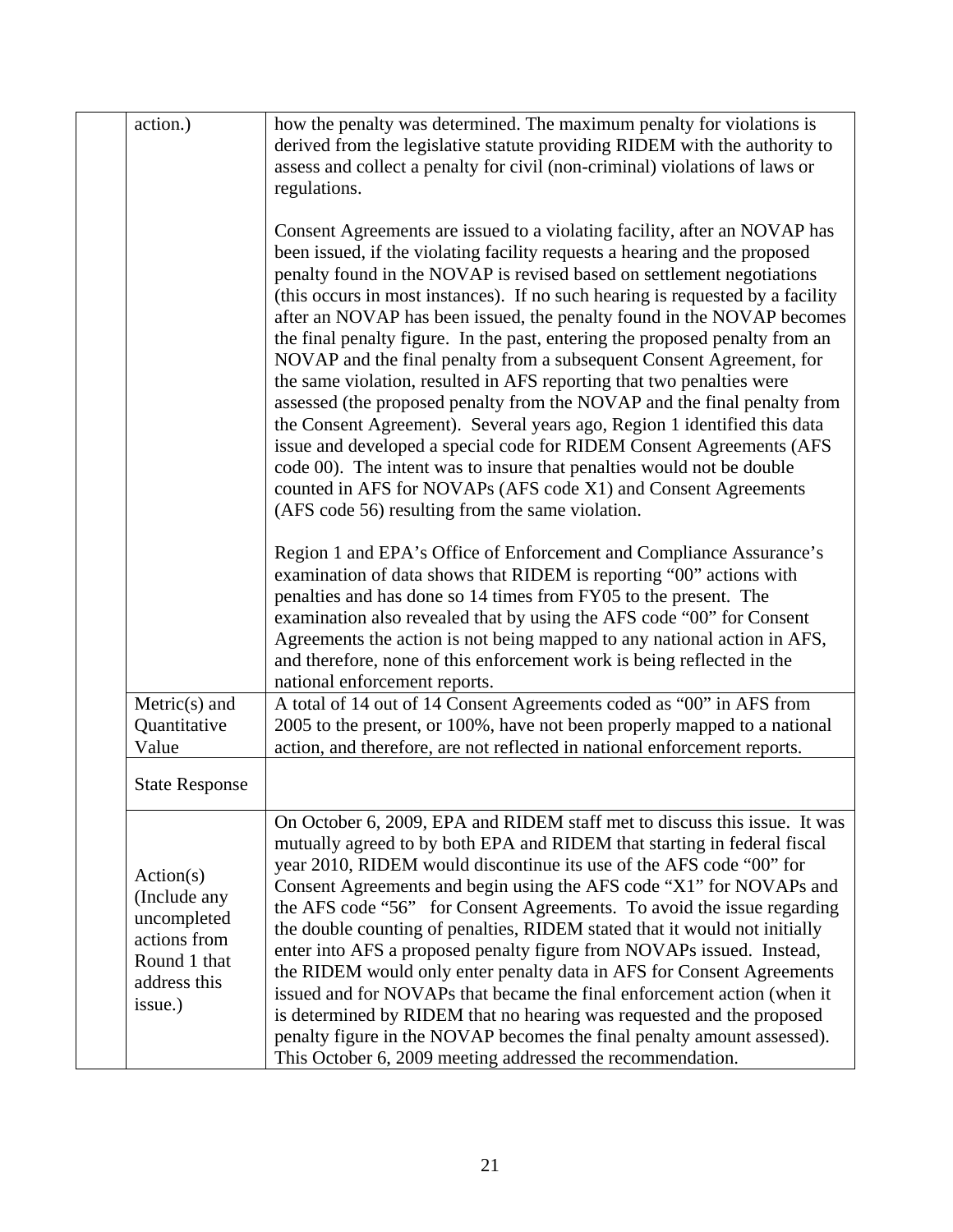## **[CAA] Element 3 - Timeliness of Data Entry - Degree to which the Minimum Data Requirements are timely.**

| 3.1 | Is this finding<br>$a(n)$ (select<br>one):                                                          | <b>O</b> Good Practice<br>$\Box$ Meets SRF Program Requirements<br>$\Box$ Area for State Attention<br>X Area for State Improvement (Recommendation Required)                                                                                                                                                                                                                                                                                                                                                                                                                                                                                                                                                                                                |
|-----|-----------------------------------------------------------------------------------------------------|-------------------------------------------------------------------------------------------------------------------------------------------------------------------------------------------------------------------------------------------------------------------------------------------------------------------------------------------------------------------------------------------------------------------------------------------------------------------------------------------------------------------------------------------------------------------------------------------------------------------------------------------------------------------------------------------------------------------------------------------------------------|
|     | <b>Finding</b>                                                                                      | RIDEM is below the national average for having HPV data entered into<br>AFS in a timely manner.                                                                                                                                                                                                                                                                                                                                                                                                                                                                                                                                                                                                                                                             |
|     | Explanation.                                                                                        | The RIDEM provides EPA with High Priority Violator (HPV) forms so that<br>EPA can enter the HPV data into AFS. The data metrics indicate that<br>RIDEM is below the national average for having HPV data entered into<br>AFS in a timely manner (within 60 days of identification of an HPV). The<br>national average was 24.8% and the RIDEM average was 8.3%.                                                                                                                                                                                                                                                                                                                                                                                             |
|     | (If Area for<br>State Attention,<br>describe why<br>action not<br>required, if<br>Area for          | In many cases, HPVs are not identified until EPA and the RIDEM meet<br>face-to-face to discuss RIDEM enforcement actions taken since the last<br>face-to-face meeting. Due to limited resources at both EPA and RIDEM<br>over the past few years, EPA has reduced the number of HPV face-to-face<br>meetings with the RIDEM from quarterly to semiannually.                                                                                                                                                                                                                                                                                                                                                                                                 |
|     | Improvement,<br>provide<br>recommended<br>action.)                                                  | A discussion with the RIDEM concerning this issue has resulted in RIDEM<br>committing to submitting HPV forms to the EPA liaison by email on an<br>ongoing basis. In addition, for the past several years, RIDEM has been<br>sending the EPA liaison copies of all enforcement actions it issues. These<br>enforcement actions will be reviewed by EPA and discussed with RIDEM<br>on an ongoing, monthly basis in order to discuss potential HPVs (especially<br>where there may be uncertainty) so that HPVs identified are entered into<br>AFS in a timely manner.                                                                                                                                                                                       |
|     | $Metric(s)$ and<br>Quantitative<br>Value                                                            | The percent of HPVs where HPV data was entered into AFS in a timely<br>manner was 8.3%. The Clean Air Act (CAA) data metrics indicates that<br>HPV data was entered into AFS in a timely manner for 1 out of 12<br>identified HPVs.                                                                                                                                                                                                                                                                                                                                                                                                                                                                                                                         |
|     | <b>State Response</b>                                                                               |                                                                                                                                                                                                                                                                                                                                                                                                                                                                                                                                                                                                                                                                                                                                                             |
|     | Action(s)<br>(Include any<br>uncompleted<br>actions from<br>Round 1 that<br>address this<br>issue.) | This same issue was highlighted in the last RIDEM State Review<br>Framework (SRF) report completed in 2005. Since the completion of the<br>last SRF review, RIDEM has been sending EPA HPV forms in a timelier<br>manner when they are certain that documented violations meet the HPV<br>criteria. However, there are circumstances when it is unclear whether<br>documented violations meet the HPV criteria and the decision as to whether<br>these violations meet the HPV criteria is not made until the face-to-face<br>meetings between EPA and RIDEM occur. To expedite the identification of<br>HPVs where there is uncertainty as to whether documented violations meet<br>the HPV criteria, RIDEM and EPA both commit to more frequent (monthly) |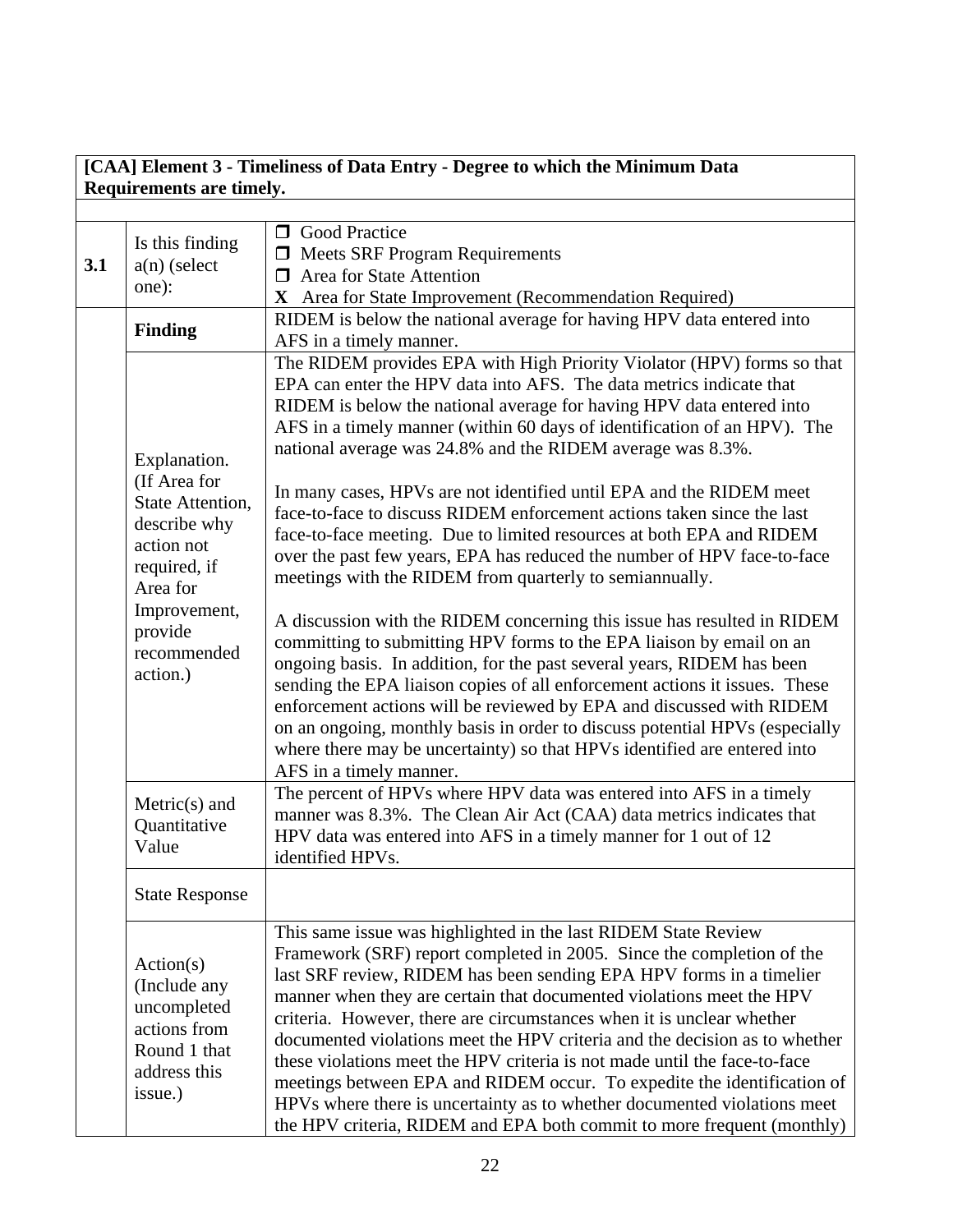|  | phone discussions to discuss potential HPVs. EPA and RIDEM had their<br>first monthly discussion of potential HPVs on October 6, 2009 and<br>identified two additional HPVs. RIDEM will be submitting HPV forms for<br>these two, newly identified HPVs shortly. EPA will continue to contact<br>RIDEM on a monthly basis to discuss potential HPVs. By December 31,<br>2009, EPA will verify the number of calls that took place between EPA and<br>RIDEM to discuss potential HPVs for the first quarter of 2010 and<br>determine the number of newly identified HPVs found during this<br>timeframe as a result of this procedure. |
|--|---------------------------------------------------------------------------------------------------------------------------------------------------------------------------------------------------------------------------------------------------------------------------------------------------------------------------------------------------------------------------------------------------------------------------------------------------------------------------------------------------------------------------------------------------------------------------------------------------------------------------------------|
|  |                                                                                                                                                                                                                                                                                                                                                                                                                                                                                                                                                                                                                                       |

## **[CAA] Element 4 - Completion of Commitments - Degree to which all enforcement/compliance commitments in relevant agreements (i.e., PPAs, PPGs, categorical grants, CMS plans, authorization agreements, etc.) are met and any products or projects are completed.**

| 4.1 | Is this finding<br>$a(n)$ (select<br>one):                                                                                                           | <b>O</b> Good Practice<br>$\Box$ Meets SRF Program Requirements<br>X Area for State Attention<br>Area for State Improvement (Recommendation Required)                                                                                                                                                                                                                                                                                                                                                                                                                                                                                                                                                                                      |
|-----|------------------------------------------------------------------------------------------------------------------------------------------------------|--------------------------------------------------------------------------------------------------------------------------------------------------------------------------------------------------------------------------------------------------------------------------------------------------------------------------------------------------------------------------------------------------------------------------------------------------------------------------------------------------------------------------------------------------------------------------------------------------------------------------------------------------------------------------------------------------------------------------------------------|
|     | <b>Finding</b>                                                                                                                                       | In federal fiscal year 2007, RIDEM did not complete all of its Air Program<br>commitments because of reductions in the number of air inspectors.                                                                                                                                                                                                                                                                                                                                                                                                                                                                                                                                                                                           |
|     |                                                                                                                                                      | The findings for compliance commitments regarding inspections can be<br>found in Element #5, and the findings for enforcement commitments can be<br>found in Element #s 9, 10, 11 and 12.                                                                                                                                                                                                                                                                                                                                                                                                                                                                                                                                                  |
|     |                                                                                                                                                      | In its PPA workplan for federal fiscal year 2007, RIDEM committed to<br>observing 30 stack tests and 27 relative accuracy test audits (RATAs) and<br>cylinder gas audits (CGAs). For federal fiscal year 2007, RIDEM<br>conducted 17 such activities. Because of budget constraints, the RIDEM's<br>Office of Air Resources was down one CAA inspector position in 2007. In<br>addition, two air inspectors left the RIDEM in the middle of federal fiscal<br>year 2008, leaving the RIDEM with three vacant air inspector positions.                                                                                                                                                                                                      |
|     | Explanation.<br>(If Area for<br>State Attention,<br>describe why<br>action not<br>required, if Area<br>for<br>Improvement,<br>provide<br>recommended | During the first quarter of federal fiscal year 2009, RIDEM reassigned one<br>of its permit writers, temporarily, to air inspection duties. In addition,<br>during the second quarter of federal fiscal year 2009, the RIDEM filled one<br>of its vacant air inspector positions. Due to the lack of air inspectors in 2007<br>and 2008, the RIDEM began to disinvest in its stack testing program in 2007<br>and completely disinvested from this program in 2008. Now that the<br>inspector shortage has been alleviated somewhat, EPA will discuss with<br>RIDEM whether it plans to reinvest in the stack test program, which entails<br>reviewing test protocols and final test reports and observing stack tests,<br>RATAs and CGAs. |
|     | action.)                                                                                                                                             | Due to the resource issues RIDEM's Office of Air Resources (OAR) was<br>experiencing in 2007 and 2008, EPA reluctantly went along with RIDEM's                                                                                                                                                                                                                                                                                                                                                                                                                                                                                                                                                                                             |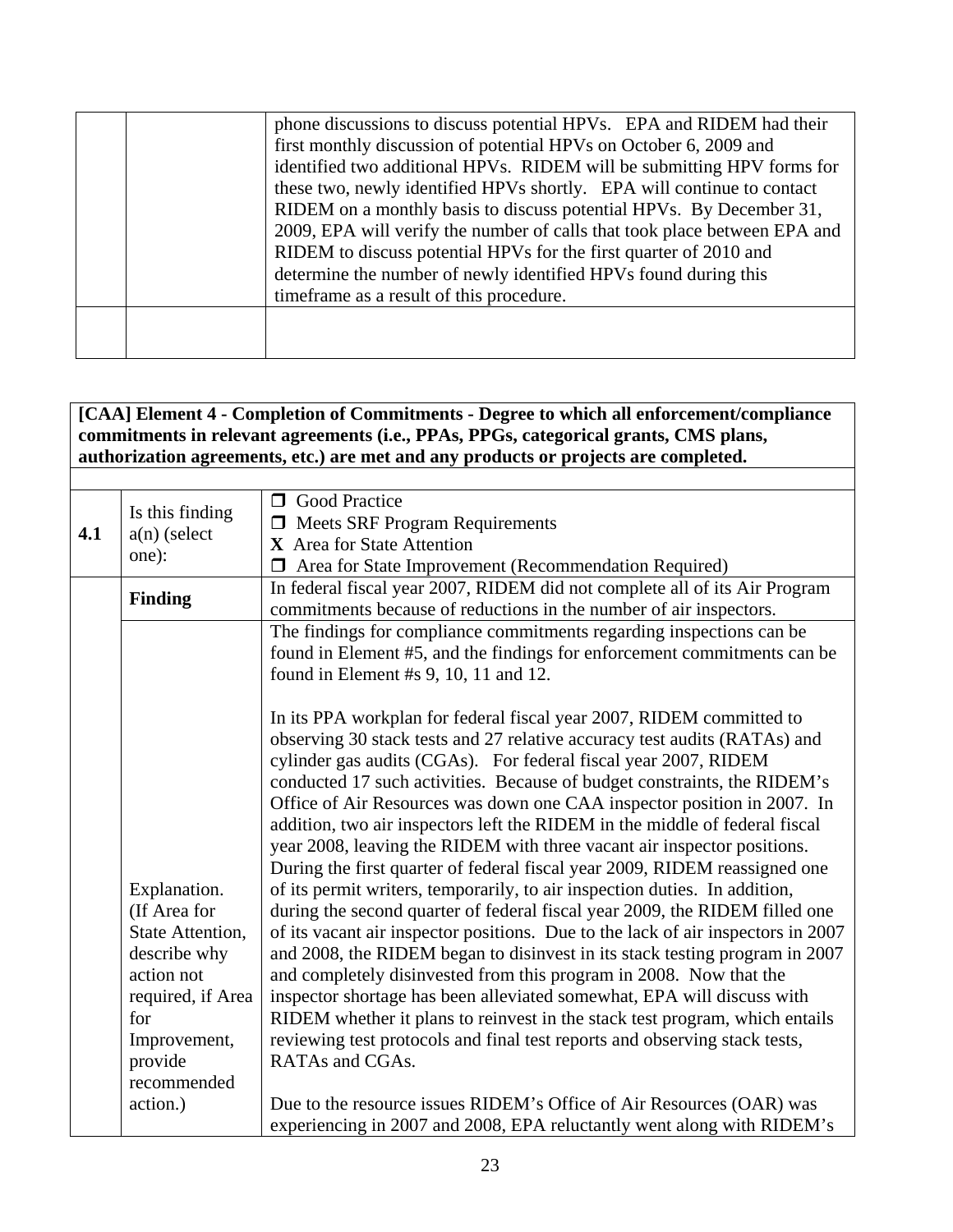|                                                                                          | decision to disinvest from its stack testing program. Now that OAR has<br>acquired new staff to conduct air inspections, EPA will have further<br>discussions with RIDEM to determine whether they have plans to re-invest<br>in the stack test program. (Note: In a meeting with RIDEM on October 6,<br>2009, EPA learned that there is a possibility that RIDEM could lose as many<br>as 66 employees due to layoffs/state budget issues. Therefore, EPA has<br>decided to wait and see how OAR is affected by any upcoming layoffs |
|------------------------------------------------------------------------------------------|---------------------------------------------------------------------------------------------------------------------------------------------------------------------------------------------------------------------------------------------------------------------------------------------------------------------------------------------------------------------------------------------------------------------------------------------------------------------------------------------------------------------------------------|
|                                                                                          | before discussing the issue of stack test reinvestment.)                                                                                                                                                                                                                                                                                                                                                                                                                                                                              |
| $Metric(s)$ and<br>Quantitative<br>Value                                                 | A total of 17 activities under the stack test program occurred out of a total of<br>57 such activities committed to in the 2007 RIDEM PPA workplan, or<br>29.8%.                                                                                                                                                                                                                                                                                                                                                                      |
| State's<br>Response                                                                      |                                                                                                                                                                                                                                                                                                                                                                                                                                                                                                                                       |
| Action(s)<br>(Include any<br>uncompleted<br>actions from<br>Round 1 that<br>address this |                                                                                                                                                                                                                                                                                                                                                                                                                                                                                                                                       |
| issue.)                                                                                  |                                                                                                                                                                                                                                                                                                                                                                                                                                                                                                                                       |

## **[CAA] Element 5 – Inspection Coverage - Degree to which state completed the universe of planned inspections/compliance evaluations (addressing core requirements and federal, state and State priorities).**

| 5.1 | Is this finding<br>$a(n)$ (select one):                                                                                  | <b>O</b> Good Practice<br>$\Box$ Meets SRF Program Requirements<br>X Area for State Attention                                                                                                                                                                                                                                                                                                                                                        |
|-----|--------------------------------------------------------------------------------------------------------------------------|------------------------------------------------------------------------------------------------------------------------------------------------------------------------------------------------------------------------------------------------------------------------------------------------------------------------------------------------------------------------------------------------------------------------------------------------------|
|     |                                                                                                                          | Area for State Improvement (Recommendation Required)                                                                                                                                                                                                                                                                                                                                                                                                 |
|     | <b>Finding</b>                                                                                                           | The RIDEM did not meet its commitments pertaining to full compliance<br>evaluations (FCEs) at Title V major sources.                                                                                                                                                                                                                                                                                                                                 |
|     | Explanation.<br>(If Area for State)<br>Attention,<br>describe why<br>action not<br>required, if Area<br>for Improvement, | According to the preliminary data analysis, the RIDEM conducted 75.6%<br>of the required FCEs at Title V major sources within the required two year<br>CMS cycle, ending in 2007. Prolonged budget constraints resulting in air<br>inspector resource shortages in the air program, going back to the last<br>RIDEM SRF review, are the root cause why the RIDEM has not been<br>capable of meeting its Title V major source inspection commitments. |
|     | provide<br>recommended<br>action.)                                                                                       | It should be noted that RIDEM surpassed its commitment to conduct<br>FCEs at 20% of its synthetic minor 80% (SM80) sources in federal fiscal<br>year 2007. In 2007, the first year of a new five year CMS cycle for<br>SM80s, RIDEM inspected 49.3% of its SM80 facilities.<br>When asked by EPA why RIDEM did not trade-off some of its SM80<br>inspections for Title V major source inspections in order to meet both                              |
|     |                                                                                                                          | their Title V major and SM80 inspection commitments, the RIDEM stated                                                                                                                                                                                                                                                                                                                                                                                |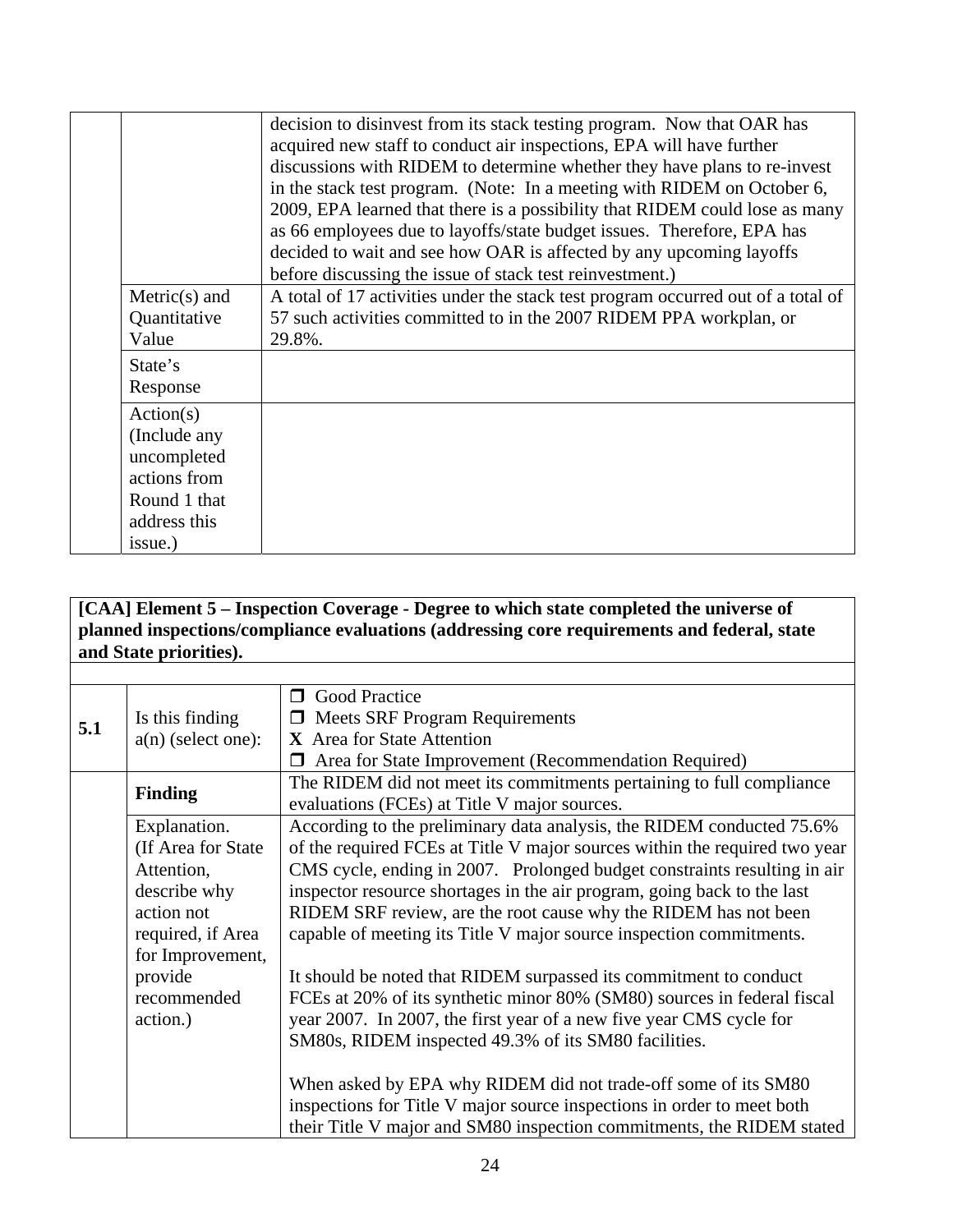|                                                                                                     | that one of its air inspectors didn't have the proper training and/or<br>knowledge to conduct a thorough Title V major source inspection and was<br>assigned to conduct only SM80 inspections. (This air inspector has since<br>left RIDEM.)                                                                                                                                                                                                                                   |
|-----------------------------------------------------------------------------------------------------|--------------------------------------------------------------------------------------------------------------------------------------------------------------------------------------------------------------------------------------------------------------------------------------------------------------------------------------------------------------------------------------------------------------------------------------------------------------------------------|
|                                                                                                     | The air inspector resource shortage has been an important area of concern<br>for both EPA and RIDEM for many years; however, in federal fiscal year<br>2009, RIDEM was able to hire one full-time CAA inspector and re-assign,<br>temporarily, one of its permit writers, who was a former air inspector, as a<br>full-time air inspector. It is anticipated that the actions taken by RIDEM<br>in this area will resolve most, if not all, of the inspection coverage issues. |
|                                                                                                     | RIDEM has already taken the necessary steps to ensure that they have the<br>air inspector resources needed to meet their CMS inspection<br>commitments.                                                                                                                                                                                                                                                                                                                        |
|                                                                                                     | (Note: In a meeting with RIDEM on October 6, 2009, EPA learned that<br>there is a possibility that RIDEM could lose as many as 66 employees due<br>to layoffs/state budget issues. This could have an impact on RIDEM<br>CAA inspector resources for federal fiscal year 2010 and beyond.)                                                                                                                                                                                     |
| $Metric(s)$ and<br>Quantitative<br>Value                                                            | From the preliminary data analysis, RIDEM inspected 31 of 41 Title V<br>major sources within the required CMS two year cycle, or 75.6%. In<br>addition, 33 of 67 SM80 facilities, or 49.3% of the SM80s were inspected<br>within the first year of the five year CMS cycle for SM80 sources.                                                                                                                                                                                   |
| <b>State Response</b>                                                                               |                                                                                                                                                                                                                                                                                                                                                                                                                                                                                |
| Action(s)<br>(Include any<br>uncompleted<br>actions from<br>Round 1 that<br>address this<br>issue.) |                                                                                                                                                                                                                                                                                                                                                                                                                                                                                |

**[CAA] Element 6 – Quality of Inspection or Compliance Evaluation Reports - Degree to which inspection or compliance evaluation reports properly document observations, are completed in a timely manner, and include accurate description of observations.**

|     |                      | X Good Practice                                                        |
|-----|----------------------|------------------------------------------------------------------------|
|     | Is this finding      | $\Box$ Meets SRF Program Requirements                                  |
| 6.1 | $a(n)$ (select one): | $\Box$ Area for State Attention                                        |
|     |                      | $\Box$ Area for State Improvement (Recommendation Required)            |
|     |                      | RIDEM's air inspection reports or compliance monitoring reports (CMRs) |
|     | <b>Finding</b>       | were comprehensive and properly documented observations noted during   |
|     |                      | the inspections. The RIDEM should be commended for developing and      |
|     |                      | using a Title V FCE checklist.                                         |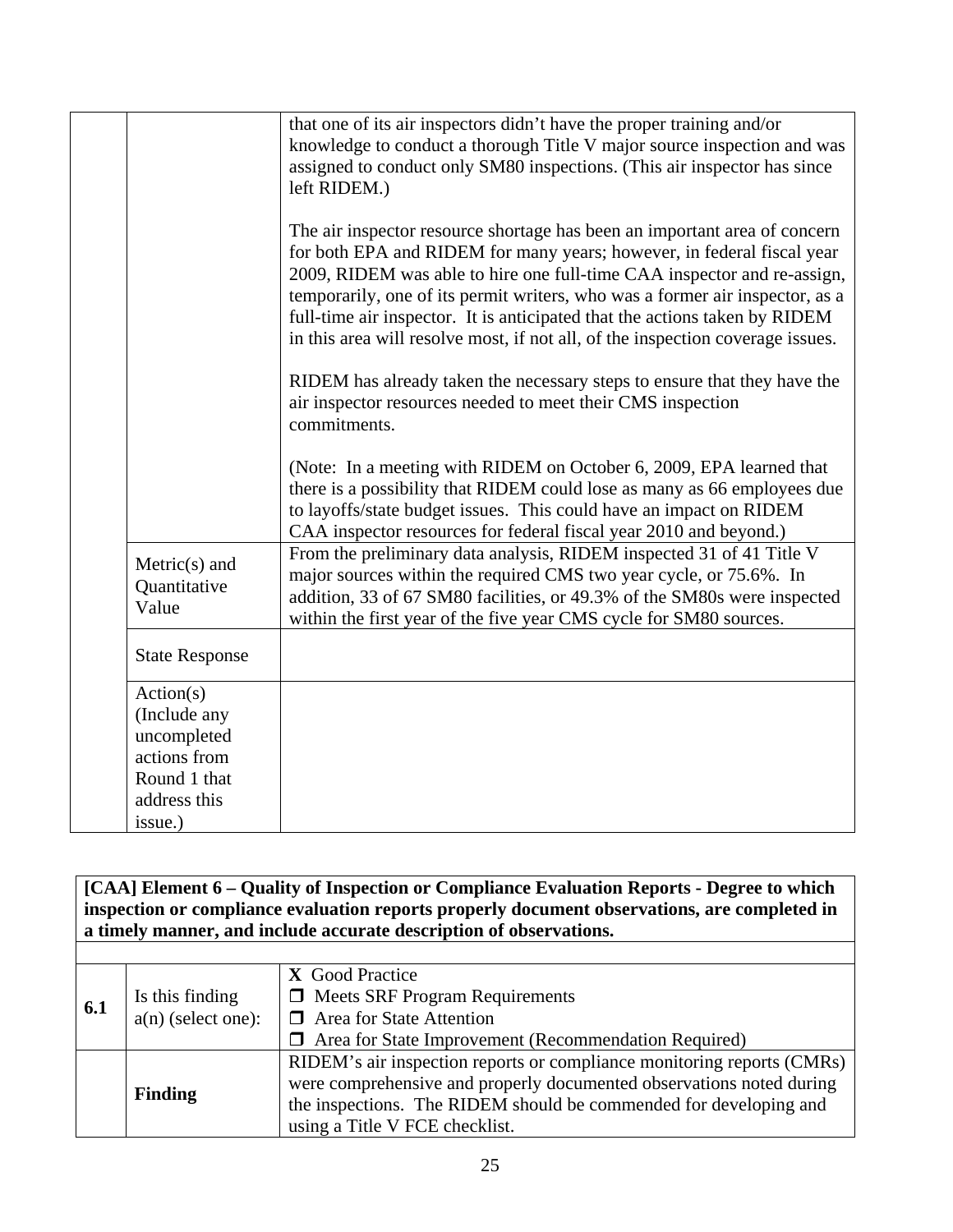|  | Explanation.<br>(If Area for State<br>Attention,<br>describe why<br>action not<br>required, if Area<br>for Improvement,<br>provide<br>recommended<br>action.) | Of the 22 files reviewed by EPA, 17 of the files indicated that FCEs were<br>done in federal fiscal year 2007 (one FCE was actually done in 2006, but<br>because enforcement action was taken by RIDEM in 2007, EPA included<br>a review for this 2006 FCE). Inspection reports were found in the files<br>for each of the 17 FCEs conducted. The inspection reports or compliance<br>monitoring reports (CMRs) were found to be comprehensive and properly<br>documented observations noted during the inspections. EPA's review<br>revealed that RIDEM inspectors were making accurate compliance<br>determinations.                                                                                                                                                                                |
|--|---------------------------------------------------------------------------------------------------------------------------------------------------------------|-------------------------------------------------------------------------------------------------------------------------------------------------------------------------------------------------------------------------------------------------------------------------------------------------------------------------------------------------------------------------------------------------------------------------------------------------------------------------------------------------------------------------------------------------------------------------------------------------------------------------------------------------------------------------------------------------------------------------------------------------------------------------------------------------------|
|  |                                                                                                                                                               | In regards to completing inspection reports in a timely manner, it should<br>be noted that EPA's Region I Air Technical Unit has a general policy that<br>inspection reports should be completed within 30 days of completion of<br>an FCE or PCE (partial compliance inspection). Of the 17 inspection<br>reports completed by the RIDEM and reviewed by EPA as part of this<br>SRF, 15 out of the 17 reports were completed within a month, with the<br>majority (13) completed within two weeks. One of the 17 reports was<br>completed within 38 days of the FCE, and one report was not completed<br>until nine months after the FCE was conducted. (This is considered an<br>anomaly, and the inspector responsible for completing this inspection<br>report has since retired from the RIDEM.) |
|  |                                                                                                                                                               | The RIDEM should be commended for taking the initiative to develop and<br>continue to use a Title V FCE checklist. This checklist is used during all<br>Title V FCEs. The checklist lists each condition of a Title V permit, the<br>method used to determine compliance and the compliance status of each<br>condition. There is also space on the checklist for an inspector to provide<br>additional comments. This feature ensures that compliance<br>determinations are made for each regulated emission unit included within<br>a Title V permit.                                                                                                                                                                                                                                               |
|  |                                                                                                                                                               | RIDEM also created an FCE tally sheet to make it easier for inspectors to<br>determine when an FCE is complete so they can provide this data to the<br>AFS data entry person in a timely and complete manner for entry into the<br>AFS database. RIDEM informed EPA that this tally sheet is currently not<br>used by seasoned inspectors since they have used the sheet so often they<br>now know when an FCE is considered complete without the need for the<br>tally sheet; however, it is a tool that will continue to be used for new air<br>inspectors.                                                                                                                                                                                                                                         |
|  | $Metric(s)$ and<br>Quantitative<br>Value                                                                                                                      | A total of 17 out of the 22 files reviewed included FCEs and inspection<br>reports, or 77.3% of the files reviewed. A total of 15 out of the 17<br>inspection reports, or 88.2%, were completed within a month of the<br>applicable FCE. A total of 1 out of the 17 inspection reports, or 5.9%,<br>were completed with six weeks of the FCE and 1 out of 17, or 5.9%, were<br>completed 9 months after completion of the FCE.                                                                                                                                                                                                                                                                                                                                                                        |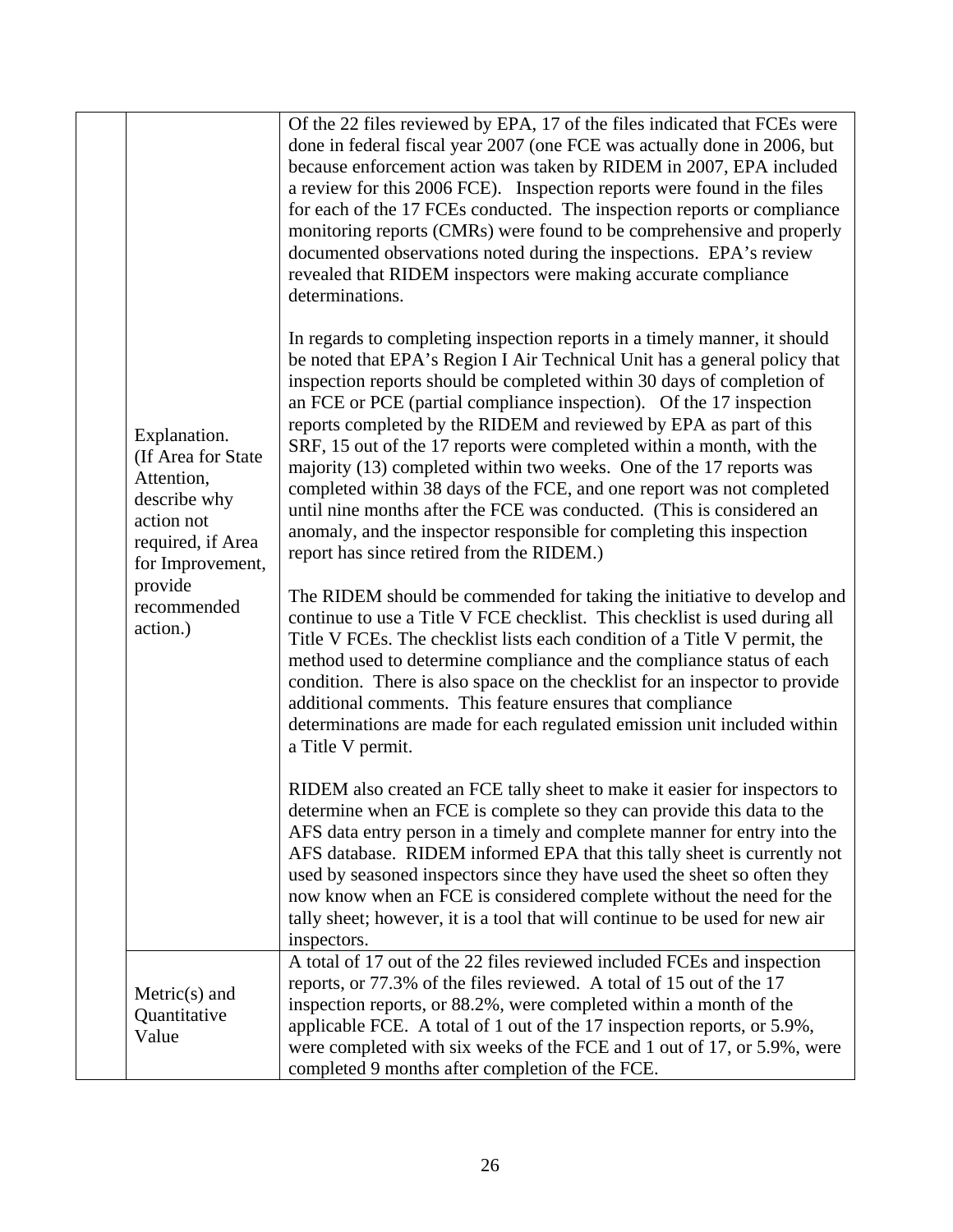| <b>State Response</b> |  |  |  |
|-----------------------|--|--|--|
| Action(s)             |  |  |  |
| (Include any          |  |  |  |
| uncompleted           |  |  |  |
| actions from          |  |  |  |
| Round 1 that          |  |  |  |
| address this          |  |  |  |
| issue.)               |  |  |  |

## **[CAA] Element 7 - Identification of Alleged Violations - Degree to which compliance determinations are accurately made and promptly reported in the national database based upon compliance monitoring report observations and other compliance monitoring information (e.g., facility-reported information).**

| 7.1 | Is this finding<br>$a(n)$ (select one):                                                                   | <b>O</b> Good Practice<br>$\Box$ Meets SRF Program Requirements<br>Area for State Attention<br>$\Box$<br>X Area for State Improvement (Recommendation Required)                                                                                                                                                                                                                                                                                                                                                                                                                                                                                                                                                                                                                                                                                                                                                        |
|-----|-----------------------------------------------------------------------------------------------------------|------------------------------------------------------------------------------------------------------------------------------------------------------------------------------------------------------------------------------------------------------------------------------------------------------------------------------------------------------------------------------------------------------------------------------------------------------------------------------------------------------------------------------------------------------------------------------------------------------------------------------------------------------------------------------------------------------------------------------------------------------------------------------------------------------------------------------------------------------------------------------------------------------------------------|
|     | <b>Finding</b><br>Explanation.<br>(If Area for State<br>Attention,                                        | Some violations were not properly entered into AFS.<br>The preliminary data analysis indicates that RIDEM observed one stack<br>test in 2007 (at Covalence Specialty Adhesives) that resulted in a failed<br>stack test where the compliance status code is inaccurately reflected. In<br>the OTIS detailed facility report for Covalence, under the heading<br>"Compliance Monitoring History (5 years)," OTIS reports that a failed<br>stack test was observed by RIDEM on July 26, 2007. EPA reviewed the<br>AFS worksheet completed and provided to the RIDEM AFS data entry<br>person. The sheet indicates that there was an NSPS violation due to the<br>failed stack test. The AFS worksheet indicates that the violation was<br>entered into AFS with Action #010. The OTIS detailed facility report,<br>under the heading "Three Year Compliance Status by Quarter" indicates                                 |
|     | describe why<br>action not<br>required, if Area<br>for Improvement,<br>provide<br>recommended<br>action.) | that Covalence was in compliance for the NSPS and SIP air programs<br>consistently from at least the April to June 2006 calendar quarter to at<br>least the January to March 2009 calendar quarter. Therefore, there is<br>either some logic problem in translating data from the AFS database to the<br>OTIS database, or RIDEM inadvertently forgot to go into the NSPS air<br>program in AFS and revise the compliance status code from "in<br>compliance" to "in violation." In any event, the more important issue<br>here now is that RIDEM has totally disinvested in its stack test program as<br>discussed in Element #4.<br>The RIDEM made accurate compliance determinations based on<br>inspections, stack test observations, and various report reviews (e.g., Title<br>V annual compliance certifications, final stack test reports, CEM reports,<br>semiannual monitoring and deviation reports, etc.). |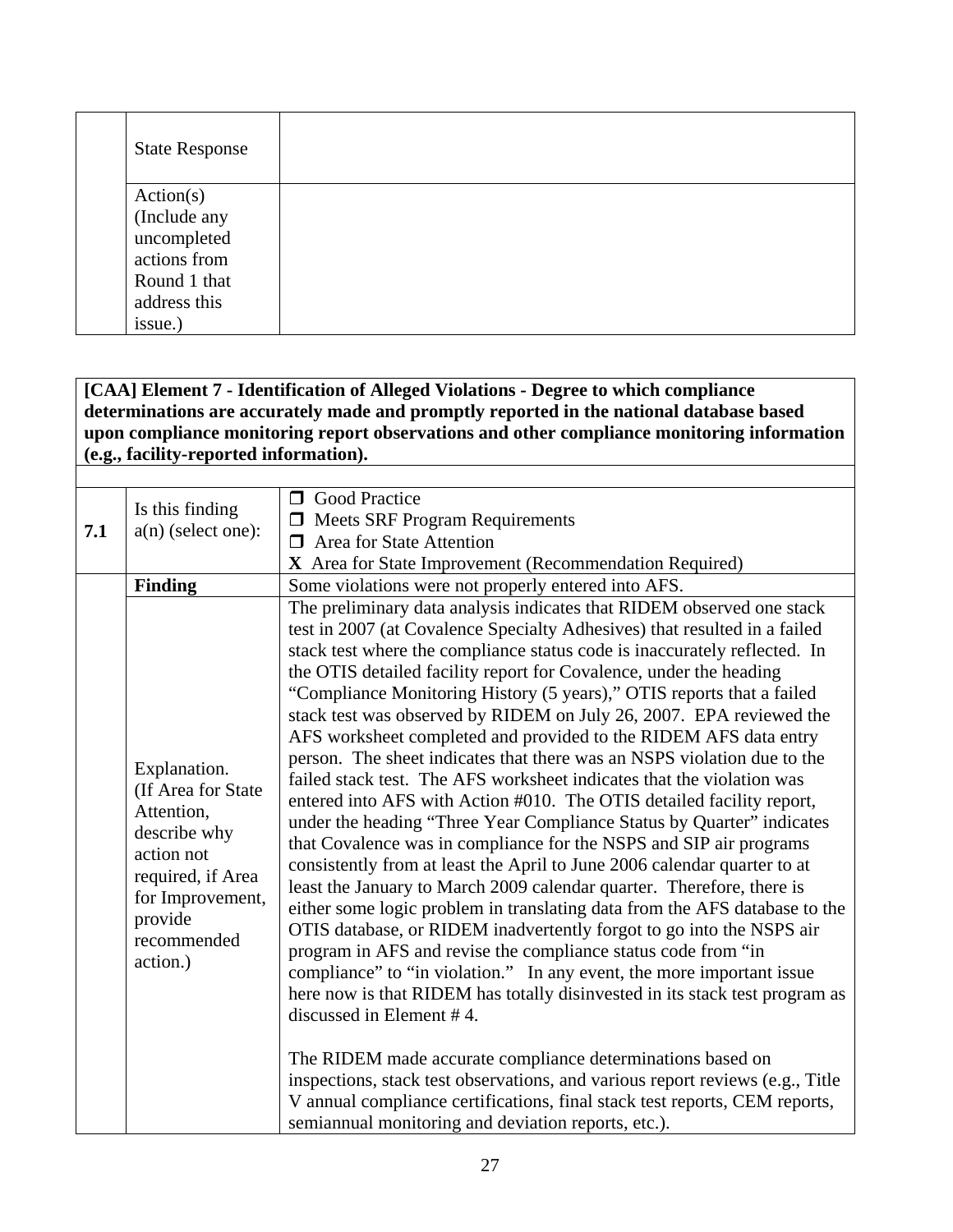| $Metric(s)$ and<br>Quantitative<br>Value | A total of 1 out of 1, or 100%, of failed stack tests were showing an<br>inconsistent compliance status in the preliminary data analysis.<br>As already reported in Element #2, a total of 10 out of 22 files reviewed,<br>or 45.5% of the files had compliance status inconsistencies when<br>compared to the corresponding OTIS detailed facility reports. |
|------------------------------------------|--------------------------------------------------------------------------------------------------------------------------------------------------------------------------------------------------------------------------------------------------------------------------------------------------------------------------------------------------------------|
| <b>State Response</b>                    |                                                                                                                                                                                                                                                                                                                                                              |
| Action(s)                                | See Element #2 for recommendation regarding data accuracy, especially                                                                                                                                                                                                                                                                                        |
| (Include any                             | as it relates to compliance status.                                                                                                                                                                                                                                                                                                                          |
| uncompleted                              |                                                                                                                                                                                                                                                                                                                                                              |
| actions from                             |                                                                                                                                                                                                                                                                                                                                                              |
| Round 1 that                             |                                                                                                                                                                                                                                                                                                                                                              |
| address this                             |                                                                                                                                                                                                                                                                                                                                                              |
| issue.)                                  |                                                                                                                                                                                                                                                                                                                                                              |

**[CAA] Element 8 - Identification of SNC and HPV - Degree to which the state accurately identifies significant noncompliance/high priority violations and enters information into the national system in a timely manner.**

| 8.1 | Is this finding<br>$a(n)$ (select one): | <b>Good Practice</b><br>⊓<br><b>Meets SRF Program Requirements</b><br>$\Box$<br>Area for State Attention<br>$\Box$<br>X Area for State Improvement (Recommendation Required) |
|-----|-----------------------------------------|------------------------------------------------------------------------------------------------------------------------------------------------------------------------------|
|     | <b>Finding</b>                          | HPVs are not always entered in AFS in a timely manner.                                                                                                                       |
|     | Explanation.                            | Based on EPA's review of 8 case files pertaining to HPVs, EPA                                                                                                                |
|     | (If Area for State                      | determined that RIDEM is very capable of making accurate compliance                                                                                                          |
|     | Attention,                              | determinations; however, in some circumstances, RIDEM has been                                                                                                               |
|     | describe why                            | uncertain whether specific violations meet the HPV criteria and those                                                                                                        |
|     | action not                              | decisions have been decided jointly with EPA during semiannual face-to-                                                                                                      |
|     | required, if Area                       | face meetings between EPA and RIDEM. Waiting for the face-to-face                                                                                                            |
|     | for Improvement,                        | semiannual meetings has caused some delay in identifying HPVS in AFS                                                                                                         |
|     | provide                                 | in a timely manner.                                                                                                                                                          |
|     | recommended                             |                                                                                                                                                                              |
|     | action.)                                |                                                                                                                                                                              |
|     | $Metric(s)$ and<br>Quantitative         |                                                                                                                                                                              |
|     | Value                                   |                                                                                                                                                                              |
|     |                                         |                                                                                                                                                                              |
|     | <b>State Response</b>                   |                                                                                                                                                                              |
|     | Action(s)                               | See Element #3 for recommendations regarding timeliness of data entry                                                                                                        |
|     | (Include any                            | regarding HPVs.                                                                                                                                                              |
|     | uncompleted                             |                                                                                                                                                                              |
|     | actions from                            |                                                                                                                                                                              |
|     | Round 1 that                            |                                                                                                                                                                              |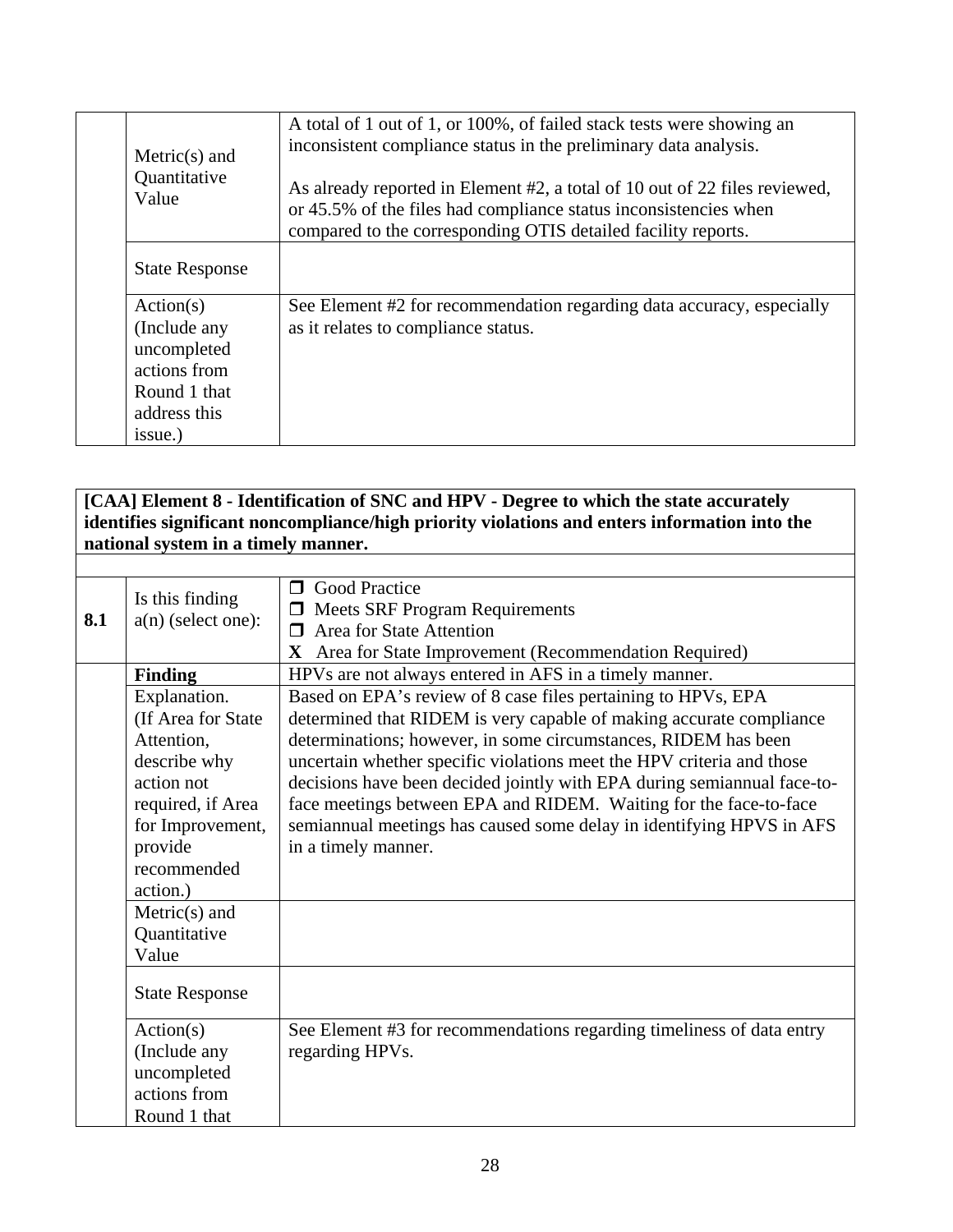|  | this<br>address<br>$\bullet$<br>1ssue.) |  |
|--|-----------------------------------------|--|
|--|-----------------------------------------|--|

## **[CAA] Element 9 - Enforcement Actions Promote Return to Compliance - Degree to which state enforcement actions include required corrective action (i.e., injunctive relief or other complying actions) that will return facilities to compliance in a specific time frame.**

|     | Is this finding<br>$a(n)$ (select                                                                                                                                | X Good Practice<br>$\Box$ Meets SRF Program Requirements                                                                                                                                                                                                                                                                                                                                                                                                                                                                                                                                                                                                                                                                                                                                                                                                                                                                                                                                                                                                                                                                                                                                                                                                                              |
|-----|------------------------------------------------------------------------------------------------------------------------------------------------------------------|---------------------------------------------------------------------------------------------------------------------------------------------------------------------------------------------------------------------------------------------------------------------------------------------------------------------------------------------------------------------------------------------------------------------------------------------------------------------------------------------------------------------------------------------------------------------------------------------------------------------------------------------------------------------------------------------------------------------------------------------------------------------------------------------------------------------------------------------------------------------------------------------------------------------------------------------------------------------------------------------------------------------------------------------------------------------------------------------------------------------------------------------------------------------------------------------------------------------------------------------------------------------------------------|
| 9.1 | one):                                                                                                                                                            | $\Box$ Area for State Attention                                                                                                                                                                                                                                                                                                                                                                                                                                                                                                                                                                                                                                                                                                                                                                                                                                                                                                                                                                                                                                                                                                                                                                                                                                                       |
|     |                                                                                                                                                                  | Area for State Improvement (Recommendation Required)                                                                                                                                                                                                                                                                                                                                                                                                                                                                                                                                                                                                                                                                                                                                                                                                                                                                                                                                                                                                                                                                                                                                                                                                                                  |
|     |                                                                                                                                                                  | RIDEM always seeks injunctive relief, where necessary, in its informal and                                                                                                                                                                                                                                                                                                                                                                                                                                                                                                                                                                                                                                                                                                                                                                                                                                                                                                                                                                                                                                                                                                                                                                                                            |
|     | <b>Finding</b>                                                                                                                                                   | formal enforcement actions, includes clear and concise descriptions of the<br>injunctive relief necessary, and a timeframe for achieving compliance, so<br>that facilities with violations return to compliance expeditiously.                                                                                                                                                                                                                                                                                                                                                                                                                                                                                                                                                                                                                                                                                                                                                                                                                                                                                                                                                                                                                                                        |
|     | Explanation.<br>(If Area for<br>State Attention,<br>describe why<br>action not<br>required, if<br>Area for<br>Improvement,<br>provide<br>recommended<br>action.) | The RIDEM issued informal enforcement actions in all cases where<br>violations were found. These informal enforcement actions (e.g., Letters of<br>Noncompliance (LNCs), Notices of Alleged Violation (NOAVs), and<br>Notices of Intent to Enforce (NOIEs) serve as early warning notices to<br>violating facilities so that such facilities can return to compliance as<br>expeditiously as possible. These informal actions provide violating<br>facilities with a description of the violations and the corrective actions<br>necessary for a violating facility to return to compliance. For easily<br>rectified violations, such as the submittal of late reports and the submittal of<br>permit applications for equipment installed and operated without obtaining a<br>permit, these informal actions also provide a timeframe, usually thirty (30)<br>days, for a violating facility to submit the required reports or permit<br>applications to RIDEM. As such, in many cases, a facility is returned to<br>compliance before the RIDEM takes formal enforcement. If facilities<br>cannot return to compliance expeditiously, the formal enforcement actions<br>issued to such facilities do require that corrective action be taken to return<br>facilities to compliance. |
|     |                                                                                                                                                                  | RIDEM should be commended for always seeking injunctive relief, where<br>necessary, in its informal and formal enforcement actions and for including<br>clear and concise descriptions of the injunctive relief necessary, and a<br>timeframe for achieving compliance, so that a violating facility returns to<br>compliance expeditiously.                                                                                                                                                                                                                                                                                                                                                                                                                                                                                                                                                                                                                                                                                                                                                                                                                                                                                                                                          |
|     |                                                                                                                                                                  | A total of 13 out of the 22 files reviewed (59%) involved the issuance of<br>informal enforcement actions (either Letters of Noncompliance or Notices<br>of Alleged Violations). A total of 9 out of the 22 files reviewed (40.9%)<br>involved the issuance of formal enforcement actions with the assessment of                                                                                                                                                                                                                                                                                                                                                                                                                                                                                                                                                                                                                                                                                                                                                                                                                                                                                                                                                                      |
|     | $Metric(s)$ and                                                                                                                                                  | penalties (1 out of the 9 formal enforcement actions occurred at a non-HPV                                                                                                                                                                                                                                                                                                                                                                                                                                                                                                                                                                                                                                                                                                                                                                                                                                                                                                                                                                                                                                                                                                                                                                                                            |
|     | Quantitative                                                                                                                                                     | facility). Please note that not all enforcement actions reviewed occurred in                                                                                                                                                                                                                                                                                                                                                                                                                                                                                                                                                                                                                                                                                                                                                                                                                                                                                                                                                                                                                                                                                                                                                                                                          |
|     | Value                                                                                                                                                            | federal fiscal year 2007, but because these actions were associated with<br>activities that did take place in federal fiscal year 2007, EPA believed it was                                                                                                                                                                                                                                                                                                                                                                                                                                                                                                                                                                                                                                                                                                                                                                                                                                                                                                                                                                                                                                                                                                                           |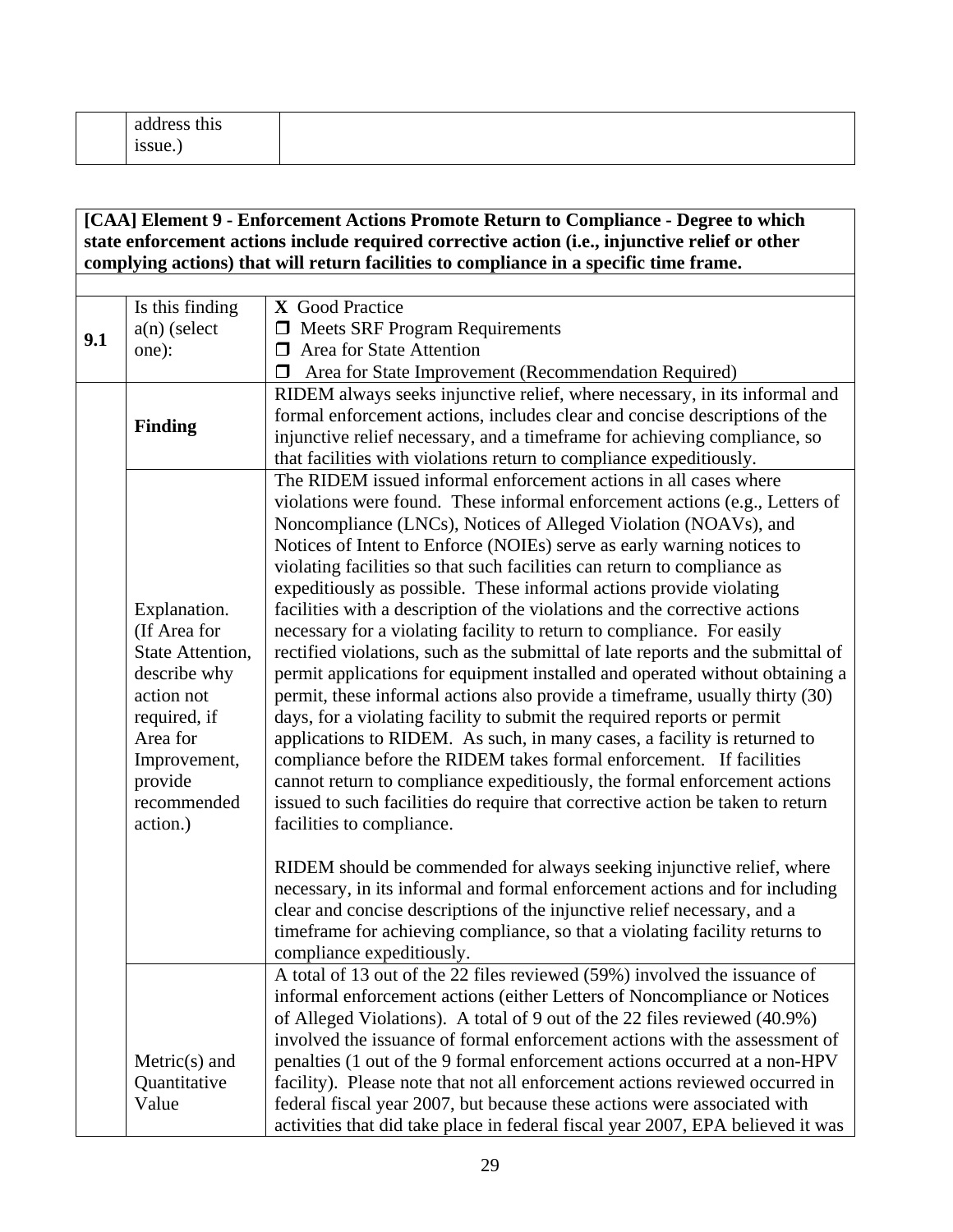|                                          | necessary to review these enforcement actions as well. These actions<br>included the following: for Covalence Specialty Adhesives LLC, both the<br>informal enforcement action (NOAV) which was issued on 10/9/07 and the<br>formal enforcement action (Notice of Violation and Administrative Penalty                                  |
|------------------------------------------|-----------------------------------------------------------------------------------------------------------------------------------------------------------------------------------------------------------------------------------------------------------------------------------------------------------------------------------------|
|                                          | (NOVAP)) which was issued on 6/2/08; for American Power Conversion,<br>the LNC which was issued on 9/20/06; for Original Bradford Soap Works,                                                                                                                                                                                           |
|                                          | the NOVAP issued on 9/2/06 and penalty paid on 10/4/06; and for Raytheon<br>Company the NOAV issued on 8/8/06.                                                                                                                                                                                                                          |
|                                          | Although Original Bradford Soap Works was addressed in federal fiscal<br>year 2006, the enforcement file was reviewed because the file selection tool<br>indicated that it was an active HPV in federal fiscal year 2007 (most likely<br>because the penalty wasn't paid until $10/4/07$ – four days into federal fiscal<br>year 2007). |
|                                          | In 100% of the applicable files reviewed, the RIDEM required the necessary<br>injunctive relief to return a facility to compliance within a specified<br>timeframe to ensure a violating facility returned to compliance<br>expeditiously.                                                                                              |
| <b>State Response</b>                    |                                                                                                                                                                                                                                                                                                                                         |
| Action(s)<br>(Include any<br>uncompleted |                                                                                                                                                                                                                                                                                                                                         |
| actions from<br>Round 1 that             |                                                                                                                                                                                                                                                                                                                                         |
| address this<br>issue.)                  |                                                                                                                                                                                                                                                                                                                                         |

## **[CAA] Element 10 – Timely and Appropriate Action - Degree to which a state takes timely and appropriate enforcement actions in accordance with policy relating to specific media.**

|             | Is this finding  | <b>O</b> Good Practice                                                     |
|-------------|------------------|----------------------------------------------------------------------------|
| <b>10.1</b> | $a(n)$ (select   | $\Box$ Meets SRF Program Requirements                                      |
|             | one):            | $\Box$ Area for State Attention                                            |
|             |                  | X Area for State Improvement (Recommendation Required)                     |
|             |                  | RIDEM did not consistently meet the timeliness guidelines set forth in     |
|             | <b>Finding</b>   | EPA's "Timely and Appropriate" guidance document.                          |
|             | Explanation.     | The RIDEM was found to always take appropriate enforcement once            |
|             | (If Area for     | violations were identified; however, for the review period, the RIDEM did  |
|             | State Attention, | not consistently meet the timeliness guidelines set forth in EPA's "Timely |
|             | describe why     | and Appropriate" guidance document. In 4 out of the 8 enforcement files    |
|             | action not       | reviewed for HPVs (note that Covalence Specialty Adhesives LLC is          |
|             | required, if     | classified as a true minor source and was not identified as an HPV so the  |
|             | Area for         | "Timely and Appropriate" requirements do not apply in this case), the      |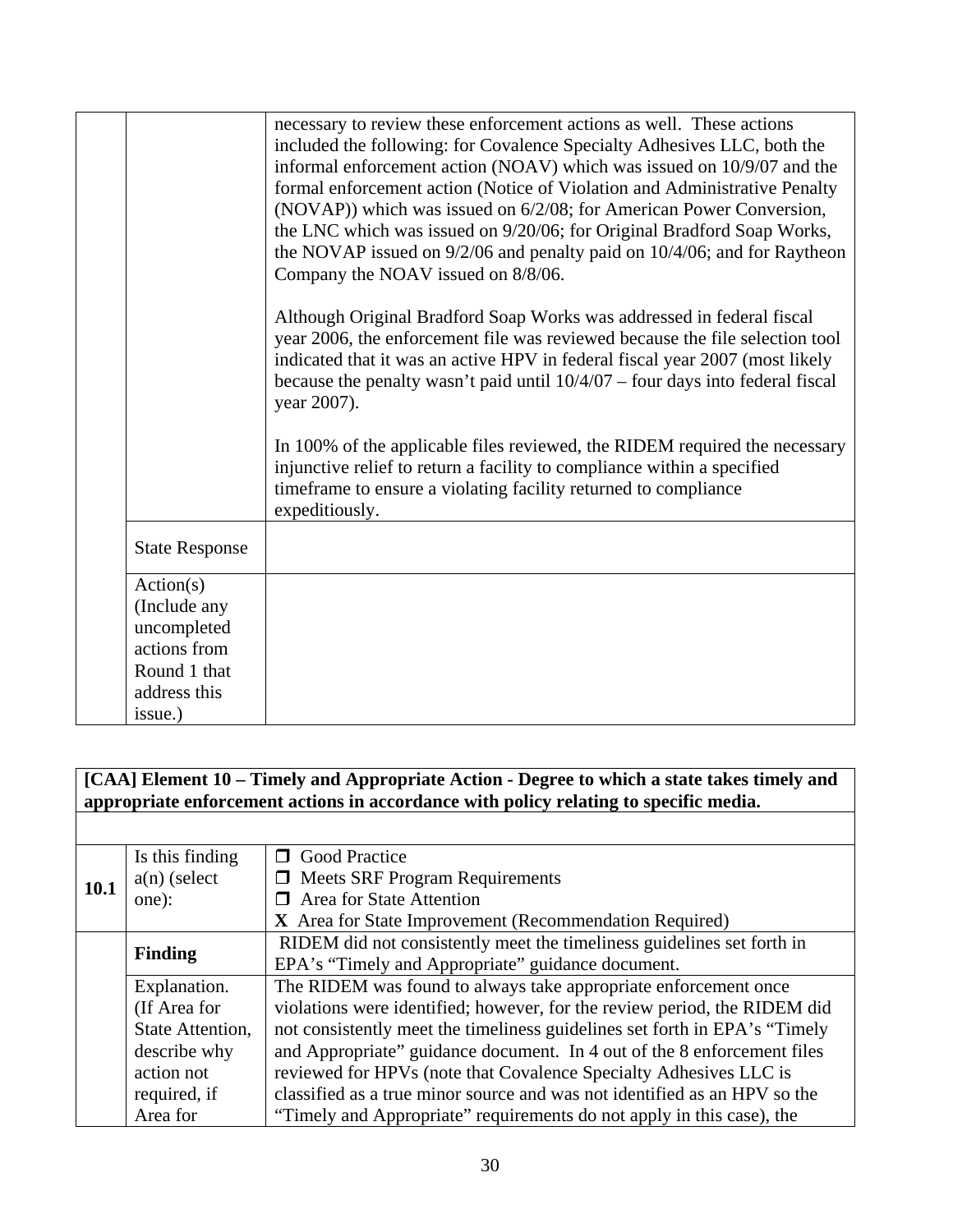|  | Improvement,<br>provide<br>recommended<br>action.)                                                  | RIDEM did not address the violations within 270 days of the violation<br>discovery date (Day Zero). Specifically, RIDEM did not address the<br>violations occurring at American Power Conversion, Cranston Water<br>Pollution Control Facility, Kenyon Industries, and Raytheon Company until<br>approximately 329, 335, 570, and 463 days after Day Zero, respectively.                                                                                                                                                                                                                                                                                  |
|--|-----------------------------------------------------------------------------------------------------|-----------------------------------------------------------------------------------------------------------------------------------------------------------------------------------------------------------------------------------------------------------------------------------------------------------------------------------------------------------------------------------------------------------------------------------------------------------------------------------------------------------------------------------------------------------------------------------------------------------------------------------------------------------|
|  |                                                                                                     | In addition, the violations occurring at Riverpoint Laceworks were not<br>addressed until approximately 335 days after Day Zero; however, in this<br>case, the RIDEM had referred the case to EPA for alleged NSPS Subpart Dc<br>violations that the RIDEM did not have the authority to enforce. EPA<br>returned the case-lead back to RIDEM once it determined that it couldn't,<br>with any certainty, prove that the facility had commenced construction after<br>the effective date of NSPS Subpart Dc.                                                                                                                                              |
|  |                                                                                                     | In discussing this issue with the RIDEM, they informed EPA that they are<br>currently looking for ways to streamline the formal enforcement process.<br>For instance, for violations pertaining to the failure to submit a timely Title<br>V annual compliance certification, the RIDEM is considering if they can<br>draft a canned boilerplate NOVAP that can be issued without the Legal<br>Office's review and sign-off. EPA was told that this may also carry over to<br>other types of violations that occur often and are resolved easily (e.g.,<br>failure to apply for and obtain a permit for small boilers or generators).                     |
|  |                                                                                                     | A total of 4 out of the 8 enforcement case files reviewed for HPVs, or 50%,<br>indicated that the RIDEM had not addressed the HPV violations within the<br>appropriate time frame of 270 days, as required by EPA's "Timely and<br>Appropriate" guidance.                                                                                                                                                                                                                                                                                                                                                                                                 |
|  | $Metric(s)$ and<br>Quantitative<br>Value                                                            | A total of 1 out of 8 enforcement case files reviewed, or 12.5%, indicated<br>that the RIDEM had not addressed the HPV violations within 270 days;<br>however, the RIDEM most likely would have met the 270 day time frame if<br>the case had not been referred to EPA in order to pursue potential NSPS<br>Subpart Dc violations.                                                                                                                                                                                                                                                                                                                        |
|  |                                                                                                     | A total of 3 out of the 8 enforcement case files, or 37.5%, were addressed<br>within the required 270 day time frame.                                                                                                                                                                                                                                                                                                                                                                                                                                                                                                                                     |
|  | <b>State Response</b>                                                                               |                                                                                                                                                                                                                                                                                                                                                                                                                                                                                                                                                                                                                                                           |
|  | Action(s)<br>(Include any<br>uncompleted<br>actions from<br>Round 1 that<br>address this<br>issue.) | EPA recommends that the RIDEM offices that are involved in addressing<br>Air Program HPVs (the Office of Air Resources, the Office of Compliance<br>and Inspection, and the Legal Office) meet jointly on a regular basis to<br>discuss and prioritize Air Program HPV cases to ensure that any issues are<br>identified early on in the process and resolved quickly in order that the<br>addressing enforcement actions get issued within the appropriate time<br>frame. RIDEM should report on these meetings to EPA during semi-annual<br>visits. This procedure will begin in the first quarter of FY 2010 (October 1,<br>2009 – December 31, 2009.) |
|  |                                                                                                     | In the last SRF review, EPA made a recommendation that RIDEM give its                                                                                                                                                                                                                                                                                                                                                                                                                                                                                                                                                                                     |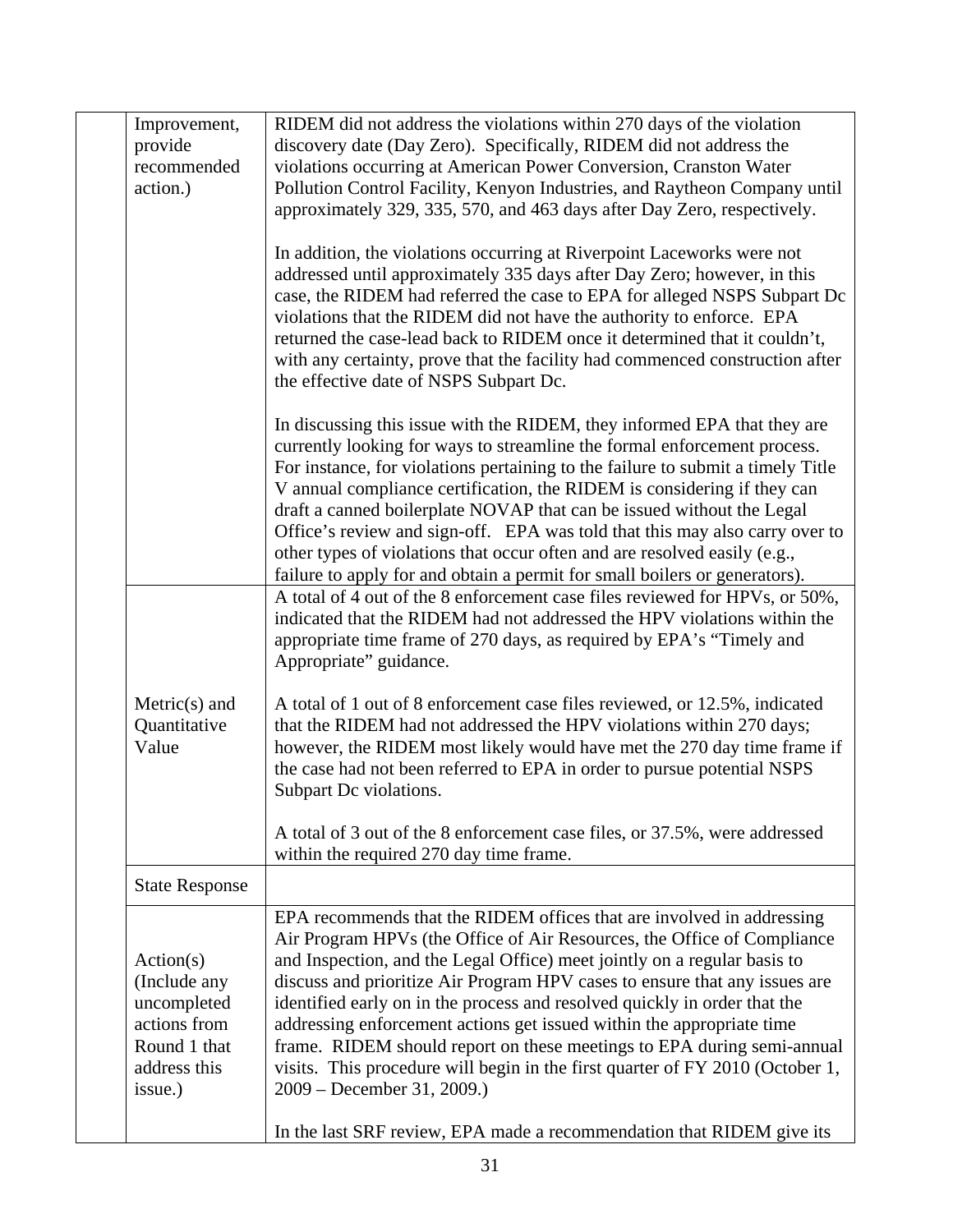|  | highest priority to HPVs to ensure that formal enforcement is taken within<br>the required 270 day time frame. |
|--|----------------------------------------------------------------------------------------------------------------|
|  |                                                                                                                |

## **[CAA] Element 11 - Penalty Calculation Method - Degree to which state documents in its files that initial penalty calculation includes both gravity and economic benefit calculations, appropriately using the BEN model or other method that produces results consistent with national policy.**

| 11.1 | Is this finding<br>$a(n)$ (select<br>one):                                                     | <b>O</b> Good Practice<br>X Meets SRF Program Requirements<br>$\Box$ Area for State Attention                                                                                                                                                                                                                                                                                                                                |
|------|------------------------------------------------------------------------------------------------|------------------------------------------------------------------------------------------------------------------------------------------------------------------------------------------------------------------------------------------------------------------------------------------------------------------------------------------------------------------------------------------------------------------------------|
|      |                                                                                                | T Area for State Improvement (Recommendation Required)                                                                                                                                                                                                                                                                                                                                                                       |
|      | <b>Finding</b>                                                                                 | RIDEM calculates economic benefit and gravity correctly.                                                                                                                                                                                                                                                                                                                                                                     |
|      |                                                                                                | The file review of 9 enforcement case files where the assessment of<br>penalties was appropriate indicated that the RIDEM is calculating and<br>collecting penalties for both economic benefit and gravity, when<br>appropriate, and is using their penalty matrix worksheet consistently to<br>ensure that they are assessing appropriate penalties.                                                                        |
|      | Explanation.<br>(If Area for<br>State Attention,<br>describe why<br>action not<br>required, if | Where a specific case did not have an economic benefit component, there<br>was no information in the file indicating RIDEM's rationale for not seeking<br>economic benefit (for instance there was nothing in the file that indicated<br>that there was no economic benefit associated with the given violations) or<br>that the economic benefit was insignificant - less than \$5,000).                                    |
|      | Area for<br>Improvement,<br>provide<br>recommended<br>action.)                                 | In discussing with RIDEM the need to provide a rationale for not seeking<br>economic benefit in the file for a particular case, the RIDEM informed EPA<br>that beginning in January of 2009, the RIDEM instituted a procedure<br>whereby all future enforcement case files would include a memo to the file<br>when economic benefit was not being sought that included RIDEM's<br>rationale for not seeking such a penalty. |
|      |                                                                                                | The issue raised in the "Findings" section above regarding economic benefit<br>has already been resolved to EPA's satisfaction so this is no longer an area<br>of concern.                                                                                                                                                                                                                                                   |
|      | $Metric(s)$ and<br>Quantitative<br>Value                                                       | A total of 9 out of 9 enforcement case files reviewed, where the violations<br>documented warranted the assessment of a penalty, or 100%, indicated that<br>RIDEM was assessing and collecting appropriate penalties.                                                                                                                                                                                                        |
|      | <b>State Response</b>                                                                          |                                                                                                                                                                                                                                                                                                                                                                                                                              |
|      | Action(s)<br>(Include any<br>uncompleted<br>actions from<br>Round 1 that                       |                                                                                                                                                                                                                                                                                                                                                                                                                              |
|      | address this                                                                                   |                                                                                                                                                                                                                                                                                                                                                                                                                              |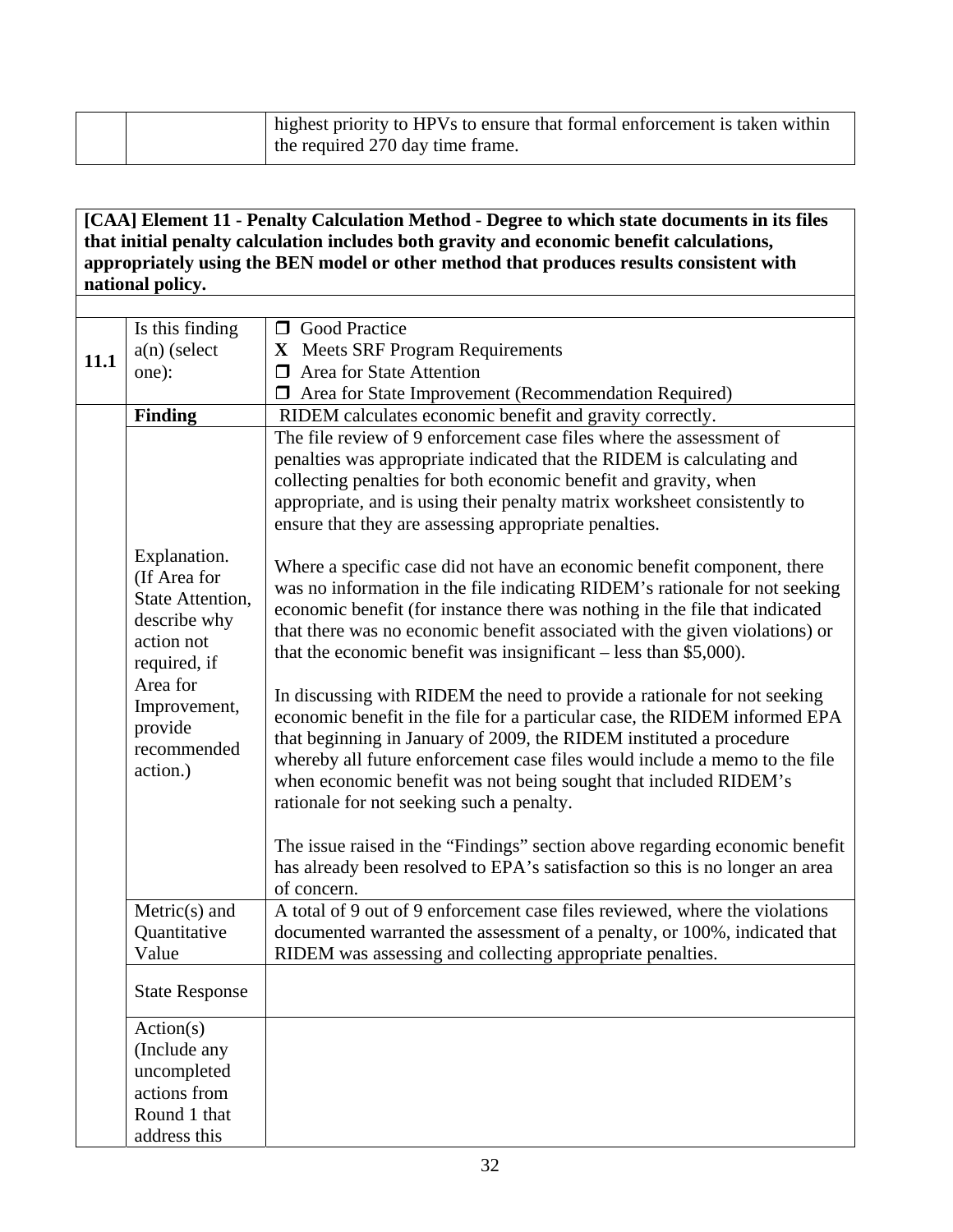| $\bullet$<br>issue. |  |
|---------------------|--|
|                     |  |

## **[CAA] Element 12 - Final Penalty Assessment and Collection - Degree to which differences between initial and final penalty are documented in the file along with a demonstration in the file that the final penalty was collected.**

| 12.1 | Is this finding<br>$a(n)$ (select<br>one):                       | X Good Practice<br><b>Meets SRF Program Requirements</b><br>$\Box$<br>$\Box$ Area for State Attention<br><b>I</b> Area for State Improvement (Recommendation Required)                                                                                                                                                                                                                                                                  |
|------|------------------------------------------------------------------|-----------------------------------------------------------------------------------------------------------------------------------------------------------------------------------------------------------------------------------------------------------------------------------------------------------------------------------------------------------------------------------------------------------------------------------------|
|      | <b>Finding</b>                                                   | RIDEM is seeking and collecting appropriate penalties and their<br>enforcement case files thoroughly document their rationale for reducing a<br>penalty. In addition, all the appropriate enforcement case files reviewed<br>included copies of penalty checks indicating that all penalties had been paid<br>in full.                                                                                                                  |
|      | Explanation.<br>(If Area for<br>State Attention,<br>describe why | Of the 9 enforcement case files reviewed where a penalty was assessed, 2 of<br>the facilities settled with no reduction in penalty and 6 facilities negotiated a<br>penalty reduction. In addition, one facility went into receivership and<br>ultimately went out of business without paying a penalty or negotiating a<br>reduced penalty. (The RIDEM is utilizing a collection agency to collect the<br>penalty from this facility). |
|      | action not<br>required, if<br>Area for<br>Improvement,           | All 6 enforcement case files reviewed, for facilities where the final penalty<br>was reduced, included penalty reduction memos describing the RIDEM's<br>rationale for reducing its proposed penalty.                                                                                                                                                                                                                                   |
|      | provide<br>recommended<br>action.)                               | For each of the 8 enforcement case files reviewed where a penalty was<br>collected, a copy of the penalty check was included in the case file that<br>indicated that the penalty had been paid in full.                                                                                                                                                                                                                                 |
|      |                                                                  | The data metrics indicate that RIDEM is seeking penalties 100% of the time<br>in its formal enforcement actions against HPVs.                                                                                                                                                                                                                                                                                                           |
|      | $Metric(s)$ and<br>Quantitative<br>Value                         | Penalties have been collected from 8 out of the 9, or 88.9%, of facilities<br>whose enforcement case files were reviewed. Penalties have not been<br>collected, to date, from 1 out of the 9, or 11.1% of facilities whose<br>enforcement case files were reviewed (due to receivership and ultimate<br>closing of the facility).                                                                                                       |
|      | State's<br>Response                                              |                                                                                                                                                                                                                                                                                                                                                                                                                                         |
|      | Action(s)<br>(Include any<br>uncompleted<br>actions from         |                                                                                                                                                                                                                                                                                                                                                                                                                                         |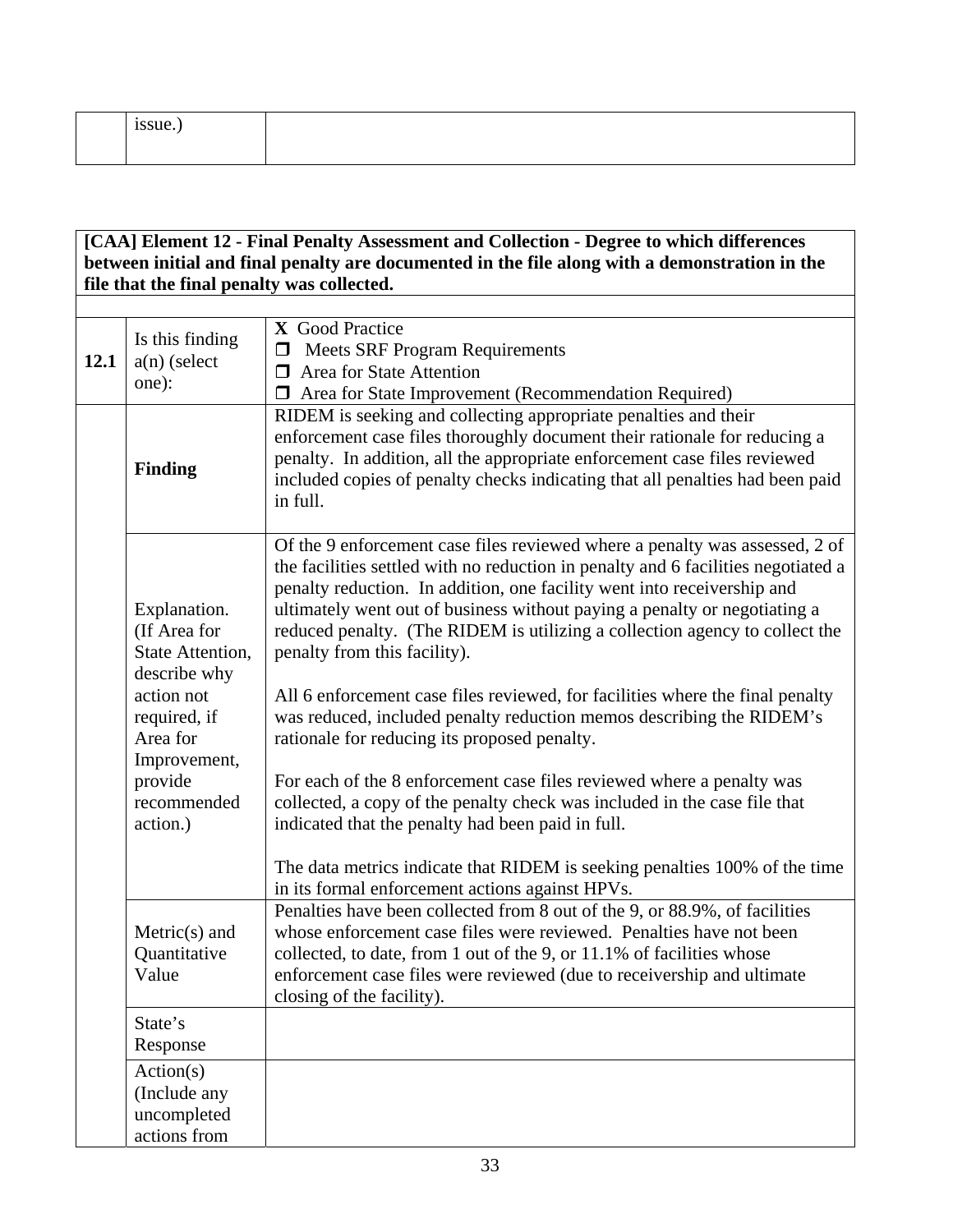| Round 1 that |
|--------------|
| address this |
|              |
| issue.)      |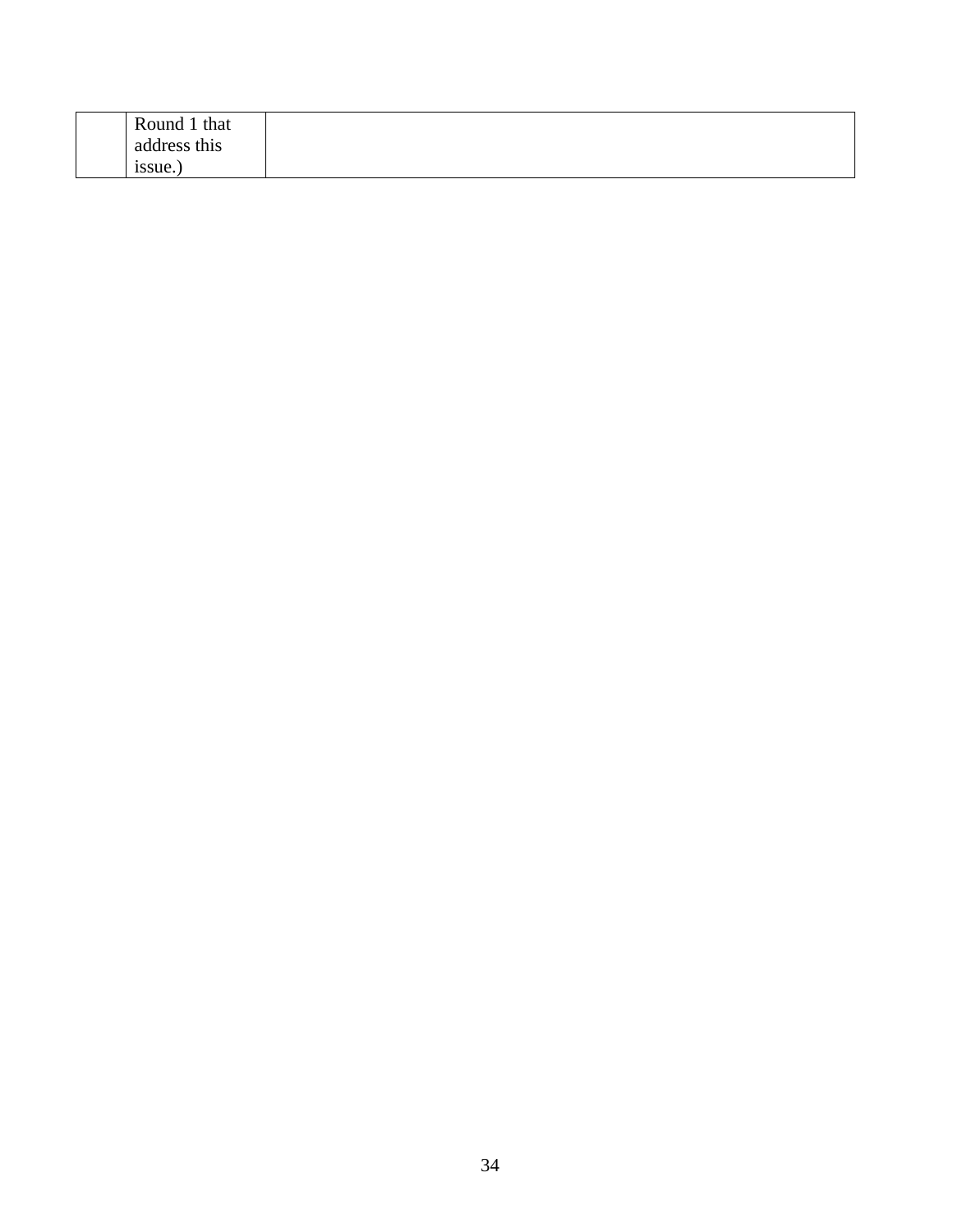## **Clean Water Act**

|       | [CWA] Element 1 - Data Completeness                                                                                                                           |                                                                                                                                                                                                                                                                                                                                                                                                                                                                                                                                                                                                                                                                                                                                                                                                  |  |
|-------|---------------------------------------------------------------------------------------------------------------------------------------------------------------|--------------------------------------------------------------------------------------------------------------------------------------------------------------------------------------------------------------------------------------------------------------------------------------------------------------------------------------------------------------------------------------------------------------------------------------------------------------------------------------------------------------------------------------------------------------------------------------------------------------------------------------------------------------------------------------------------------------------------------------------------------------------------------------------------|--|
|       | Degree to which the Minimum Data Requirements are complete.                                                                                                   |                                                                                                                                                                                                                                                                                                                                                                                                                                                                                                                                                                                                                                                                                                                                                                                                  |  |
|       |                                                                                                                                                               |                                                                                                                                                                                                                                                                                                                                                                                                                                                                                                                                                                                                                                                                                                                                                                                                  |  |
| $1-1$ | Is this finding<br>$a(n)$ (select one):                                                                                                                       | <b>O</b> Good Practice<br>$\Box$ Meets SRF Program Requirements<br>$\Box$ Area for State Attention<br>X Area for State Improvement (Recommendation Required)                                                                                                                                                                                                                                                                                                                                                                                                                                                                                                                                                                                                                                     |  |
|       | Finding                                                                                                                                                       | Data system does not contain complete list of active permits. Three<br>permits identified by RIDEM as major facilities (Bradford, Clarient, and<br>Blount Seafood) are missing.                                                                                                                                                                                                                                                                                                                                                                                                                                                                                                                                                                                                                  |  |
|       | Explanation.<br>(If Area for State<br>Attention,<br>describe why<br>action not<br>required, if Area<br>for Improvement,<br>provide<br>recommended<br>action.) | Three (3) active facilities are not listed in the active universe metric for<br>major individual permits. A review of the data system indicates that these<br>facilities are coded as having expired permits. One of these facilities<br>(Bradford) may also be erroneously coded as a non-major facility. In<br>addition, a number of non-major general permits are not entered into the<br>system, largely as a result of data entry backlogs, according to RIDEM.<br>The State should expeditiously review and update the status of these<br>active major facilities. The state should also make an effort to address the<br>non-major permit data backlog. Potential discrepancies between the data<br>system and the state's records regarding metrics 1c and 1d should be<br>investigated. |  |
|       | $Metric(s)$ and<br>Quantitative<br>Value                                                                                                                      | 1a – Active facility universe counts for all NPDES permit types. Value:<br>Three of 25 active major facilities in data system missing. 1c and $d -$<br>Non-major permit limits and DMR entry. Value: discrepancies exist<br>between state and federal data systems                                                                                                                                                                                                                                                                                                                                                                                                                                                                                                                               |  |
|       | <b>State Response</b>                                                                                                                                         |                                                                                                                                                                                                                                                                                                                                                                                                                                                                                                                                                                                                                                                                                                                                                                                                  |  |
|       | Action(s)<br>(Include any<br>uncompleted<br>actions from<br>Round 1 that<br>address this<br>issue.)                                                           | By January 31, 2010, RIDEM should complete its review of the permit<br>status of the expired permits and update the data system, as appropriate.                                                                                                                                                                                                                                                                                                                                                                                                                                                                                                                                                                                                                                                 |  |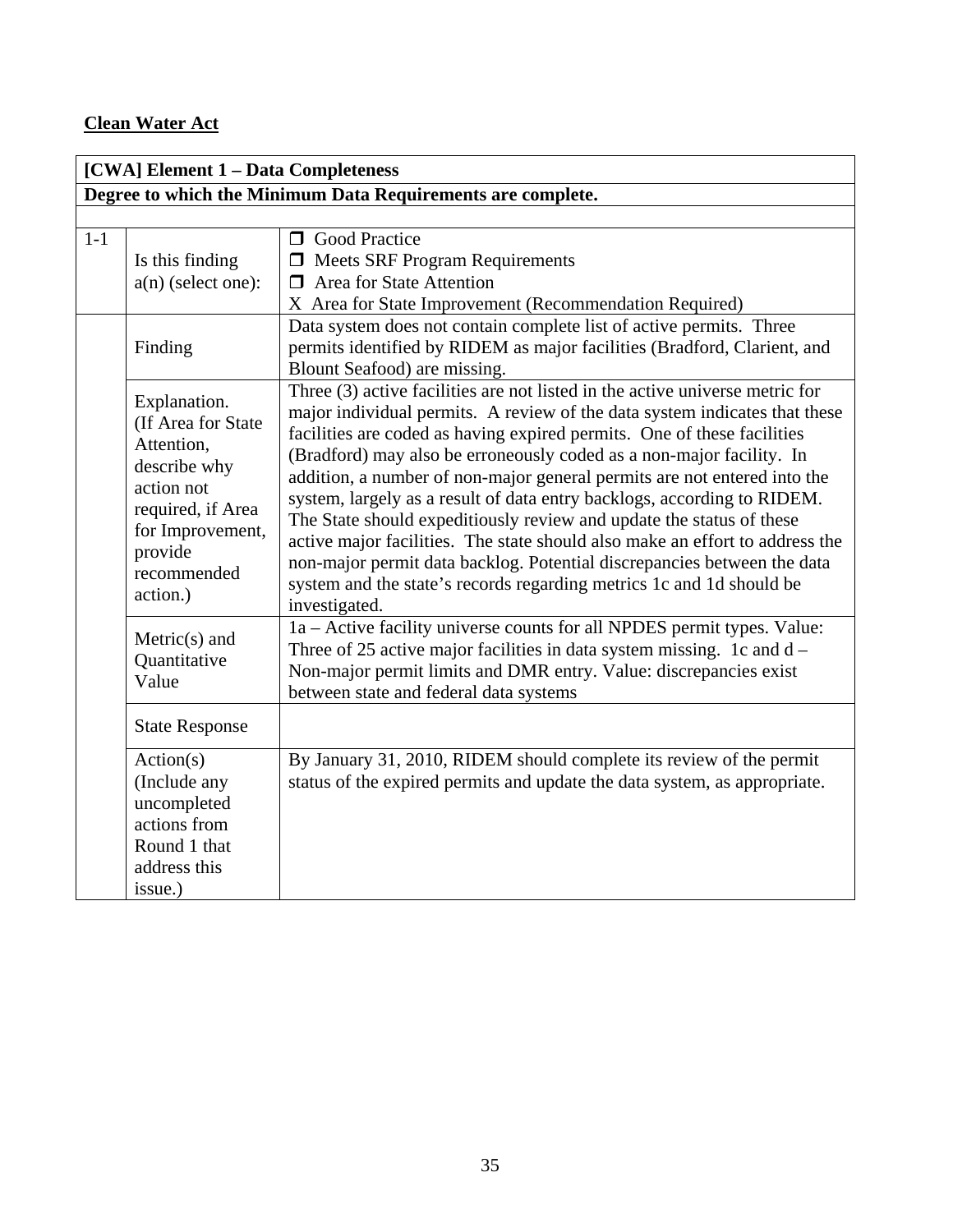|       | [CWA] Element 1 - Data Completeness                                                                                                                           |                                                                                                                                                                                                                                                                                                                                                                                                                                                                                                                                                                                                                                                                                                                                                                                                                                                                                               |  |
|-------|---------------------------------------------------------------------------------------------------------------------------------------------------------------|-----------------------------------------------------------------------------------------------------------------------------------------------------------------------------------------------------------------------------------------------------------------------------------------------------------------------------------------------------------------------------------------------------------------------------------------------------------------------------------------------------------------------------------------------------------------------------------------------------------------------------------------------------------------------------------------------------------------------------------------------------------------------------------------------------------------------------------------------------------------------------------------------|--|
|       | Degree to which the Minimum Data Requirements are complete.                                                                                                   |                                                                                                                                                                                                                                                                                                                                                                                                                                                                                                                                                                                                                                                                                                                                                                                                                                                                                               |  |
|       |                                                                                                                                                               |                                                                                                                                                                                                                                                                                                                                                                                                                                                                                                                                                                                                                                                                                                                                                                                                                                                                                               |  |
| $1-2$ | Is this finding<br>$a(n)$ (select one):                                                                                                                       | <b>O</b> Good Practice<br><b>I</b> Meets SRF Program Requirements<br>X Area for State Attention<br>□ Area for State Improvement (Recommendation Required)                                                                                                                                                                                                                                                                                                                                                                                                                                                                                                                                                                                                                                                                                                                                     |  |
|       | Finding                                                                                                                                                       | Data system does not contain complete lists of informal and formal<br>actions                                                                                                                                                                                                                                                                                                                                                                                                                                                                                                                                                                                                                                                                                                                                                                                                                 |  |
|       | Explanation.<br>(If Area for State<br>Attention,<br>describe why<br>action not<br>required, if Area<br>for Improvement,<br>provide<br>recommended<br>action.) | Thirteen (13) of 16 files reviewed demonstrated incomplete information in<br>the data system. For these files, a limited number of inspections, formal<br>and informal enforcement actions, and penalties were not entered in the<br>data system. This is identified as an area of attention because since the<br>review year, the state been entering informal actions and improving its<br>tracking of formal actions. While entering penalty information into the<br>data systems is not required, EPA believes that if penalty information is<br>being entered, it should be accurate and up to date. Some, but not all<br>assessed penalties were entered into the system during the review year.<br>This is only an area of concern because the state was able to provide<br>complete penalty information. Since the initial data retrieval, additional<br>penalties have been entered. |  |
|       | $Metric(s)$ and<br>Quantitative<br>Value                                                                                                                      | 1e - Informal enforcement actions. Value: During review year, state did<br>not enter approx. 30 informal actions (26 inspection deficiency letters and<br>4 by OCI) into the data system as informal actions. $1g$ – Penalties. Value:<br>\$31K of \$495,333 in penalties entered into data system.                                                                                                                                                                                                                                                                                                                                                                                                                                                                                                                                                                                           |  |
|       | <b>State Response</b>                                                                                                                                         |                                                                                                                                                                                                                                                                                                                                                                                                                                                                                                                                                                                                                                                                                                                                                                                                                                                                                               |  |
|       | Action(s)<br>(Include any<br>uncompleted<br>actions from<br>Round 1 that<br>address this<br>issue.)                                                           |                                                                                                                                                                                                                                                                                                                                                                                                                                                                                                                                                                                                                                                                                                                                                                                                                                                                                               |  |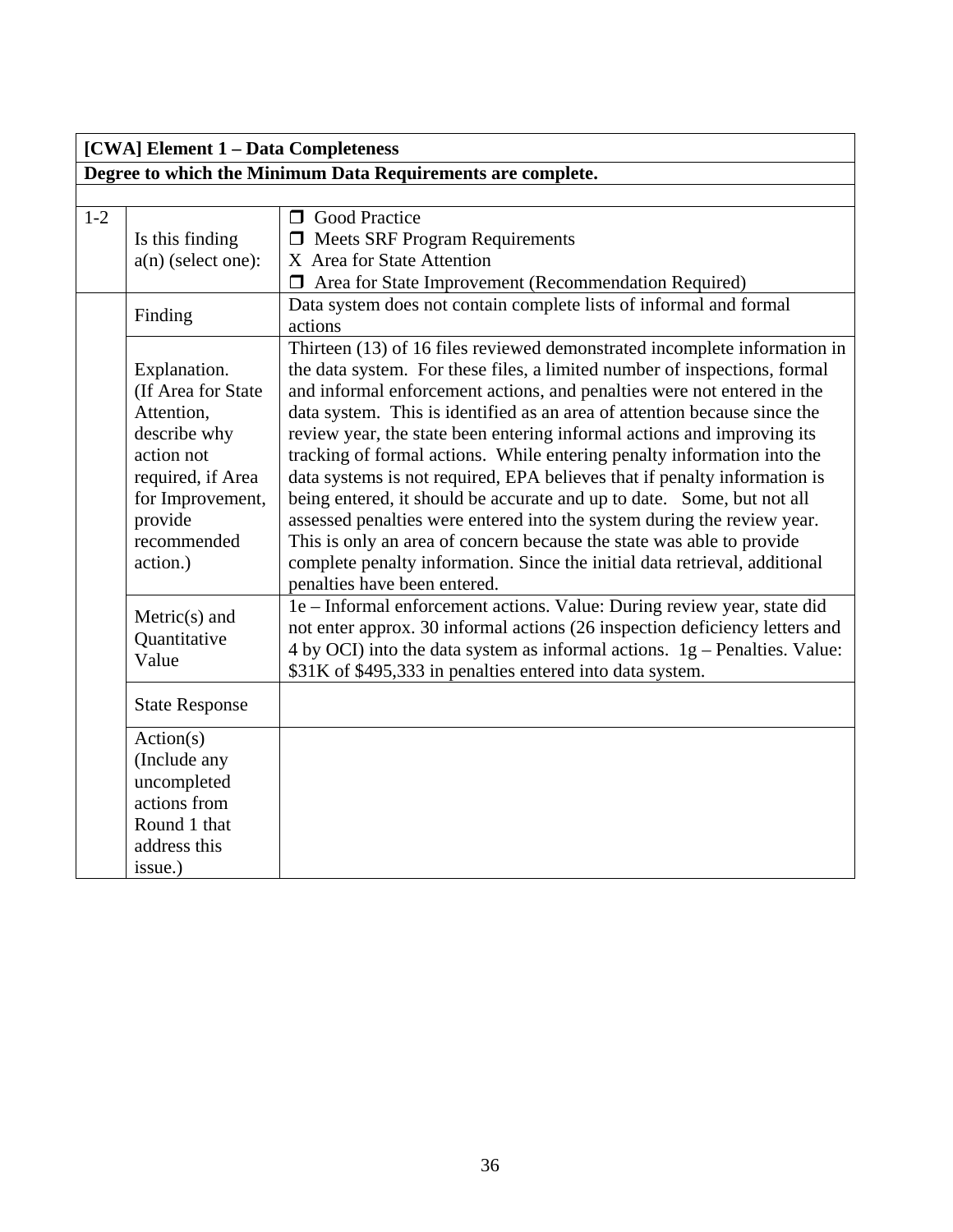| [CWA] Element 1 - Data Completeness |                                                                                                                                                               |                                                                                                                                                                                                                                                                                                                                                                                                                                                              |  |  |  |
|-------------------------------------|---------------------------------------------------------------------------------------------------------------------------------------------------------------|--------------------------------------------------------------------------------------------------------------------------------------------------------------------------------------------------------------------------------------------------------------------------------------------------------------------------------------------------------------------------------------------------------------------------------------------------------------|--|--|--|
|                                     | Degree to which the Minimum Data Requirements are complete.                                                                                                   |                                                                                                                                                                                                                                                                                                                                                                                                                                                              |  |  |  |
|                                     |                                                                                                                                                               |                                                                                                                                                                                                                                                                                                                                                                                                                                                              |  |  |  |
| $1 - 3$                             | Is this finding                                                                                                                                               | X Good Practice<br><b>I</b> Meets SRF Program Requirements                                                                                                                                                                                                                                                                                                                                                                                                   |  |  |  |
|                                     | $a(n)$ (select one):                                                                                                                                          | <b>I</b> Area for State Attention                                                                                                                                                                                                                                                                                                                                                                                                                            |  |  |  |
|                                     |                                                                                                                                                               | Area for State Improvement (Recommendation Required)                                                                                                                                                                                                                                                                                                                                                                                                         |  |  |  |
|                                     | Finding                                                                                                                                                       | The State issues letters following major facility inspections and tracks<br>deficiencies noted in these letters.                                                                                                                                                                                                                                                                                                                                             |  |  |  |
|                                     | Explanation.<br>(If Area for State<br>Attention,<br>describe why<br>action not<br>required, if Area<br>for Improvement,<br>provide<br>recommended<br>action.) | The State practice of sending letters to the inspected major facilities<br>summarizing its findings, identifying deficiencies, as appropriate, and<br>establishing a schedule for the facility to respond and tracking the<br>violations is a best practice that merits our recognition. Since the review<br>began, EPA understands that the state is not only entering informal actions<br>into the data system, but also tracking the violations observed. |  |  |  |
|                                     | $Metric(s)$ and<br>Quantitative<br>Value                                                                                                                      | 1e – Informal enforcement actions. Value: 26 letters sent to major<br>facilities following major facility inspections that outline deficiencies and<br>track responses.                                                                                                                                                                                                                                                                                      |  |  |  |
|                                     | <b>State Response</b>                                                                                                                                         |                                                                                                                                                                                                                                                                                                                                                                                                                                                              |  |  |  |
|                                     | Action(s)<br>(Include any<br>uncompleted<br>actions from<br>Round 1 that<br>address this                                                                      |                                                                                                                                                                                                                                                                                                                                                                                                                                                              |  |  |  |
|                                     | issue.)                                                                                                                                                       |                                                                                                                                                                                                                                                                                                                                                                                                                                                              |  |  |  |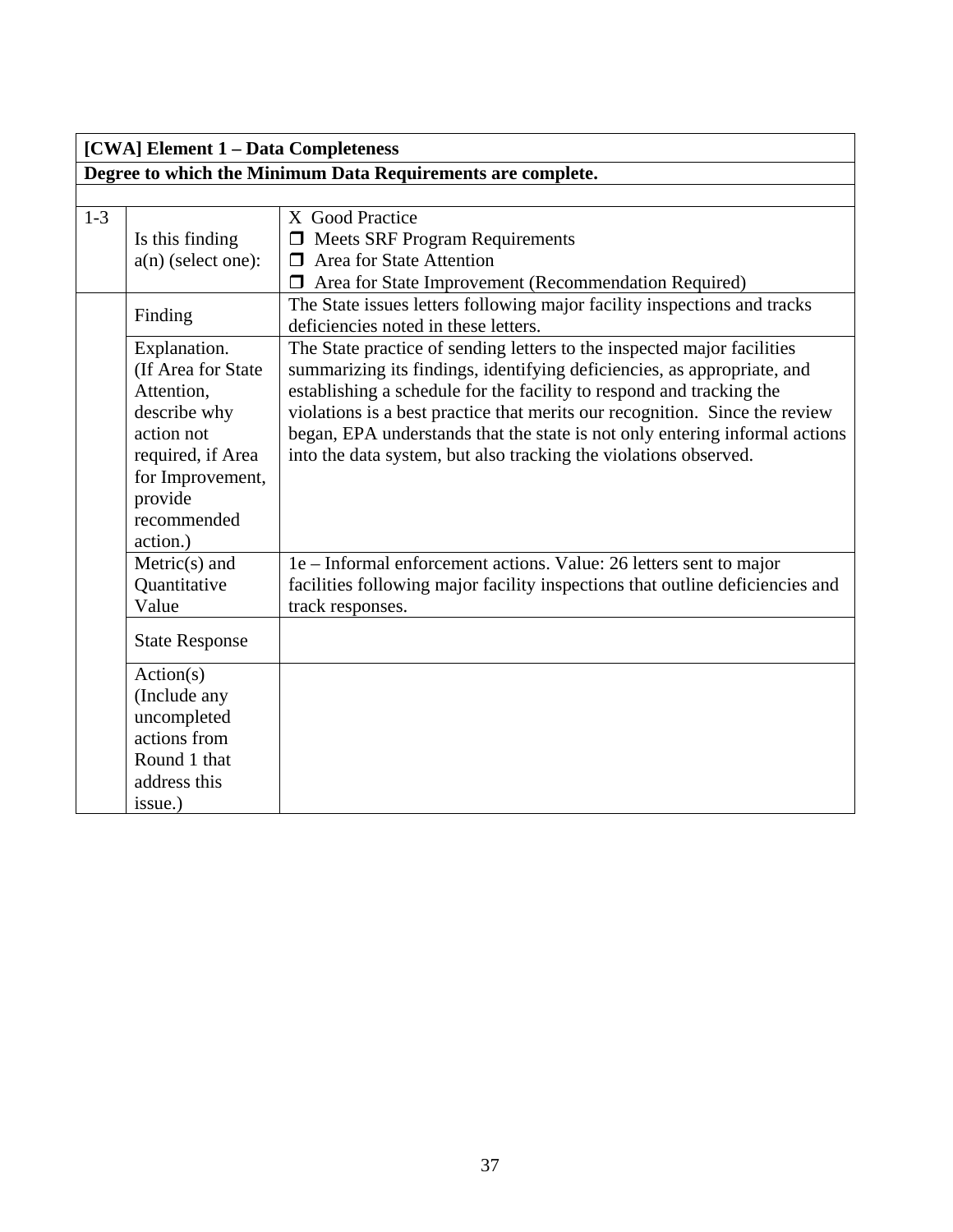|       | [CWA] Element 1 - Data Completeness                                                                                                                           |                                                                                                                                                                                                                                                                                                                                                                                                                                                                                                                                                                                                                                                                                                                                                                                                                                                                                                                                                                               |  |  |  |
|-------|---------------------------------------------------------------------------------------------------------------------------------------------------------------|-------------------------------------------------------------------------------------------------------------------------------------------------------------------------------------------------------------------------------------------------------------------------------------------------------------------------------------------------------------------------------------------------------------------------------------------------------------------------------------------------------------------------------------------------------------------------------------------------------------------------------------------------------------------------------------------------------------------------------------------------------------------------------------------------------------------------------------------------------------------------------------------------------------------------------------------------------------------------------|--|--|--|
|       | Degree to which the Minimum Data Requirements are complete.                                                                                                   |                                                                                                                                                                                                                                                                                                                                                                                                                                                                                                                                                                                                                                                                                                                                                                                                                                                                                                                                                                               |  |  |  |
|       |                                                                                                                                                               |                                                                                                                                                                                                                                                                                                                                                                                                                                                                                                                                                                                                                                                                                                                                                                                                                                                                                                                                                                               |  |  |  |
| $1-4$ | Is this finding<br>$a(n)$ (select one):                                                                                                                       | <b>O</b> Good Practice<br><b>I</b> Meets SRF Program Requirements<br>$\Box$ Area for State Attention<br>X Area for State Improvement (Recommendation Required)                                                                                                                                                                                                                                                                                                                                                                                                                                                                                                                                                                                                                                                                                                                                                                                                                |  |  |  |
|       | Finding                                                                                                                                                       | The data system does not contain complete lists of informal and formal<br>actions.                                                                                                                                                                                                                                                                                                                                                                                                                                                                                                                                                                                                                                                                                                                                                                                                                                                                                            |  |  |  |
|       | Explanation.<br>(If Area for State<br>Attention,<br>describe why<br>action not<br>required, if Area<br>for Improvement,<br>provide<br>recommended<br>action.) | NOVs and CAs should be entered into the data system as formal actions.<br>Consent Agreements that resolve the NOVs can be linked to the initial<br>violations. At the initial data pull, the data system did not include a<br>number of formal enforcement actions taken by RIDEM. Of the 10 major<br>facility files reviewed, 6 formal enforcement actions were either initiated<br>or resolved during the review year (Woonsocket, Cranston (2 actions),<br>Kenyon, Newport, East Greenwich [permit appeal]). Of these, only<br>Newport and East Greenwich (to resolve a permit appeal) were in the data<br>system. An additional CA issued by RIPDES to resolve a permit appeal<br>by East Providence was also in the system. The State indicates that 2<br>other formal enforcement actions against majors (NBC and West<br>Warwick) taken during the year were not in the data system. RIDEM<br>subsequently updated the system to reflect revisions to tracked actions. |  |  |  |
|       | $Metric(s)$ and<br>Quantitative<br>Value                                                                                                                      | 1f – Formal enforcement actions. Value: Data system does not include 6<br>of 9 (66%) formal actions taken by state.                                                                                                                                                                                                                                                                                                                                                                                                                                                                                                                                                                                                                                                                                                                                                                                                                                                           |  |  |  |
|       | <b>State Response</b>                                                                                                                                         |                                                                                                                                                                                                                                                                                                                                                                                                                                                                                                                                                                                                                                                                                                                                                                                                                                                                                                                                                                               |  |  |  |
|       | Action(s)<br>(Include any<br>uncompleted<br>actions from<br>Round 1 that<br>address this<br>issue.)                                                           | By March 31, 2010, RIDEM should submit to EPA documentation that it<br>has developed and implemented procedures to assure formal actions<br>issued by OCI and RIPDES are accurately and expeditiously entered into<br>the data systems.                                                                                                                                                                                                                                                                                                                                                                                                                                                                                                                                                                                                                                                                                                                                       |  |  |  |

#### **[CWA] Element 2 – Data Accuracy - Degree to which data reported into the national system is accurately entered and maintained (example, correct codes used, dates are correct, etc.).**

| $\sqrt{2.1}$ | Is this finding<br>$a(n)$ (select<br>one): | <b>O</b> Good Practice<br>$\Box$ Meets SRF Program Requirements<br>X Area for State Attention<br>Area for State Improvement (Recommendation Required)<br>$\mathbf{L}$ |
|--------------|--------------------------------------------|-----------------------------------------------------------------------------------------------------------------------------------------------------------------------|
|              | <b>Finding</b>                             | Formal enforcement actions are not accurately linked to violations.                                                                                                   |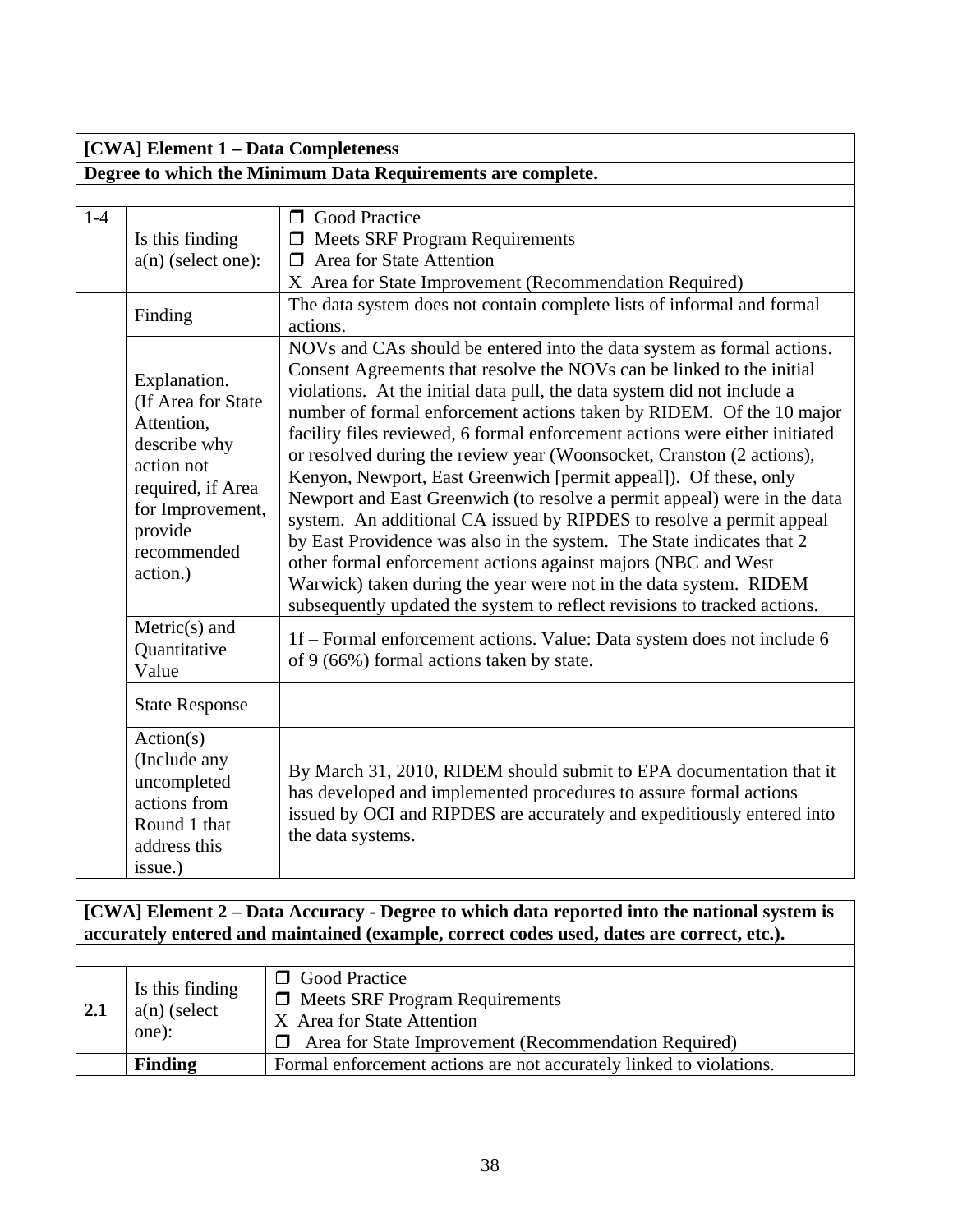| Explanation.<br>(If Area for<br><b>State Attention,</b><br>describe why<br>action not<br>required, if<br>Area for<br>Improvement,<br>provide<br>recommended<br>action.) | None $(0\%)$ of 3 formal actions entered into the data system at the time of<br>the initial data retrieval were accurately linked to violations. As noted in<br>Element 1-3, above, according to the state, a total of 9 formal actions were<br>actually taken during this period. Of the 10 major facility files reviewed, 6<br>formal enforcement actions were identified as either being initiated or<br>resolved during the review year (Woonsocket, Cranston (2 actions),<br>Kenyon, Newport, East Greenwich). Of these, only Newport and East<br>Greenwich (a Consent Agreement (CA) issued to resolve a permit appeal)<br>were in the data system at the time of the initial data retrieval. A CA issued<br>by RIPDES to resolve a permit appeal by East Providence was also in the<br>data system as a formal enforcement action. RIDEM, however, has<br>traditionally has not considered CAs issued to resolve permit appeals to be<br>enforcement actions as they are not issued in response to permit violations.<br>The State indicates that 2 other formal enforcement actions taken against<br>major facilities (NBC and West Warwick) during the review year were also<br>not in the data system. RIDEM subsequently updated the data system to<br>reflect some of these additional actions. This is an area of State attention<br>because EPA understands that since the review began RIDEM has begun<br>linking violations to enforcement actions. |
|-------------------------------------------------------------------------------------------------------------------------------------------------------------------------|---------------------------------------------------------------------------------------------------------------------------------------------------------------------------------------------------------------------------------------------------------------------------------------------------------------------------------------------------------------------------------------------------------------------------------------------------------------------------------------------------------------------------------------------------------------------------------------------------------------------------------------------------------------------------------------------------------------------------------------------------------------------------------------------------------------------------------------------------------------------------------------------------------------------------------------------------------------------------------------------------------------------------------------------------------------------------------------------------------------------------------------------------------------------------------------------------------------------------------------------------------------------------------------------------------------------------------------------------------------------------------------------------------------------------------------------------------------------|
| $Metric(s)$ and<br>Quantitative<br>Value                                                                                                                                | $2a -$ Actions Linked to Violations. Value: none (0) of 3 (0%) of formal<br>actions linked to violations.                                                                                                                                                                                                                                                                                                                                                                                                                                                                                                                                                                                                                                                                                                                                                                                                                                                                                                                                                                                                                                                                                                                                                                                                                                                                                                                                                           |
| <b>State Response</b>                                                                                                                                                   |                                                                                                                                                                                                                                                                                                                                                                                                                                                                                                                                                                                                                                                                                                                                                                                                                                                                                                                                                                                                                                                                                                                                                                                                                                                                                                                                                                                                                                                                     |
| Action(s)<br>(Include any<br>uncompleted<br>actions from<br>Round 1 that<br>address this<br>issue.)                                                                     |                                                                                                                                                                                                                                                                                                                                                                                                                                                                                                                                                                                                                                                                                                                                                                                                                                                                                                                                                                                                                                                                                                                                                                                                                                                                                                                                                                                                                                                                     |

| [CWA] Element 3 - Timeliness of Data Entry                                                                                                                                                          |                                               |  |
|-----------------------------------------------------------------------------------------------------------------------------------------------------------------------------------------------------|-----------------------------------------------|--|
| Degree to which the Minimum Data Requirements are timely.                                                                                                                                           |                                               |  |
| <b>O</b> Good Practice<br>Is this finding<br>X Meets SRF Program Requirements<br>$a(n)$ (select<br>$\Box$ Area for State Attention<br>one):<br>Area for State Improvement (Recommendation Required) |                                               |  |
| <b>Finding</b>                                                                                                                                                                                      | Entry of Minimum Data Requirements is timely. |  |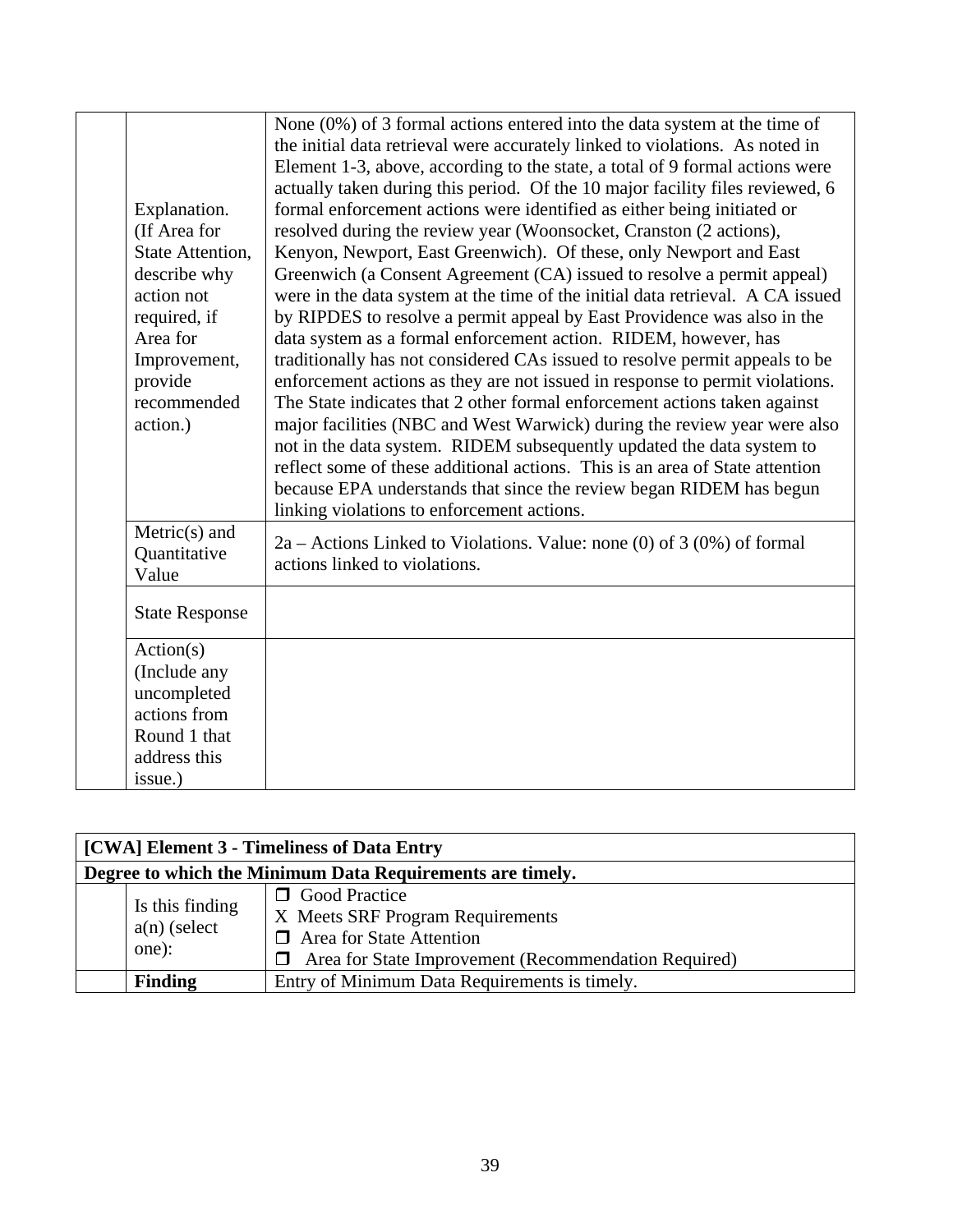| Explanation.<br>(If Area for<br>State Attention,<br>describe why<br>action not<br>required, if<br>Area for<br>Improvement,<br>provide<br>recommended | A review of the frozen data sets indicates timely responses for the<br>information in the data systems. However, there are data completeness<br>issues in Element 1 and timeliness of actions in Element 10. While a review<br>of frozen data showed the State meeting the data metrics for Element 3, data<br>that is incomplete is also not timely. |
|------------------------------------------------------------------------------------------------------------------------------------------------------|-------------------------------------------------------------------------------------------------------------------------------------------------------------------------------------------------------------------------------------------------------------------------------------------------------------------------------------------------------|
| action.)                                                                                                                                             |                                                                                                                                                                                                                                                                                                                                                       |
| $Metric(s)$ and                                                                                                                                      |                                                                                                                                                                                                                                                                                                                                                       |
| Quantitative                                                                                                                                         |                                                                                                                                                                                                                                                                                                                                                       |
| Value                                                                                                                                                |                                                                                                                                                                                                                                                                                                                                                       |
| <b>State Response</b>                                                                                                                                |                                                                                                                                                                                                                                                                                                                                                       |
| Action(s)                                                                                                                                            |                                                                                                                                                                                                                                                                                                                                                       |
| (Include any                                                                                                                                         |                                                                                                                                                                                                                                                                                                                                                       |
| uncompleted                                                                                                                                          |                                                                                                                                                                                                                                                                                                                                                       |
| actions from                                                                                                                                         |                                                                                                                                                                                                                                                                                                                                                       |
| Round 1 that                                                                                                                                         |                                                                                                                                                                                                                                                                                                                                                       |
| address this                                                                                                                                         |                                                                                                                                                                                                                                                                                                                                                       |
| issue.)                                                                                                                                              |                                                                                                                                                                                                                                                                                                                                                       |

| [CWA] Element 4 - Completion of Commitments.                                               |                                                                                               |  |  |
|--------------------------------------------------------------------------------------------|-----------------------------------------------------------------------------------------------|--|--|
| Degree to which all enforcement/compliance commitments in relevant agreements (i.e., PPAs, |                                                                                               |  |  |
|                                                                                            | PPGs, categorical grants, CMS plans, authorization agreements, etc.) are met and any products |  |  |
| or projects are completed.                                                                 |                                                                                               |  |  |
| Is this finding                                                                            | <b>O</b> Good Practice                                                                        |  |  |
|                                                                                            | X Meets SRF Program Requirements                                                              |  |  |
| $a(n)$ (select<br>one):                                                                    | Area for State Attention                                                                      |  |  |
|                                                                                            | Area for State Improvement (Recommendation Required)                                          |  |  |
| <b>Finding</b>                                                                             | RIDEM met its CWA commitments in FY2007.                                                      |  |  |
| Explanation.                                                                               | No incomplete commitments were identified through this review.                                |  |  |
| (If Area for                                                                               |                                                                                               |  |  |
| State Attention,                                                                           |                                                                                               |  |  |
| describe why                                                                               |                                                                                               |  |  |
| action not                                                                                 |                                                                                               |  |  |
| required, if Area                                                                          |                                                                                               |  |  |
| for                                                                                        |                                                                                               |  |  |
| Improvement,                                                                               |                                                                                               |  |  |
| provide                                                                                    |                                                                                               |  |  |
| recommended                                                                                |                                                                                               |  |  |
| action.)                                                                                   |                                                                                               |  |  |
| $Metric(s)$ and                                                                            |                                                                                               |  |  |
| Quantitative                                                                               |                                                                                               |  |  |
| Value                                                                                      |                                                                                               |  |  |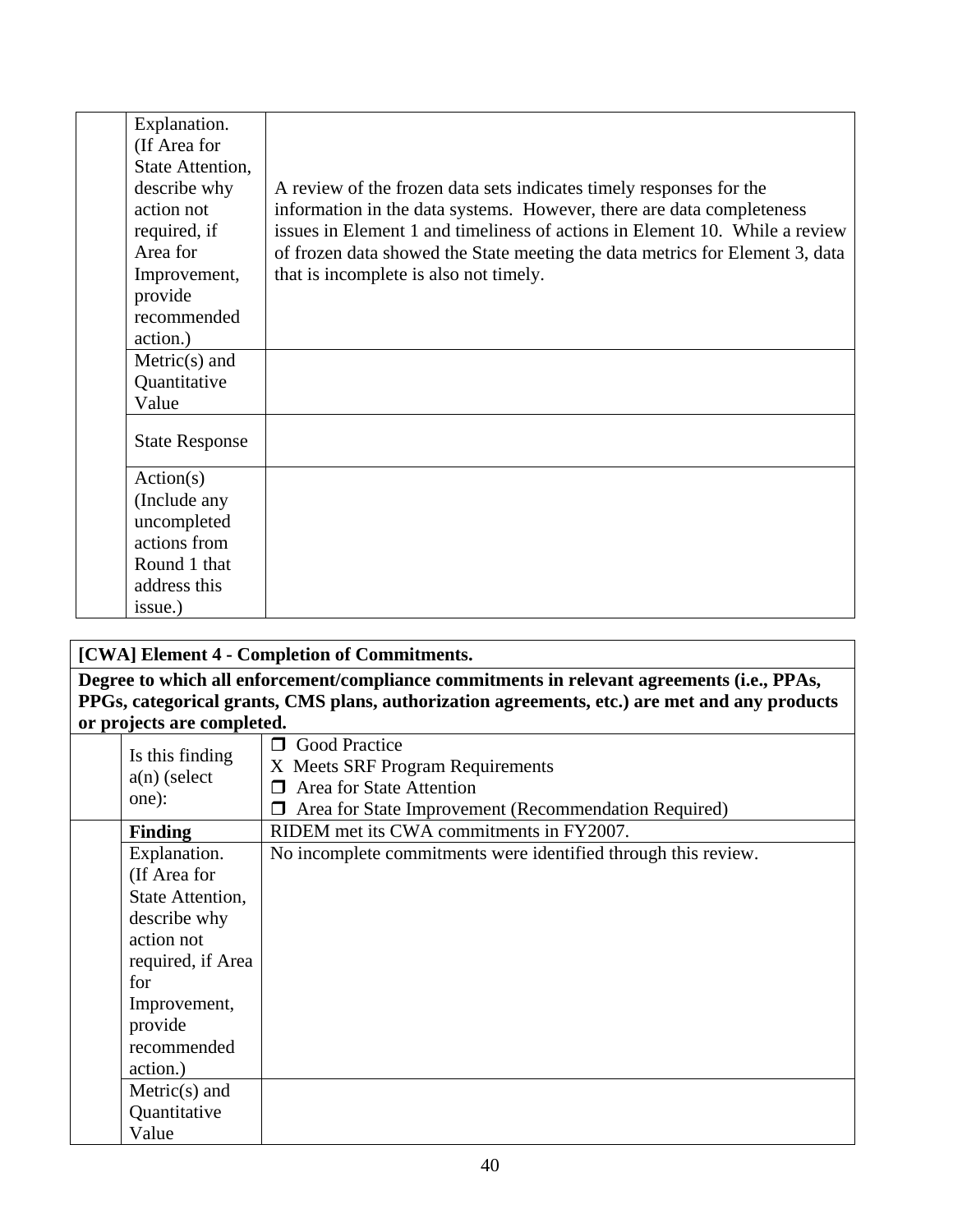| State's<br>Response |  |  |  |
|---------------------|--|--|--|
| Action(s)           |  |  |  |
| (Include any        |  |  |  |
| uncompleted         |  |  |  |
| actions from        |  |  |  |
| Round 1 that        |  |  |  |
| address this        |  |  |  |
| issue.)             |  |  |  |

|     | [CWA] Element 5 - Inspection Coverage                                                      |                                                                           |  |  |  |
|-----|--------------------------------------------------------------------------------------------|---------------------------------------------------------------------------|--|--|--|
|     | Degree to which state completed the universe of planned inspections/compliance evaluations |                                                                           |  |  |  |
|     |                                                                                            | (addressing core requirements and federal, state and State priorities).   |  |  |  |
|     |                                                                                            | X Good Practice                                                           |  |  |  |
| 5.1 | Is this finding                                                                            | <b>I</b> Meets SRF Program Requirements                                   |  |  |  |
|     | $a(n)$ (select one):                                                                       | $\Box$ Area for State Attention                                           |  |  |  |
|     |                                                                                            | <b>I</b> Area for State Improvement (Recommendation Required)             |  |  |  |
|     | <b>Finding</b>                                                                             | Each major facility is inspected at least once per year.                  |  |  |  |
|     | Explanation.                                                                               | RIDEM's inspection of every major facility at least once per year exceeds |  |  |  |
|     | (If Area for State                                                                         | the current federal Compliance Monitoring Strategy inspection target of   |  |  |  |
|     | Attention,                                                                                 | once every second year. RIDEM reports that 100% of facilities are         |  |  |  |
|     | describe why                                                                               | inspected every year. EPA considers this an exemplary performance that    |  |  |  |
|     | action not                                                                                 | merits EPA's recognition. As noted in Element 6-2 below, not all of the   |  |  |  |
|     | required, if Area                                                                          | inspections had been entered into the data system as of the official data |  |  |  |
|     | for Improvement,                                                                           | retrieval.                                                                |  |  |  |
|     | provide                                                                                    |                                                                           |  |  |  |
|     | recommended                                                                                |                                                                           |  |  |  |
|     | action.)                                                                                   |                                                                           |  |  |  |
|     | $Metric(s)$ and                                                                            | 5a -- Inspection coverage: individual majors. Value: 100% of majors       |  |  |  |
|     | Quantitative                                                                               | inspected annually.                                                       |  |  |  |
|     | Value                                                                                      |                                                                           |  |  |  |
|     | <b>State Response</b>                                                                      |                                                                           |  |  |  |
|     | Action(s)                                                                                  |                                                                           |  |  |  |
|     | (Include any                                                                               |                                                                           |  |  |  |
|     | uncompleted                                                                                |                                                                           |  |  |  |
|     | actions from                                                                               |                                                                           |  |  |  |
|     | Round 1 that                                                                               |                                                                           |  |  |  |
|     | address this                                                                               |                                                                           |  |  |  |
|     | issue.)                                                                                    |                                                                           |  |  |  |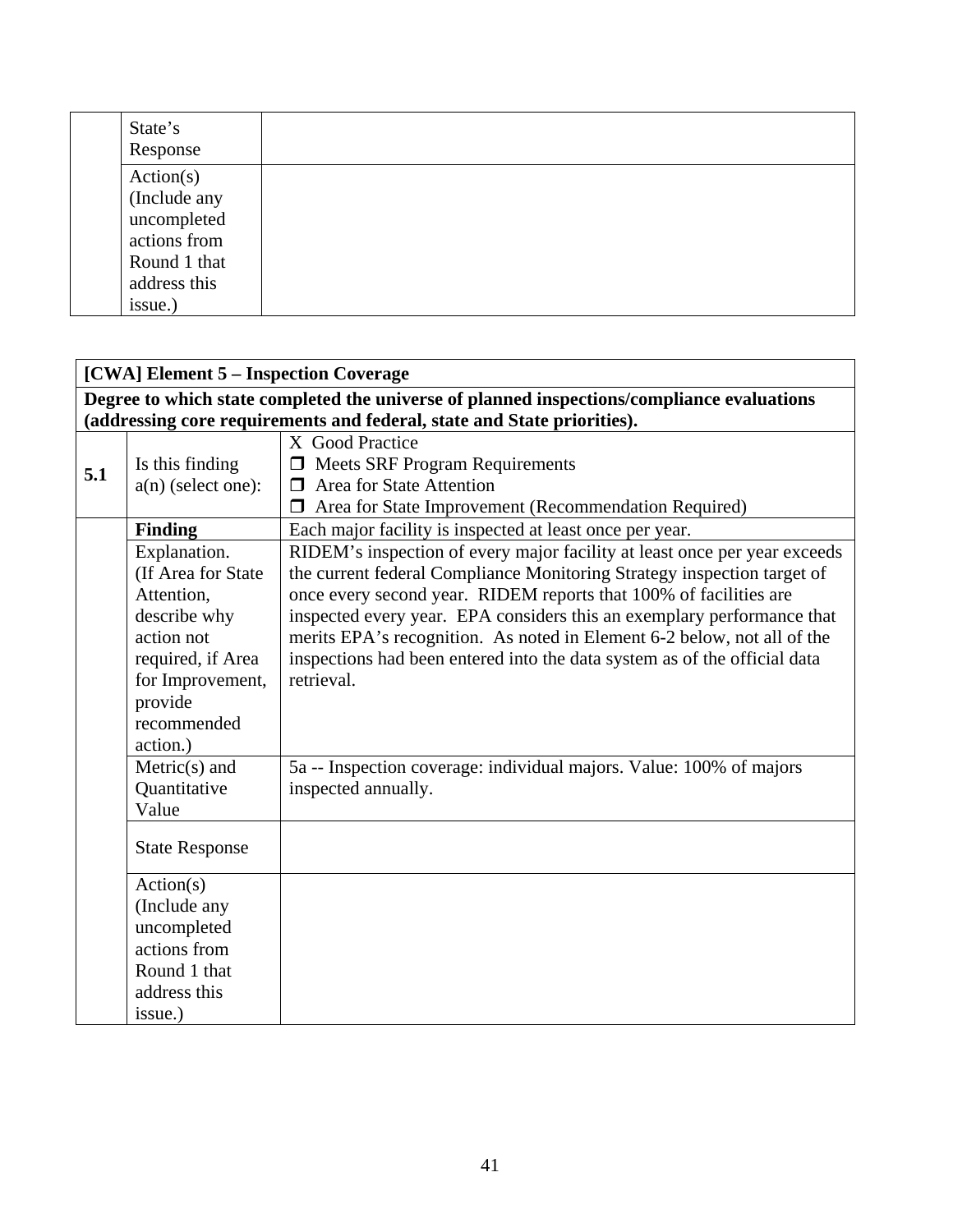|     | [CWA] Element 5 - Inspection Coverage                                                                                                                         |                                                                                                                                                                                                                                                                                                                                                                                                                                                                                                                                                                                                                                                                                                                                                                                                                                                                                                                                                                                                               |  |  |  |
|-----|---------------------------------------------------------------------------------------------------------------------------------------------------------------|---------------------------------------------------------------------------------------------------------------------------------------------------------------------------------------------------------------------------------------------------------------------------------------------------------------------------------------------------------------------------------------------------------------------------------------------------------------------------------------------------------------------------------------------------------------------------------------------------------------------------------------------------------------------------------------------------------------------------------------------------------------------------------------------------------------------------------------------------------------------------------------------------------------------------------------------------------------------------------------------------------------|--|--|--|
|     | Degree to which state completed the universe of planned inspections/compliance evaluations                                                                    |                                                                                                                                                                                                                                                                                                                                                                                                                                                                                                                                                                                                                                                                                                                                                                                                                                                                                                                                                                                                               |  |  |  |
|     |                                                                                                                                                               | (addressing core requirements and federal, state and State priorities).                                                                                                                                                                                                                                                                                                                                                                                                                                                                                                                                                                                                                                                                                                                                                                                                                                                                                                                                       |  |  |  |
|     |                                                                                                                                                               | <b>O</b> Good Practice                                                                                                                                                                                                                                                                                                                                                                                                                                                                                                                                                                                                                                                                                                                                                                                                                                                                                                                                                                                        |  |  |  |
| 5.2 | Is this finding                                                                                                                                               | $\Box$ Meets SRF Program Requirements                                                                                                                                                                                                                                                                                                                                                                                                                                                                                                                                                                                                                                                                                                                                                                                                                                                                                                                                                                         |  |  |  |
|     | $a(n)$ (select one):                                                                                                                                          | X Area for State Attention                                                                                                                                                                                                                                                                                                                                                                                                                                                                                                                                                                                                                                                                                                                                                                                                                                                                                                                                                                                    |  |  |  |
|     |                                                                                                                                                               | $\Box$ Area for State Improvement (Recommendation Required)                                                                                                                                                                                                                                                                                                                                                                                                                                                                                                                                                                                                                                                                                                                                                                                                                                                                                                                                                   |  |  |  |
|     | <b>Finding</b>                                                                                                                                                | All inspections commitments were completed.                                                                                                                                                                                                                                                                                                                                                                                                                                                                                                                                                                                                                                                                                                                                                                                                                                                                                                                                                                   |  |  |  |
|     | Explanation.<br>(If Area for State<br>Attention,<br>describe why<br>action not<br>required, if Area<br>for Improvement,<br>provide<br>recommended<br>action.) | Original data pull showed 68% of major facilities inspected. RIDEM<br>reports that 100% of facilities are inspected every year. RIDEM<br>corrections to the data system increased the reported inspection rate to<br>86%. For the remaining 3 facilities, the 2007 inspections were conducted<br>in October 2007 and therefore not reflected in the FY07 data retrieval.<br>This is an area for State attention because EPA considers this a minor<br>issue requiring no additional action on the part of the state. As noted in<br>Element 6.2, below, however, not all completed inspections were entered<br>into the data system. EPA will work with RIDEM to address potential<br>confusion regarding coding under Elements 5b and 5c (non-major and<br>other inspections). 100 % of the majors are inspected each year. This<br>inspection rate considerably exceeds the national average (67%) and the<br>current CMS requirement of 50%. I believe it is appropriately regarded as<br>a good practice. |  |  |  |
|     | Metric(s) and<br>Quantitative<br>Value                                                                                                                        | 5a -- Inspection coverage: individual majors. Value: 100% of majors<br>inspected.                                                                                                                                                                                                                                                                                                                                                                                                                                                                                                                                                                                                                                                                                                                                                                                                                                                                                                                             |  |  |  |
|     | <b>State Response</b>                                                                                                                                         |                                                                                                                                                                                                                                                                                                                                                                                                                                                                                                                                                                                                                                                                                                                                                                                                                                                                                                                                                                                                               |  |  |  |
|     | Action(s)                                                                                                                                                     |                                                                                                                                                                                                                                                                                                                                                                                                                                                                                                                                                                                                                                                                                                                                                                                                                                                                                                                                                                                                               |  |  |  |
|     | (Include any                                                                                                                                                  |                                                                                                                                                                                                                                                                                                                                                                                                                                                                                                                                                                                                                                                                                                                                                                                                                                                                                                                                                                                                               |  |  |  |
|     | uncompleted                                                                                                                                                   |                                                                                                                                                                                                                                                                                                                                                                                                                                                                                                                                                                                                                                                                                                                                                                                                                                                                                                                                                                                                               |  |  |  |
|     | actions from                                                                                                                                                  |                                                                                                                                                                                                                                                                                                                                                                                                                                                                                                                                                                                                                                                                                                                                                                                                                                                                                                                                                                                                               |  |  |  |
|     |                                                                                                                                                               |                                                                                                                                                                                                                                                                                                                                                                                                                                                                                                                                                                                                                                                                                                                                                                                                                                                                                                                                                                                                               |  |  |  |
|     |                                                                                                                                                               |                                                                                                                                                                                                                                                                                                                                                                                                                                                                                                                                                                                                                                                                                                                                                                                                                                                                                                                                                                                                               |  |  |  |
|     | Round 1 that<br>address this<br>issue.)                                                                                                                       |                                                                                                                                                                                                                                                                                                                                                                                                                                                                                                                                                                                                                                                                                                                                                                                                                                                                                                                                                                                                               |  |  |  |

|     | [CWA] Element 6 – Quality of Inspection or Compliance Evaluation Reports                    |                                                                  |  |  |
|-----|---------------------------------------------------------------------------------------------|------------------------------------------------------------------|--|--|
|     | Degree to which inspection or compliance evaluation reports properly document observations, |                                                                  |  |  |
|     | are completed in a timely manner, and include accurate description of observations.         |                                                                  |  |  |
|     |                                                                                             | X Good Practice                                                  |  |  |
| 6.1 | Is this finding                                                                             | $\Box$ Meets SRF Program Requirements                            |  |  |
|     | $a(n)$ (select one):                                                                        | $\Box$ Area for State Attention                                  |  |  |
|     |                                                                                             | $\Box$ Area for State Improvement (Recommendation Required)      |  |  |
|     | <b>Finding</b>                                                                              | RIDEM inspectors use inspection checklists during major facility |  |  |
|     |                                                                                             | inspections.                                                     |  |  |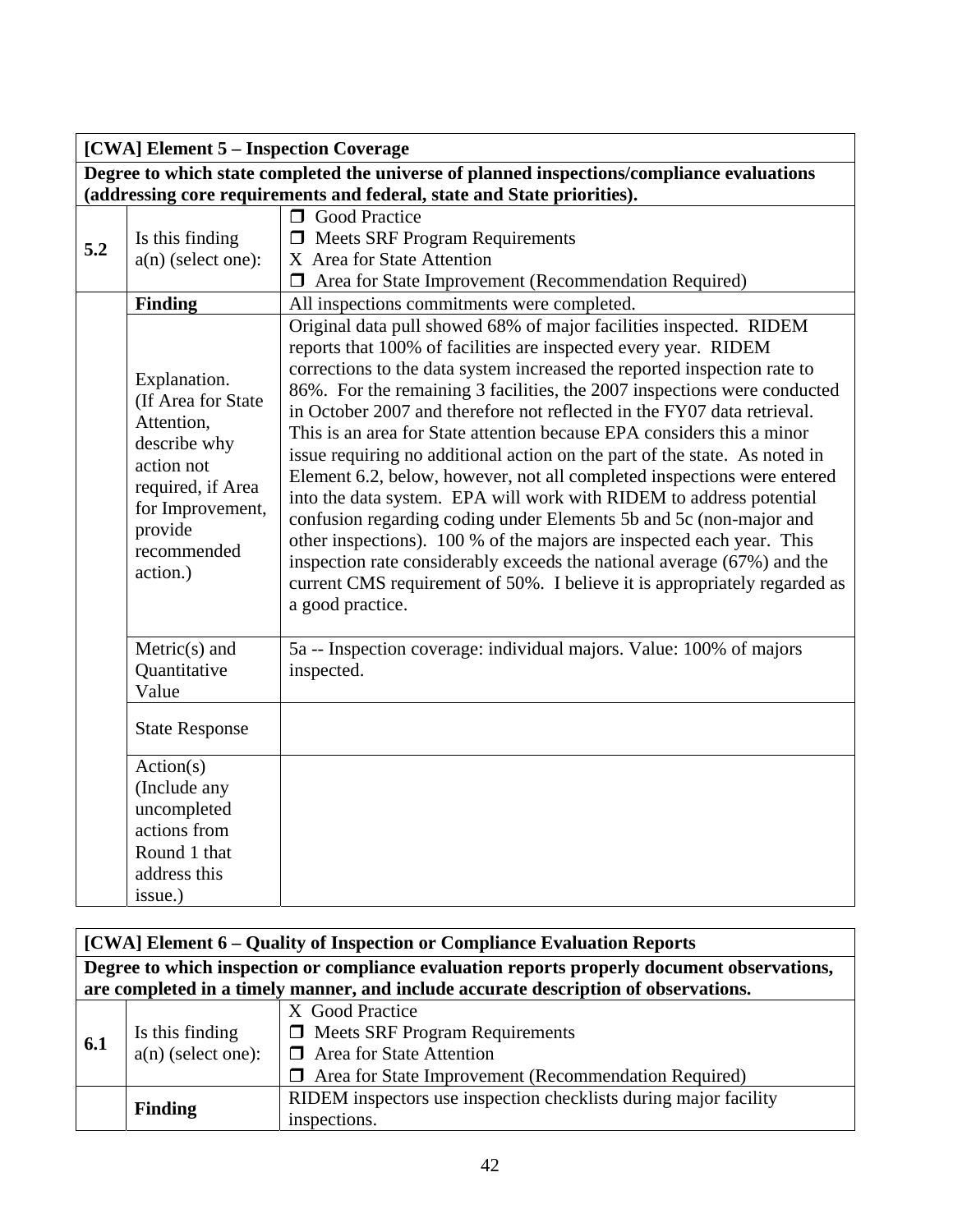| Explanation.          | RIDEM's practice of using inspection checklists helps assure and verify |
|-----------------------|-------------------------------------------------------------------------|
| (If Area for State)   | that complete and thorough inspections are conducted. EPA considers     |
| Attention,            | this a best practice that merits EPA's recognition.                     |
| describe why          |                                                                         |
| action not            |                                                                         |
| required, if Area     |                                                                         |
| for Improvement,      |                                                                         |
| provide               |                                                                         |
| recommended           |                                                                         |
| action.)              |                                                                         |
| $Metric(s)$ and       | 6 – Quality of Inspection and or Compliance Evaluation Reports. Value:  |
| Quantitative          | of 16 reports reviewed, most or all included the use of inspection      |
| Value                 | checklists.                                                             |
|                       |                                                                         |
| <b>State Response</b> |                                                                         |
|                       |                                                                         |
| Action(s)             |                                                                         |
| (Include any          |                                                                         |
| uncompleted           |                                                                         |
| actions from          |                                                                         |
| Round 1 that          |                                                                         |
| address this          |                                                                         |
| issue.)               |                                                                         |

| [CWA] Element 6 - Quality of Inspection or Compliance Evaluation Reports                    |                      |                                                                                     |
|---------------------------------------------------------------------------------------------|----------------------|-------------------------------------------------------------------------------------|
| Degree to which inspection or compliance evaluation reports properly document observations, |                      |                                                                                     |
|                                                                                             |                      | are completed in a timely manner, and include accurate description of observations. |
|                                                                                             |                      | <b>Good Practice</b><br>⊓                                                           |
| 6.2                                                                                         | Is this finding      | $\Box$ Meets SRF Program Requirements                                               |
|                                                                                             | $a(n)$ (select one): | Area for State Attention<br>П                                                       |
|                                                                                             |                      | X Area for State Improvement (Recommendation Required)                              |
|                                                                                             | <b>Finding</b>       | Fifty percent of inspection reports were not completed in timely fashion            |
|                                                                                             |                      | and not all inspections were entered into the data system.                          |
|                                                                                             | Explanation.         | Of the 16 files reviewed, 4 inspections had not been entered into the data          |
|                                                                                             | (If Area for State)  | system. In addition, for 50% of the inspection reports reviewed there               |
|                                                                                             | Attention,           | were significant delays in the time between when the inspections were               |
|                                                                                             | describe why         | conducted and the reports were signed. It was noted in the review that in           |
|                                                                                             | action not           | many cases the inspection report was signed and dated on the same date              |
|                                                                                             | required, if Area    | that the letter to the inspected facility summarizing the inspection was            |
|                                                                                             | for Improvement,     | signed. RIDEM should evaluate having inspectors complete and sign                   |
|                                                                                             | provide              | inspection reports when they are completed and within xx days of the                |
|                                                                                             | recommended          | inspection, at most. All the inspection reports were deemed substantially           |
|                                                                                             | action.)             | complete and sufficient to lead to compliance determinations.                       |
|                                                                                             | $Metric(s)$ and      | 6a – No. of inspection reports reviewed. Value: Of 16 reports reviewed,             |
|                                                                                             | Quantitative         | $25\%$ (4 of 16) had not been entered into the data system. 6d – Percent of         |
|                                                                                             | Value                | timely inspection reports. Value: 8 of 16 inspection reports (50%) had              |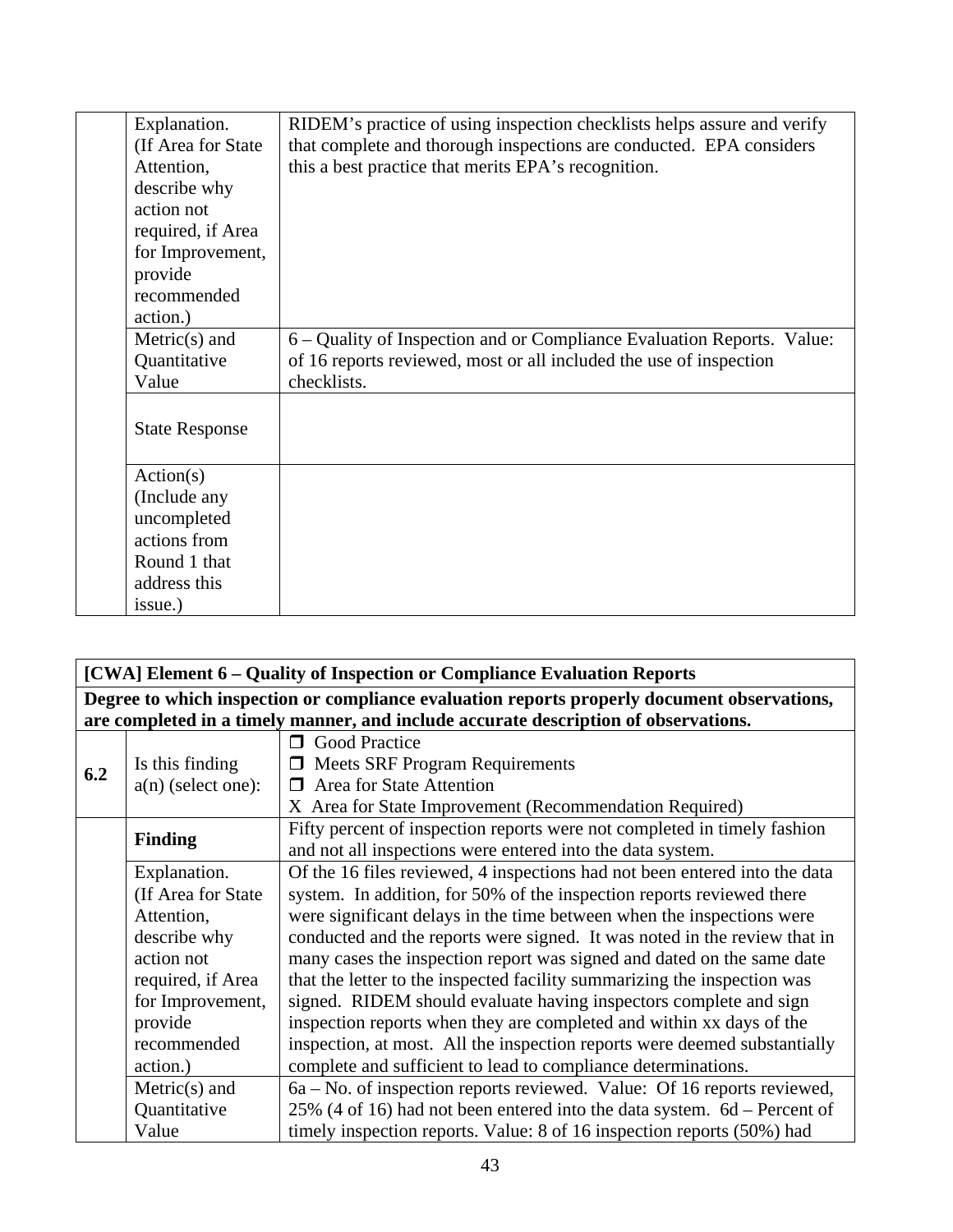|                                                                                          | delays of 48 and 274 days between the inspection and the report date.                                                                                                                                |
|------------------------------------------------------------------------------------------|------------------------------------------------------------------------------------------------------------------------------------------------------------------------------------------------------|
| <b>State Response</b>                                                                    |                                                                                                                                                                                                      |
| Action(s)<br>(Include any<br>uncompleted<br>actions from<br>Round 1 that<br>address this | By January 31, 2010, the state should provide documentation that it has<br>implemented procedures to assure that inspection reports are expeditiously<br>completed and entered into the data system. |
| issue.)                                                                                  |                                                                                                                                                                                                      |

### **[CWA] Element 7 - Identification of Alleged Violations.**

**Degree to which compliance determinations are accurately made and promptly reported in the national database based upon compliance monitoring report observations and other compliance monitoring information (e.g., facility-reported information).** 

| 7.1 | Is this finding<br>$a(n)$ (select one):                                                                                                                       | <b>O</b> Good Practice<br>$\Box$ Meets SRF Program Requirements<br>$\Box$ Area for State Attention<br>X Area for State Improvement (Recommendation Required)                                                                                                                                                                                                                                                                                                                                                                                                                                   |
|-----|---------------------------------------------------------------------------------------------------------------------------------------------------------------|------------------------------------------------------------------------------------------------------------------------------------------------------------------------------------------------------------------------------------------------------------------------------------------------------------------------------------------------------------------------------------------------------------------------------------------------------------------------------------------------------------------------------------------------------------------------------------------------|
|     | <b>Finding</b>                                                                                                                                                | Single-event violations (SEVs) not accurately identified and coded into<br>data system.                                                                                                                                                                                                                                                                                                                                                                                                                                                                                                        |
|     | Explanation.<br>(If Area for State<br>Attention,<br>describe why<br>action not<br>required, if Area<br>for Improvement,<br>provide<br>recommended<br>action.) | None (0) of 3 SEVs identified in the 10 major facility files reviewed were<br>accurately identified as such in the data system. In addition, the one (1)<br>SEV that is entered in the data system (Kenyon) appears to be incorrectly<br>coded as an SEV. Of the 3 violations that should have been coded as<br>SEVs, at least one (Newport) should have also identified the underlying<br>pretreatment violations as SNC; for the other two (both in Cranston), 1<br>involved an SSO, and likely should have been coded as SNC and the other<br>involved sludge handling, odor and plant O&M. |
|     | $Metric(s)$ and<br>Quantitative<br>Value                                                                                                                      | 7a1 – Single-event violations at major facilities. Value: Zero (0) of 3<br>SEVs (0%) identified in the 10 files reviewed were accurately identified<br>in the data system as SEVs.                                                                                                                                                                                                                                                                                                                                                                                                             |
|     | <b>State Response</b>                                                                                                                                         |                                                                                                                                                                                                                                                                                                                                                                                                                                                                                                                                                                                                |
|     | Action(s)<br>(Include any<br>uncompleted<br>actions from<br>Round 1 that<br>address this                                                                      | By June 30, 2010, RIDEM should submit to EPA documentation that it<br>has developed a protocol to assure that significant non-DMR violations<br>are identified and properly coded into the data system. EPA can assist, as<br>necessary, in providing guidance and technical assistance.                                                                                                                                                                                                                                                                                                       |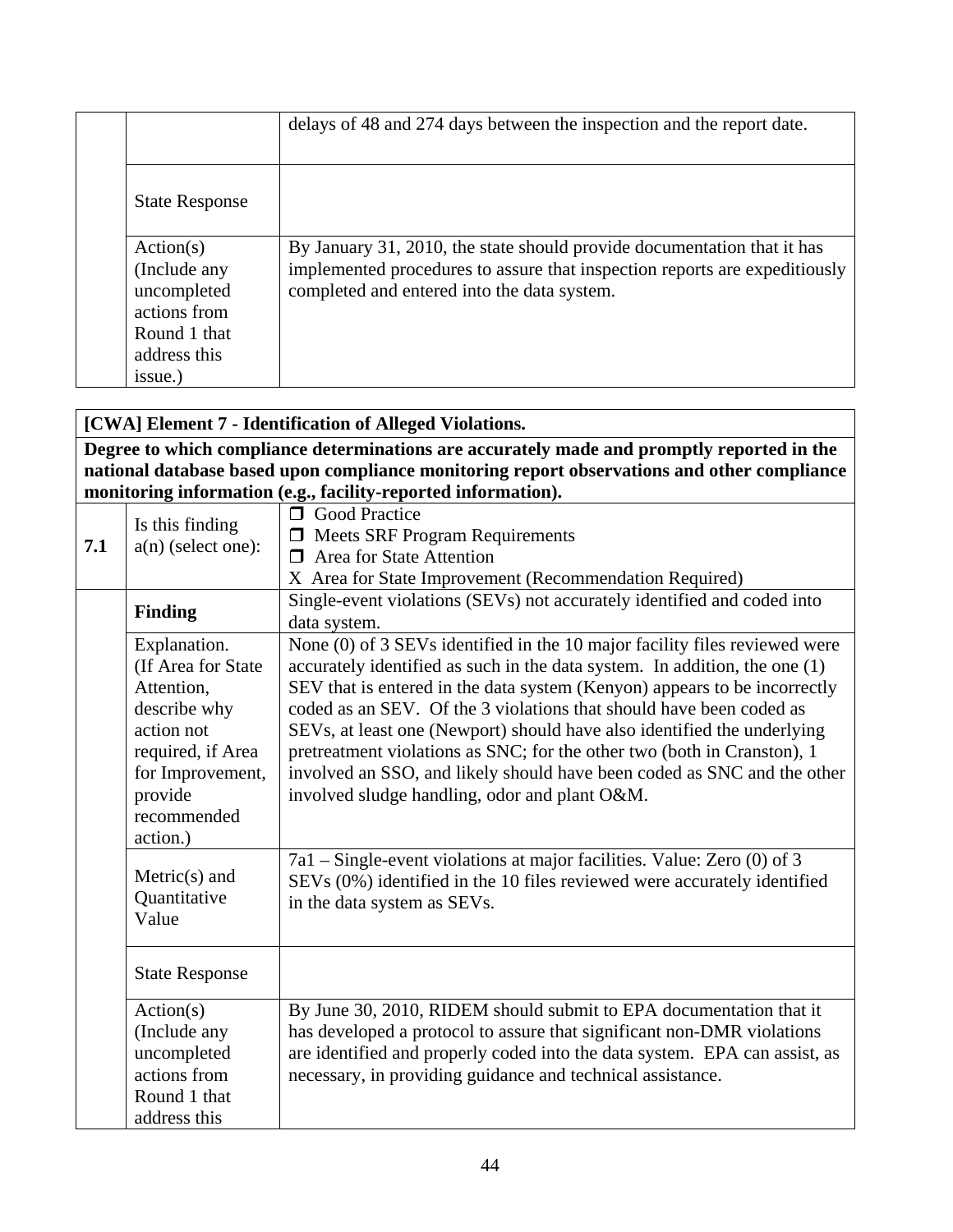| 100112<br>ssue. |  |
|-----------------|--|
|                 |  |

#### **[CWA] Element 7 - Identification of Alleged Violations.**

**Degree to which compliance determinations are accurately made and promptly reported in the national database based upon compliance monitoring report observations and other compliance monitoring information (e.g., facility-reported information).** 

|     |                                                                                           | <b>O</b> Good Practice                                                                                                                                                                                                                                                                                                                                                                                                                                                                                                                                                                                                                                                                                                                                |
|-----|-------------------------------------------------------------------------------------------|-------------------------------------------------------------------------------------------------------------------------------------------------------------------------------------------------------------------------------------------------------------------------------------------------------------------------------------------------------------------------------------------------------------------------------------------------------------------------------------------------------------------------------------------------------------------------------------------------------------------------------------------------------------------------------------------------------------------------------------------------------|
| 7.2 | Is this finding<br>$a(n)$ (select one):                                                   | <b>I</b> Meets SRF Program Requirements                                                                                                                                                                                                                                                                                                                                                                                                                                                                                                                                                                                                                                                                                                               |
|     |                                                                                           | X Area for State Attention                                                                                                                                                                                                                                                                                                                                                                                                                                                                                                                                                                                                                                                                                                                            |
|     |                                                                                           | □ Area for State Improvement (Recommendation Required)                                                                                                                                                                                                                                                                                                                                                                                                                                                                                                                                                                                                                                                                                                |
|     |                                                                                           | Relatively high number of facilities with permit and compliance order                                                                                                                                                                                                                                                                                                                                                                                                                                                                                                                                                                                                                                                                                 |
|     | <b>Finding</b>                                                                            | schedule violations.                                                                                                                                                                                                                                                                                                                                                                                                                                                                                                                                                                                                                                                                                                                                  |
|     | Explanation.<br>(If Area for State<br>Attention,<br>describe why                          | Two (2) of 7 facilities (29%) were reported to have unresolved<br>compliance schedule violations in the PDA. Corrections to OTIS since<br>the initial data pull have reduced this to 1 of $7(14%)$ – Tiverton High<br>School. Eight (8) of 37 facilities (22%) were reported as having permit<br>schedule violations in the PDA, including a number of facilities selected<br>for file reviews (ExxonMobil, Cranston, South Kingstown, and Quonset<br>Point). Corrections to OTIS since the initial data pull have changed this to<br>8 of 35 (23%). Twenty (20) of 22 (91%) were identified as having DMR<br>violations in 6/16/09 data metrics report. (Metric did not generate results                                                             |
|     | action not<br>required, if Area<br>for Improvement,<br>provide<br>recommended<br>action.) | in initial data pull.) (Note: This value does not include expired permits<br>described in Finding 1-1). The number of facilities with schedule and<br>DMR violations demonstrates a high degree of data entry, but suggests<br>that additional efforts to review non-SNC violations may be warranted.<br>One facility (Tiverton High School) is on both schedule violation lists and<br>has a number of DMR violations, though, as a non-major facility, it is not<br>included on the DMR list. EPA does not consider this an area for<br>improvement but believes that RIDEM should consider establishing<br>procedures to assure that permit and compliance schedule violations and<br>DMR violations are tracked and addressed in a timely manner. |
|     | $Metric(s)$ and<br>Quantitative<br>Value                                                  | 7b – Facilities with unresolved compliance schedule violations. Value: 2<br>of 7 (29%) identified as having unresolved compliance violations at time<br>of PDA.<br>7c -- Facilities with unresolved permit schedule violations. Value: 8 of 37<br>(22%) identified as having unresolved schedule violations in initial PDA.<br>7d – Major facilities with DMR violations. Value: 20 of 22 (91%)<br>identified as having DMR violations in 6/16/09 data report.                                                                                                                                                                                                                                                                                        |
|     | <b>State Response</b>                                                                     |                                                                                                                                                                                                                                                                                                                                                                                                                                                                                                                                                                                                                                                                                                                                                       |
|     | Action(s)<br>(Include any<br>uncompleted<br>actions from                                  |                                                                                                                                                                                                                                                                                                                                                                                                                                                                                                                                                                                                                                                                                                                                                       |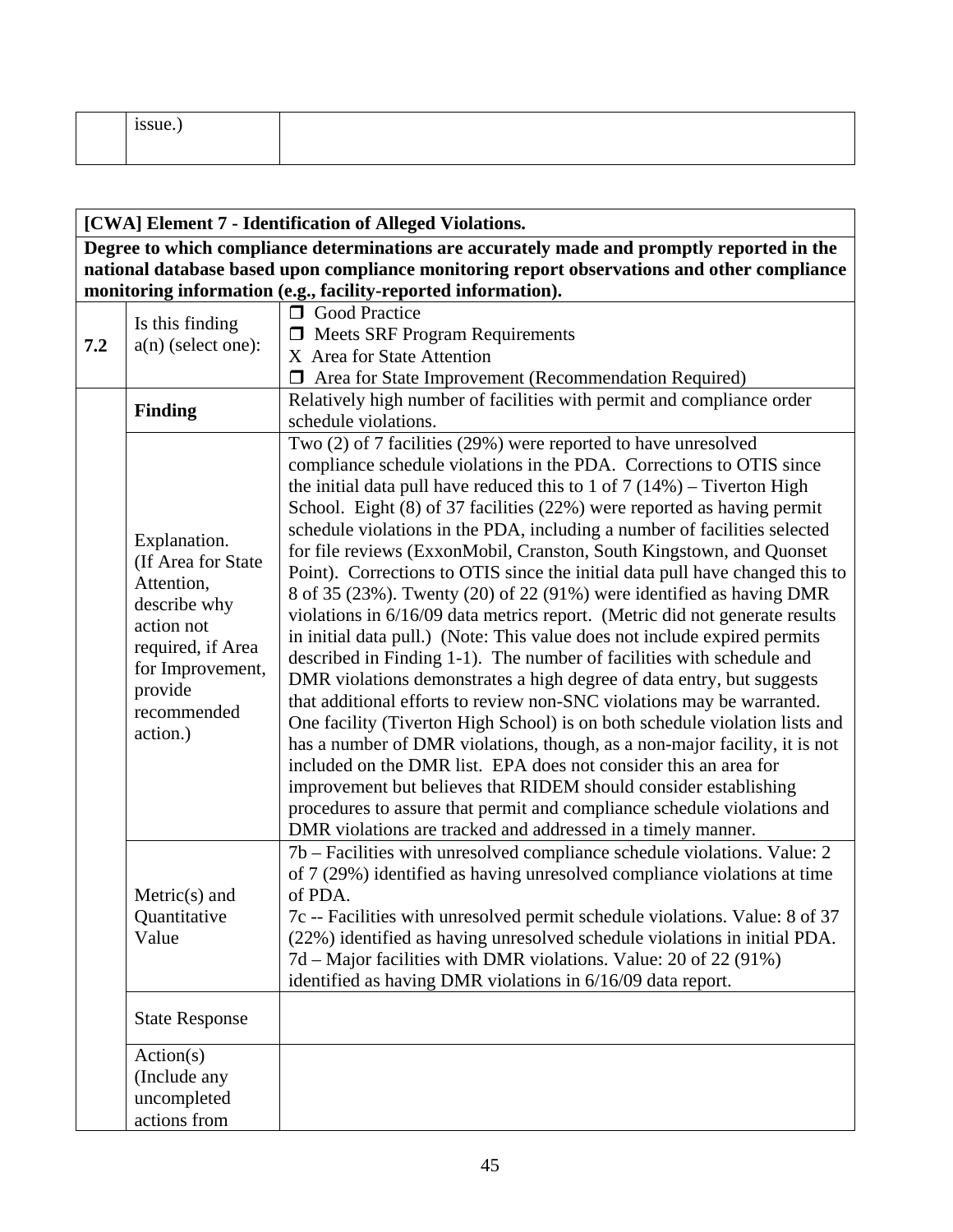| Round 1 that |  |
|--------------|--|
| address this |  |
| ssue.        |  |

|     | [CWA] Element 8 - Identification of SNC and HPV                                                                                                               |                                                                                                                                                                                                                                                                                                                                                                                                                                                                                                                                                                                                                                                                   |  |
|-----|---------------------------------------------------------------------------------------------------------------------------------------------------------------|-------------------------------------------------------------------------------------------------------------------------------------------------------------------------------------------------------------------------------------------------------------------------------------------------------------------------------------------------------------------------------------------------------------------------------------------------------------------------------------------------------------------------------------------------------------------------------------------------------------------------------------------------------------------|--|
|     | Degree to which the state accurately identifies significant noncompliance/high priority                                                                       |                                                                                                                                                                                                                                                                                                                                                                                                                                                                                                                                                                                                                                                                   |  |
|     |                                                                                                                                                               | violations and enters information into the national system in a timely manner.                                                                                                                                                                                                                                                                                                                                                                                                                                                                                                                                                                                    |  |
| 8.1 | Is this finding<br>$a(n)$ (select one):                                                                                                                       | <b>O</b> Good Practice<br>$\Box$ Meets SRF Program Requirements<br>X Area for State Attention<br>Area for State Improvement (Recommendation Required)<br>◘                                                                                                                                                                                                                                                                                                                                                                                                                                                                                                        |  |
|     | <b>Finding</b>                                                                                                                                                | SNC rates are near or above the national average.                                                                                                                                                                                                                                                                                                                                                                                                                                                                                                                                                                                                                 |  |
|     | Explanation.<br>(If Area for State<br>Attention,<br>describe why<br>action not<br>required, if Area<br>for Improvement,<br>provide<br>recommended<br>action.) | $Six (6) of 22 permits (27%) were identified as SNC in the PDA. Since the$<br>initial data pull, updates by the state and correcting for the discrepancy<br>regarding the number of major active permits in RI (discussed in Element<br>1-1) reduced this number to 5 of 25 (20%). Un-coded and miscoded<br>SEVs, as discussed under Element 7-1, above, likely result in an actual<br>count of 7 of 25 facilities or 28%. EPA considers this an area for attention<br>because the percentage is near or only slightly above the national average<br>(22%). EPA and RIDEM should work together to develop a strategy to<br>reduce the SNC rates of active majors. |  |
|     | Metric(s) and<br>Quantitative<br>Value                                                                                                                        | 8a1 – Active majors in SNC Value: 6 to 8 of 25 depending on SNC status<br>of un-coded SEVs.<br>8a2 – Percentage of majors in SNC. Value: 28% using adjusted values.                                                                                                                                                                                                                                                                                                                                                                                                                                                                                               |  |
|     | <b>State Response</b>                                                                                                                                         |                                                                                                                                                                                                                                                                                                                                                                                                                                                                                                                                                                                                                                                                   |  |
|     | Action(s)<br>(Include any<br>uncompleted<br>actions from<br>Round 1 that<br>address this                                                                      |                                                                                                                                                                                                                                                                                                                                                                                                                                                                                                                                                                                                                                                                   |  |
|     | issue.)                                                                                                                                                       |                                                                                                                                                                                                                                                                                                                                                                                                                                                                                                                                                                                                                                                                   |  |

**[CWA] Element 9 - Enforcement Actions Promote Return to Compliance**

**Degree to which state enforcement actions include required corrective action (i.e., injunctive relief or other complying actions) that will return facilities to compliance in a specific time frame.** 

| Is this finding | <b>Solution</b> Good Practice                               |
|-----------------|-------------------------------------------------------------|
| $a(n)$ (select  | X Meets SRF Program Requirements                            |
| one):           | <b>I</b> Area for State Attention                           |
|                 | $\Box$ Area for State Improvement (Recommendation Required) |
| <b>Finding</b>  | RIDEM compliance actions return facilities to compliance.   |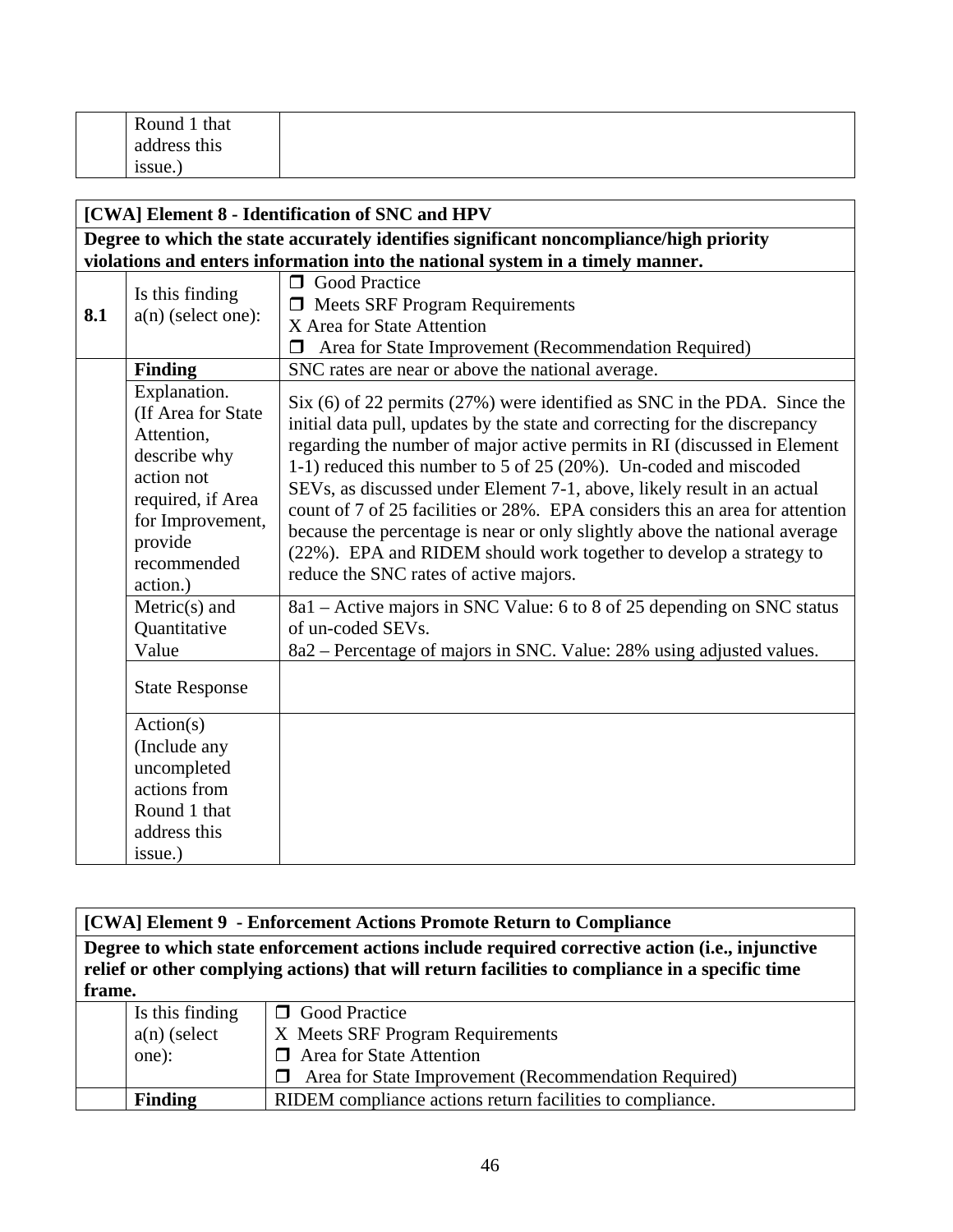| Explanation.          | Enforcement Actions included injunctive relief, as necessary. |
|-----------------------|---------------------------------------------------------------|
| (If Area for          |                                                               |
| State Attention,      |                                                               |
| describe why          |                                                               |
| action not            |                                                               |
| required, if          |                                                               |
| Area for              |                                                               |
| Improvement,          |                                                               |
| provide               |                                                               |
| recommended           |                                                               |
| action.)              |                                                               |
| $Metric(s)$ and       |                                                               |
| Quantitative          |                                                               |
| Value                 |                                                               |
| <b>State Response</b> |                                                               |
| Action(s)             |                                                               |
| (Include any          |                                                               |
| uncompleted           |                                                               |
| actions from          |                                                               |
| Round 1 that          |                                                               |
| address this          |                                                               |
| issue.)               |                                                               |

| [CWA] Element 10 – Timely and Appropriate Action |                                                                                             |                                                                            |  |
|--------------------------------------------------|---------------------------------------------------------------------------------------------|----------------------------------------------------------------------------|--|
|                                                  | Degree to which a state takes timely and appropriate enforcement actions in accordance with |                                                                            |  |
|                                                  | policy relating to specific media.                                                          |                                                                            |  |
|                                                  | Is this finding                                                                             | <b>O</b> Good Practice                                                     |  |
| <b>10.1</b>                                      | $a(n)$ (select                                                                              | $\Box$ Meets SRF Program Requirements                                      |  |
|                                                  | one):                                                                                       | $\Box$ Area for State Attention                                            |  |
|                                                  |                                                                                             | X Area for State Improvement (Recommendation Required)                     |  |
|                                                  | <b>Finding</b>                                                                              | Timeliness and tracking of enforcement actions remain an area for State    |  |
|                                                  |                                                                                             | improvement.                                                               |  |
|                                                  | Explanation.                                                                                | According to the data system, 6 facilities in RI with SNC violations were  |  |
|                                                  | (If Area for                                                                                | responded to in a timely manner. Two of these facilities were selected for |  |
|                                                  | State Attention,                                                                            | file reviews as part of this review (Cranston and Kenyon). Cranston was in |  |
|                                                  | describe why                                                                                | SNC for DMR non-receipt and was reported to have returned to compliance    |  |
|                                                  | action not                                                                                  | within 2 quarters. Kenyon was in SNC for effluent violations. Kenyon       |  |
|                                                  | required, if                                                                                | received a timely SNC letter. The violation at Kenyon has been tracked     |  |
|                                                  | Area for                                                                                    | forward as "resolve pending." Resolution appears to be linked to the       |  |
|                                                  | Improvement,                                                                                | installation of an on-site sanitary wastewater treatment system that was   |  |
|                                                  | provide                                                                                     | included as a SEP under a concurrent formal enforcement action for other   |  |
|                                                  | recommended                                                                                 | effluent violations.                                                       |  |
|                                                  | action.)                                                                                    |                                                                            |  |
|                                                  |                                                                                             | EPA's review of 10 major facilities suggests 3 additional enforcement      |  |
|                                                  |                                                                                             | actions at major facilities were potential SNC violations (Woonsocket,     |  |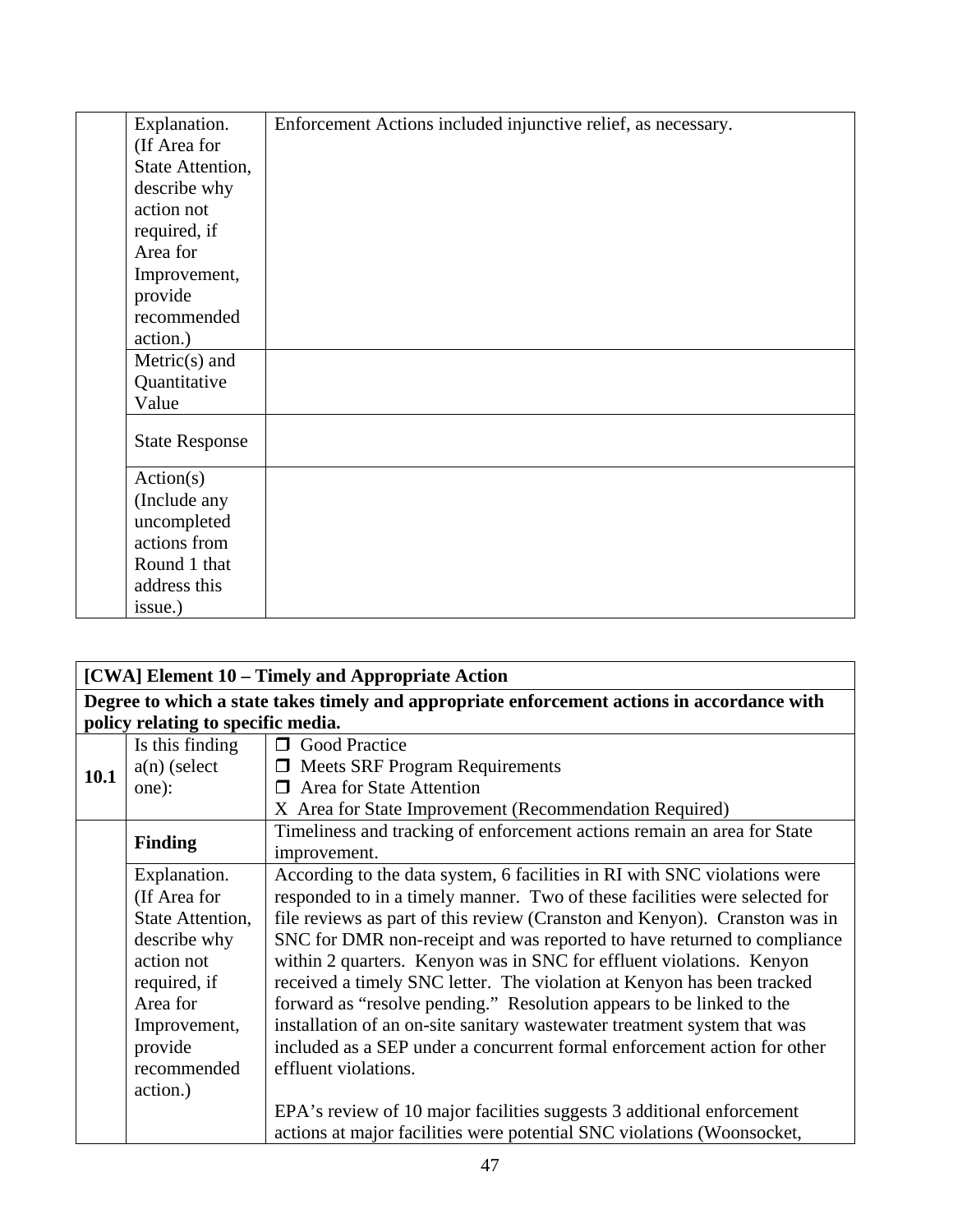|                       | Newport, and Cranston). EPA's review concludes that none of these actions      |
|-----------------------|--------------------------------------------------------------------------------|
|                       | were taken with 60 days of the end of the second quarter of violations.        |
|                       | Woonsocket received an NOV for SNC violations beginning approximately          |
|                       | two years prior. The NOV and subsequent CA did not require any                 |
|                       | injunctive relief and it is unclear whether any measures were required by      |
|                       | RIDEM to correct the violations, or when they were taken. The violations       |
|                       | at Newport should have been tracked as SNC as they involved pretreatment       |
|                       | program violations that are SNC by definition. While the RIDEM's               |
|                       | enforcement action was not timely, mitigating factors could include the        |
|                       | RIDEM's unsuccessful effort to refer the case to EPA. At least one of the      |
|                       | Cranston violations (for SSOs) could reasonably be considered to have been     |
|                       | SNC. The formal enforcement action (an NOV), occurring almost two              |
|                       | years after the violations, was not timely. RIDEM has made progress            |
|                       | implementing programs that streamline the identification and generation of     |
|                       | informal enforcement actions (e.g., missing DMR and report responses).         |
|                       | However, consistent with EPA's findings in its FY03 enforcement and            |
|                       | compliance program review (March 2005), timeliness of formal responses         |
|                       | to complex enforcement cases remains an issue.                                 |
|                       | 10a – Major Facilities Without Timely Action. Value: All 6 major facilities    |
| $Metric(s)$ and       | in SNC reported as receiving timely action in the data system. However,        |
| Quantitative          | three (3) enforcement actions taken in response to likely SNC violations       |
| Value                 | identified in EPA's file review were not timely.                               |
|                       |                                                                                |
| <b>State Response</b> |                                                                                |
| Action(s)             | RIDEM should continue to evaluate whether it has adequate technical and        |
| (Include any          | legal enforcement resources to ensure that SNC violations are addressed in a   |
| uncompleted           | timely and appropriate manner. By March 31, 2010, RIDEM should submit          |
| actions from          | to EPA a plan to track actions taken to bring facilities back into compliance. |
| Round 1 that          |                                                                                |
| address this          |                                                                                |
| issue.)               |                                                                                |
|                       |                                                                                |

| [CWA] Element 11 - Penalty Calculation Method |                  |                                                                                                     |
|-----------------------------------------------|------------------|-----------------------------------------------------------------------------------------------------|
|                                               |                  | Degree to which state documents in its files that initial penalty calculation includes both gravity |
|                                               |                  | and economic benefit calculations, appropriately using the BEN model or other method that           |
|                                               |                  | produces results consistent with national policy.                                                   |
|                                               | Is this finding  | <b>O</b> Good Practice                                                                              |
| 11.1                                          | $a(n)$ (select   | <b>Meets SRF Program Requirements</b><br>$\Box$                                                     |
|                                               | one):            | $\Box$ Area for State Attention                                                                     |
|                                               |                  | X Area for State Improvement (Recommendation Required)                                              |
|                                               | <b>Finding</b>   | State rarely includes economic benefits into penalty calculations                                   |
|                                               | Explanation.     | One $(1)$ of 6 (17%) penalty calculations evaluated as part of EPA's file                           |
|                                               | (If Area for     | review (Lawton Valley) included penalties for economic benefit as well as                           |
|                                               | State Attention, | gravity. Of the 5 penalty cases without economic benefit calculations, there                        |
|                                               | describe why     | was no discussion of RIDEM's decision not to assess economic benefit.                               |
|                                               | action not       |                                                                                                     |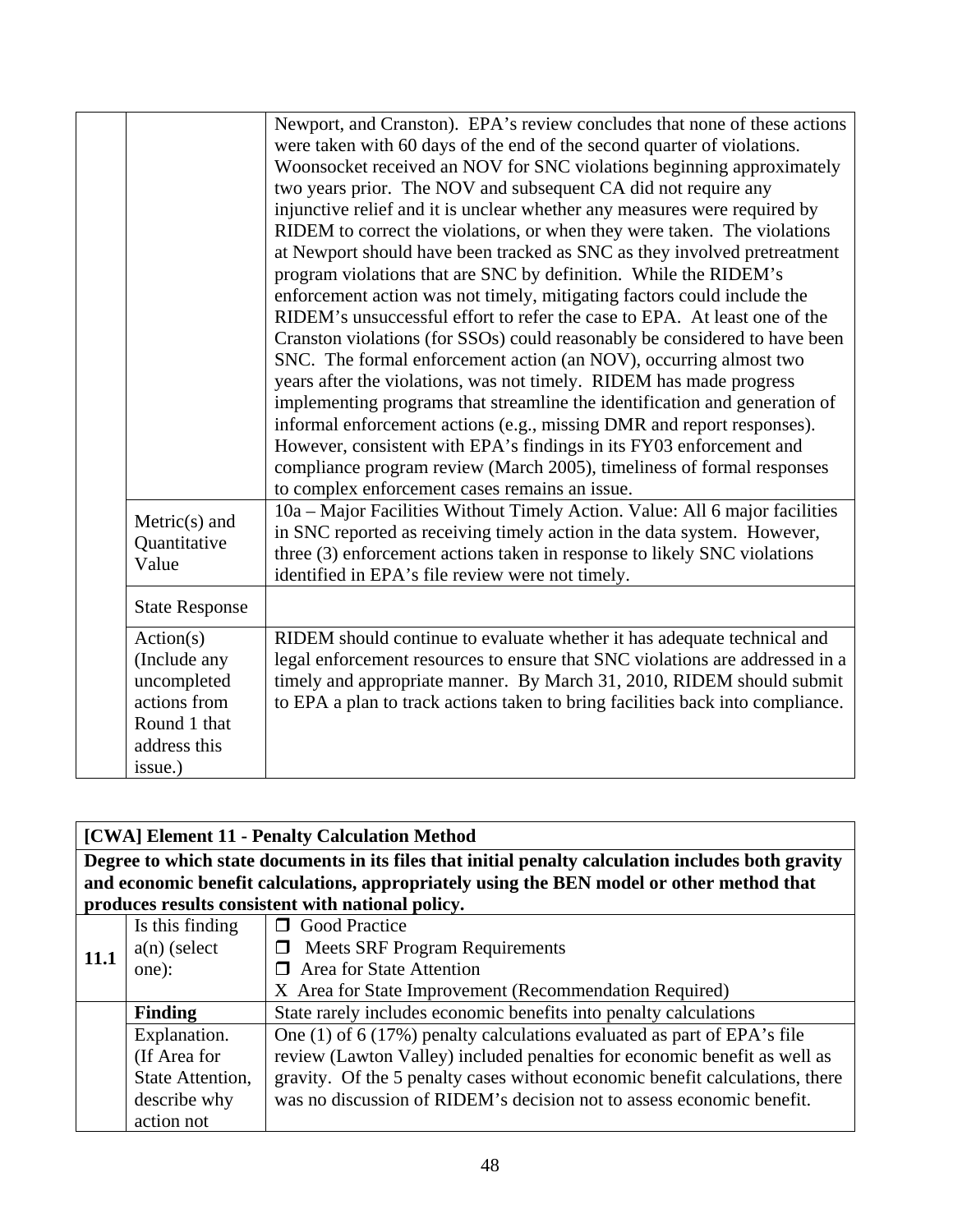| required, if          |                                                                             |
|-----------------------|-----------------------------------------------------------------------------|
| Area for              |                                                                             |
| Improvement,          |                                                                             |
| provide               |                                                                             |
| recommended           |                                                                             |
| action.) action.)     |                                                                             |
| $Metric(s)$ and       | 11a – Percent of penalty calculations that consider and include gravity and |
| Quantitative          | economic benefit. Value: 17% (1 of 6 penalty calculations reviewed).        |
| Value                 |                                                                             |
| <b>State Response</b> |                                                                             |
| Action(s)             | By March 31, 2010, RIDEM should submit a plan to insure that economic       |
| (Include any          | benefit is included for all penalty calculations absent compelling          |
| uncompleted           | justification. This issue was also raised in the FY03 review report.        |
| actions from          |                                                                             |
| Round 1 that          |                                                                             |
| address this          |                                                                             |
| issue.)               |                                                                             |

| [CWA] Element 12 - Final Penalty Assessment and Collection                                                                                                       |                                                                                                                                                                 |  |  |
|------------------------------------------------------------------------------------------------------------------------------------------------------------------|-----------------------------------------------------------------------------------------------------------------------------------------------------------------|--|--|
| Degree to which differences between initial and final penalty are documented in the file along                                                                   |                                                                                                                                                                 |  |  |
|                                                                                                                                                                  | with a demonstration in the file that the final penalty was collected.                                                                                          |  |  |
| Is this finding<br>$a(n)$ (select<br>one):                                                                                                                       | <b>O</b> Good Practice<br>X Meets SRF Program Requirements<br>Area for State Attention<br>$\Box$<br>$\Box$ Area for State Improvement (Recommendation Required) |  |  |
| <b>Finding</b>                                                                                                                                                   | RIDEM documents its penalty action and collects assessed penalties.                                                                                             |  |  |
| Explanation.<br>(If Area for<br>State Attention,<br>describe why<br>action not<br>required, if<br>Area for<br>Improvement,<br>provide<br>recommended<br>action.) | Differences between the initial and final penalty are documented in memos<br>contained in RIDEM's enforcement files.                                            |  |  |
| $Metric(s)$ and<br>Quantitative<br>Value                                                                                                                         |                                                                                                                                                                 |  |  |
| State's<br>Response                                                                                                                                              |                                                                                                                                                                 |  |  |
| Action(s)<br>(Include any                                                                                                                                        |                                                                                                                                                                 |  |  |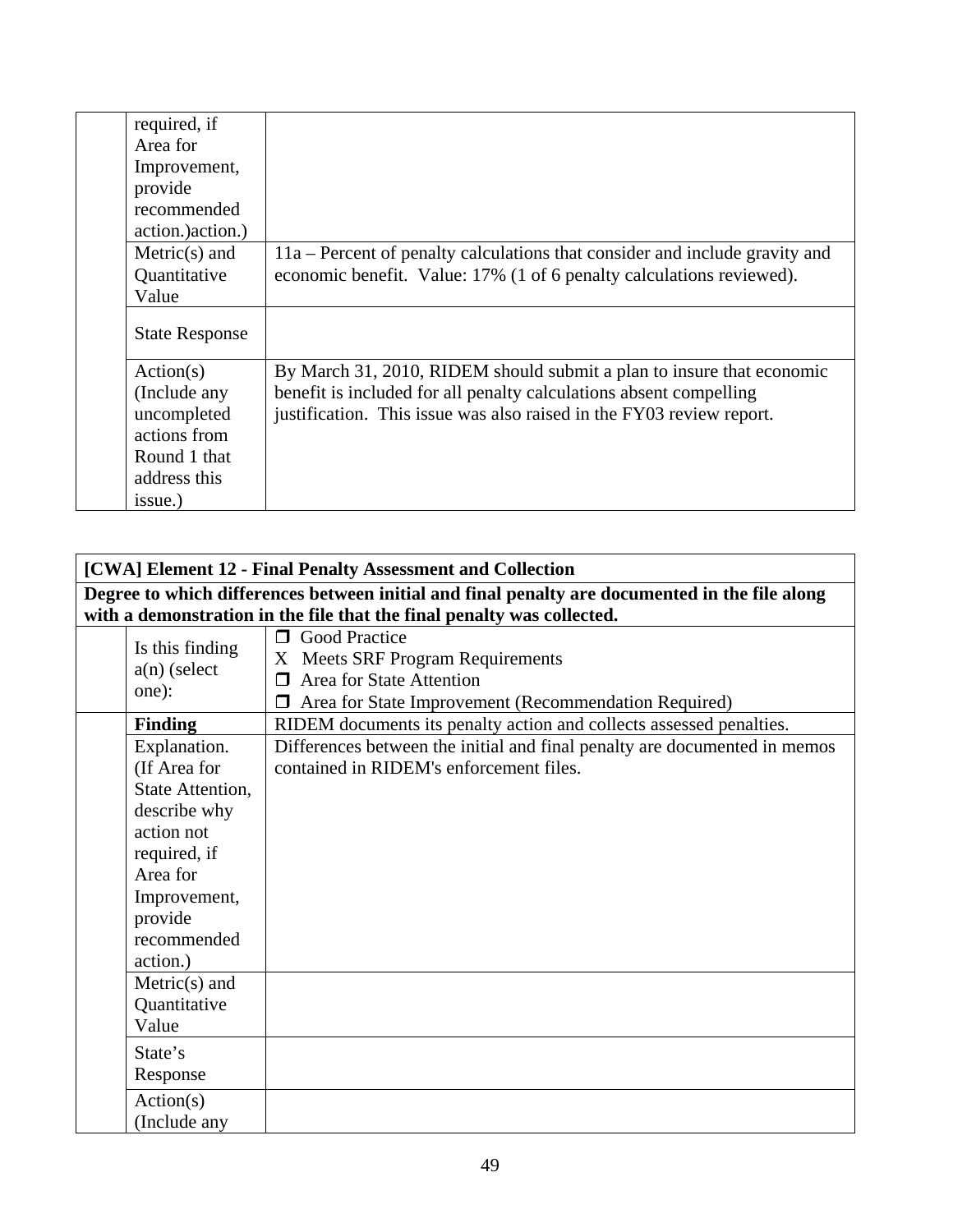| uncompleted  |  |
|--------------|--|
| actions from |  |
| Round 1 that |  |
| address this |  |
| issue.       |  |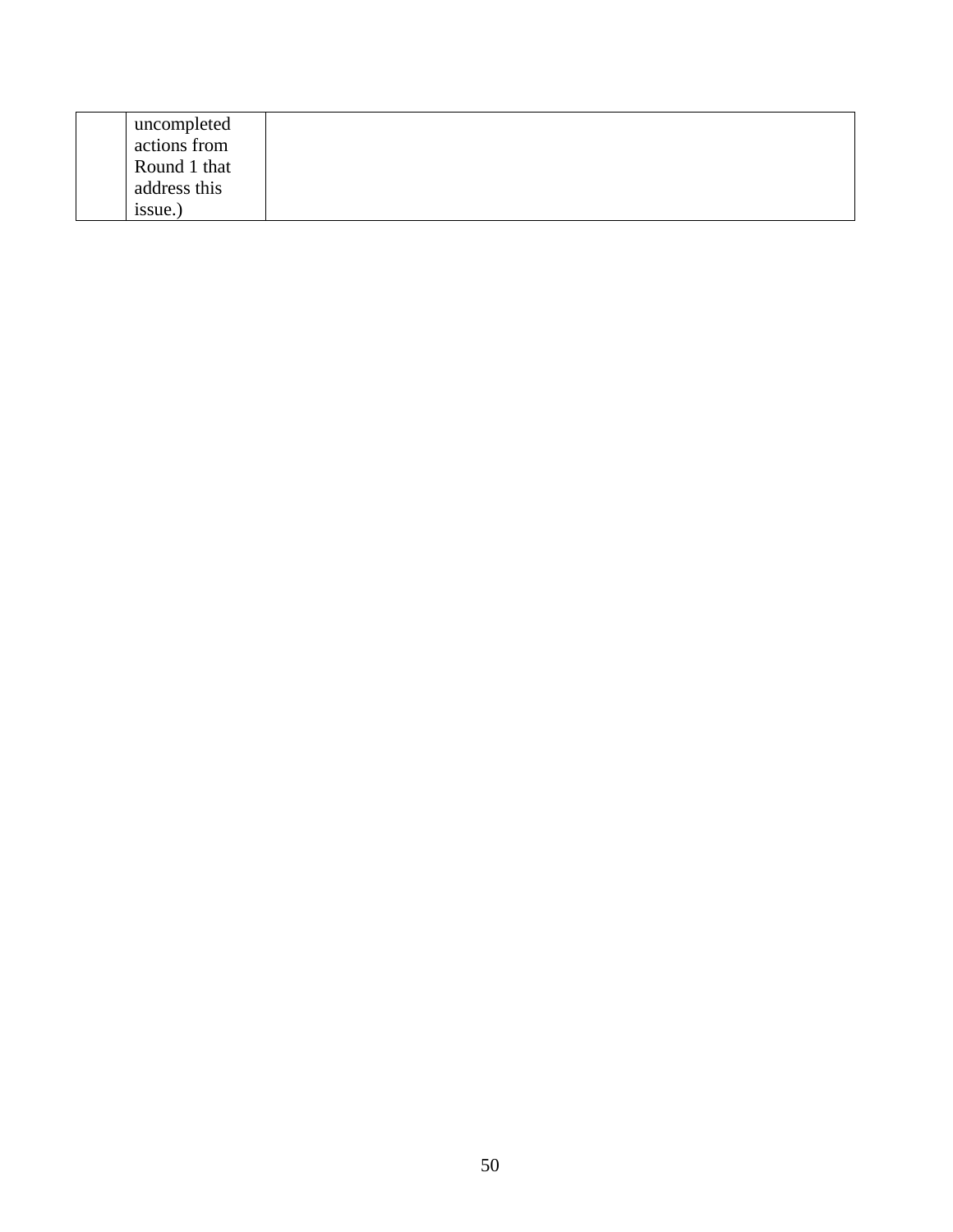## **Resource Conservation and Recovery Act**

|     | are complete.                   | [RCRA] Element 1 – Data Completeness - Degree to which the Minimum Data Requirements                                                                                                  |
|-----|---------------------------------|---------------------------------------------------------------------------------------------------------------------------------------------------------------------------------------|
|     |                                 |                                                                                                                                                                                       |
|     | Is this finding                 | <b>O</b> Good Practice<br>X Meets SRF Program Requirements                                                                                                                            |
| 1.1 | $a(n)$ (select one):            | $\Box$ Area for State Attention                                                                                                                                                       |
|     |                                 | Area for State Improvement (Recommendation Required)                                                                                                                                  |
|     | Finding                         | Both the file review metrics and the Preliminary Data Analysis (PDA) did<br>not indicate any issue with minimum data requirements. Accuracy issues<br>will be addressed in Element 2. |
|     | Explanation.                    |                                                                                                                                                                                       |
|     | (If Area for State              |                                                                                                                                                                                       |
|     | Attention,                      |                                                                                                                                                                                       |
|     | describe why                    |                                                                                                                                                                                       |
|     | action not<br>required, if Area |                                                                                                                                                                                       |
|     | for Improvement,                |                                                                                                                                                                                       |
|     | provide                         |                                                                                                                                                                                       |
|     | recommended                     |                                                                                                                                                                                       |
|     | action.)                        |                                                                                                                                                                                       |
|     | $Metric(s)$ and                 |                                                                                                                                                                                       |
|     | Quantitative                    |                                                                                                                                                                                       |
|     | Value                           |                                                                                                                                                                                       |
|     | <b>State Response</b>           |                                                                                                                                                                                       |
|     | Action(s)                       |                                                                                                                                                                                       |
|     | (Include any                    |                                                                                                                                                                                       |
|     | uncompleted                     |                                                                                                                                                                                       |
|     | actions from                    |                                                                                                                                                                                       |
|     | Round 1 that<br>address this    |                                                                                                                                                                                       |
|     | issue.)                         |                                                                                                                                                                                       |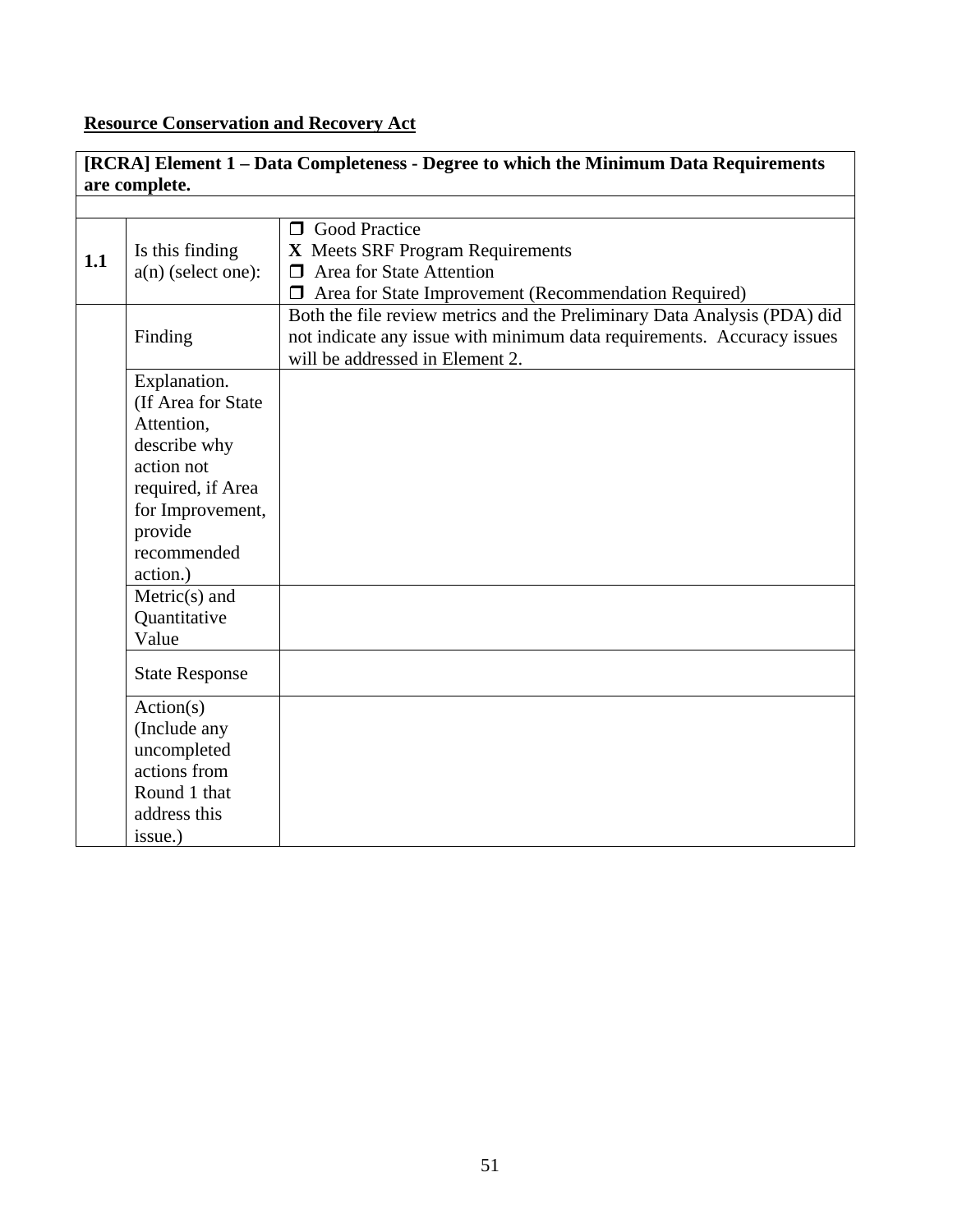#### **[RCRA] Element 2 – Data Accuracy - Degree to which data reported into the national system is accurately entered and maintained (example, correct codes used, dates are correct, etc.).**

| 2.1 | Is this finding<br>$a(n)$ (select<br>one):                                                                 | <b>O</b> Good Practice<br>$\Box$ Meets SRF Program Requirements<br>$\Box$ Area for State Attention<br>X Area for State Improvement (Recommendation Required)                                                                                                                                                                                                                                                                                                                                                                                                                                                                                                                                                                                                                                                                                                                                                                                                                                                     |
|-----|------------------------------------------------------------------------------------------------------------|------------------------------------------------------------------------------------------------------------------------------------------------------------------------------------------------------------------------------------------------------------------------------------------------------------------------------------------------------------------------------------------------------------------------------------------------------------------------------------------------------------------------------------------------------------------------------------------------------------------------------------------------------------------------------------------------------------------------------------------------------------------------------------------------------------------------------------------------------------------------------------------------------------------------------------------------------------------------------------------------------------------|
|     | <b>Finding</b>                                                                                             | Compliance determinations, actions taken, violations discovered and/or<br>addressed are not in RCRAInfo and do not match the data in the files.                                                                                                                                                                                                                                                                                                                                                                                                                                                                                                                                                                                                                                                                                                                                                                                                                                                                  |
|     | Explanation.<br>(If Area for<br>State Attention,<br>describe why<br>action not<br>required, if<br>Area for | Twenty-one (21) enforcement actions issued at a total of nineteen (19)<br>facilities and all of the related inspection reports were reviewed. RIDEM<br>conducted a total of thirty-two (32) inspections relating to these 19<br>enforcement actions. A total of 4 out of the 19 individual facility files<br>reviewed in the RCRAINFO database reflected complete and accurate data<br>when compared to the facility files.                                                                                                                                                                                                                                                                                                                                                                                                                                                                                                                                                                                      |
|     | Improvement,<br>provide<br>recommended<br>action.)                                                         | The primary issue here is that all of the 15 records in RCRAInfo which<br>were not accurate had missing data. All of the facilities had compliance<br>status for numerous evaluations listed as "undetermined" even after a<br>determination of "in compliance" or "in violation" had been made and<br>enforcement responses issued. In addition, seven files had missing or<br>partially missing data on enforcement actions taken/inspections conducted<br>or violations found.                                                                                                                                                                                                                                                                                                                                                                                                                                                                                                                                |
|     |                                                                                                            | The problem is that too many facilities are identified in RCRAInfo as not<br>having a determination of compliance status made. Additionally, actions<br>taken, violations discovered and/or addressed are not in RCRAInfo and do<br>not match the data in the files. The file data indicates that more facilities<br>have had status determinations made and more facilities have violations<br>addressed than is recorded in the system. The file review demonstrates that<br>these RCRA facilities are in compliance, whereas the data metrics indicate<br>that is not the case. This creates an impression that the RCRA enforcement<br>program is not as vigorous as it is.                                                                                                                                                                                                                                                                                                                                  |
|     |                                                                                                            | At the time of the file review, RIDEM had a single database manager for the<br>RCRAInfo system located in OC&I. The data entry process in OC&I went<br>as follows: The inspector notified the database manager on the day he/she<br>conducted an inspection and the database manager entered the information<br>into RCRA Info. At this point the inspection target and date were entered<br>and the result was listed as undetermined. The inspector would then<br>complete a report and submit it to a manager for review, and the manager<br>would confirm the violations that were observed and determine the type of<br>enforcement response. An enforcement action would then be prepared and<br>issued to the facility. Once the final action was issued, the case would be<br>sent to the database manager who would enter the information in RCRA<br>Info. At this time the database manager may have forgotten to return to the<br>inspection screen and update the inspection status by inputting the |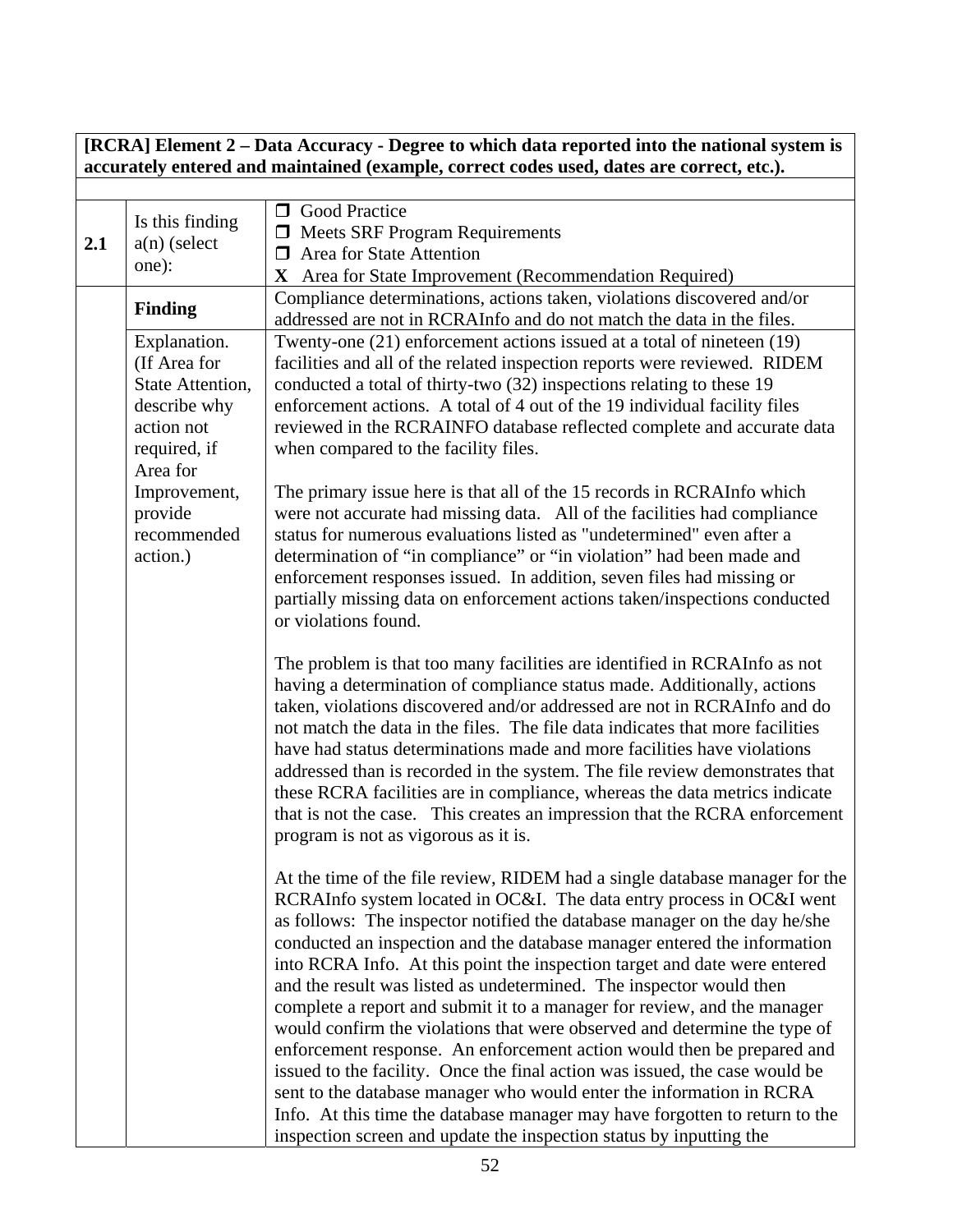|                                          | violations that were identified during the inspection and confirmed by<br>management. In addition the database manager may have misinterpreted<br>violation types and categories when inputting data from actions.<br>Currently, enforcement/compliance staff are entering the data into<br>RCRAInfo after the departure from state service of the past database<br>manager. More accurate representations of the case files in the database<br>may be the result of having enforcement staff doing the data entry. This<br>may also be true of data under the control of the OWM if that office gains |
|------------------------------------------|--------------------------------------------------------------------------------------------------------------------------------------------------------------------------------------------------------------------------------------------------------------------------------------------------------------------------------------------------------------------------------------------------------------------------------------------------------------------------------------------------------------------------------------------------------------------------------------------------------|
|                                          | data entry rights.                                                                                                                                                                                                                                                                                                                                                                                                                                                                                                                                                                                     |
| $Metric(s)$ and<br>Quantitative<br>Value | Fifteen of nineteen enforcement files or 79%, of the files reviewed had<br>inaccurate or incomplete data in RCRAInfo when compared to facility files.                                                                                                                                                                                                                                                                                                                                                                                                                                                  |
| <b>State Response</b>                    |                                                                                                                                                                                                                                                                                                                                                                                                                                                                                                                                                                                                        |
| Action(s)                                | By June 31, 2010, RIDEM should establish a SOP for data entry into                                                                                                                                                                                                                                                                                                                                                                                                                                                                                                                                     |
| (Include any                             | RCRAInfo that includes protocols to assure all data is properly updated.                                                                                                                                                                                                                                                                                                                                                                                                                                                                                                                               |
| uncompleted                              | This will help case team members and managers insure all entered data                                                                                                                                                                                                                                                                                                                                                                                                                                                                                                                                  |
| actions from                             | related to their enforcement case is accurate in the data system. EPA can                                                                                                                                                                                                                                                                                                                                                                                                                                                                                                                              |
| Round 1 that                             | provide additional data entry training to OC&I and OWM to help ensure                                                                                                                                                                                                                                                                                                                                                                                                                                                                                                                                  |
| address this                             | data accuracy in this transition time.                                                                                                                                                                                                                                                                                                                                                                                                                                                                                                                                                                 |
| issue.)                                  |                                                                                                                                                                                                                                                                                                                                                                                                                                                                                                                                                                                                        |

## **[RCRA] Element 3 - Timeliness of Data Entry - Degree to which the Minimum Data Requirements are timely**

| 3.1 | Is this finding<br>$a(n)$ (select<br>one): | <b>O</b> Good Practice<br>X Meets SRF Program Requirements<br>Area for State Attention<br>Area for State Improvement (Recommendation Required)        |
|-----|--------------------------------------------|-------------------------------------------------------------------------------------------------------------------------------------------------------|
|     | <b>Finding</b>                             | Both the file review metrics and the Preliminary Data Analysis (PDA) did<br>not indicate any issue with timeliness minimum data requirements entries. |
|     | Explanation.                               |                                                                                                                                                       |
|     | (If Area for                               |                                                                                                                                                       |
|     | State Attention,                           |                                                                                                                                                       |
|     | describe why                               |                                                                                                                                                       |
|     | action not                                 |                                                                                                                                                       |
|     | required, if                               |                                                                                                                                                       |
|     | Area for                                   |                                                                                                                                                       |
|     | Improvement,                               |                                                                                                                                                       |
|     | provide                                    |                                                                                                                                                       |
|     | recommended                                |                                                                                                                                                       |
|     | action.)                                   |                                                                                                                                                       |
|     | $Metric(s)$ and                            |                                                                                                                                                       |
|     | Quantitative                               |                                                                                                                                                       |
|     |                                            |                                                                                                                                                       |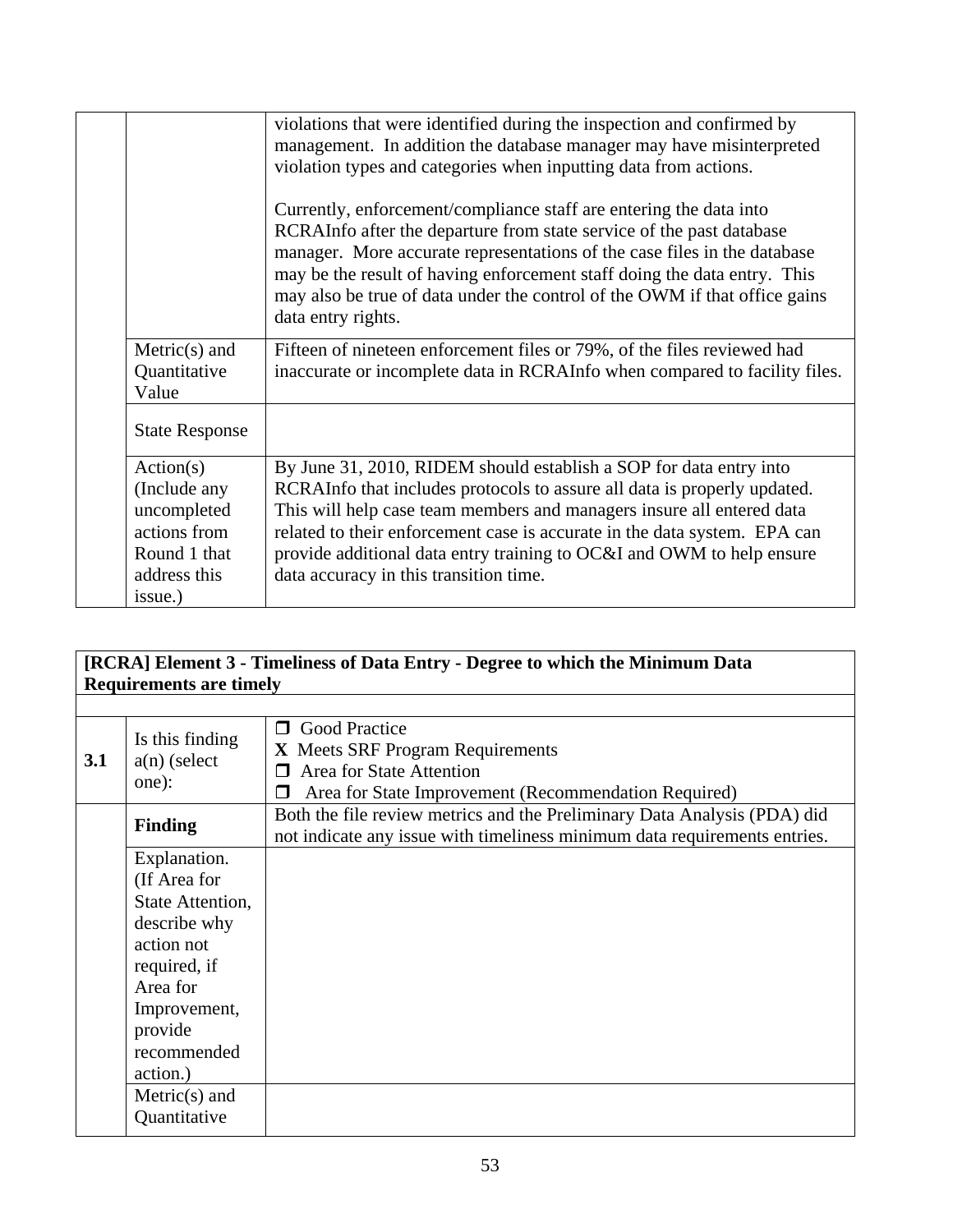| Value                 |  |  |
|-----------------------|--|--|
|                       |  |  |
| <b>State Response</b> |  |  |
| Action(s)             |  |  |
| (Include any          |  |  |
| uncompleted           |  |  |
| actions from          |  |  |
| Round 1 that          |  |  |
| address this          |  |  |
| issue.)               |  |  |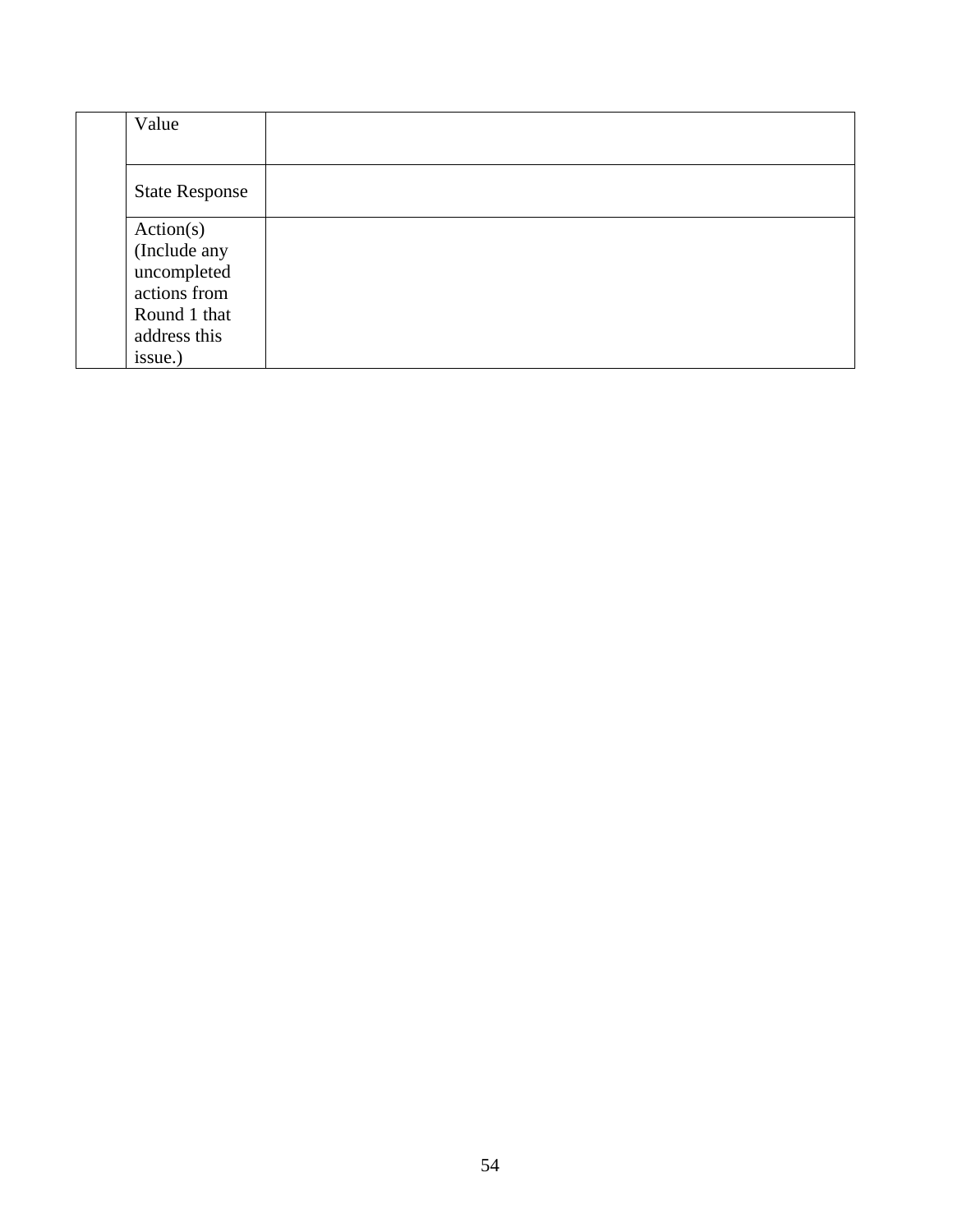**[RCRA] Element 4 - Completion of Commitments. - Degree to which all enforcement/compliance commitments in relevant agreements (i.e., PPAs, PPGs, categorical grants, CMS plans, authorization agreements, etc.) are met and any products or projects are completed.**

| 4.1 | Is this finding<br>$a(n)$ (select<br>one):                                                                                                           | X Good Practice<br>$\Box$ Meets SRF Program Requirements<br>$\Box$ Area for State Attention<br>$\Box$ Area for State Improvement (Recommendation Required)                                                                                                                                                                                                                                                                                                                                                                                                                                                                                                                                                             |
|-----|------------------------------------------------------------------------------------------------------------------------------------------------------|------------------------------------------------------------------------------------------------------------------------------------------------------------------------------------------------------------------------------------------------------------------------------------------------------------------------------------------------------------------------------------------------------------------------------------------------------------------------------------------------------------------------------------------------------------------------------------------------------------------------------------------------------------------------------------------------------------------------|
|     | Finding                                                                                                                                              | RIDEM completed 137% (125 inspections versus 91 planned) of their<br>planned RCRA enforcement commitments in FY2007                                                                                                                                                                                                                                                                                                                                                                                                                                                                                                                                                                                                    |
|     | Explanation.<br>(If Area for<br>State Attention,<br>describe why<br>action not<br>required, if Area<br>for<br>Improvement,<br>provide<br>recommended |                                                                                                                                                                                                                                                                                                                                                                                                                                                                                                                                                                                                                                                                                                                        |
|     | action.)                                                                                                                                             |                                                                                                                                                                                                                                                                                                                                                                                                                                                                                                                                                                                                                                                                                                                        |
|     | $Metric(s)$ and<br>Quantitative<br>Value                                                                                                             | In FY2007 RIDEM committed to conduct a total of ninety-one (91)<br>inspections including twenty-five $(25)$ large quantity generator $(LQG)$<br>inspections, fifty $(50)$ small quantity generator $(SQG)$ inspections, two $(2)$<br>TSD inspections, ten (10) transporter inspections and four (4) transfer<br>facility inspections. RIDEM completed a total of 125 inspections. Twenty-<br>six (26) LQG inspections were conducted including 20 CEIs, 1 CDI and 5<br>CSEs. Fifty-five (55) SQG inspections were conducted including 34 CEIs, 5<br>CDIs and 16 CSEs. Two TSD inspections were conducted. The remaining<br>inspections (42) were conducted at various facilities outside the<br>LQG/SQG/TSD universes. |
|     | State's<br>Response                                                                                                                                  |                                                                                                                                                                                                                                                                                                                                                                                                                                                                                                                                                                                                                                                                                                                        |
|     | Action(s)<br>(Include any<br>uncompleted<br>actions from<br>Round 1 that<br>address this<br>issue.)                                                  |                                                                                                                                                                                                                                                                                                                                                                                                                                                                                                                                                                                                                                                                                                                        |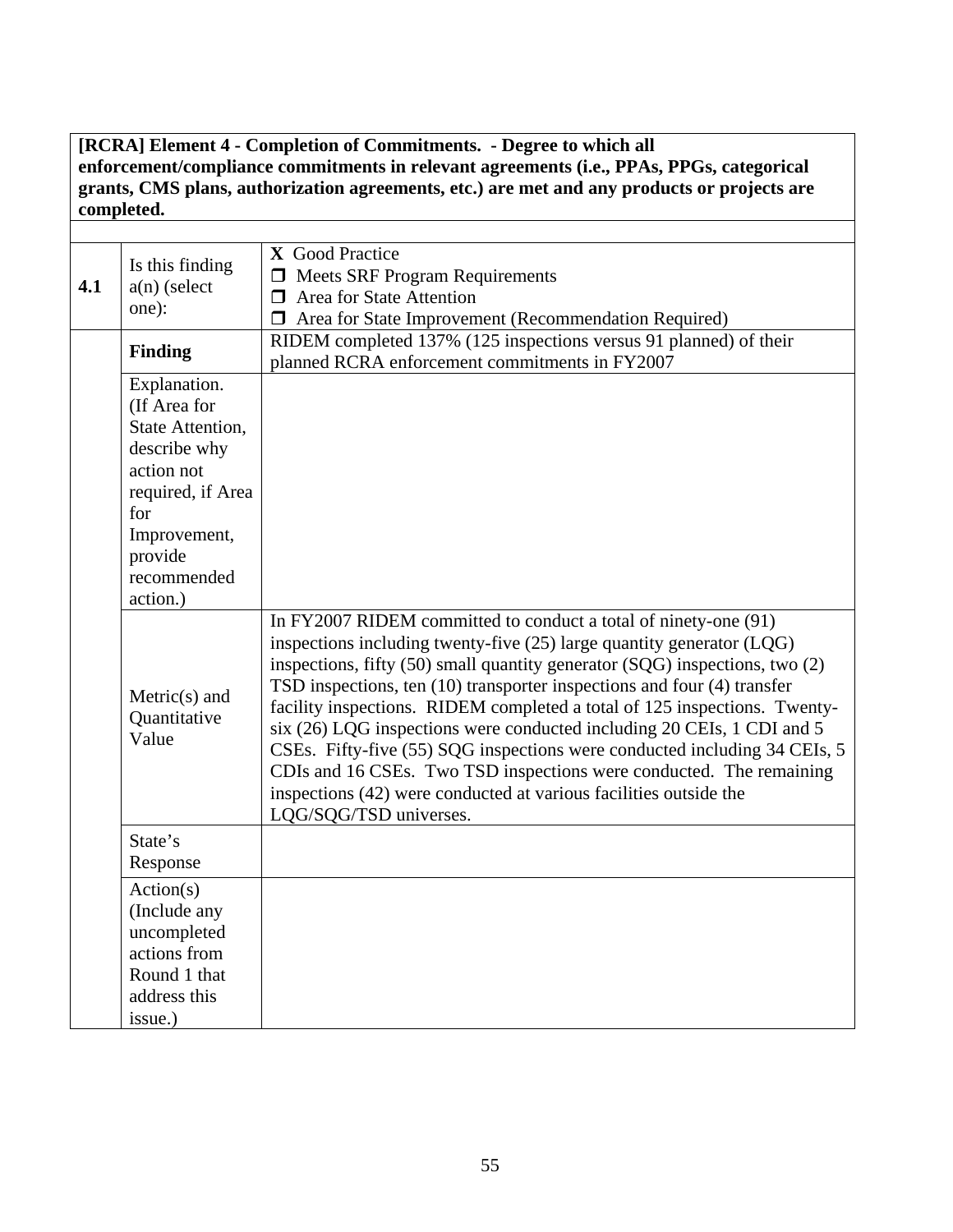**[RCRA] Element 5 – Inspection Coverage - Degree to which state completed the universe of planned inspections/compliance evaluations (addressing core requirements and federal, state and State priorities).**

| 5.1 | Is this finding<br>$a(n)$ (select one):                                                                                                                        | X Good Practice<br>$\Box$ Meets SRF Program Requirements<br>$\Box$ Area for State Attention<br>□ Area for State Improvement (Recommendation Required)                                                                                                                                                                                                                                                                                                                                                                                                                                                                                                                                                             |
|-----|----------------------------------------------------------------------------------------------------------------------------------------------------------------|-------------------------------------------------------------------------------------------------------------------------------------------------------------------------------------------------------------------------------------------------------------------------------------------------------------------------------------------------------------------------------------------------------------------------------------------------------------------------------------------------------------------------------------------------------------------------------------------------------------------------------------------------------------------------------------------------------------------|
|     | Finding                                                                                                                                                        | RIDEM exceeded the national average of 70% of LQGs inspected in 5<br>years by inspecting 94%.                                                                                                                                                                                                                                                                                                                                                                                                                                                                                                                                                                                                                     |
|     | Explanation.<br>(If Area for State)<br>Attention,<br>describe why<br>action not<br>required, if Area<br>for Improvement,<br>provide<br>recommended<br>action.) | The File Review Analysis showed that RIDEM completed 137% (125<br>inspections versus 91 planned) of their planned RCRA enforcement<br>commitments in FY2007. (See 4.1 above) The PDA showed that RIDEM<br>met the national goal of inspecting 100% of their TSDFs. They exceeded<br>the national goal of inspecting 20% of their LQGs by inspecting 30%.                                                                                                                                                                                                                                                                                                                                                          |
|     | $Metric(s)$ and<br>Quantitative<br>Value                                                                                                                       | In FY2007 RIDEM committed to conduct a total of ninety-one (91)<br>inspections including twenty-five (25) large quantity generator (LQG)<br>inspections, fifty $(50)$ small quantity generator $(SQG)$ inspections, two $(2)$<br>TSD inspections, ten (10) transporter inspections and four (4) transfer<br>facility inspections. RIDEM completed a total of 125 inspections.<br>Twenty-six (26) LQG inspections were conducted including 20 CEIs, 1<br>CDI and 5 CSEs. Fifty-five (55) SQG inspections were conducted<br>including 34 CEIs, 5 CDIs and 16 CSEs. Two TSD inspections were<br>conducted. The remaining inspections (42) were conducted at various<br>facilities outside the LQG/SQG/TSD universes. |
|     | <b>State Response</b>                                                                                                                                          |                                                                                                                                                                                                                                                                                                                                                                                                                                                                                                                                                                                                                                                                                                                   |
|     | Action(s)<br>(Include any<br>uncompleted<br>actions from<br>Round 1 that<br>address this<br>issue.)                                                            |                                                                                                                                                                                                                                                                                                                                                                                                                                                                                                                                                                                                                                                                                                                   |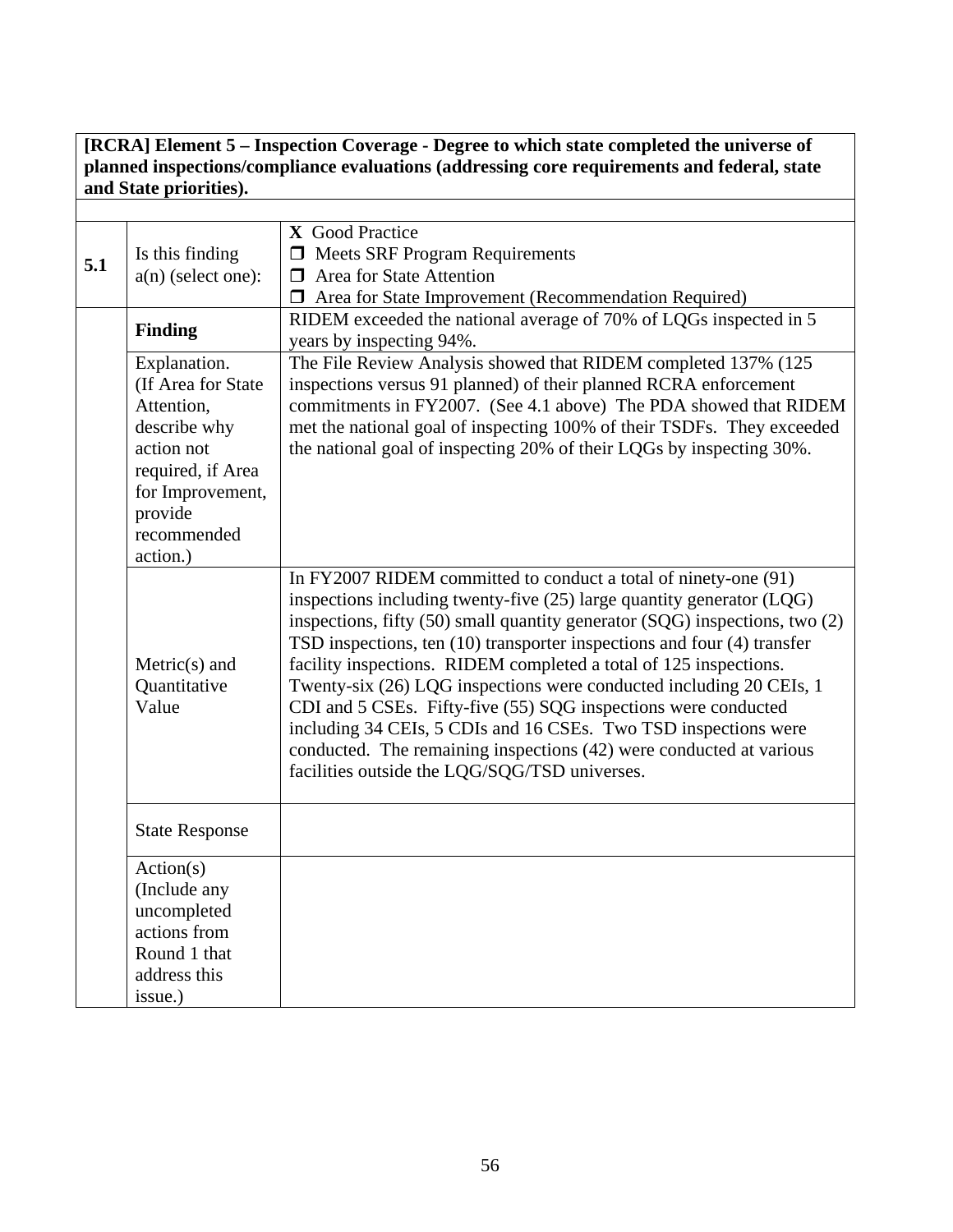**[RCRA] Element 6 – Quality of Inspection or Compliance Evaluation Reports - Degree to which inspection or compliance evaluation reports properly document observations, are completed in a timely manner, and include accurate description of observations.**

| 6.1 | Is this finding<br>$a(n)$ (select one):                                                                                                                       | <b>Sood Practice</b><br><b>I</b> Meets SRF Program Requirements<br>$\Box$ Area for State Attention<br>X Area for State Improvement (Recommendation Required)                                                                                                                                                                                                                                                                                                                                                                                                                                                                                                                                                                                                                                                                                                                                                                                                                                                                                                                                                                                                                                                                                                                                                                                                                                                                                                                                                                                                                                                                                                                                                                                                                                                                                                                                                                                                                                                                                                                                                                                                                                                                                                                                                                                                                                                                                                                                                                                                                                                                                                                                                                                                                   |
|-----|---------------------------------------------------------------------------------------------------------------------------------------------------------------|--------------------------------------------------------------------------------------------------------------------------------------------------------------------------------------------------------------------------------------------------------------------------------------------------------------------------------------------------------------------------------------------------------------------------------------------------------------------------------------------------------------------------------------------------------------------------------------------------------------------------------------------------------------------------------------------------------------------------------------------------------------------------------------------------------------------------------------------------------------------------------------------------------------------------------------------------------------------------------------------------------------------------------------------------------------------------------------------------------------------------------------------------------------------------------------------------------------------------------------------------------------------------------------------------------------------------------------------------------------------------------------------------------------------------------------------------------------------------------------------------------------------------------------------------------------------------------------------------------------------------------------------------------------------------------------------------------------------------------------------------------------------------------------------------------------------------------------------------------------------------------------------------------------------------------------------------------------------------------------------------------------------------------------------------------------------------------------------------------------------------------------------------------------------------------------------------------------------------------------------------------------------------------------------------------------------------------------------------------------------------------------------------------------------------------------------------------------------------------------------------------------------------------------------------------------------------------------------------------------------------------------------------------------------------------------------------------------------------------------------------------------------------------|
|     | <b>Finding</b>                                                                                                                                                | EPA found that OC&I inspection reports reviewed were not sufficiently<br>detailed.                                                                                                                                                                                                                                                                                                                                                                                                                                                                                                                                                                                                                                                                                                                                                                                                                                                                                                                                                                                                                                                                                                                                                                                                                                                                                                                                                                                                                                                                                                                                                                                                                                                                                                                                                                                                                                                                                                                                                                                                                                                                                                                                                                                                                                                                                                                                                                                                                                                                                                                                                                                                                                                                                             |
|     | Explanation.<br>(If Area for State<br>Attention,<br>describe why<br>action not<br>required, if Area<br>for Improvement,<br>provide<br>recommended<br>action.) | The standard OC&I inspection report is the CEI checklist. In more recent<br>times $(\sim 2006)$ some report case files included both the CEI checklist and<br>a written report narrative describing the inspection in detail. The narrative<br>report was originally developed as a tool for documenting findings from a<br>complaint response inspection that did NOT involve a hazardous waste<br>generator. Several inspectors began completing both a CEI checklist as<br>well as the complaint response (narrative) report and submitting them<br>together for a standard Compliance Evaluation Inspection Report. The<br>checklists provided the regulatory citations being evaluated. The total<br>package included photos, drawings, maps of the facility, supporting<br>documents detailing information about the facility and violations<br>observed. The written narrative was an excellent bridge between the<br>checklist and the supporting documents in that it weaved the pieces of the<br>inspection together. This type of report with sufficient narrative allowed<br>readers not familiar with the facility to get a firm understanding of what<br>was observed during the inspection and how compliance determinations<br>were made. Sometime around the mid-point of FY2007, OC&I<br>management decided that inspectors should not include the narrative<br>portion of the reports as part of the whole inspection report. The decision<br>was based upon the potential for an inspector to include contradictory<br>statements in the two reports that might become a problem should a<br>generator contest a case and the matter be raised during a hearing/trial.<br>The requirement has always been in place that the inspectors complete the<br>CEI and include comments regarding the violations observed in the<br>appropriate section of the checklist report. This led to five reviewed<br>inspection reports completed during the second half of FY2007 that did<br>not have adequate facility descriptions, descriptions of RCRA and non-<br>RCRA activities/areas and detailed descriptions supporting the regulatory<br>citations. The existing checklist does have locations in the report that will<br>allow the use of an expanded narrative that would fully satisfy the report<br>requirements. Not all inspectors are taking advantage of this capability.<br>OC&I inspectors do an excellent job in completing their inspection reports<br>in a very timely manner. The average length of time to complete an<br>inspection report for RCRA inspectors of RIDEM was five (5) days.<br>However, this is somewhat misleading as most reports are completed<br>within one day of the inspection. Of the 32 inspection reports reviewed, |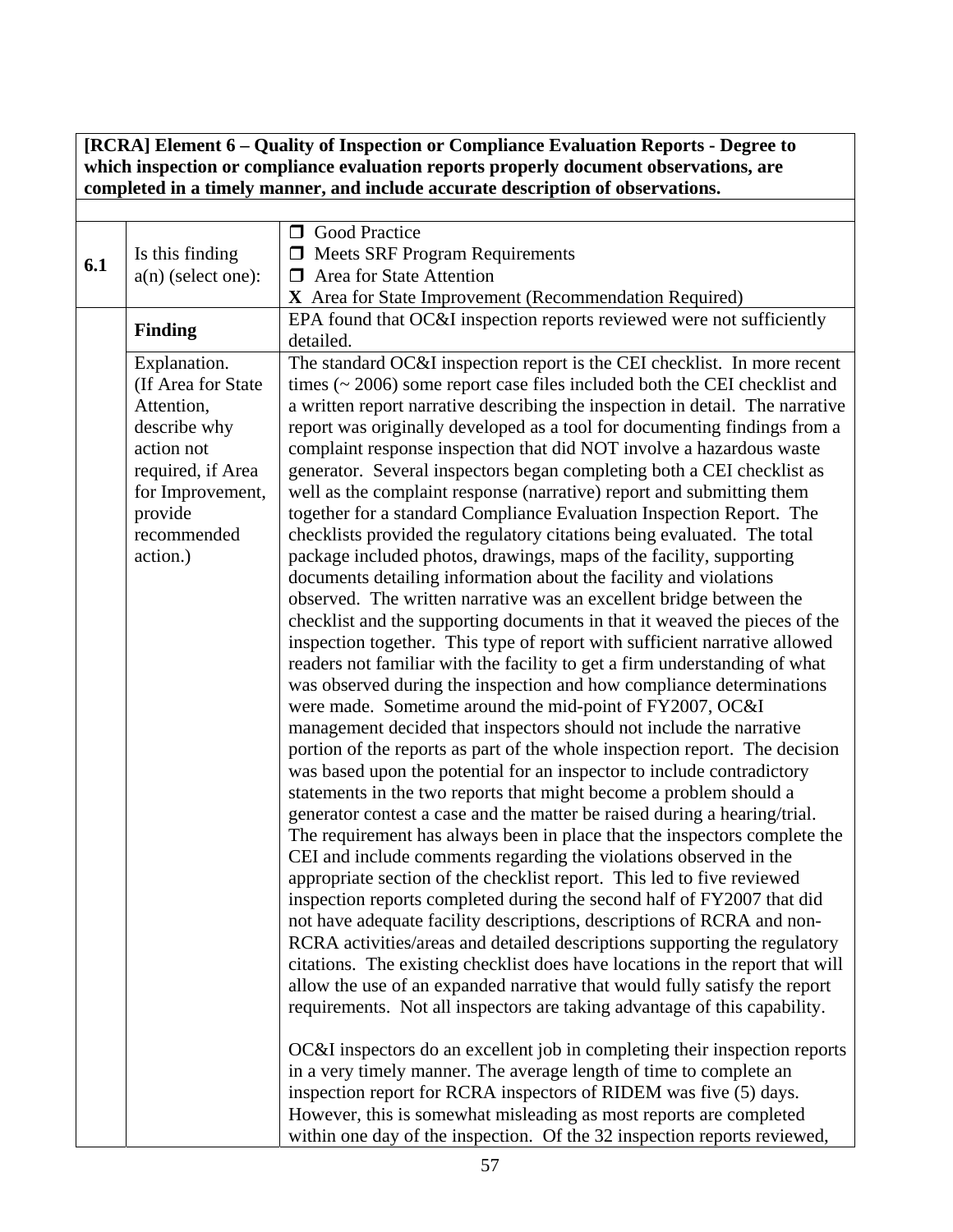|                                                                                                     | 25 were completed within one day of the inspection and three more were<br>completed within three (3) days.                                                                                                                                                                                                                                                                                               |
|-----------------------------------------------------------------------------------------------------|----------------------------------------------------------------------------------------------------------------------------------------------------------------------------------------------------------------------------------------------------------------------------------------------------------------------------------------------------------------------------------------------------------|
| $Metric(s)$ and<br>Quantitative<br>Value                                                            | A total of twenty-five (25) inspection reports prepared by OC&I were<br>reviewed. Five $(5)$ of the twenty-five $(25)$ or $20\%$ of the reports were not<br>sufficiently detailed.                                                                                                                                                                                                                       |
| <b>State Response</b>                                                                               |                                                                                                                                                                                                                                                                                                                                                                                                          |
| Action(s)<br>(Include any<br>uncompleted<br>actions from<br>Round 1 that<br>address this<br>issue.) | OC&I should modify the existing CEI checklist report by adjusting the<br>format to include and encourage additional written narrative. OC&I<br>management should use additional oversight and written policy to assure<br>the proper use of the report. This assessment and potential redesign of the<br>report should happen by January 1, 2010. EPA can provide technical<br>assistance in the effort. |

#### **[RCRA] Element 6 – Quality of Inspection or Compliance Evaluation Reports - Degree to**  which inspection or compliance evaluation reports properly document observations, are **completed in a timely manner, and include accurate description of observations.**

| 6.2 | Is this finding      | <b>S</b> Good Practice<br>$\Box$ Meets SRF Program Requirements              |  |  |
|-----|----------------------|------------------------------------------------------------------------------|--|--|
|     | $a(n)$ (select one): | <b>Area for State Attention</b><br>⊓                                         |  |  |
|     |                      | X Area for State Improvement (Recommendation Required)                       |  |  |
|     | <b>Finding</b>       | EPA found that OWM inspection reports reviewed were not sufficiently         |  |  |
|     |                      | detailed.                                                                    |  |  |
|     | Explanation.         | The TSD inspection reports have shown improvement from previous              |  |  |
|     | (If Area for State)  | evaluations. However, the TSD inspection reports still lack the quality      |  |  |
|     | Attention,           | and quantity of narrative and supporting documentation that is needed to     |  |  |
|     | describe why         | have thorough reports. Inspection reports should contain details             |  |  |
|     | action not           | documenting conditions and activities at the facility at the time of         |  |  |
|     | required, if Area    | inspection. These details should include facility descriptions, descriptions |  |  |
|     | for Improvement,     | of RCRA regulated activities and non-RCRA activities/areas. These            |  |  |
|     | provide              | descriptions are not a summation of the operating permit but a real-time     |  |  |
|     | recommended          | status update from the day of the inspection. The narrative should be        |  |  |
|     | action.)             | detailed enough to discern which portions of the facility were reviewed      |  |  |
|     |                      | and which were not. Enough factual information regarding compliance          |  |  |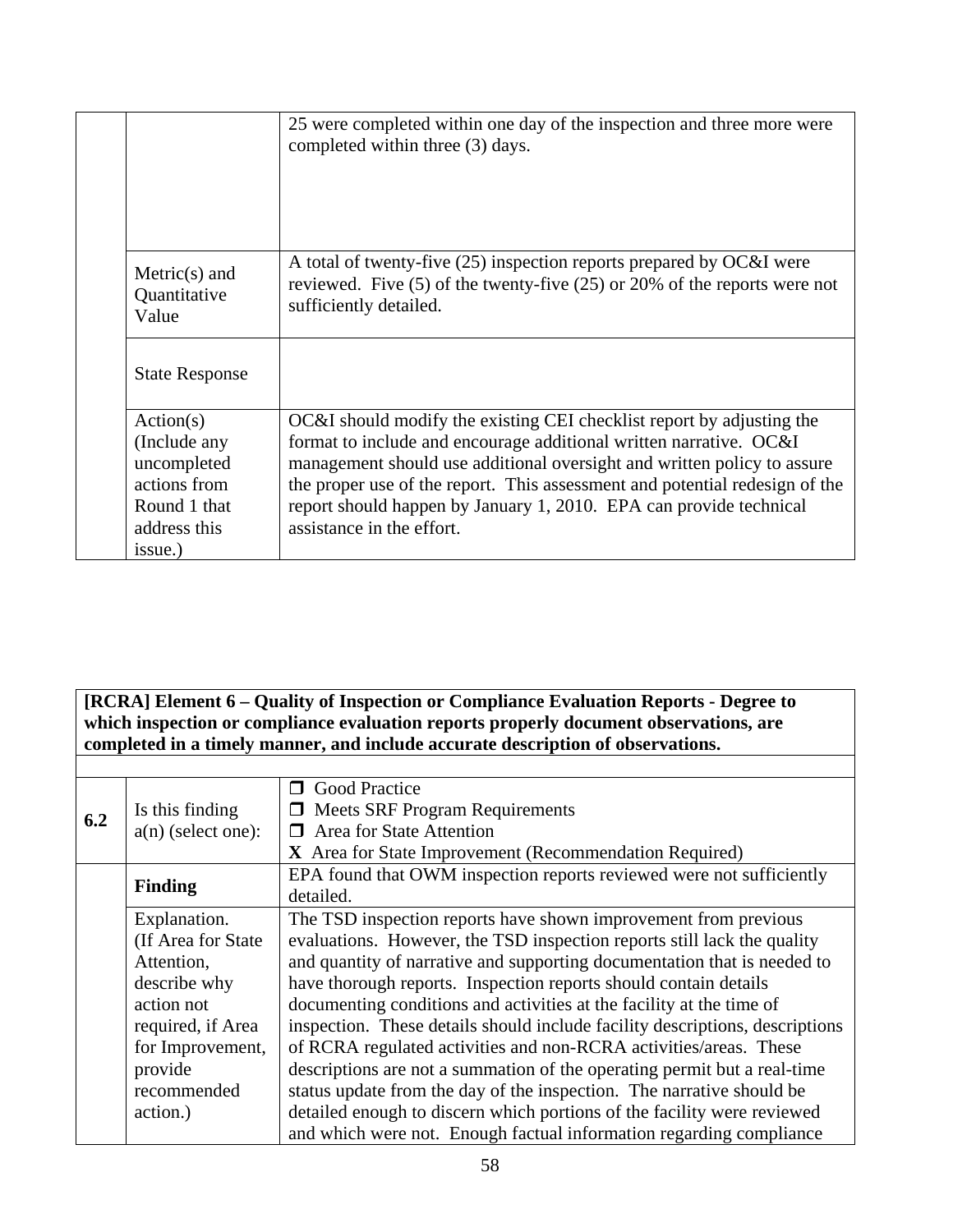|                                          | issues or potential issues should be documented to ensure that potential<br>questions about the nature and extent of the issue are answerable.<br>Supporting documentation should be gathered and integrated in the<br>inspection report including photographs, maps, drawings, diagrams and<br>copies of documents that are reviewed at the facility that relate to the<br>observed compliance status.                                                                                                                                                                                                                                                                                                                                                                                                                                                                                                                                                                                                                                                      |
|------------------------------------------|--------------------------------------------------------------------------------------------------------------------------------------------------------------------------------------------------------------------------------------------------------------------------------------------------------------------------------------------------------------------------------------------------------------------------------------------------------------------------------------------------------------------------------------------------------------------------------------------------------------------------------------------------------------------------------------------------------------------------------------------------------------------------------------------------------------------------------------------------------------------------------------------------------------------------------------------------------------------------------------------------------------------------------------------------------------|
|                                          | Although non-TSD facility inspections are not as complex as their TSD<br>counterparts, these inspection reports need to include the same types of<br>content. Non-TSD facility inspection reports prepared by OWM do not<br>utilize any narrative descriptions. No facility, process, RCRA and non-<br>RCRA area descriptions are included. Photos, drawings, maps and<br>supporting documentation are missing.                                                                                                                                                                                                                                                                                                                                                                                                                                                                                                                                                                                                                                              |
|                                          | Examples from the file review include an instance in which the inspector<br>alleged that releases from containers had occurred and hazardous wastes<br>were spilled. There were photos of the potential violations. However,<br>none of the documentation could show if the liquids had actually come<br>from a specific container or from another source. The containers in<br>question were not documented as far as what their labeling indicated,<br>including their potential contents. The photos could not identify where on<br>the containers the releases were emanating from. The company later<br>proposed that one of the instances was from a container holding non-<br>hazardous wastes. This could not be refuted since there was no<br>documentation at the time of inspection. An additional example was<br>when the checklist stated that containers were not labeled with appropriate<br>dates; but, the report did not state how many, which ones, contents,<br>locations, etc., information that would be needed to support the action. |
|                                          | OWM inspectors do an excellent job in completing their inspection<br>reports in a very timely manner. The average length of time to complete<br>an inspection report for OWM inspectors was six (6) days. However, this<br>is somewhat misleading as most reports are completed within one day of<br>the inspection. Of the 7 inspection reports reviewed, 4 were completed<br>within one day of the inspection and the longest period was one that was<br>completed within twenty (20) days.                                                                                                                                                                                                                                                                                                                                                                                                                                                                                                                                                                |
| $Metric(s)$ and<br>Quantitative<br>Value | A total of seven (7) inspection reports prepared by OWM were reviewed.<br>Seven $(7)$ of the seven $(7)$ or 100% of the reports were not sufficiently<br>detailed.                                                                                                                                                                                                                                                                                                                                                                                                                                                                                                                                                                                                                                                                                                                                                                                                                                                                                           |
| <b>State Response</b>                    | 1. TSD Facilities<br>In the initial 2003 Audit EPA asserted that the TSD documentation "was<br>not sufficient to support complete and all-inclusive enforcement action"<br>and provided the following recommendation/commitment:                                                                                                                                                                                                                                                                                                                                                                                                                                                                                                                                                                                                                                                                                                                                                                                                                             |
|                                          | Provide additional inspection and enforcement training to OWM staff in<br>order to assure proper TSD inspections and adequately detailed reporting<br>is conducted.                                                                                                                                                                                                                                                                                                                                                                                                                                                                                                                                                                                                                                                                                                                                                                                                                                                                                          |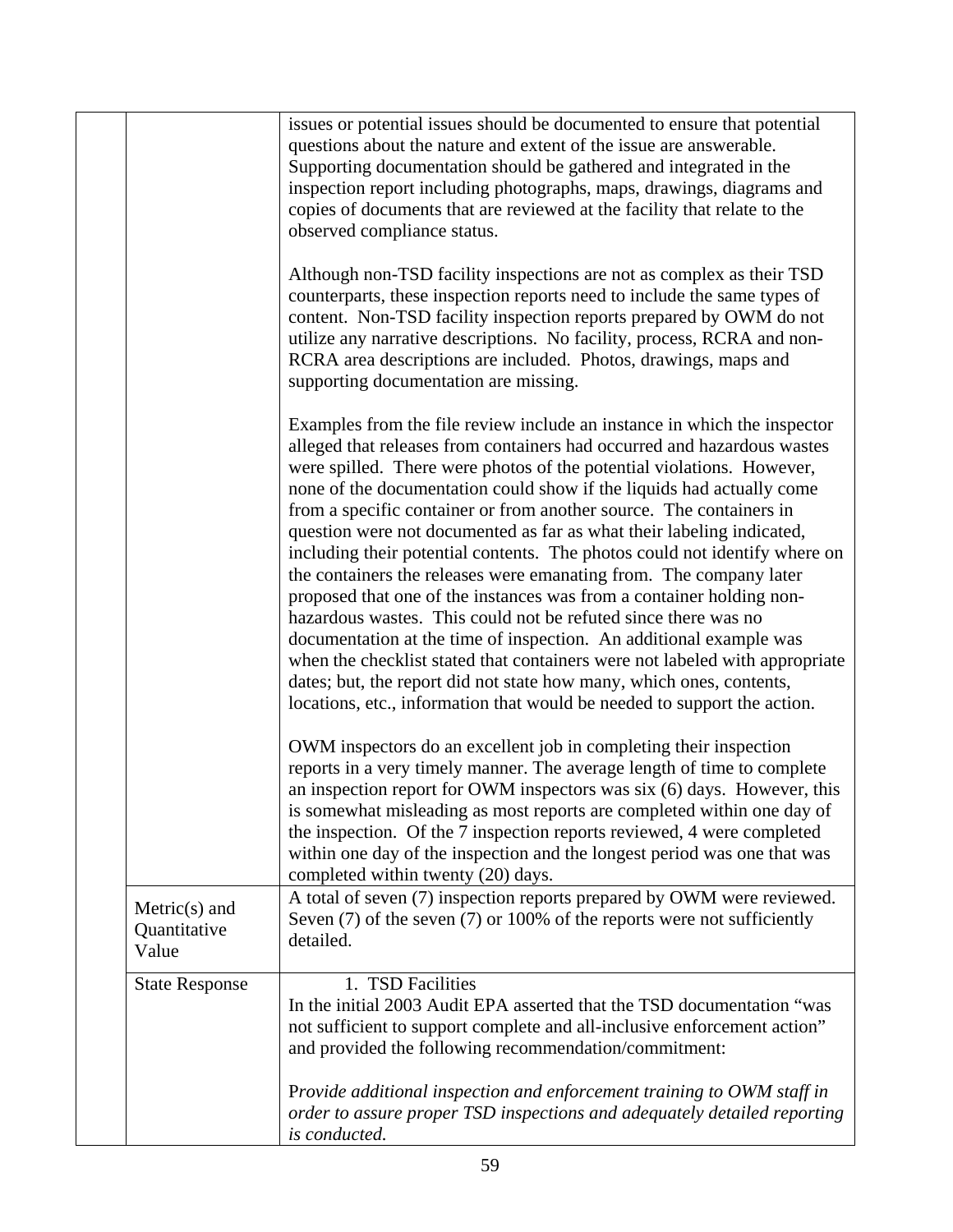| At the time, OWM stated that they can neither agree nor disagree with the<br>statement since no information was provided to RIDEM either orally or in<br>writing to indicate what the alleged deficiencies were. In fact, no aspects<br>of the TSD inspections were ever discussed with OWM. However, as<br>successful enforcement action was carried through, the initial conclusion<br>that enforcement action could not be supported was obviously<br>overreaching and EPA revised it as shown above.                                                                                                                                                                                                                                                                                                                                                                                                                                                                                                                                                                                                                                                                                                                                                     |
|--------------------------------------------------------------------------------------------------------------------------------------------------------------------------------------------------------------------------------------------------------------------------------------------------------------------------------------------------------------------------------------------------------------------------------------------------------------------------------------------------------------------------------------------------------------------------------------------------------------------------------------------------------------------------------------------------------------------------------------------------------------------------------------------------------------------------------------------------------------------------------------------------------------------------------------------------------------------------------------------------------------------------------------------------------------------------------------------------------------------------------------------------------------------------------------------------------------------------------------------------------------|
| In subsequent requests for information about what documentation was<br>missing, OWM was told that that documentation was not available but<br>that a complete explanation would be provided when EPA conducted the<br>enforcement training it had recommended. OWM concurred that the<br>training would be an excellent opportunity to learn about the deficiencies<br>and discuss remedies. EPA never conducted the training, and never<br>provided follow-up information. That the alleged deficiencies would<br>reoccur, in the absence of OWM being told what they were, is an entirely<br>reasonable expectation. The report should make note of this.                                                                                                                                                                                                                                                                                                                                                                                                                                                                                                                                                                                                  |
| In the current 2007 audit, EPA is again asserting the documentation is not<br>adequate. We think that EPA has made progress in this area in that some<br>information was provided orally and some general information was in the<br>report about what they believe is missing; however, the documentation is<br>still not detailed enough to allow the Office to evaluate and address the<br>issues completely. However, we do not agree that the permit<br>documentation must include a detailed narrative description of RCRA<br>operations at the facility. The OWM issues the permit and maintains a file<br>that includes the facilities operating plan, contingency plan, waste analysis<br>plan, sampling and monitoring plan, training plan and stamped<br>engineering drawings. OWM does not believe it is necessary for the<br>engineer who wrote the permit to regurgitate the conditions of the permit<br>and all related information in the inspection report. We believe the<br>purpose of the inspection report should be to document the compliance<br>status of the facility. If it is necessary, to pursue an enforcement action, to<br>include information about the permit, this information is provided in<br>summary memos to the OCI. |
| The report also recommends a detailed narrative of non-RCRA<br>activities/areas in the inspection report. The OWM is not convinced that<br>documenting non-regulated activities is a wise use of resources if the<br>purpose is to document compliance status. It is possible OWM does not<br>understand the nature of EPA's proposed changes, which is all the more<br>reason they should be documented. Furthermore, it is possible that EPA<br>has guidance requiring some of these items and they should be done to<br>make the reports consistent. If so these should be shared with OWM.                                                                                                                                                                                                                                                                                                                                                                                                                                                                                                                                                                                                                                                               |
| 2. Non-TSD Facilities (72 hour transfer stations)<br>Unlike TSD facilities, these operations are subject to RIDEM Hazardous                                                                                                                                                                                                                                                                                                                                                                                                                                                                                                                                                                                                                                                                                                                                                                                                                                                                                                                                                                                                                                                                                                                                  |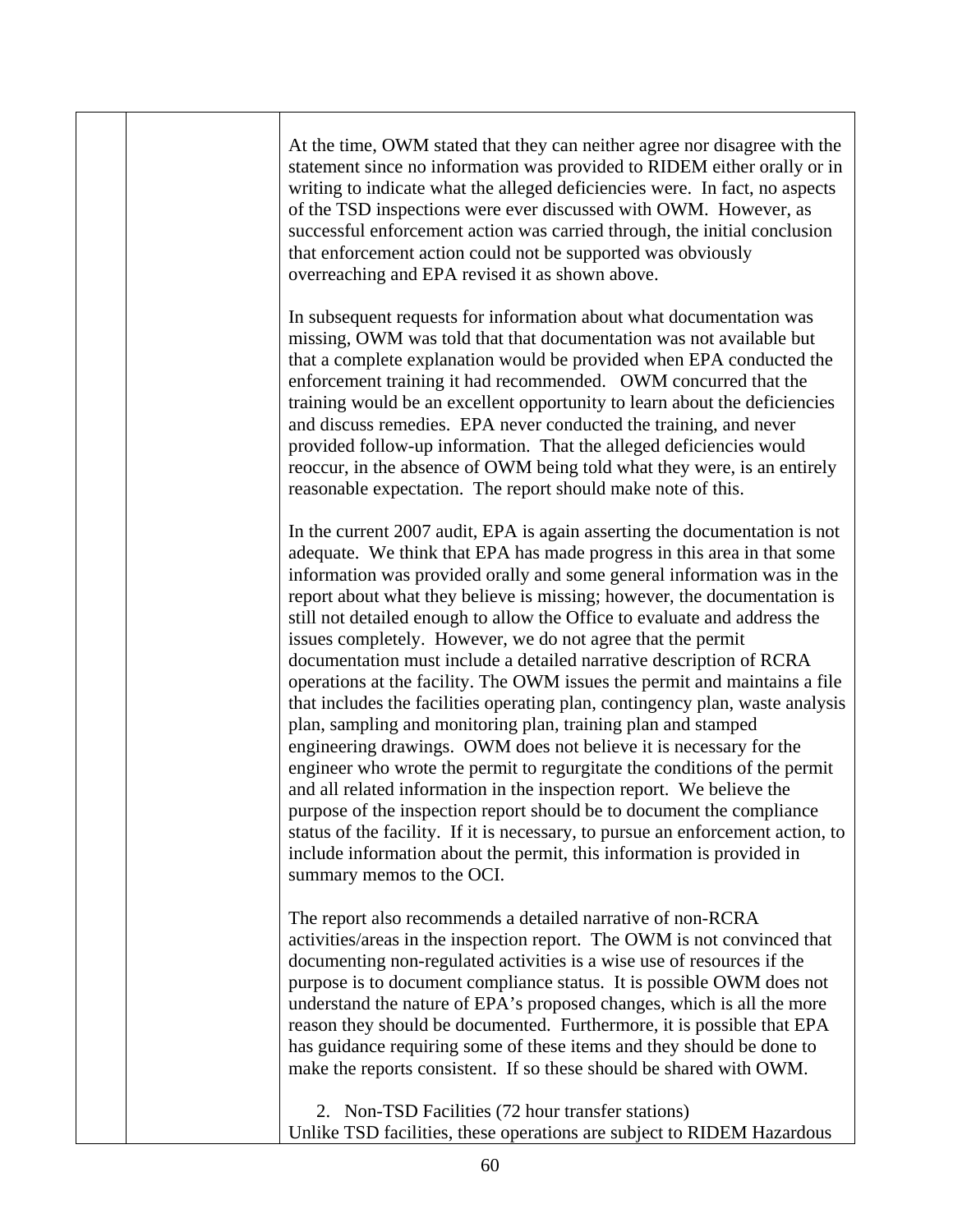| Waste Management Regulations but the activities are by and large not<br>regulated by the federal RCRA regulations. As we discussed during the<br>review, these facilities were not on the original list and OWM believes<br>that including 100% of these facilities in the audit was justified. The<br>recommendation is that documentation procedures should mirror those<br>required by EPA for TSD's. In considering the amount of time required<br>by EPA to produce this documentation, OWM is not convinced that this is<br>a wise use of resources for facilities that are extremely limited in scope.<br>Given manpower limitations, OWM could not perform yearly inspections<br>of all 6 transfer stations if the level of effort was comparable to the TSD's<br>we inspect yearly. To reduce our frequency of inspection in favor of more<br>documentation, OWM would need to be convinced that this<br>documentation has significant value. |
|--------------------------------------------------------------------------------------------------------------------------------------------------------------------------------------------------------------------------------------------------------------------------------------------------------------------------------------------------------------------------------------------------------------------------------------------------------------------------------------------------------------------------------------------------------------------------------------------------------------------------------------------------------------------------------------------------------------------------------------------------------------------------------------------------------------------------------------------------------------------------------------------------------------------------------------------------------|
| 3. Inspection Reports Reviewed<br>The finding mentions 32 inspection reports reviewed. OWM does not<br>believe that number is accurate based on files that were requested.                                                                                                                                                                                                                                                                                                                                                                                                                                                                                                                                                                                                                                                                                                                                                                             |
| 4. Suggested Training<br>As previously discussed, EPA did not carry through on its commitment to<br>provide OWM with training regarding TSD documentation. In this report<br>they recommend other Divisions of RIDEM, none of which are<br>responsible for TSD permitting or inspection, provide training on how to<br>perform TSD inspections. This is inappropriate and should be removed.<br>EPA should not draw on the limited resourced of OLS and OCI to<br>perform a function that is clearly EPA's responsibility.                                                                                                                                                                                                                                                                                                                                                                                                                             |
| Regarding the proposed training by OLS, it is OWM's understanding that<br>the issue of TSD inspection documentation was never discussed with<br>RIDEM legal counsel by EPA. The suggestion that OLS should provide<br>OWM with training to correct the deficiencies presupposes RIDEM's<br>attorneys support the conclusions of the report and will on their own<br>correct the specific deficiencies EPA has only broadly identified. Our<br>discussions with legal counsel do not support this conclusion. Our legal<br>counsel has concerns that the changes EPA suggested verbally during the<br>audit may complicate enforcement actions.                                                                                                                                                                                                                                                                                                         |
| Furthermore, OWM wants to reiterate that the problems EPA is alleging<br>should be documented in writing so RIDEM can review them and decide<br>how to address them. It is unreasonable to expect the problems will be<br>fixed until EPA identifies them. It is worth mentioning that all the<br>enforcement cases pursued by OWM/WFM program since its inception in<br>1995 have been successful. This does not mean that inspections cannot be<br>improved, but it does provide a basis to question EPA's assertion that<br>other offices be put in charge of training for these activities.                                                                                                                                                                                                                                                                                                                                                        |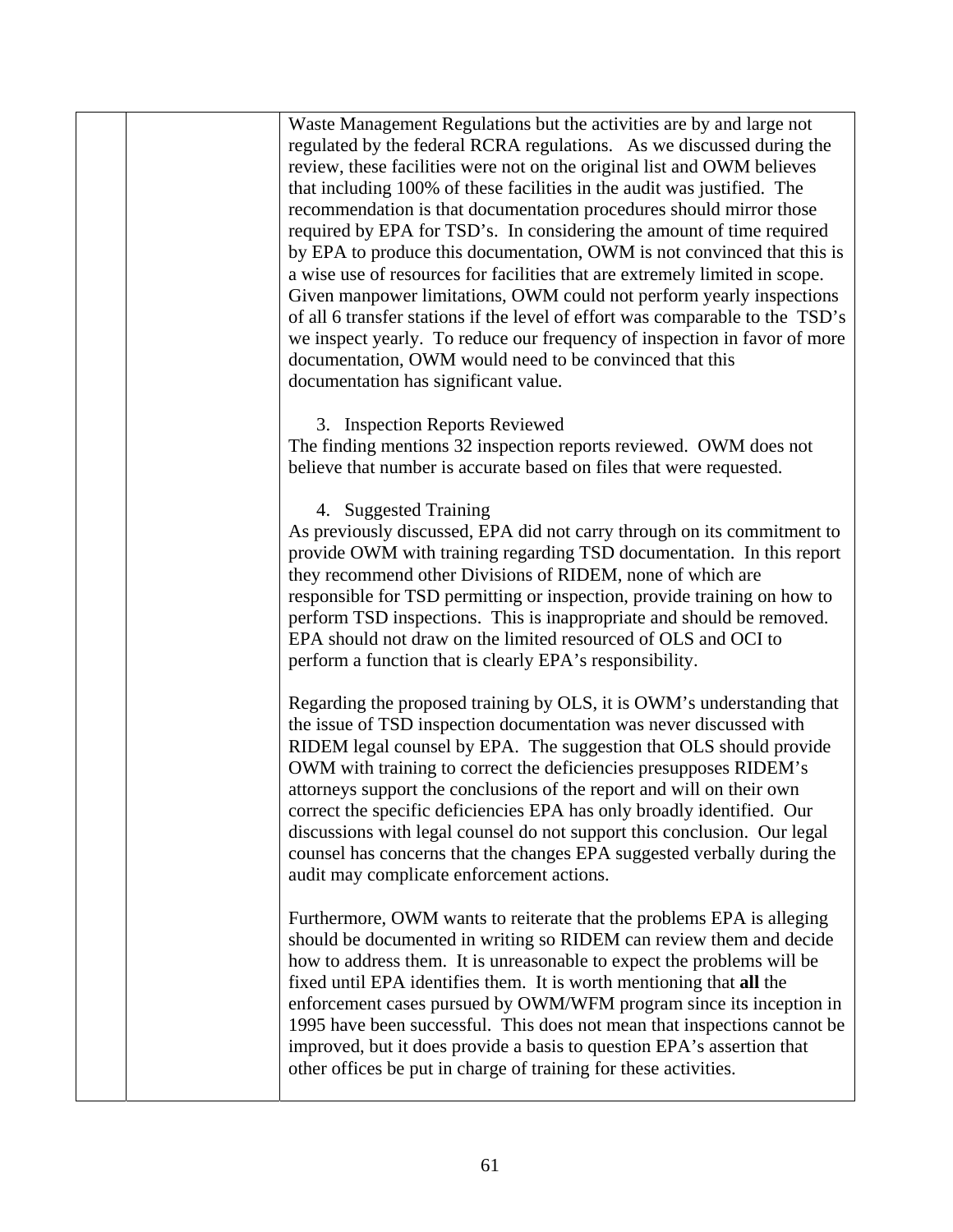| Action(s)<br>(Include any<br>uncompleted<br>actions from<br>Round 1 that<br>address this<br>issue.) | OWM should redesign their inspection report format to be close to that of<br>OC&I. All the necessary pieces of the report should be the same but with<br>the OWM developed checklists. OWM inspector staff should receive<br>technical assistance from within RIDEM to further evidence<br>documentation skills. EPA will assist in providing this assistance if<br>requested. Since this recommendation relies in part on OC&I<br>development of a report format, the technical assistance and redesign of<br>the OWM report format should be completed by June 2010. |
|-----------------------------------------------------------------------------------------------------|------------------------------------------------------------------------------------------------------------------------------------------------------------------------------------------------------------------------------------------------------------------------------------------------------------------------------------------------------------------------------------------------------------------------------------------------------------------------------------------------------------------------------------------------------------------------|
|-----------------------------------------------------------------------------------------------------|------------------------------------------------------------------------------------------------------------------------------------------------------------------------------------------------------------------------------------------------------------------------------------------------------------------------------------------------------------------------------------------------------------------------------------------------------------------------------------------------------------------------------------------------------------------------|

**[RCRA] Element 7 - Identification of Alleged Violations - Degree to which compliance determinations are accurately made and promptly reported in the national database based upon compliance monitoring report observations and other compliance monitoring information (e.g., facility-reported information).**

| 7.1 | Is this finding<br>$a(n)$ (select one):                                                                                                                        | <b>O</b> Good Practice<br>$\Box$ Meets SRF Program Requirements<br>X Area for State Attention<br><b>I</b> Area for State Improvement (Recommendation Required)                                                                                                                                                                                                                                                                                                                                                                                                                                                                                                                                                                                                                                                                                                                                                                                                                                                                                                                                  |
|-----|----------------------------------------------------------------------------------------------------------------------------------------------------------------|-------------------------------------------------------------------------------------------------------------------------------------------------------------------------------------------------------------------------------------------------------------------------------------------------------------------------------------------------------------------------------------------------------------------------------------------------------------------------------------------------------------------------------------------------------------------------------------------------------------------------------------------------------------------------------------------------------------------------------------------------------------------------------------------------------------------------------------------------------------------------------------------------------------------------------------------------------------------------------------------------------------------------------------------------------------------------------------------------|
|     | <b>Finding</b>                                                                                                                                                 | Of the twenty-one enforcement responses reviewed, two appeared to be<br>inappropriate and inaccurate. RIDEM does a very good job in<br>determining the compliance status of inspected facilities in a timely<br>manner.                                                                                                                                                                                                                                                                                                                                                                                                                                                                                                                                                                                                                                                                                                                                                                                                                                                                         |
|     | Explanation.<br>(If Area for State)<br>Attention,<br>describe why<br>action not<br>required, if Area<br>for Improvement,<br>provide<br>recommended<br>action.) | Of the twenty-one enforcement responses reviewed, two appeared to be<br>inappropriate. In both cases, RIDEM inspectors requested during the<br>inspection that facility personnel fix violations that were discovered.<br>Those violations were then never cited by the inspectors in any<br>enforcement response. In both cases the facility did not receive any notice<br>of any violation. These facilities should have been identified as secondary<br>violators and should have received an LNC. If the facilities had received<br>LNCs, then future non-compliance at the facilities could have been<br>addressed with escalating enforcement.<br>This is an Area for State Attention since RIDEM made the correct<br>determination 91% of the time in files that were reviewed. However, this<br>is a serious issue that RIDEM should continue to monitor.<br>The average length of time to make the status determination was fifty-one<br>(51) days. RIDEM should be commended for quickly moving the<br>enforcement response process along so corrective actions can occur<br>earlier. |
|     | $Metric(s)$ and<br>Quantitative<br>Value                                                                                                                       | In reviewed case files, RIDEM, made a correct decision 91% of the time<br>for compliance determinations based on inspection reports.<br>100% of violation determinations in the files reviewed showed that they<br>are reported in a timely manner to the national database (within 150 days).<br>RIDEM averaged 51 days to make these determinations.                                                                                                                                                                                                                                                                                                                                                                                                                                                                                                                                                                                                                                                                                                                                          |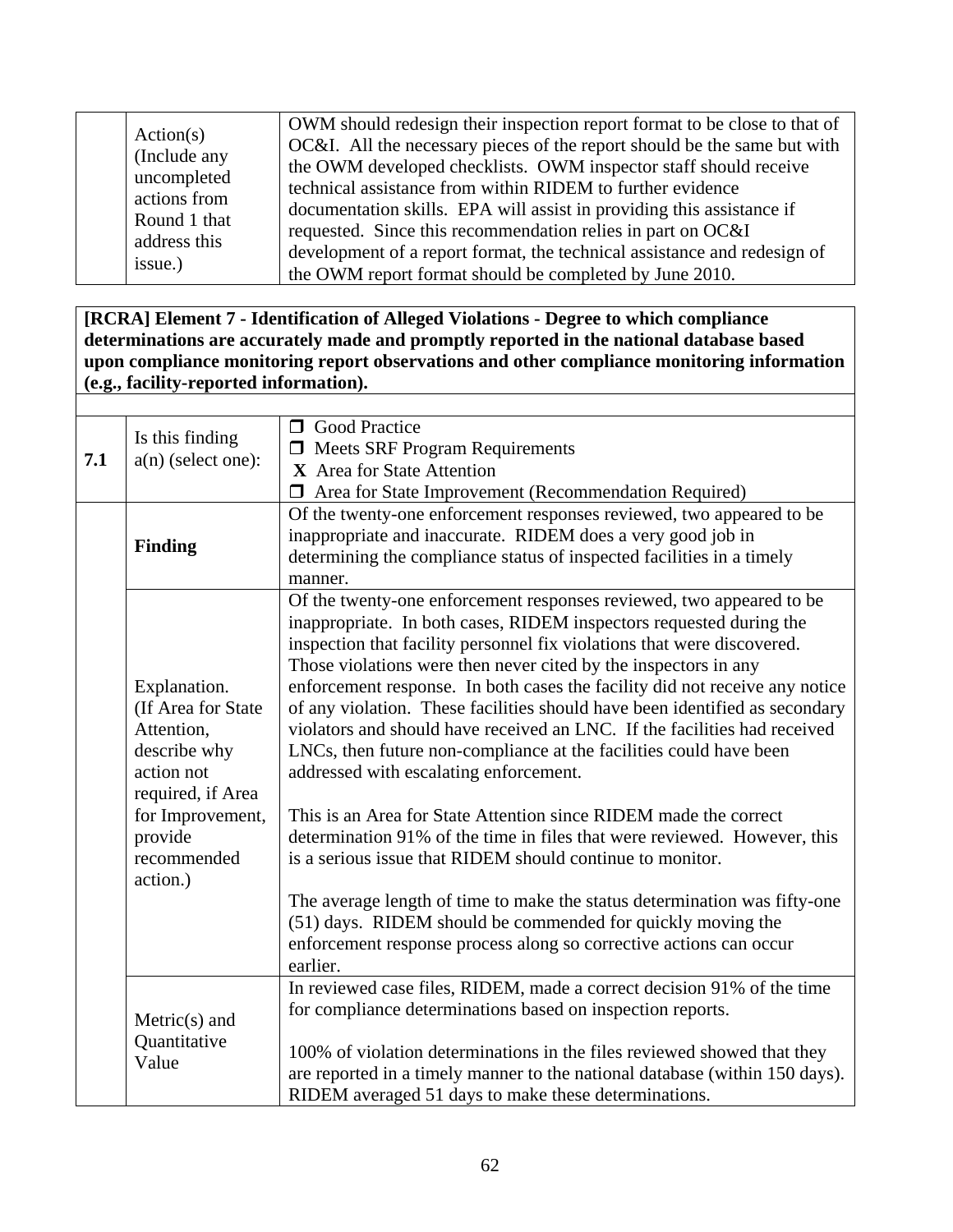| <b>State Response</b> |  |  |  |
|-----------------------|--|--|--|
| Action(s)             |  |  |  |
| (Include any          |  |  |  |
| uncompleted           |  |  |  |
| actions from          |  |  |  |
| Round 1 that          |  |  |  |
| address this          |  |  |  |
| issue.)               |  |  |  |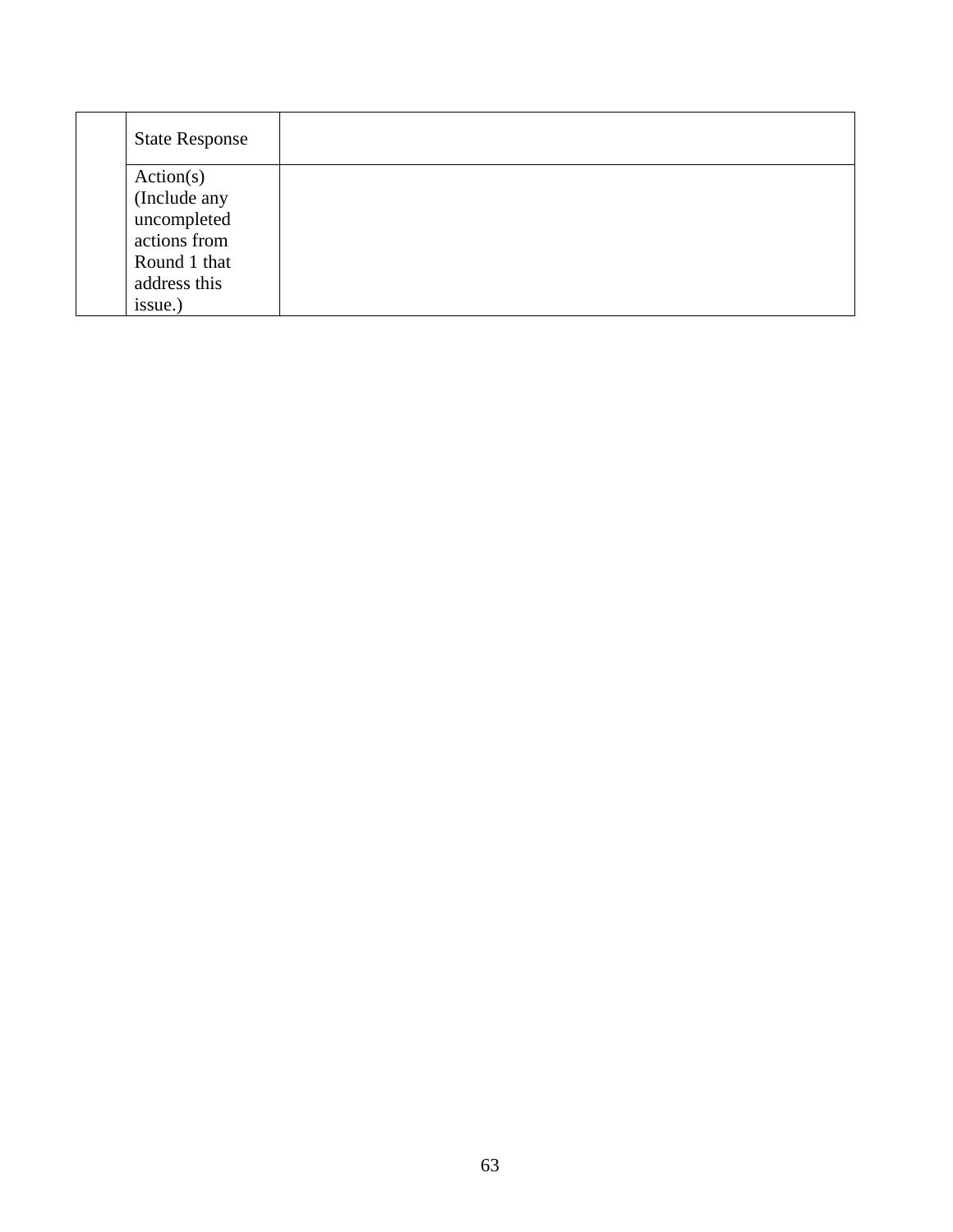**[RCRA] Element 8 - Identification of SNC and HPV - Degree to which the state accurately identifies significant noncompliance/high priority violations and enters information into the national system in a timely manner.**

| 8.1 | Is this finding<br>$a(n)$ (select one):                                                                                                                       | <b>O</b> Good Practice<br>X Meets SRF Program Requirements<br>$\Box$ Area for State Attention<br>Area for State Improvement (Recommendation Required)                                                 |  |  |
|-----|---------------------------------------------------------------------------------------------------------------------------------------------------------------|-------------------------------------------------------------------------------------------------------------------------------------------------------------------------------------------------------|--|--|
|     | <b>Finding</b>                                                                                                                                                | OC&I makes accurate determinations of significant non-compliance.<br>They do so independently and quickly. There were six SNCs determined<br>in the files review and each determination was accurate. |  |  |
|     | Explanation.<br>(If Area for State<br>Attention,<br>describe why<br>action not<br>required, if Area<br>for Improvement,<br>provide<br>recommended<br>action.) |                                                                                                                                                                                                       |  |  |
|     | $Metric(s)$ and<br>Quantitative<br>Value                                                                                                                      | A total of six $(6)$ formal enforcement actions reviewed. All six $(6)$ or<br>100% of the actions were appropriate and accurate.                                                                      |  |  |
|     | <b>State Response</b>                                                                                                                                         |                                                                                                                                                                                                       |  |  |
|     | Action(s)<br>(Include any<br>uncompleted<br>actions from<br>Round 1 that<br>address this<br>issue.)                                                           |                                                                                                                                                                                                       |  |  |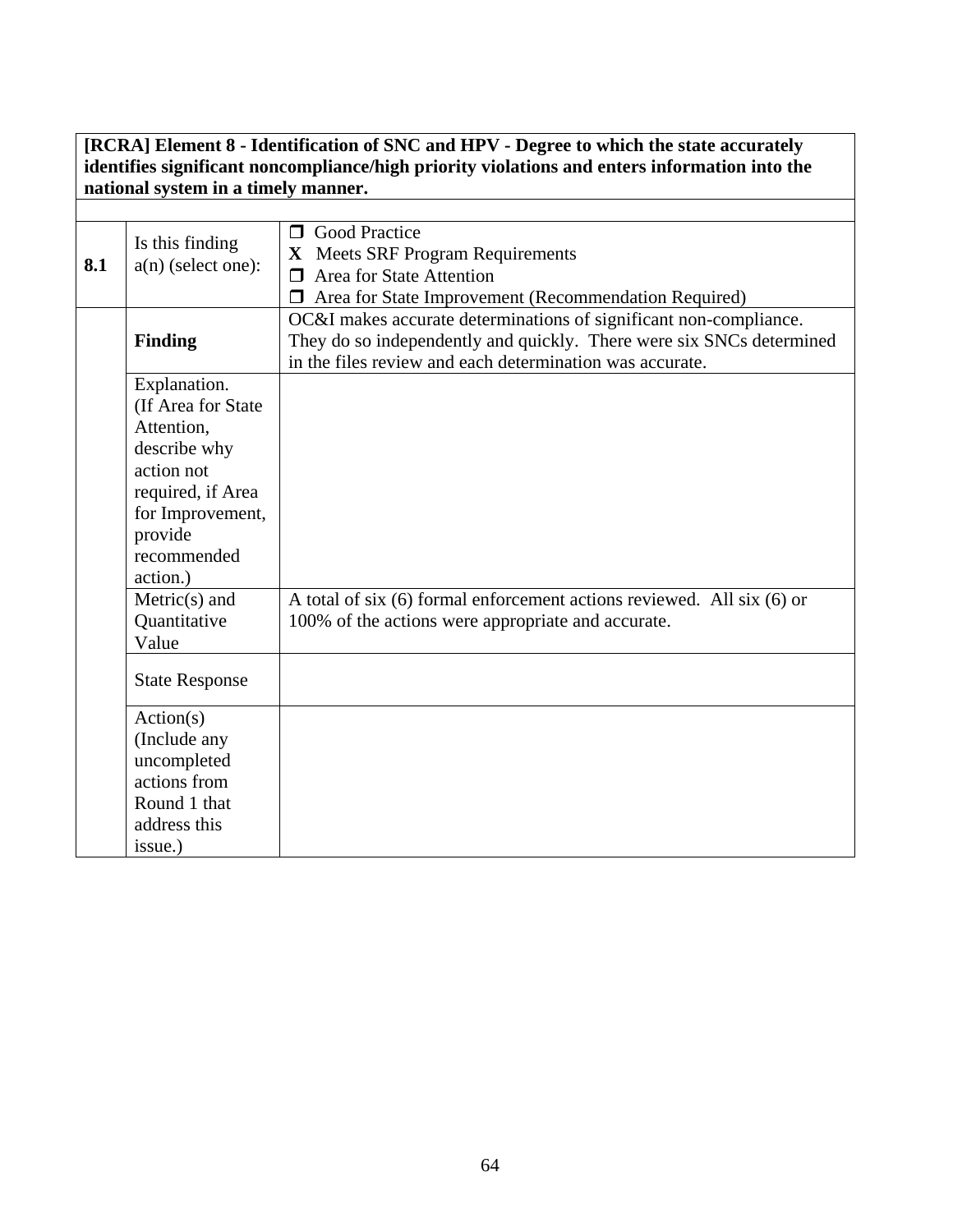#### **[RCRA] Element 9 - Enforcement Actions Promote Return to Compliance - Degree to which state enforcement actions include required corrective action (i.e., injunctive relief or other complying actions) that will return facilities to compliance in a specific time frame.**

|     | Is this finding       | <b>O</b> Good Practice                                                       |
|-----|-----------------------|------------------------------------------------------------------------------|
| 9.1 | $a(n)$ (select        | X Meets SRF Program Requirements                                             |
|     | one):                 | $\Box$ Area for State Attention                                              |
|     |                       | <b>I</b> Area for State Improvement (Recommendation Required)                |
|     | <b>Finding</b>        | RIDEM issued enforcement actions in all cases included injunctive relief or  |
|     |                       | other complying actions to return the facility to compliance.                |
|     |                       | Of the twenty-one enforcement responses reviewed, RIDEM determined           |
|     | Explanation.          | that six of the facilities were SNC's. All of the formal enforcement actions |
|     | (If Area for          | returned each of the facilities to compliance. In addition, RIDEM            |
|     | State Attention,      | determined that ten were SV's. All ten of these SV's were returned to        |
|     | describe why          | compliance. Their return to compliance was confirmed through facility        |
|     | action not            | certifications and re-inspection of the facilities.                          |
|     | required, if          |                                                                              |
|     | Area for              | EPA reviewed ten case files that resulted in an SV determination. Of those   |
|     | Improvement,          | cases, the average length of time to return an SV to compliance was 79       |
|     | provide               | days. Of the six formal cases reviewed, EPA found that the average length    |
|     | recommended           | of time to return these facilities to compliance was approximately 560 days. |
|     | action.)              | This issue of formal enforcement timeliness will be addressed below in       |
|     |                       | Element 10.                                                                  |
|     | $Metric(s)$ and       | EPA reviewed a total of sixteen (16) formal and informal enforcement         |
|     | Quantitative          | actions. All sixteen (16) or 100% of the actions required corrective actions |
|     | Value                 | and included return to compliance schedules, if needed.                      |
|     |                       |                                                                              |
|     | <b>State Response</b> |                                                                              |
|     | Action(s)             |                                                                              |
|     | (Include any          |                                                                              |
|     | uncompleted           |                                                                              |
|     | actions from          |                                                                              |
|     | Round 1 that          |                                                                              |
|     | address this          |                                                                              |
|     | issue.)               |                                                                              |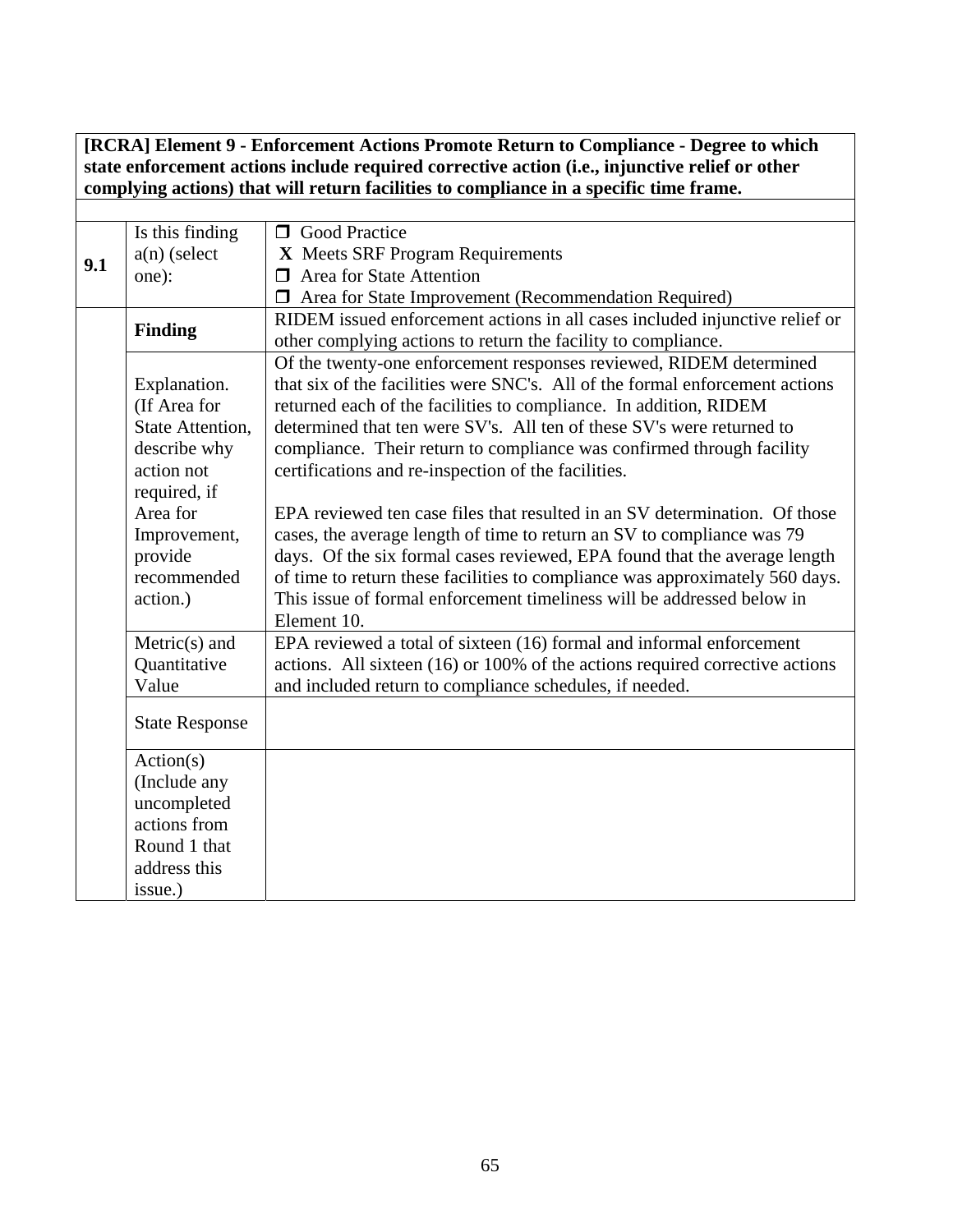# **[RCRA] Element 10 – Timely and Appropriate Action - Degree to which a state takes timely and appropriate enforcement actions in accordance with policy relating to specific media.**

|      | Is this finding       | <b>O</b> Good Practice                                                        |
|------|-----------------------|-------------------------------------------------------------------------------|
| 10.1 | $a(n)$ (select        | $\Box$ Meets SRF Program Requirements                                         |
|      | one):                 | $\Box$ Area for State Attention                                               |
|      |                       | X Area for State Improvement (Recommendation Required)                        |
|      |                       | Formal enforcement actions did not have final enforcement actions issued      |
|      | <b>Finding</b>        | within 360 days. 50% of initial formal actions did not occur within 240       |
|      |                       | days.                                                                         |
|      |                       | Of the twenty-one enforcement responses reviewed, five of the responses       |
|      |                       | determined that the facility was in compliance at the time of the inspection. |
|      |                       | Of the remaining sixteen SV and SNC determinations, thirteen of the initial   |
|      | Explanation.          | actions were taken in a timely manner including all informal actions. Three   |
|      | (If Area for          | initial formal actions (3 of 6) did not occur within 240 days. These three    |
|      | State Attention,      | cases were all for the issuance of an initial formal enforcement action and   |
|      | describe why          | took an average of 388 days to issue.                                         |
|      | action not            |                                                                               |
|      | required, if          | Of the six formal enforcement actions reviewed, none were completed in a      |
|      | Area for              | timely manner. The average length of time until a final order was issued      |
|      | Improvement,          | was approximately 660 days.                                                   |
|      | provide               |                                                                               |
|      | recommended           | There were no issues identified with the issuance of informal actions. All    |
|      | action.)              | secondary violator notifications and all secondary violator return to         |
|      |                       | compliance occurred in a timely manner.                                       |
|      |                       |                                                                               |
|      |                       |                                                                               |
|      | $Metric(s)$ and       | 100% of formal enforcement actions reviewed (6 of 6), did not have final      |
|      | Quantitative          | enforcement actions issued within 360 days. 50% of initial formal actions     |
|      | Value                 | did not occur within 240 days.                                                |
|      | <b>State Response</b> |                                                                               |
|      |                       | EPA recommends that the RIDEM offices that are involved in addressing         |
|      | Action(s)             | RCRA Program SNCs (the Office of Waste Management, the Office of              |
|      | (Include any          | Compliance and Inspection, and the Legal Office) meet jointly on a regular    |
|      | uncompleted           | basis to discuss and prioritize RCRA SNC cases to ensure that any issues      |
|      | actions from          | are identified early on in the process and resolved quickly in order that the |
|      | Round 1 that          | addressing enforcement actions get issued within the appropriate time         |
|      | address this          | frame. EPA will verify that these meetings have occurred by September 30,     |
|      | issue.)               | 2010.                                                                         |
|      |                       |                                                                               |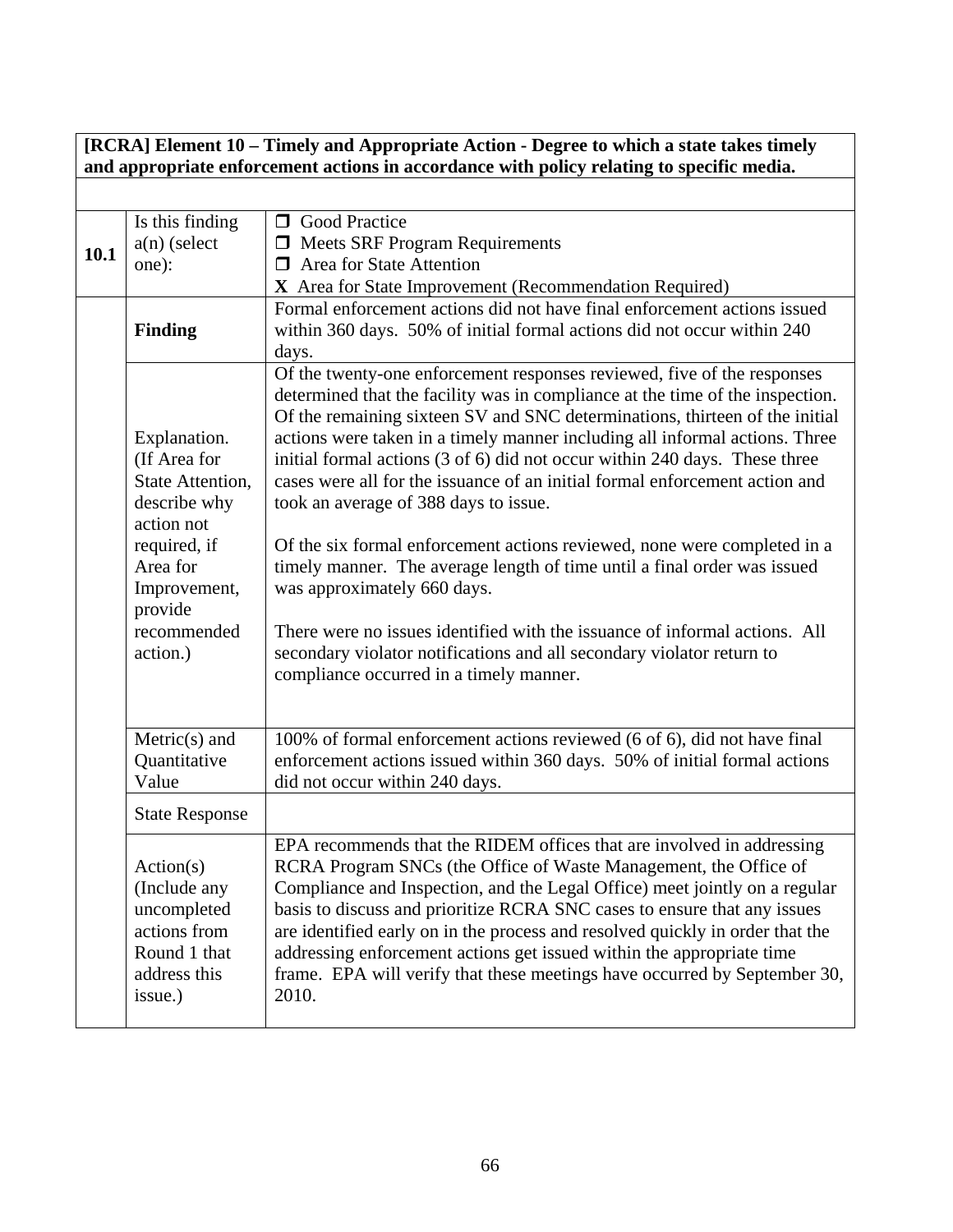**[RCRA] Element 11 - Penalty Calculation Method - Degree to which state documents in its files that initial penalty calculation includes both gravity and economic benefit calculations, appropriately using the BEN model or other method that produces results consistent with national policy.** 

| Is this finding<br><b>O</b> Good Practice<br>$a(n)$ (select<br>X Meets SRF Program Requirements<br>11.1<br>$\Box$ Area for State Attention<br>one): |                                          |                                                                                                                                                                                                                                                                                                                                                  |
|-----------------------------------------------------------------------------------------------------------------------------------------------------|------------------------------------------|--------------------------------------------------------------------------------------------------------------------------------------------------------------------------------------------------------------------------------------------------------------------------------------------------------------------------------------------------|
|                                                                                                                                                     |                                          | $\Box$ Area for State Improvement (Recommendation Required)                                                                                                                                                                                                                                                                                      |
|                                                                                                                                                     | Finding                                  | 100% of all cases in which penalties were justified, RIDEM produced<br>penalty calculations that were consistent with national policy. EPA<br>reviewed six enforcement case files where penalties were assessed and<br>determined that RIDEM is calculating and collecting penalties for both<br>economic benefit and gravity where appropriate. |
|                                                                                                                                                     | Explanation.                             |                                                                                                                                                                                                                                                                                                                                                  |
|                                                                                                                                                     | (If Area for                             |                                                                                                                                                                                                                                                                                                                                                  |
|                                                                                                                                                     | <b>State Attention,</b><br>describe why  |                                                                                                                                                                                                                                                                                                                                                  |
|                                                                                                                                                     | action not                               |                                                                                                                                                                                                                                                                                                                                                  |
|                                                                                                                                                     | required, if                             |                                                                                                                                                                                                                                                                                                                                                  |
|                                                                                                                                                     | Area for                                 |                                                                                                                                                                                                                                                                                                                                                  |
|                                                                                                                                                     | Improvement,<br>provide<br>recommended   |                                                                                                                                                                                                                                                                                                                                                  |
|                                                                                                                                                     | action.)                                 |                                                                                                                                                                                                                                                                                                                                                  |
|                                                                                                                                                     | $Metric(s)$ and<br>Quantitative<br>Value | A total of six $(6)$ formal enforcement actions were reviewed. In all six $(6)$<br>or 100% of the actions, RIDEM calculated and collected penalties for both<br>economic benefit and gravity where appropriate.                                                                                                                                  |
|                                                                                                                                                     | <b>State Response</b>                    |                                                                                                                                                                                                                                                                                                                                                  |
|                                                                                                                                                     | Action(s)                                |                                                                                                                                                                                                                                                                                                                                                  |
|                                                                                                                                                     | (Include any                             |                                                                                                                                                                                                                                                                                                                                                  |
|                                                                                                                                                     | uncompleted                              |                                                                                                                                                                                                                                                                                                                                                  |
|                                                                                                                                                     | actions from<br>Round 1 that             |                                                                                                                                                                                                                                                                                                                                                  |
|                                                                                                                                                     | address this                             |                                                                                                                                                                                                                                                                                                                                                  |
|                                                                                                                                                     | issue.)                                  |                                                                                                                                                                                                                                                                                                                                                  |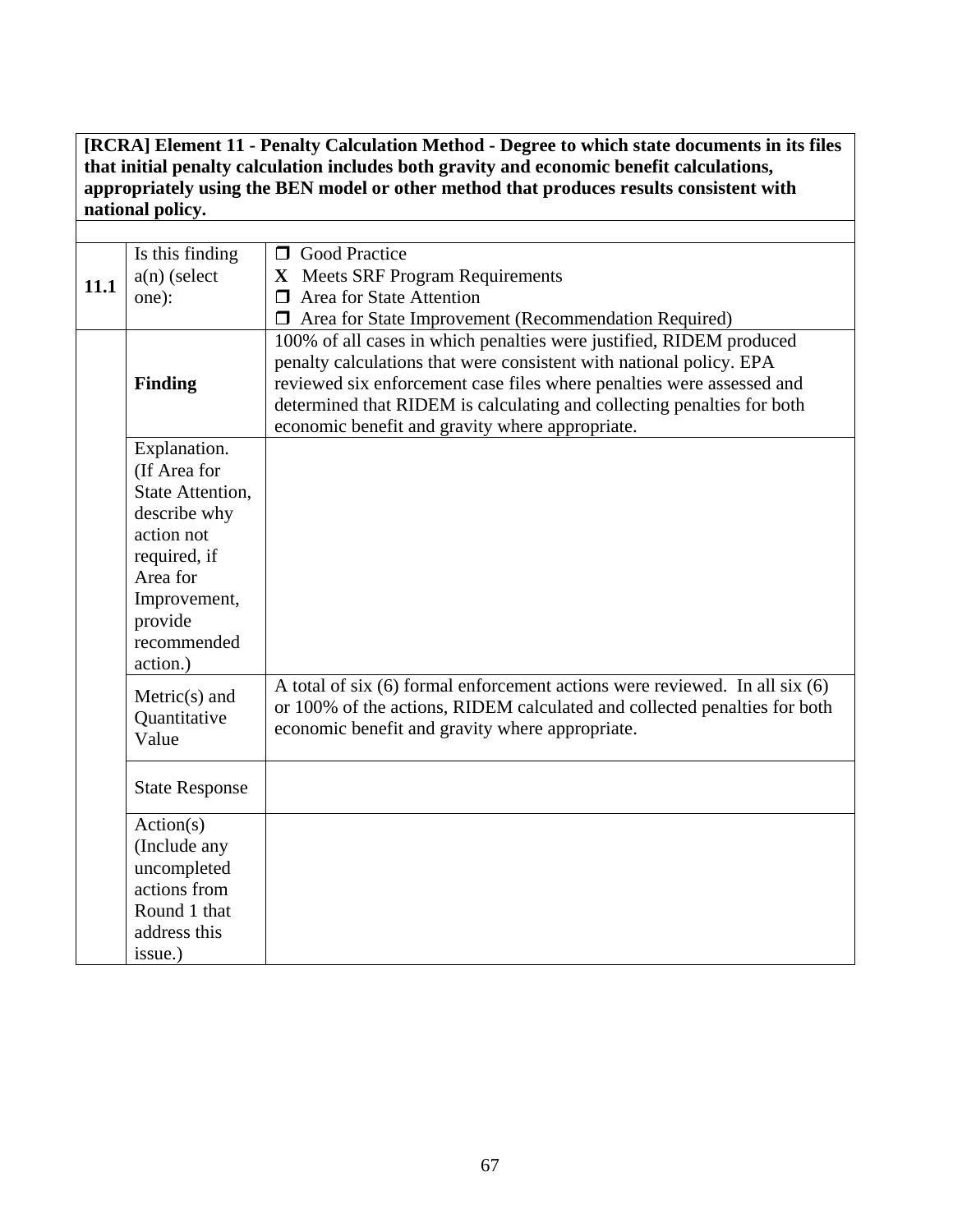#### **[RCRA] Element 12 - Final Penalty Assessment and Collection - Degree to which differences between initial and final penalty are documented in the file along with a demonstration in the file that the final penalty was collected.**

| 12.1 | Is this finding<br>$a(n)$ (select<br>one):                                                                                                                       | X Good Practice<br><b>Meets SRF Program Requirements</b><br>$\Box$<br>Area for State Attention<br>⊓<br>$\Box$ Area for State Improvement (Recommendation Required)                                                                                                                                                                                                                                                                                                                                                                            |
|------|------------------------------------------------------------------------------------------------------------------------------------------------------------------|-----------------------------------------------------------------------------------------------------------------------------------------------------------------------------------------------------------------------------------------------------------------------------------------------------------------------------------------------------------------------------------------------------------------------------------------------------------------------------------------------------------------------------------------------|
|      | <b>Finding</b>                                                                                                                                                   | RIDEM thoroughly documents all decisions associated with penalty<br>assessment, reduction and collection                                                                                                                                                                                                                                                                                                                                                                                                                                      |
|      | Explanation.<br>(If Area for<br>State Attention,<br>describe why<br>action not<br>required, if<br>Area for<br>Improvement,<br>provide<br>recommended<br>action.) | RIDEM is seeking and collecting appropriate penalties and their<br>enforcement case files thoroughly document their rationale for reducing a<br>penalty. All enforcement case files reviewed document all changes in<br>penalty from the initial to the final assessed penalty. OC&I kept notes of<br>every negotiated change in penalty and the changes were reflected in new<br>penalty calculation memos. Each enforcement case file contained<br>transmittal letters and copies of checks documenting payment of negotiated<br>penalties. |
|      | $Metric(s)$ and<br>Quantitative<br>Value                                                                                                                         | A total of six $(6)$ formal actions reviewed. In all six $(6)$ or 100% of the<br>enforcement case files reviewed RIDEM documented all changes in penalty<br>from the initial to the final assessed penalty.                                                                                                                                                                                                                                                                                                                                   |
|      | State's<br>Response                                                                                                                                              |                                                                                                                                                                                                                                                                                                                                                                                                                                                                                                                                               |
|      | Action(s)<br>(Include any<br>uncompleted<br>actions from<br>Round 1 that<br>address this<br>issue.)                                                              |                                                                                                                                                                                                                                                                                                                                                                                                                                                                                                                                               |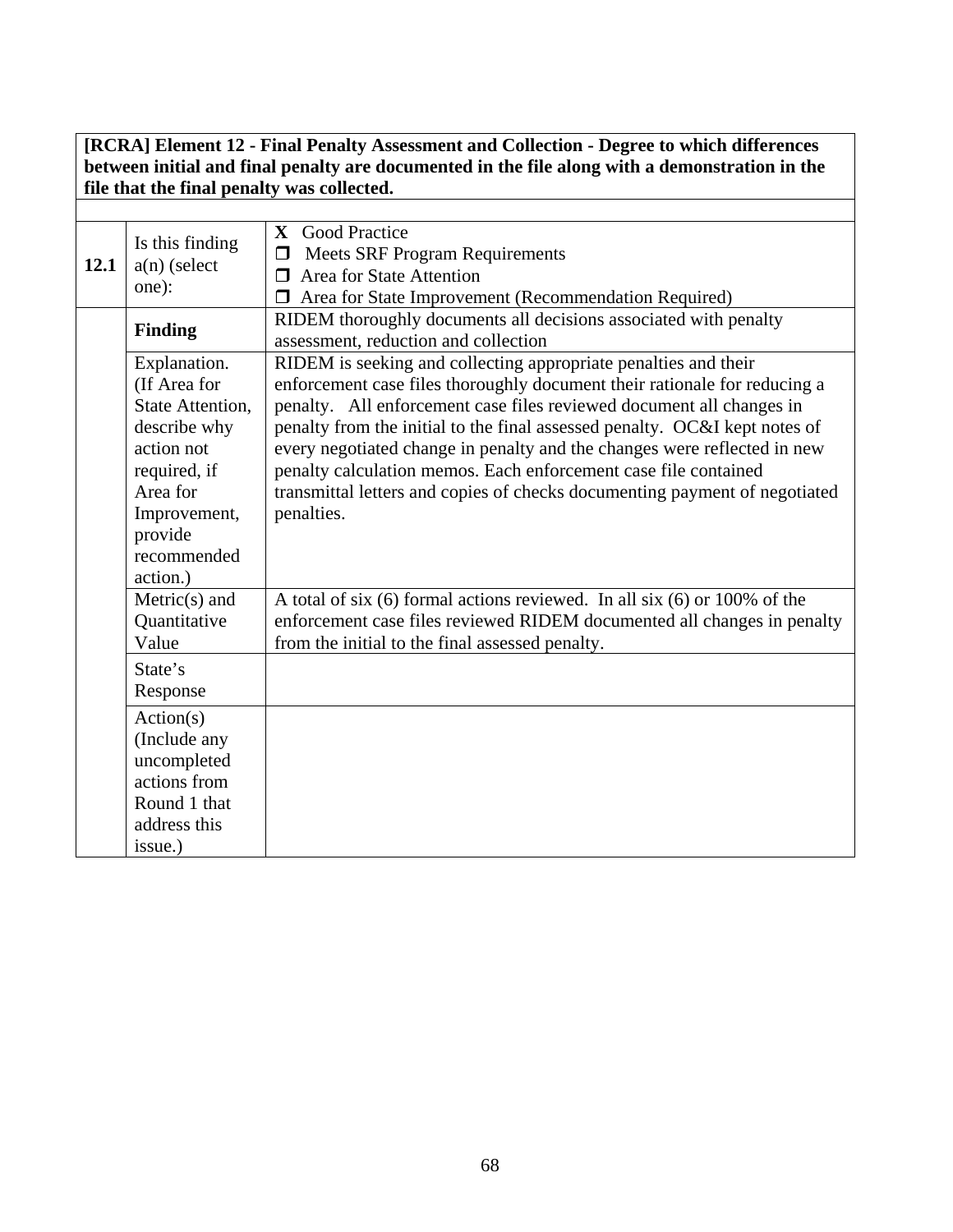# **APPENDIX A: STATUS OF RECOMMENDATIONS FROM PREVIOUS REVIEW**

During the first SRF review of RIDEM's compliance and enforcement programs in 2004, Region 1 and RIDEM identified a number of actions to be taken to address issues found during the review. RIDEM has taken steps to implement each of these recommendations. The table below describes the SRF-1 recommendations.

| E#             | Media       | <b>Title</b>                                                         | <b>Due Date</b> | <b>Status</b>           | <b>Finding</b>                                                   |
|----------------|-------------|----------------------------------------------------------------------|-----------------|-------------------------|------------------------------------------------------------------|
| E2             | CAA         | Verify inspection<br>completeness                                    | 6/30/2006       | Completed               | Some inspection reports were too streamlined                     |
| $\mathrm{E}4$  | <b>CAA</b>  | Improve<br>timeliness of<br><b>HPV</b><br>indentification            | 6/30/2006       | Completed               | HPV checklists not completed in a timely manner                  |
| E <sub>6</sub> | <b>CAA</b>  | Timeliness in<br>addressing HPV<br>violations                        | 6/30/2006       | Completed               | RIDEM needs to improve timeliness of HPV<br>follow-up            |
| E11            | <b>CAA</b>  | Data Accuracy                                                        | 6/30/2006       | Completed               | AFS data entry is not always accurate                            |
| E2             | <b>RCRA</b> | <b>Improve TSD</b><br>inspections                                    | 6/30/2006       | Completed               | Documentation of Violations was not always<br>sufficient         |
| E <sub>6</sub> | <b>RCRA</b> | <b>Timeliness of</b><br><b>RCRA</b> case<br>completion               | 6/30/2006       | Completed               | RCRA cases not completed within 360 days                         |
| E7             | <b>RCRA</b> | <b>BEN</b> training                                                  | 6/30/2005       | Completed               | RCRA cases may be undervaluing economic benefit                  |
| E11            | <b>RCRA</b> | Improve data<br>accuracy in<br><b>RCRAInfo</b>                       | 12/31/2005      | Completed               | Data accuracy errors in RCRA Info                                |
| E1             | <b>CWA</b>  | <b>Increase NPDES</b><br>minor source<br>inspections                 | 6/30/2006       | Completed               | Very few NPDES minor source inspections                          |
| E2             | <b>CWA</b>  | Improve<br>documentation of<br>partial NPDES<br>minor<br>inspections | 6/30/2006       | Completed               | Clarify documentation of partial inspections at<br>minor sources |
| E <sub>6</sub> | <b>CWA</b>  | Long delays in<br>issuing complex<br>CWA cases                       | 6/30/2006       | Completed               | Long delays in issuing complex CWA cases                         |
| E7             | <b>CWA</b>  | No authority to<br>require economic<br>benefit<br>information        | 9/30/2009       | Long Term<br>Resolution | Not calculating economic benefit in CWA cases                    |
| E8             | <b>CWA</b>  | Improve CWA<br>penalty<br>calculation and<br>collection              | 6/30/2006       | Completed               | Penalties not at appropriate level                               |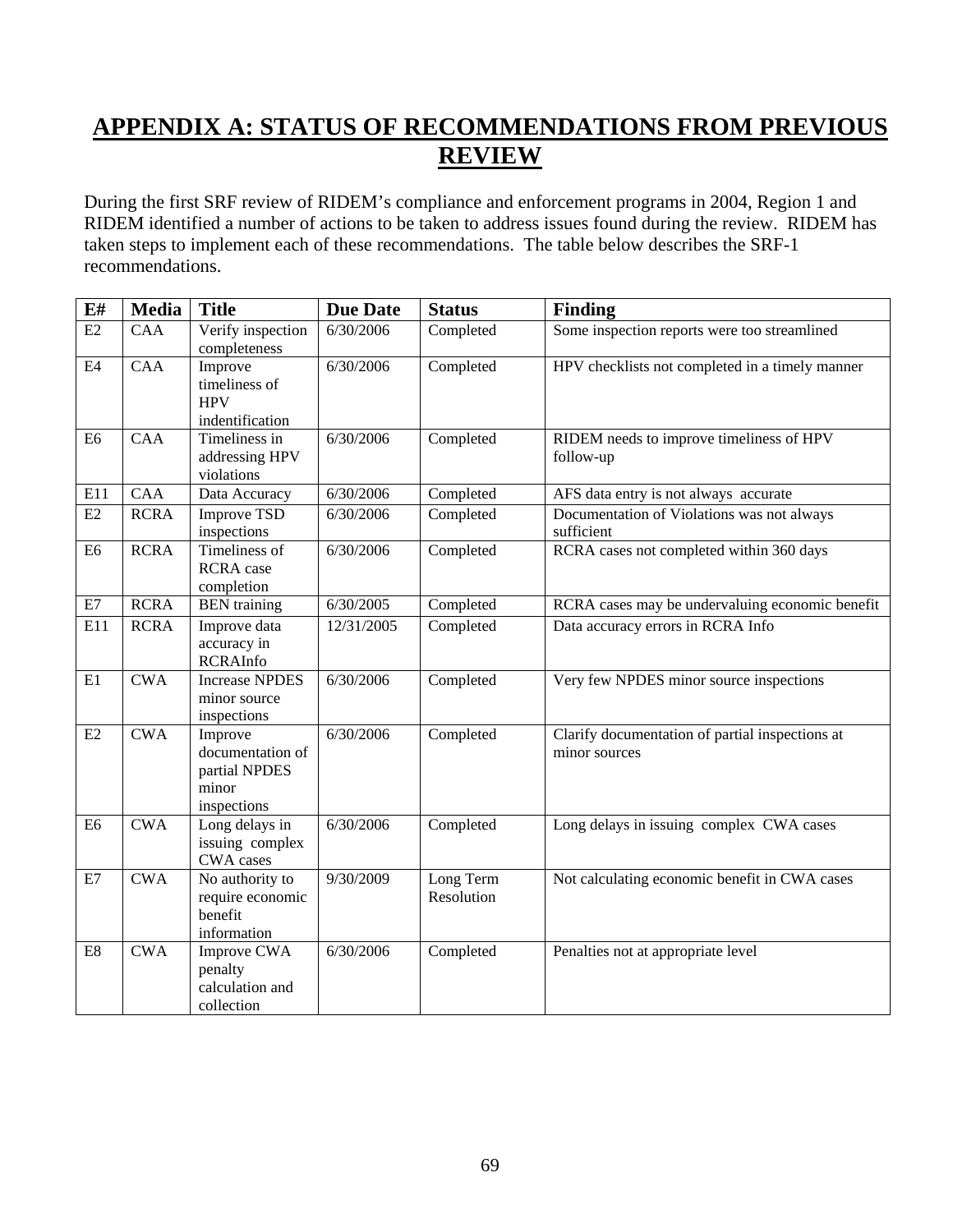# **APPENDIX B: OFFICIAL DATA PULL**

# **Clean Air Act**

|                        |                                                                               |                               |                              |                         |                            | Rhode                          |           |                 |                              |
|------------------------|-------------------------------------------------------------------------------|-------------------------------|------------------------------|-------------------------|----------------------------|--------------------------------|-----------|-----------------|------------------------------|
| <b>Metric</b>          | Metr<br>ic Description                                                        | <b>Measure</b><br><b>Type</b> | <b>Metric</b><br><b>Type</b> | <b>National</b><br>Goal | <b>National</b><br>Average | <b>Island</b><br><b>Metric</b> | Count     | <b>Universe</b> | <b>Not</b><br><b>Counted</b> |
| A01A1                  | Title V Universe: AFS Operating Majors                                        | Data                          |                              |                         |                            |                                |           |                 |                              |
| С<br>A01A2             | (Current)<br>Title V Universe: AFS Operating Majors                           | Quality<br>Data               | Combined                     |                         |                            | 41                             | <b>NA</b> | <b>NA</b>       | <b>NA</b>                    |
| С                      | with Air Program Code = V (Current)                                           | Quality                       | Combined                     |                         |                            | 41                             | <b>NA</b> | <b>NA</b>       | <b>NA</b>                    |
| A01B1                  | Source Count: Synthetic Minors                                                | Data                          |                              |                         |                            |                                |           |                 |                              |
| С<br>A01B2             | (Current)<br>Source Count: NESHAP Minors                                      | Quality<br>Data               | Combined                     |                         |                            | 80                             | <b>NA</b> | <b>NA</b>       | <b>NA</b>                    |
| С                      | (Current)                                                                     | Quality                       | Combined                     |                         |                            | 5                              | <b>NA</b> | <b>NA</b>       | <b>NA</b>                    |
| A01B3                  | Source Count: Active Minor facilities or<br>otherwise FedRep, not including   | Informati                     |                              |                         |                            |                                |           |                 |                              |
| С                      | NESHAP Part 61 (Current)                                                      | onal Only                     | Combined                     |                         |                            | 38                             | <b>NA</b> | <b>NA</b>       | <b>NA</b>                    |
| A01C1                  | CAA Subprogram Designation: NSPS                                              | Data                          |                              |                         |                            |                                |           |                 |                              |
| С<br>A01C2             | (Current)<br><b>CAA Subprogram Designation:</b>                               | Quality<br>Data               | Combined                     |                         |                            | 31                             | <b>NA</b> | NA              | <b>NA</b>                    |
| С                      | NESHAP (Current)                                                              | Quality                       | Combined                     |                         |                            | 9                              | <b>NA</b> | <b>NA</b>       | <b>NA</b>                    |
| A01C3<br>С             | CAA Subprogram Designation: MACT<br>(Current)                                 | Data<br>Quality               | Combined                     |                         |                            | 29                             | <b>NA</b> | <b>NA</b>       | <b>NA</b>                    |
|                        | CAA Subprogram Designation: Percent                                           |                               |                              |                         |                            |                                |           |                 |                              |
| A01C4                  | NSPS facilities with FCEs conducted                                           | Data                          |                              |                         |                            |                                |           |                 |                              |
| S                      | after 10/1/2005<br>CAA Subprogram Designation: Percent                        | Quality                       | State                        |                         | 72.7%                      | 83.3%                          | 10        | 12              | 2                            |
| A01C5                  | NESHAP facilities with FCEs conducted                                         | Data                          |                              |                         |                            |                                |           |                 |                              |
| S                      | after 10/1/2005<br>CAA Subprogram Designation: Percent                        | Quality                       | State                        |                         | 31.2%                      | 100.0%                         | 3         | 3               | $\mathbf 0$                  |
| A01C6                  | MACT facilities with FCEs conducted                                           | Data                          |                              |                         |                            |                                |           |                 |                              |
| S                      | after 10/1/2005                                                               | Quality                       | State                        |                         | 89.4%                      | 88.9%                          | 16        | 18              | $\overline{2}$               |
| A01D1<br>S             | Compliance Monitoring: Sources with<br>FCEs (1 FY)                            | Data<br>Quality               | State                        |                         |                            | 51                             | <b>NA</b> | <b>NA</b>       | <b>NA</b>                    |
| A01D2                  | Compliance Monitoring: Number of                                              | Data                          |                              |                         |                            |                                |           |                 |                              |
| S<br>A01D3             | FCEs (1 FY)<br>Compliance Monitoring: Number of                               | Quality<br>Informati          | <b>State</b>                 |                         |                            | 54                             | <b>NA</b> | <b>NA</b>       | <b>NA</b>                    |
| S                      | PCEs (1 FY)                                                                   | onal Only                     | State                        |                         |                            | 22                             | <b>NA</b> | NA              | <b>NA</b>                    |
| A01E0<br>S             | Historical Non-Compliance Counts (1<br>FY)                                    | Data<br>Quality               | State                        |                         |                            | 18                             | <b>NA</b> | <b>NA</b>       | <b>NA</b>                    |
| A01F1                  | Informal Enforcement Actions: Number                                          | Data                          |                              |                         |                            |                                |           |                 |                              |
| S<br>A01F2             | Issued (1 FY)<br>Informal Enforcement Actions: Number                         | Quality<br>Data               | State                        |                         |                            | 20                             | <b>NA</b> | NA              | <b>NA</b>                    |
| S                      | of Sources (1 FY)                                                             | Quality                       | State                        |                         |                            | 20                             | <b>NA</b> | <b>NA</b>       | <b>NA</b>                    |
| A01G1                  |                                                                               | Data                          |                              |                         |                            |                                |           |                 |                              |
| S<br>A01G2             | HPV: Number of New Pathways (1 FY)                                            | Quality<br>Data               | State                        |                         |                            | 12                             | <b>NA</b> | <b>NA</b>       | <b>NA</b>                    |
| S                      | HPV: Number of New Sources (1 FY)                                             | Quality                       | <b>State</b>                 |                         |                            | 10                             | <b>NA</b> | NA              | <b>NA</b>                    |
| A01H1                  | HPV Day Zero Pathway Discovery date:<br>Percent DZs reported after 10/01/2005 | Data                          |                              |                         |                            |                                |           |                 |                              |
| S                      | with discovery                                                                | Quality                       | State                        | 100%                    | 45.3%                      | 100.0%                         | 12        | 12              | 0                            |
|                        | HPV Day Zero Pathway Violating                                                |                               |                              |                         |                            |                                |           |                 |                              |
| A01H2<br>${\mathsf S}$ | Pollutants: Percent DZs reported after<br>10/01/2005                          | Data<br>Quality               | State                        | 100%                    | 67.2%                      | 100.0%                         | 12        | 12              | 0                            |
|                        | HPV Day Zero Pathway Violation Type                                           |                               |                              |                         |                            |                                |           |                 |                              |
| A01H3                  | Code(s): Percent DZs reported after<br>10/01/2005 with HPV Violation Type     | Data                          |                              |                         |                            |                                |           |                 |                              |
| S                      | Code(s)                                                                       | Quality                       | State                        | 100%                    | 57.4%                      | 100.0%                         | 12        | 12              | 0                            |
| A01I1                  |                                                                               | Data                          |                              |                         |                            |                                |           |                 |                              |
| S<br>A01I2             | Formal Action: Number Issued (1 FY)<br>Formal Action: Number of Sources (1    | Quality<br>Data               | State                        |                         |                            | 11                             | <b>NA</b> | <b>NA</b>       | NA                           |
| S                      | FY)                                                                           | Quality                       | State                        |                         |                            | 11                             | <b>NA</b> | <b>NA</b>       | <b>NA</b>                    |
| A01J0<br>S             | Assessed Penalties: Total Dollar<br>Amount (1 FY)                             | Data<br>Quality               | State                        |                         |                            | \$296,083                      | <b>NA</b> | <b>NA</b>       | <b>NA</b>                    |
| A01K0                  | <b>Major Sources Missing CMS Policy</b>                                       | Review                        |                              |                         |                            |                                |           |                 |                              |
| $\mathsf S$            | Applicability (Current)                                                       | Indicator                     | State                        |                         |                            | 0                              | <b>NA</b> | <b>NA</b>       | <b>NA</b>                    |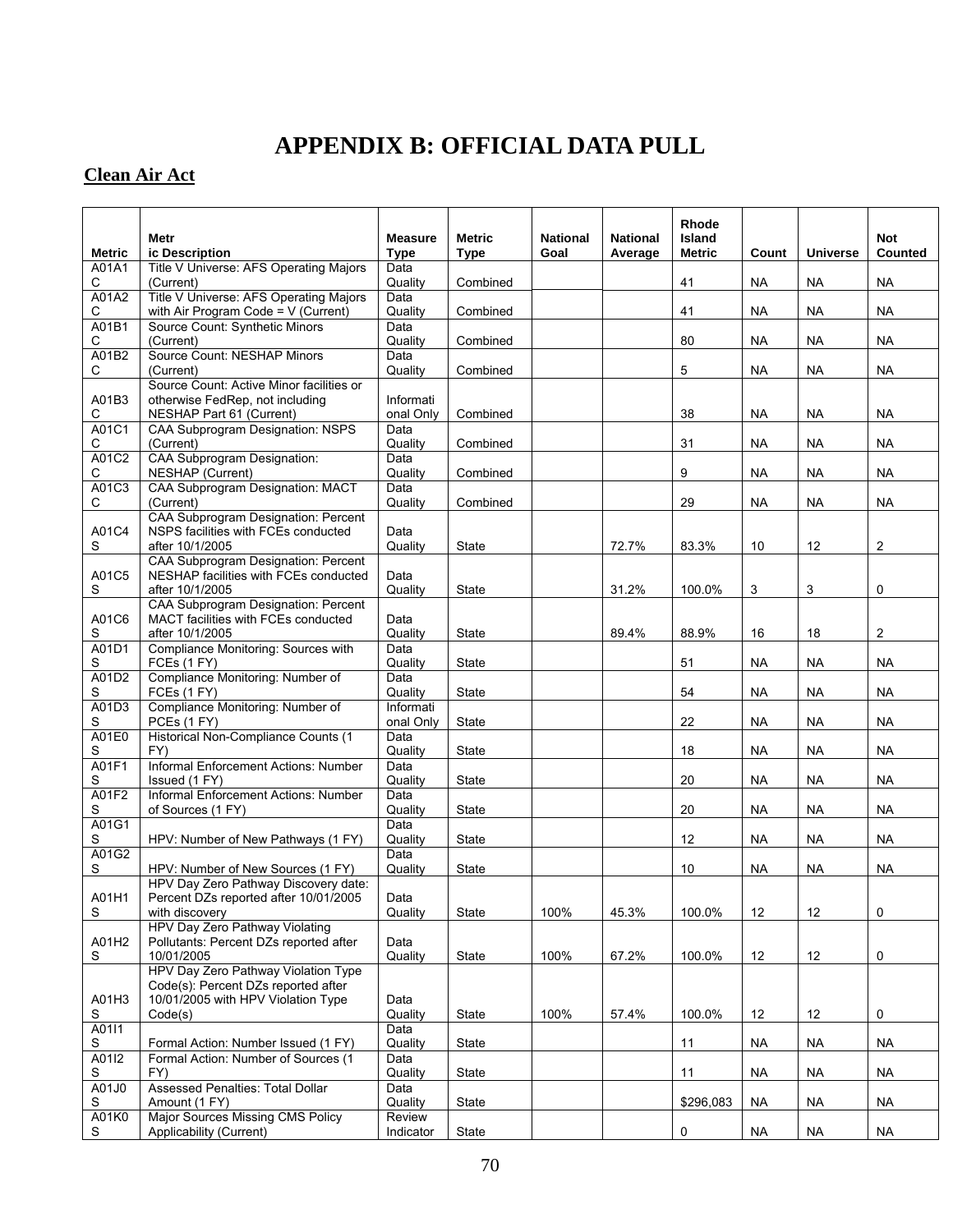| A02A0<br>S  | Number of HPVs/Number of NC<br>Sources (1 FY)                                   | Data<br>Quality        | State        | $\geq 50\%$     | 71.1% | 66.7%  | 6              | 9              | 3                   |
|-------------|---------------------------------------------------------------------------------|------------------------|--------------|-----------------|-------|--------|----------------|----------------|---------------------|
|             | Stack Test Results at Federally-                                                |                        |              |                 |       |        |                |                |                     |
| A02B1       | Reportable Sources - % Without                                                  |                        |              |                 |       |        |                |                |                     |
| S           | Pass/Fail Results (1 FY)                                                        | Goal                   | State        | 0%              | 5.8%  | 0.0%   | 0              | 12             | 12                  |
|             | Stack Test Results at Federally-                                                |                        |              |                 |       |        |                |                |                     |
| A02B2       | Reportable Sources - Number of                                                  | Data                   |              |                 |       |        |                |                |                     |
| S           | Failures (1 FY)                                                                 | Quality                | <b>State</b> |                 |       | 0      | <b>NA</b>      | <b>NA</b>      | NA                  |
| A03A0       | Percent HPVs Entered ≤ 60 Days                                                  |                        |              |                 |       |        |                |                |                     |
| S           | After Designation, Timely Entry (1 FY)<br>Percent Compliance Monitoring related | Goal                   | State        | 100%            | 24.8% | 8.3%   | 1              | 12             | 11                  |
| A03B1       | MDR actions reported ≤ 60 Days                                                  |                        |              |                 |       |        |                |                |                     |
| S           | After Designation, Timely Entry (1 FY)                                          | Goal                   | State        | 100%            | 52.6% | 74.7%  | 112            | 150            | 38                  |
|             | Percent Enforcement related MDR                                                 |                        |              |                 |       |        |                |                |                     |
| A03B2       | actions reported ≤ 60 Days After                                                |                        |              |                 |       |        |                |                |                     |
| S           | Designation, Timely Entry (1 FY)                                                | Goal                   | State        | 100%            | 67.3% | 83.9%  | 26             | 31             | 5                   |
| A05A1       | CMS Major Full Compliance Evaluation                                            |                        |              |                 |       |        |                |                |                     |
| S           | (FCE) Coverage (2 FY CMS Cycle)                                                 | Goal                   | <b>State</b> | 100%            | 90.5% | 75.6%  | 31             | 41             | 10                  |
| A05A2       | CAA Major Full Compliance Evaluation                                            | Review                 |              |                 |       |        |                |                |                     |
| S           | (FCE) Coverage(most recent 2 FY)<br>CAA Synthetic Minor 80% Sources             | Indicator              | <b>State</b> | 100%            | 84.4% | 75.6%  | 34             | 45             | 11                  |
| A05B1       | (SM-80) FCE Coverage (5 FY CMS                                                  | Review                 |              |                 |       |        |                |                |                     |
| S           | Cycle)                                                                          | Indicator              | State        | 100%            | 48.4% | 49.3%  | 33             | 67             | 34                  |
| A05B2       | CAA Synthetic Minor 80% Sources                                                 | Informati              |              |                 |       |        |                |                |                     |
| S           | (SM-80) FCE Coverage (last full 5 FY)                                           | onal Only              | <b>State</b> | 100%            | 89.1% | 91.2%  | 73             | 80             | $\overline{7}$      |
| A05C0       | CAA Synthetic Minor FCE and reported                                            | Informati              |              |                 |       |        |                |                |                     |
| S           | PCE Coverage (last 5 FY)                                                        | onal Only              | State        |                 | 80.0% | 91.1%  | 82             | 90             | 8                   |
| A05D0       | CAA Minor FCE and Reported PCE                                                  | Informati              |              |                 |       |        |                |                |                     |
| S           | Coverage (last 5 FY)                                                            | onal Only              | <b>State</b> |                 | 32.0% | 7.4%   | 25             | 336            | 311                 |
| A05E0       | Number of Sources with Unknown                                                  | Review                 |              |                 |       |        |                |                |                     |
| S<br>A05F0  | Compliance Status (Current)<br>CAA Stationary Source Investigations             | Indicator<br>Informati | <b>State</b> |                 |       | 15     | <b>NA</b>      | <b>NA</b>      | <b>NA</b>           |
| S           | (last $5 FY$ )                                                                  | onal Only              | State        |                 |       | 0      | <b>NA</b>      | <b>NA</b>      | <b>NA</b>           |
| A05G0       | Review of Self-Certifications Completed                                         |                        |              |                 |       |        |                |                |                     |
| S           | (1 FY)                                                                          | Goal                   | <b>State</b> | 100%            | 90.6% | 97.6%  | 40             | 41             | 1                   |
|             | Percent facilities in noncompliance that                                        |                        |              | > 1/2           |       |        |                |                |                     |
| A07C1       | have had an FCE, stack test, or                                                 | Review                 |              | National        |       |        |                |                |                     |
| S           | enforcement (1 FY)                                                              | Indicator              | State        | Avg             | 18.7% | 16.7%  | 11             | 66             | 55                  |
|             | Percent facilities that have had a failed                                       |                        |              | > 1/2           |       |        |                |                |                     |
| A07C2<br>S  | stack test and have noncompliance<br>status (1 FY)                              | Review<br>Indicator    | <b>State</b> | National<br>Avg | 33.0% | 0.0%   | 0              | 1              | 1                   |
|             |                                                                                 |                        |              | >1/2            |       |        |                |                |                     |
| A08A0       | High Priority Violation Discovery Rate -                                        | Review                 |              | National        |       |        |                |                |                     |
| S           | Per Major Source (1 FY)                                                         | Indicator              | <b>State</b> | Avg             | 9.2%  | 12.2%  | 5              | 41             | 36                  |
|             |                                                                                 |                        |              | >1/2            |       |        |                |                |                     |
| A08B0       | High Priority Violation Discovery Rate -                                        | Review                 |              | National        |       |        |                |                |                     |
| S           | Per Synthetic Minor Source (1 FY)                                               | Indicator              | State        | Avg             | 1.5%  | 3.8%   | 3              | 80             | 77                  |
|             |                                                                                 |                        |              | > 1/2           |       |        |                |                |                     |
| A08C0<br>S  | Percent Formal Actions With Prior HPV<br>- Majors (1 FY)                        | Review<br>Indicator    | State        | National<br>Avg | 72.8% | 100.0% | 3              | 3              | 0                   |
|             |                                                                                 |                        |              | < 1/2           |       |        |                |                |                     |
| A08D0       | <b>Percent Informal Enforcement Actions</b>                                     | Review                 |              | National        |       |        |                |                |                     |
| S           | Without Prior HPV - Majors (1 FY)                                               | Indicator              | State        | Avg             | 39.7% | 28.6%  | $\overline{c}$ | $\overline{7}$ | 5                   |
|             | Percent Failed Stack Test Actions that                                          |                        |              | > 1/2           |       |        |                |                |                     |
| A08E0       | received HPV listing - Majors and                                               | Review                 |              | National        |       |        |                |                |                     |
| S           | Synthetic Minors (2 FY)                                                         | Indicator              | State        | Avg             | 42.4% | 100.0% | $\mathbf{1}$   | 1              | 0                   |
| A10A0       | Percent HPVs not meeting timeliness                                             | Review                 |              |                 |       |        |                |                |                     |
| S<br>A12A0  | goals $(2 FY)$<br>No Activity Indicator - Actions with                          | Indicator              | State        |                 | 40.8% | 44.4%  | 8              | 18             | 10                  |
| S           | Penalties (1 FY)                                                                | Review<br>Indicator    | State        |                 |       | 11     | <b>NA</b>      | <b>NA</b>      | <b>NA</b>           |
| A12B0       | Percent Actions at HPVs With Penalty                                            | Review                 |              |                 |       |        |                |                |                     |
| $\mathsf S$ | (1 FY)                                                                          | Indicator              | State        | $\geq 80\%$     | 81.6% | 100.0% | $\overline{7}$ | $\overline{7}$ | $\mathsf{O}\xspace$ |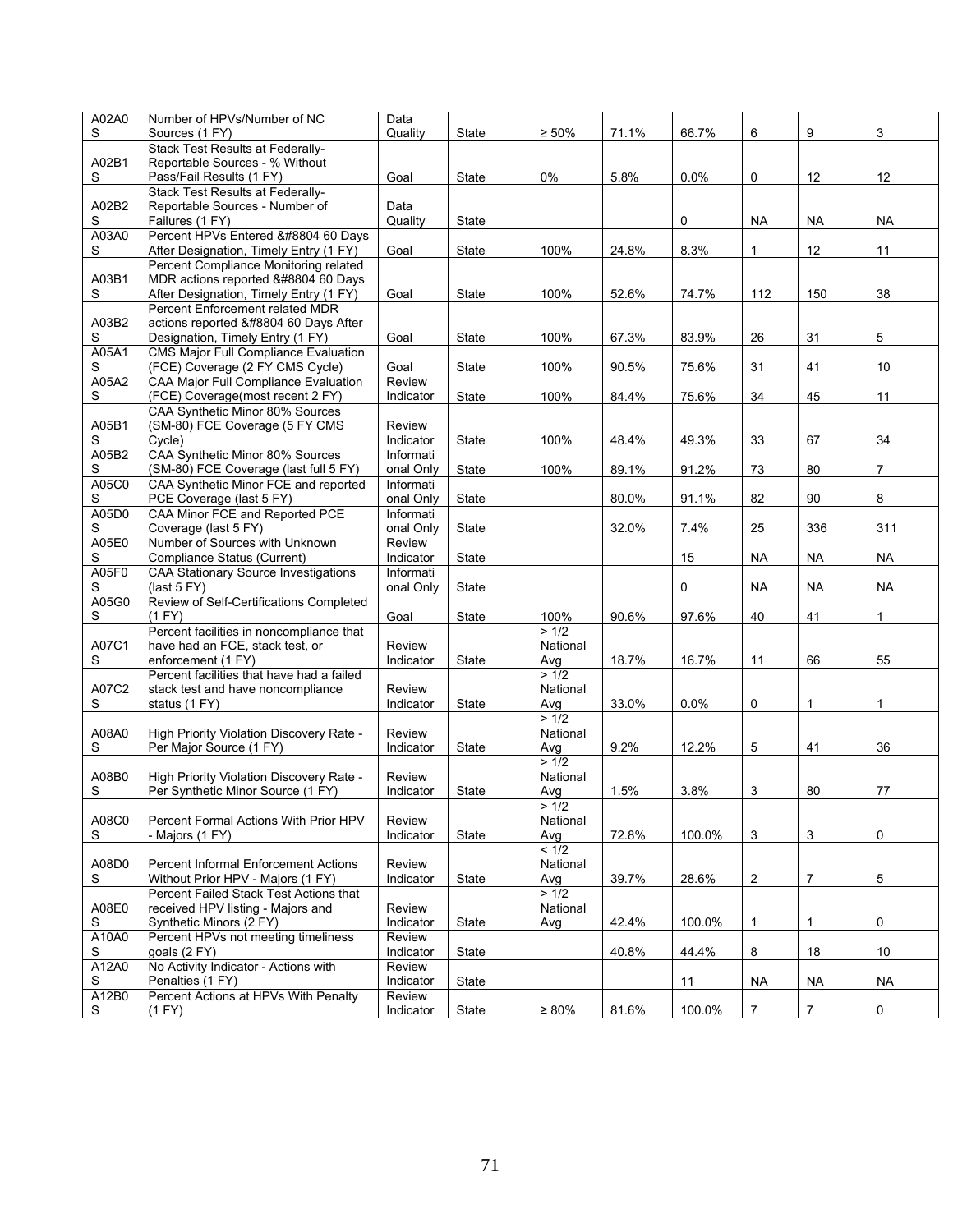## **Clean Water Act**

|                     |                                                             |                       |                              |                         |                            | <b>Rhode</b>                   |           |                 |                       |
|---------------------|-------------------------------------------------------------|-----------------------|------------------------------|-------------------------|----------------------------|--------------------------------|-----------|-----------------|-----------------------|
| <b>Metric</b>       | <b>Metric Description</b>                                   | <b>Measure Type</b>   | <b>Metric</b><br><b>Type</b> | <b>National</b><br>Goal | <b>National</b><br>Average | <b>Island</b><br><b>Metric</b> | Count     | <b>Universe</b> | <b>Not</b><br>Counted |
|                     | Active facility universe:<br>NPDES major individual         |                       |                              |                         |                            |                                |           |                 |                       |
| <b>P01A1C</b>       | permits (Current)                                           | Data Quality          | Combined                     |                         |                            | 22                             | <b>NA</b> | <b>NA</b>       | <b>NA</b>             |
|                     | Active facility universe:<br>NPDES major general            |                       |                              |                         |                            |                                |           |                 |                       |
| P01A2C              | permits (Current)                                           | Data Quality          | Combined                     |                         |                            | 0                              | <b>NA</b> | <b>NA</b>       | <b>NA</b>             |
|                     | Active facility universe:<br>NPDES non-major                |                       |                              |                         |                            |                                |           |                 |                       |
| <b>P01A3C</b>       | individual permits (Current)                                | Data Quality          | Combined                     |                         |                            | 67                             | <b>NA</b> | <b>NA</b>       | <b>NA</b>             |
|                     | Active facility universe:<br>NPDES non-major general        |                       |                              |                         |                            |                                |           |                 |                       |
| P01A4C              | permits (Current)                                           | Data Quality          | Combined                     |                         |                            | 255                            | <b>NA</b> | <b>NA</b>       | <b>NA</b>             |
|                     | Major individual permits:<br>correctly coded limits         |                       |                              |                         |                            |                                |           |                 |                       |
| <b>P01B1C</b>       | (Current)                                                   | Goal                  | Combined                     | ≥95%                    | 67.40%                     | 63.60%                         | 14        | 22              | 8                     |
|                     | Major individual permits:<br>DMR entry rate based on        |                       |                              |                         |                            |                                |           |                 |                       |
| C01B2C              | DMRs expected (1 Qtr)                                       | Goal                  | Combined                     | ≥95%                    | 89.60%                     | 99.40%                         | 158       | 159             | $\mathbf{1}$          |
|                     | Major individual permits:<br>percent with permit limits     |                       |                              |                         |                            |                                |           |                 |                       |
| C01B3C              | and DMR data (1 FY)                                         | Goal                  | Combined                     | ≥95%                    | 85.90%                     | 100.00%                        | 22        | 22              | $\mathbf 0$           |
|                     | Major individual permits:<br>manual RNC/SNC override        |                       |                              |                         |                            |                                |           |                 |                       |
| P01B4C              | rate (1 FY)                                                 | Data Quality          | Combined                     |                         |                            | 0.00%                          | 0         | 6               | 6                     |
|                     | Non-major individual<br>permits: correctly coded            | Informational         |                              |                         |                            |                                |           |                 |                       |
| P01C1C              | limits (Current)                                            | Only                  | Combined                     |                         |                            | 74.60%                         | 50        | 67              | 17                    |
|                     | Non-major individual<br>permits: DMR entry rate             |                       |                              |                         |                            |                                |           |                 |                       |
|                     | based on DMRs expected                                      | Informational         |                              |                         |                            |                                |           |                 |                       |
| C01C2C              | (1 Qtr)<br>Non-major individual                             | Only                  | Combined                     |                         |                            | 82.60%                         | 185       | 224             | 39                    |
|                     | permits: percent with permit                                | Informational         |                              |                         |                            |                                |           |                 |                       |
| <b>C01C3C</b>       | limits and DMR data (1 FY)<br>Violations at non-majors:     | Only<br>Informational | Combined                     |                         |                            | 59.70%                         | 40        | 67              | 27                    |
| P01D1C              | noncompliance rate (1 FY)                                   | Only                  | Combined                     |                         |                            | 59.70%                         | 40        | 67              | 27                    |
|                     | Violations at non-majors:<br>noncompliance rate in the      |                       |                              |                         |                            |                                |           |                 |                       |
|                     | annual noncompliance                                        | Informational         |                              |                         |                            |                                |           |                 |                       |
| C01D <sub>2</sub> C | report (ANCR)(1 FY)<br>Violations at non-majors:            | Only<br>Informational | Combined                     |                         |                            | 56.90%                         | 37        | 65              | 28                    |
| P01D3C              | DMR non-receipt (3 FY)                                      | Only                  | Combined                     |                         |                            | 3                              | <b>NA</b> | NA              | NА                    |
| <b>P01E1S</b>       | Informal actions: number of<br>major facilities (1 FY)      | <b>Data Quality</b>   | <b>State</b>                 |                         |                            | 0                              | <b>NA</b> | <b>NA</b>       | <b>NA</b>             |
|                     | Informal actions: number of                                 |                       |                              |                         |                            |                                |           |                 |                       |
| <b>P01E2S</b>       | actions at major facilities (1<br>FY)                       | Data Quality          | State                        |                         |                            | 0                              | <b>NA</b> | <b>NA</b>       | <b>NA</b>             |
|                     | Informal actions: number of                                 |                       |                              |                         |                            |                                |           |                 |                       |
| <b>P01E3S</b>       | non-major facilities (1 FY)<br>Informal actions: number of  | Data Quality          | <b>State</b>                 |                         |                            | 20                             | <b>NA</b> | <b>NA</b>       | <b>NA</b>             |
|                     | actions at non-major                                        |                       |                              |                         |                            |                                |           |                 |                       |
| <b>P01E4S</b>       | facilities (1 FY)<br>Formal actions: number of              | Data Quality          | State                        |                         |                            | 20                             | <b>NA</b> | <b>NA</b>       | <b>NA</b>             |
| <b>P01F1S</b>       | major facilities (1 FY)                                     | Data Quality          | <b>State</b>                 |                         |                            | 3                              | <b>NA</b> | <b>NA</b>       | <b>NA</b>             |
|                     | Formal actions: number of<br>actions at major facilities (1 |                       |                              |                         |                            |                                |           |                 |                       |
| <b>P01F2S</b>       | FY)                                                         | Data Quality          | State                        |                         |                            | 3                              | <b>NA</b> | <b>NA</b>       | <b>NA</b>             |
| <b>P01F3S</b>       | Formal actions: number of<br>non-major facilities (1 FY)    | Data Quality          | <b>State</b>                 |                         |                            | $\overline{2}$                 | <b>NA</b> | <b>NA</b>       | <b>NA</b>             |
|                     | Formal actions: number of                                   |                       |                              |                         |                            |                                |           |                 |                       |
| <b>P01F4S</b>       | actions at non-major                                        | Data Quality          | State                        |                         |                            | 2                              | <b>NA</b> | <b>NA</b>       | <b>NA</b>             |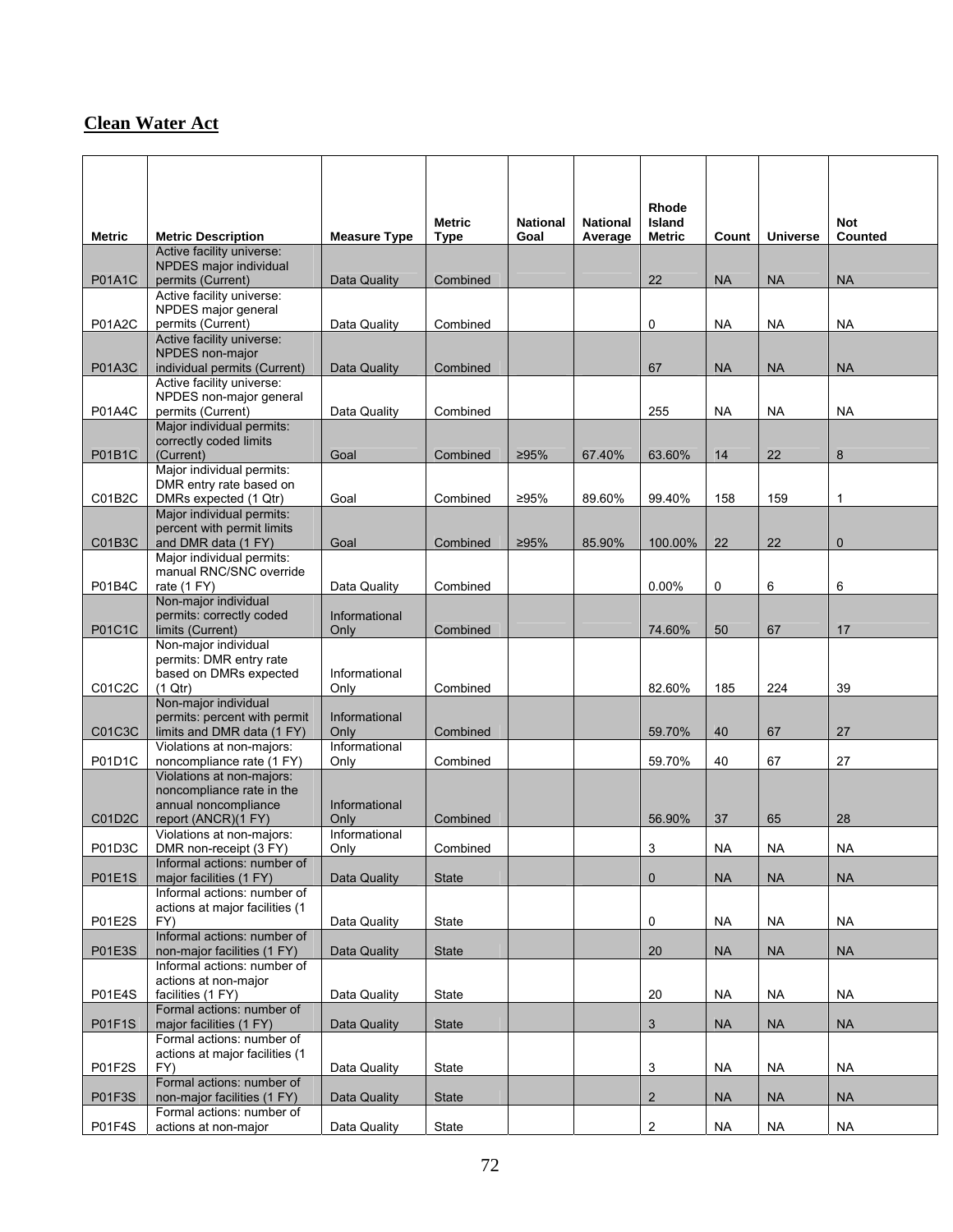|                                  | facilities (1 FY)                                        |                       |              |         |        |             |                |                |                |
|----------------------------------|----------------------------------------------------------|-----------------------|--------------|---------|--------|-------------|----------------|----------------|----------------|
|                                  | Penalties: total number of                               |                       |              |         |        |             |                |                |                |
| P01G1S                           | penalties (1 FY)<br>Penalties: total penalties (1)       | Data Quality          | <b>State</b> |         |        | $\mathbf 0$ | <b>NA</b>      | <b>NA</b>      | <b>NA</b>      |
| P01G2S                           | FY)                                                      | Data Quality          | State        |         |        | \$0         | <b>NA</b>      | <b>NA</b>      | <b>NA</b>      |
|                                  | Penalties: total collected                               |                       |              |         |        |             |                |                |                |
|                                  | pursuant to civil judicial                               |                       |              |         |        |             |                |                |                |
| P01G3S                           | actions (3 FY)                                           | Data Quality          | <b>State</b> |         |        | \$0         | <b>NA</b>      | <b>NA</b>      | <b>NA</b>      |
|                                  | Penalties: total collected<br>pursuant to administrative | Informational         |              |         |        |             |                |                |                |
| P01G4S                           | actions (3 FY)                                           | Only                  | State        |         |        | \$31,000    | NA             | <b>NA</b>      | <b>NA</b>      |
|                                  | No activity indicator - total                            |                       |              |         |        |             |                |                |                |
| P01G5S                           | number of penalties (1 FY)                               | Data Quality          | <b>State</b> |         |        | $\Omega$    | <b>NA</b>      | <b>NA</b>      | <b>NA</b>      |
|                                  | Actions linked to violations:<br>major facilities (1 FY) |                       |              |         |        |             | 0              |                |                |
| <b>P02A0S</b>                    | Inspection coverage:                                     | Data Quality          | State        |         |        | $0.00\%$    |                | 3              | 3              |
| <b>P05A0S</b>                    | NPDES majors (1 FY)                                      | Goal                  | <b>State</b> | 100%    | 63.8%  | 68.20%      | 15             | 22             | $\overline{7}$ |
|                                  | Inspection coverage:                                     |                       |              |         |        |             |                |                |                |
| <b>P05A0C</b>                    | NPDES majors (1 FY)                                      | Goal                  | Combined     | 100%    | 66.9%  | 72.70%      | 16             | 22             | 6              |
|                                  | Inspection coverage:<br>NPDES non-major                  |                       |              |         |        |             |                |                |                |
| <b>P05B1S</b>                    | individual permits (1 FY)                                | Goal                  | <b>State</b> |         |        | 4.70%       | 3              | 64             | 61             |
|                                  | Inspection coverage:                                     |                       |              |         |        |             |                |                |                |
|                                  | NPDES non-major                                          |                       |              |         |        |             |                |                |                |
| <b>P05B1C</b>                    | individual permits (1 FY)                                | Goal                  | Combined     |         |        | 4.70%       | 3              | 64             | 61             |
|                                  | Inspection coverage:<br>NPDES non-major general          |                       |              |         |        |             |                |                |                |
| <b>P05B2S</b>                    | permits (1 FY)                                           | Goal                  | <b>State</b> |         |        | 2.80%       | $\mathbf{1}$   | 36             | 35             |
|                                  | Inspection coverage:                                     |                       |              |         |        |             |                |                |                |
|                                  | NPDES non-major general                                  |                       |              |         |        |             |                |                |                |
| P05B2C                           | permits (1 FY)                                           | Goal                  | Combined     |         |        | 2.80%       | 1              | 36             | 35             |
|                                  | Inspection coverage:<br>NPDES other (not 5a or 5b)       | Informational         |              |         |        |             |                |                |                |
| <b>P05C0S</b>                    | (1 FY)                                                   | Only                  | <b>State</b> |         |        | 5.90%       | 13             | 222            | 209            |
|                                  | Inspection coverage:                                     |                       |              |         |        |             |                |                |                |
|                                  | NPDES other (not 5a or 5b)                               | Informational         |              |         |        |             |                |                |                |
| <b>P05C0C</b>                    | (1 FY)<br>Single-event violations at                     | Only<br><b>Review</b> | Combined     |         |        | 6.80%       | 15             | 222            | 207            |
| <b>P07A1C</b>                    | majors (1 FY)                                            | Indicator             | Combined     |         |        | $\Omega$    | <b>NA</b>      | <b>NA</b>      | <b>NA</b>      |
|                                  | Single-event violations at                               | Informational         |              |         |        |             |                |                |                |
| <b>P07A2C</b>                    | non-majors (1 FY)                                        | Only                  | Combined     |         |        | 0           | <b>NA</b>      | <b>NA</b>      | <b>NA</b>      |
|                                  | Facilities with unresolved                               |                       |              |         |        |             |                |                |                |
| P07B0C                           | compliance schedule<br>violations (at end of FY)         | Data Quality          | Combined     |         |        | 28.60%      | $\overline{2}$ | $\overline{7}$ | 5              |
|                                  | Facilities with unresolved                               |                       |              |         |        |             |                |                |                |
|                                  | permit schedule violations                               |                       |              |         |        |             |                |                |                |
| <b>P07C0C</b>                    | (at end of FY)                                           | Data Quality          | Combined     |         |        | 21.60%      | 8              | 37             | 29             |
| P07D0C                           | Major facilities with DMR<br>violations (1 FY)           | Data Quality          | Combined     |         |        | 20          | <b>NA</b>      | <b>NA</b>      | <b>NA</b>      |
|                                  | Major facilities in SNC (1                               | Review                |              |         |        |             |                |                |                |
| P08A1C                           | FY)                                                      | Indicator             | Combined     |         |        | 6           | <b>NA</b>      | <b>NA</b>      | <b>NA</b>      |
|                                  | SNC rate: percent majors in                              |                       |              |         |        |             |                |                |                |
| <b>P08A2C</b>                    | <b>SNC (1 FY)</b>                                        | Goal                  | Combined     |         | 22.40% | 27.30%      | 6              | 22             | 16             |
| P <sub>10</sub> A <sub>0</sub> C | Major facilities without<br>timely action (1 FY)         | Goal                  | Combined     | $< 2\%$ | 11.70% | 0.00%       | 0              | 22             | 22             |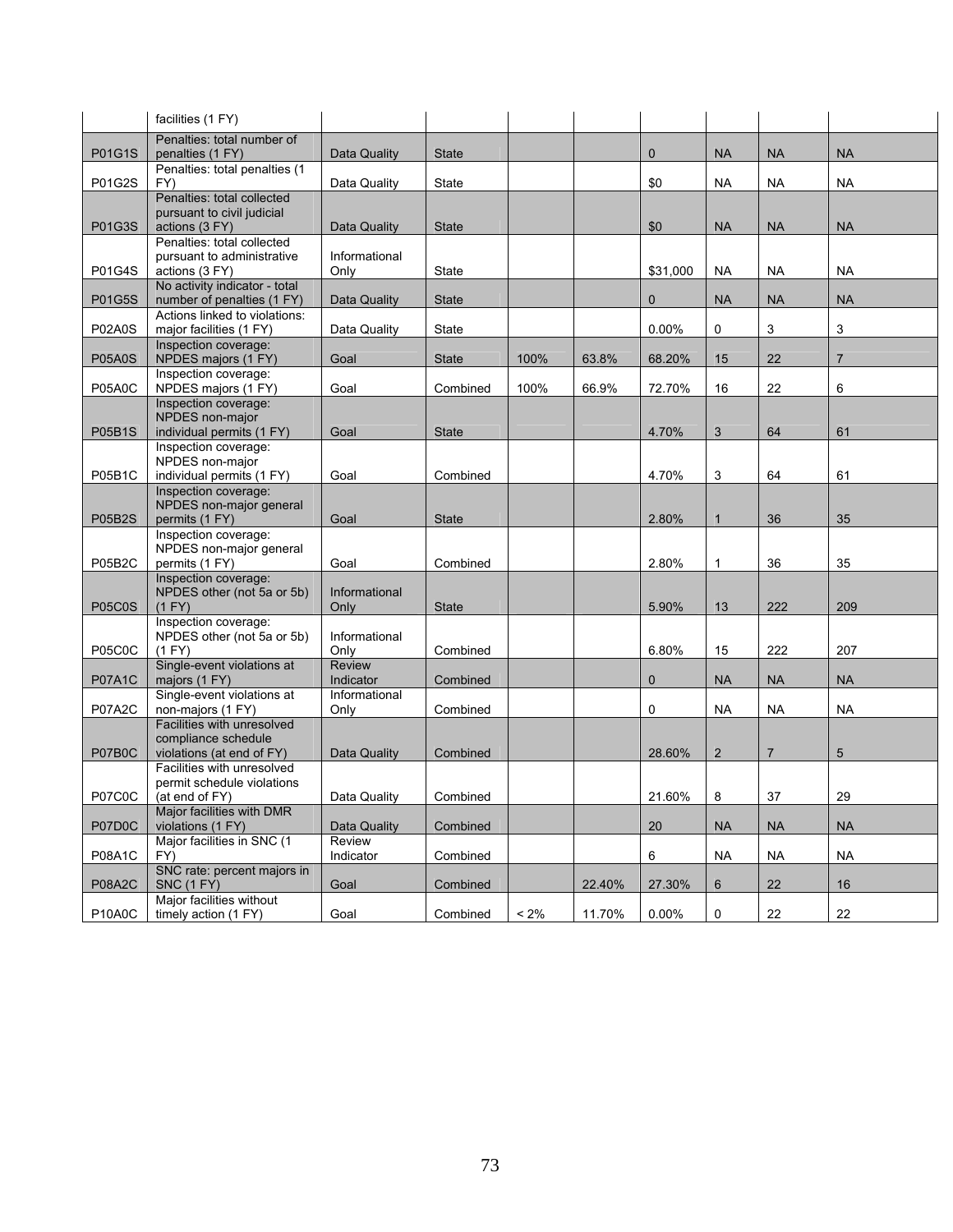| <b>Metric</b> | <b>Metric Description</b>                                                             | <b>Metric Type</b>    | Agency       | National<br>Goal | <b>National</b><br>Average | <b>Rhode</b><br>Island<br><b>Metric</b> | Count          | <b>Universe</b> | <b>Not</b><br>Counted |
|---------------|---------------------------------------------------------------------------------------|-----------------------|--------------|------------------|----------------------------|-----------------------------------------|----------------|-----------------|-----------------------|
| <b>R01A1S</b> | Number of operating TSDFs<br>in RCRAInfo                                              | Data Quality          | <b>State</b> |                  |                            | $\overline{2}$                          | <b>NA</b>      | <b>NA</b>       | <b>NA</b>             |
| <b>R01A2S</b> | Number of active LQGs in<br><b>RCRAInfo</b>                                           | Data Quality          | State        |                  |                            | 90                                      | <b>NA</b>      | <b>NA</b>       | <b>NA</b>             |
| <b>R01A3S</b> | Number of active SQGs in<br><b>RCRAInfo</b>                                           | Data Quality          | <b>State</b> |                  |                            | 2,604                                   | <b>NA</b>      | <b>NA</b>       | <b>NA</b>             |
| <b>R01A4S</b> | Number of all other active<br>sites in RCRAInfo                                       | Data Quality          | State        |                  |                            | 179                                     | <b>NA</b>      | NA              | <b>NA</b>             |
| <b>R01A5S</b> | Number of LQGs per latest<br>official biennial report                                 | Data Quality          | <b>State</b> |                  |                            | 87                                      | <b>NA</b>      | <b>NA</b>       | <b>NA</b>             |
| R01B1S        | Compliance monitoring:<br>number of inspections (1<br>FY)                             | Data Quality          | State        |                  |                            | 110                                     | <b>NA</b>      | <b>NA</b>       | NA                    |
| <b>R01B2S</b> | Compliance monitoring:<br>sites inspected (1 FY)                                      | Data Quality          | <b>State</b> |                  |                            | 87                                      | <b>NA</b>      | <b>NA</b>       | <b>NA</b>             |
|               | Number of sites with<br>violations determined at any                                  |                       |              |                  |                            |                                         |                |                 |                       |
| R01C1S        | time $(1 FY)$<br>Number of sites with                                                 | Data Quality          | State        |                  |                            | 67                                      | <b>NA</b>      | <b>NA</b>       | <b>NA</b>             |
| <b>R01C2S</b> | violations determined during<br>the FY                                                | Data Quality          | <b>State</b> |                  |                            | 44                                      | <b>NA</b>      | <b>NA</b>       | <b>NA</b>             |
| R01D1S        | Informal action: number of<br>sites (1 FY)                                            | Data Quality          | State        |                  |                            | 38                                      | <b>NA</b>      | NA              | <b>NA</b>             |
| <b>R01D2S</b> | Informal action: number of<br>actions (1 FY)                                          | Data Quality          | <b>State</b> |                  |                            | 39                                      | <b>NA</b>      | <b>NA</b>       | <b>NA</b>             |
| R01E1S        | SNC: number of sites with<br>new SNC (1 FY)                                           | Data Quality          | <b>State</b> |                  |                            | 6                                       | <b>NA</b>      | <b>NA</b>       | <b>NA</b>             |
| <b>R01E2S</b> | SNC: Number of sites in<br><b>SNC (1 FY)</b>                                          | Data Quality          | <b>State</b> |                  |                            | 16                                      | <b>NA</b>      | <b>NA</b>       | <b>NA</b>             |
| <b>R01F1S</b> | Formal action: number of<br>sites (1 FY)                                              | Data Quality          | State        |                  |                            | 9                                       | <b>NA</b>      | <b>NA</b>       | <b>NA</b>             |
| <b>R01F2S</b> | Formal action: number<br>taken (1 FY)                                                 | <b>Data Quality</b>   | <b>State</b> |                  |                            | 9                                       | <b>NA</b>      | <b>NA</b>       | <b>NA</b>             |
| R01G0S        | Total amount of assessed<br>penalties (1 FY)                                          | Data Quality          | State        |                  |                            | \$93,470                                | <b>NA</b>      | <b>NA</b>       | <b>NA</b>             |
|               | Number of sites SNC-<br>determined on day of formal                                   |                       |              |                  |                            | $\Omega$                                |                |                 |                       |
| <b>R02A1S</b> | action (1 FY)<br>Number of sites SNC-                                                 | Data Quality          | <b>State</b> |                  |                            |                                         | <b>NA</b>      | <b>NA</b>       | <b>NA</b>             |
| R02A2S        | determined within one week<br>of formal action (1 FY)<br>Number of sites in violation | Data Quality          | State        |                  |                            | 0                                       | <b>NA</b>      | <b>NA</b>       | <b>NA</b>             |
| <b>R02B0S</b> | for greater than 240 days<br>Percent SNCs entered ≥                                   | Data Quality          | <b>State</b> |                  |                            | $5\overline{)}$                         | <b>NA</b>      | <b>NA</b>       | <b>NA</b>             |
| <b>R03A0S</b> | 60 days after designation (1<br>FY)                                                   | Review<br>Indicator   | <b>State</b> |                  |                            | 100.0%                                  | 3              | 3               | 0                     |
| <b>R05A0S</b> | Inspection coverage for<br>operating TSDFs (2 FYs)                                    | Goal                  | <b>State</b> | 100%             | 89.0%                      | 100.0%                                  | $\overline{2}$ | $\overline{2}$  | $\mathbf{0}$          |
| <b>R05A0C</b> | Inspection coverage for<br>operating TSDFs (2 FYs)                                    | Goal                  | Combined     | 100%             | 93.6%                      | 100.0%                                  | $\overline{c}$ | $\overline{c}$  | $\mathbf 0$           |
| <b>R05B0S</b> | Inspection coverage for<br>LQGs (1 FY)                                                | Goal                  | <b>State</b> | 20%              | 23.8%                      | 28.7%                                   | 25             | 87              | 62                    |
| R05B0C        | Inspection coverage for<br>LQGs (1 FY)                                                | Goal                  | Combined     | 20%              | 25.9%                      | 31.0%                                   | 27             | 87              | 60                    |
| <b>R05C0S</b> | Inspection coverage for<br>LQGs (5 FYs)                                               | Goal                  | <b>State</b> | 100%             | 64.7%                      | 88.5%                                   | 77             | 87              | 10                    |
| <b>R05C0C</b> | Inspection coverage for<br>LQGs (5 FYs)                                               | Goal                  | Combined     | 100%             | 69.9%                      | 89.7%                                   | 78             | 87              | $\boldsymbol{9}$      |
| <b>R05D0S</b> | Inspection coverage for<br>active SQGs (5 FYs)                                        | Informational<br>Only | <b>State</b> |                  |                            | 7.8%                                    | 202            | 2604            | 2402                  |
| R05D0C        | Inspection coverage for<br>active SQGs (5 FYs)                                        | Informational<br>Only | Combined     |                  |                            | 8.3%                                    | 215            | 2604            | 2389                  |
| <b>R05E1S</b> | Inspections at active<br>CESQGs (5 FYs)                                               | Informational<br>Only | <b>State</b> |                  |                            | 9                                       | <b>NA</b>      | <b>NA</b>       | <b>NA</b>             |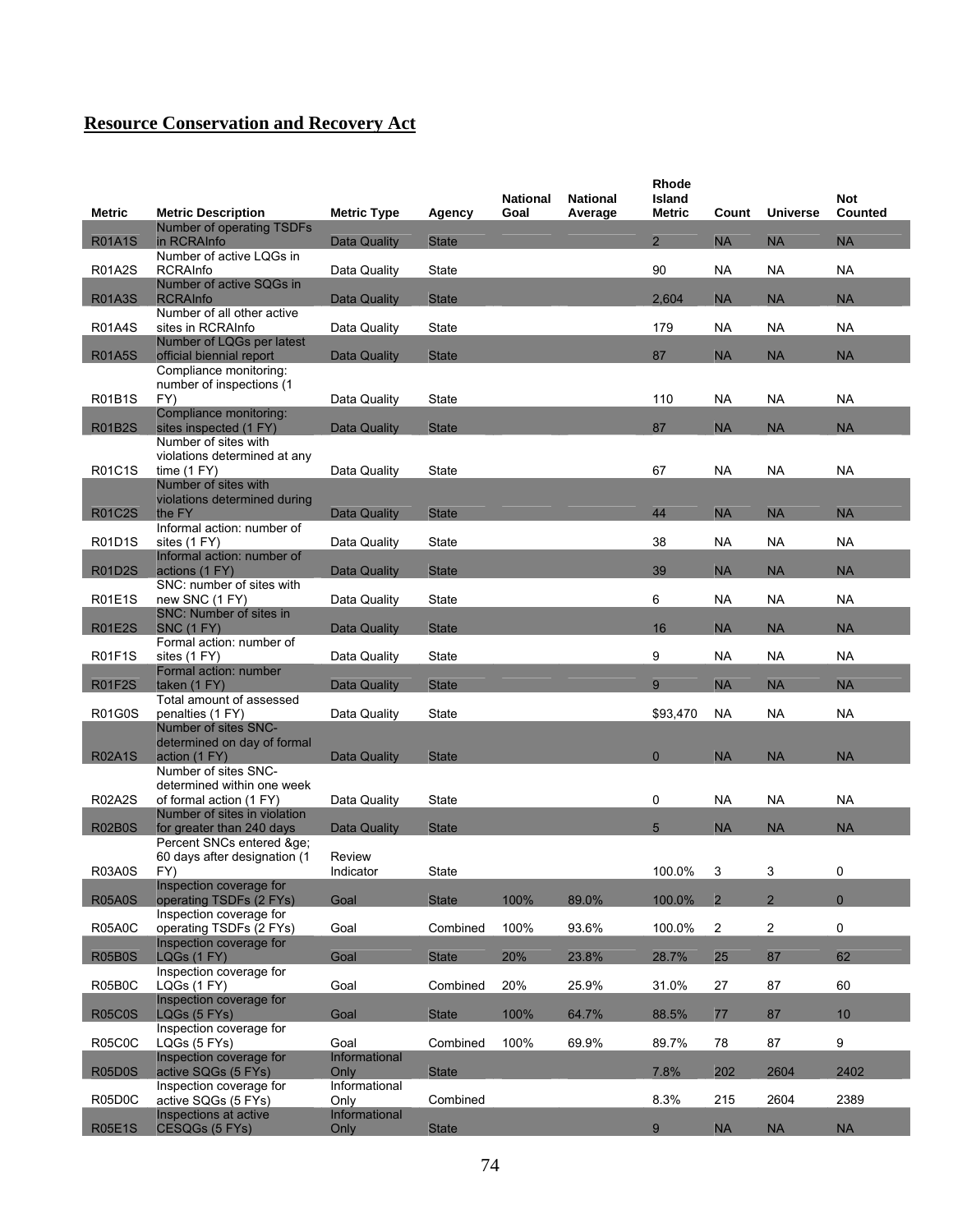|               | Inspections at active                                     | Informational |              |                 |       |                |                 |           |                |  |
|---------------|-----------------------------------------------------------|---------------|--------------|-----------------|-------|----------------|-----------------|-----------|----------------|--|
| <b>R05E1C</b> | CESQGs (5 FYs)                                            | Only          | Combined     |                 |       | 11             | <b>NA</b>       | <b>NA</b> | <b>NA</b>      |  |
|               | Inspections at active                                     | Informational |              |                 |       |                |                 |           |                |  |
| <b>R05E2S</b> | transporters (5 FYs)                                      | Only          | <b>State</b> |                 |       | 28             | <b>NA</b>       | <b>NA</b> | <b>NA</b>      |  |
|               | Inspections at active                                     | Informational |              |                 |       |                |                 |           |                |  |
| <b>R05E2C</b> | transporters (5 FYs)                                      | Only          | Combined     |                 |       | 28             | <b>NA</b>       | <b>NA</b> | <b>NA</b>      |  |
|               | Inspections at non-notifiers                              | Informational |              |                 |       |                |                 |           |                |  |
| <b>R05E3S</b> | $(5$ FYs)                                                 | Only          | <b>State</b> |                 |       | $\Omega$       | <b>NA</b>       | <b>NA</b> | <b>NA</b>      |  |
|               | Inspections at non-notifiers                              | Informational |              |                 |       |                |                 |           |                |  |
| <b>R05E3C</b> | $(5$ FYs)                                                 | Only          | Combined     |                 |       | $\Omega$       | <b>NA</b>       | <b>NA</b> | <b>NA</b>      |  |
|               | Inspections at active sites                               |               |              |                 |       |                |                 |           |                |  |
|               | other than those listed in                                | Informational |              |                 |       |                |                 |           |                |  |
| <b>R05E4S</b> | 5a-d and 5e1-5e3 (5 FYs)                                  | Only          | <b>State</b> |                 |       | $\overline{4}$ | <b>NA</b>       | <b>NA</b> | <b>NA</b>      |  |
|               | Inspections at active sites                               | Informational |              |                 |       |                |                 |           |                |  |
| <b>R05E4C</b> | other than those listed in                                |               |              |                 |       | 4              | <b>NA</b>       | <b>NA</b> | <b>NA</b>      |  |
|               | 5a-d and 5e1-5e3 (5 FYs)<br>Violation identification rate | Only          | Combined     |                 |       |                |                 |           |                |  |
|               | at sites with inspections (1                              | <b>Review</b> |              |                 |       |                |                 |           |                |  |
| <b>R07C0S</b> | FY)                                                       | Indicator     | <b>State</b> |                 |       | 50.6%          | 44              | 87        | 43             |  |
|               |                                                           |               |              | 1/2             |       |                |                 |           |                |  |
|               | SNC identification rate at                                | Review        |              | National        |       |                |                 |           |                |  |
| <b>R08A0S</b> | sites with inspections (1 FY)                             | Indicator     | <b>State</b> | Avg             | 3.8%  | 6.9%           | 6               | 87        | 81             |  |
|               |                                                           |               |              | 1/2             |       |                |                 |           |                |  |
|               | SNC identification rate at                                | <b>Review</b> |              | National        |       |                |                 |           |                |  |
| <b>R08A0C</b> | sites with evaluations (1 FY)                             | Indicator     | Combined     | Avg             | 4.2%  | 6.3%           | $6\phantom{1}6$ | 95        | 89             |  |
|               | Percent of SNC                                            |               |              |                 |       |                |                 |           |                |  |
|               | determinations made within                                |               |              |                 |       |                |                 |           |                |  |
| <b>R08B0S</b> | 150 days (1 FY)                                           | Goal          | <b>State</b> | 100%            | 82.0% | 100.0%         | 6               | 6         | $\mathbf 0$    |  |
|               | Percent of formal actions                                 |               |              | 1/2             |       |                |                 |           |                |  |
|               | taken that received a prior                               | <b>Review</b> |              | <b>National</b> |       |                |                 |           |                |  |
| <b>R08C0S</b> | SNC listing (1 FY)                                        | Indicator     | <b>State</b> | Avg             | 53.8% | 77.8%          | $\overline{7}$  | 9         | $\overline{2}$ |  |
|               | Percent of enforcement                                    |               |              |                 |       |                |                 |           |                |  |
|               | actions/referrals taken                                   | Review        |              |                 |       |                |                 |           |                |  |
| <b>R10A0S</b> | within 360 days (1 FY)                                    | Indicator     | <b>State</b> | 80%             | 24.2% | 16.7%          | $\mathbf{1}$    | 6         | 5              |  |
|               | Percent of enforcement                                    |               |              |                 |       |                |                 |           |                |  |
|               | actions/referrals taken                                   | <b>Review</b> |              |                 |       |                |                 |           |                |  |
| <b>R10A0C</b> | within 360 days (1 FY)                                    | Indicator     | Combined     | 80%             | 22.1% | 16.7%          |                 | 6         | 5              |  |
|               | No activity indicator -                                   |               |              |                 |       |                |                 |           |                |  |
|               | number of formal actions (1                               | Review        |              |                 |       |                |                 |           |                |  |
| <b>R10B0S</b> | FY)                                                       | Indicator     | <b>State</b> |                 |       | 9              | <b>NA</b>       | <b>NA</b> | <b>NA</b>      |  |
|               | No activity indicator -                                   | <b>Review</b> |              |                 |       |                |                 |           |                |  |
| <b>R12A0S</b> | penalties (1 FY)                                          | Indicator     | <b>State</b> |                 |       | \$93.470       | <b>NA</b>       | <b>NA</b> | <b>NA</b>      |  |
|               |                                                           |               |              | 1/2             |       |                |                 |           |                |  |
|               | Percent of final formal                                   | Review        |              | National        |       |                |                 |           |                |  |
| <b>R12B0S</b> | actions with penalty (1 FY)                               | Indicator     | <b>State</b> | Avg             | 85.5% | 100.0%         | 5               | 5         | 0              |  |
|               |                                                           |               |              | 1/2             |       |                |                 |           |                |  |
|               | <b>Percent of final formal</b>                            | <b>Review</b> |              | National        |       |                |                 |           |                |  |
| <b>R12B0C</b> | actions with penalty (1 FY)                               | Indicator     | Combined     | Avg             | 83.3% | 100.0%         | 8               | 8         | $\mathbf{0}$   |  |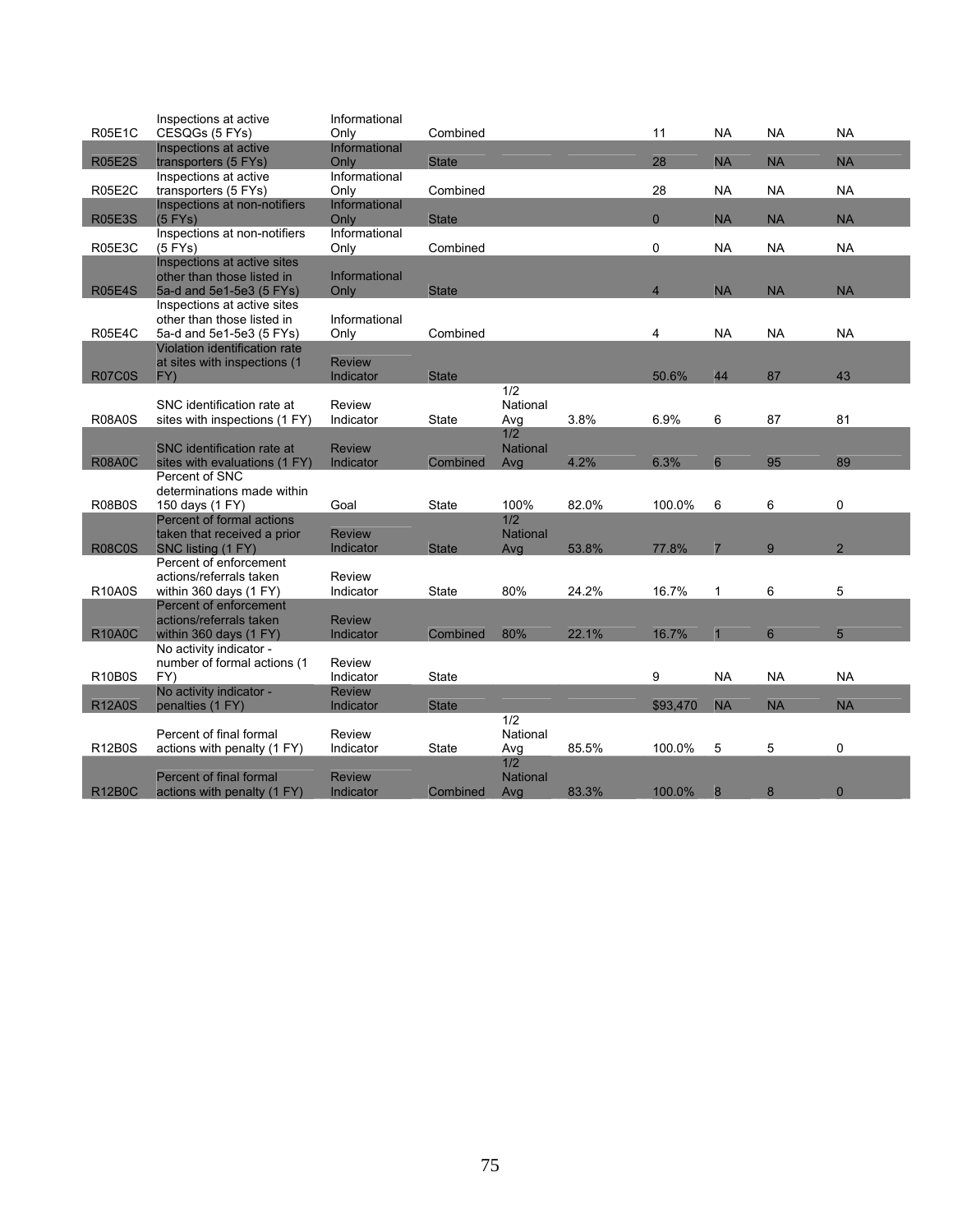# **APPENDIX C: PDA TRANSMITTAL LETTER**

Appendices C, D and E provide the results of the Preliminary Data Analysis (PDA). The Preliminary Data Analysis forms the initial structure for the SRF report, and helps ensure that the data metrics are adequately analyzed prior to the on-site review. This is a critical component of the SRF process because it allows the reviewers to be prepared and knowledgeable about potential problem areas before initiating the on-site portion of the review. In addition, it gives the region focus during the file reviews and/or basis for requesting supplemental files based on potential concerns raised by the data metrics results.

This section, Appendix C, contains the letter transmitting the results of the Preliminary Data Analysis to the state. This letter identifies areas that the data review suggests the need for further examination and discussion during the review process.

Region 1 media program lead reviewers transmitted PDAs and File Selection lists to RIDEM. by e-mail. They then discussed the contents of the PDAs with their state counterparts by phone and in meetings.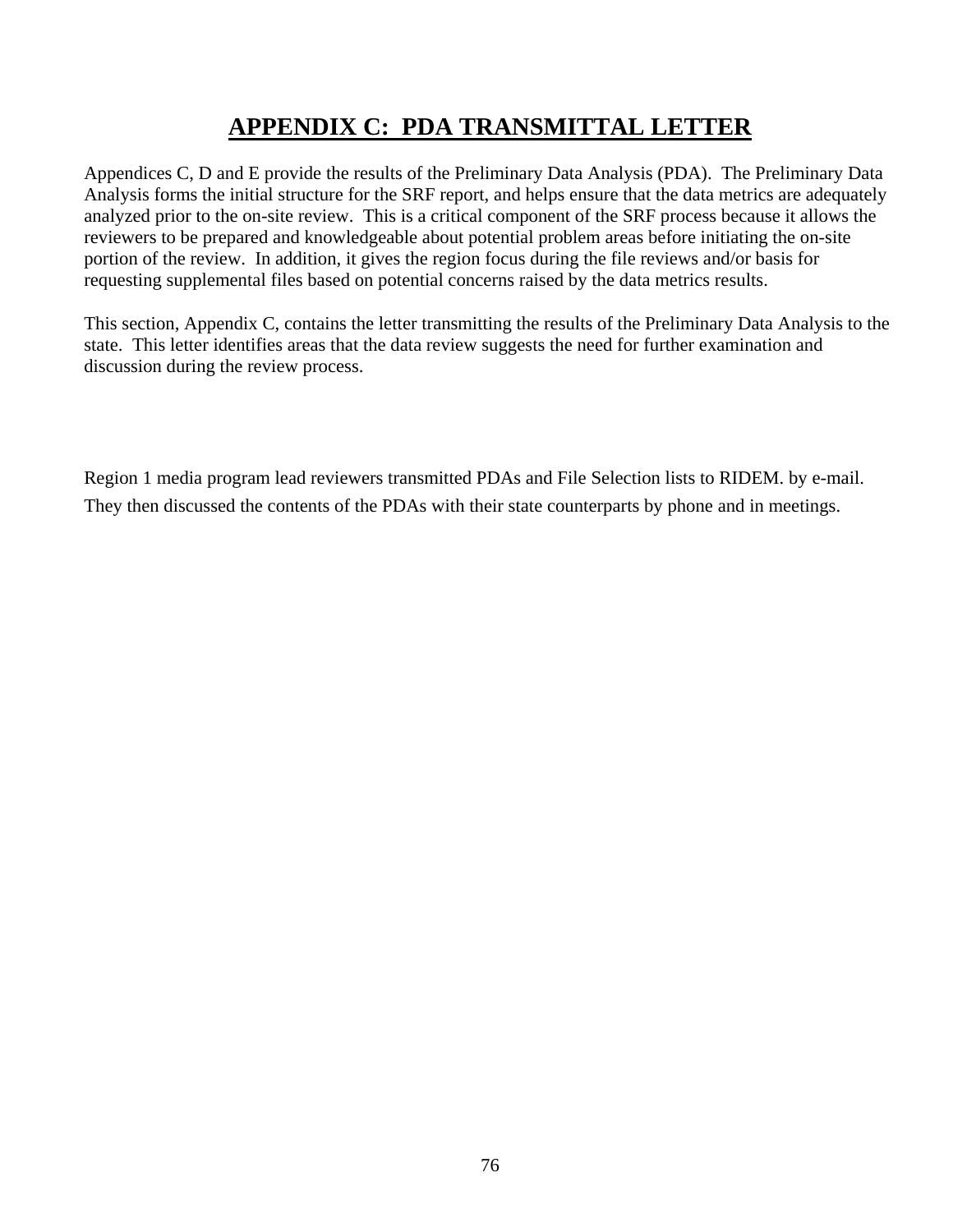# **APPENDIX D: PRELIMINARY DATA ANALYSIS CHARTS**

This section provides the results of the Preliminary Data Analysis (PDA). The Preliminary Data Analysis forms the initial structure for the SRF report, and helps ensure that the data metrics are adequately analyzed prior to the on-site review. This is a critical component of the SRF process, because it allows the reviewers to be prepared and knowledgeable about potential problem areas before initiating the on-site portion of the review. In addition, it gives the region focus during the file reviews and/or basis for requesting supplemental files based on potential concerns raised by the data metrics results. The PDA reviews each data metric and evaluates state performance against the national goal or average, if appropriate.

The PDA Chart in this section of the SRF report only includes metrics where potential concerns are identified or potential areas of exemplary performance. However, the full PDA, which is available as a document separate from this report, contains every metric - positive, neutral or negative. Initial Findings indicate the observed results. Initial Findings are preliminary observations and are used as a basis for further investigation. Findings are developed only after evaluating them against the file review results where appropriate, and dialogue with the state have occurred. Through this process, Initial Findings may be confirmed, modified, or determined not to be supported. Findings are presented in Section IV of this report.

| <b>Metric</b> | <b>Metric Description</b>                                                                                     | <b>Measure</b><br><b>Type</b> | <b>Metric</b><br><b>Type</b> | <b>National</b><br>Goal | <b>National</b><br>Average | Rhode<br>Island<br><b>Metric</b> | <b>Initial Findings</b><br>(EPA Only)                                                                                                                                                                             | <b>Evaluation</b><br>(EPA Only) |
|---------------|---------------------------------------------------------------------------------------------------------------|-------------------------------|------------------------------|-------------------------|----------------------------|----------------------------------|-------------------------------------------------------------------------------------------------------------------------------------------------------------------------------------------------------------------|---------------------------------|
| A01A1C        | Title V Universe: AFS<br><b>Operating Majors</b><br>(Current)                                                 | Data Quality                  | Combined                     |                         |                            | 41                               | Although Title V<br>universe is a moving<br>target, this count<br>appears accurate.<br>RI currently has<br>approximately 41<br>Title V sources.                                                                   | Appears<br>Acceptable           |
| A01A2C        | Title V Universe: AFS<br>Operating Majors with<br>Air Program Code = V<br>(Current)                           | Data Quality                  | Combined                     |                         |                            | 41                               |                                                                                                                                                                                                                   | Appears<br>Acceptable           |
| A01B1C        | Source Count:<br><b>Synthetic Minors</b><br>(Current)                                                         | Data Quality                  | Combined                     |                         |                            | 80                               | Although SM80<br>universe is a moving<br>target, this count<br>appears accurate.<br>RI currently has<br>approximately 85<br>SM80 sources.                                                                         | Appears<br>Acceptable           |
| A01B2C        | Source Count:<br><b>NESHAP Minors</b><br>(Current)                                                            | Data Quality                  | Combined                     |                         |                            | 5                                |                                                                                                                                                                                                                   | Appears<br>Acceptable           |
| A01B3C        | Source Count: Active<br>Minor facilities or<br>otherwise FedRep, not<br>including NESHAP Part<br>61 (Current) | Informational<br>Only         | Combined                     |                         |                            | 38                               | In the past, RI has<br>inspected other<br>minor sources that<br>are not included in<br>this count. However,<br>due to resource<br>issues, RI is<br>concentrating its<br>inspection efforts<br>(albeit limited) on | Appears<br>Acceptable           |

#### **Clean Air Act**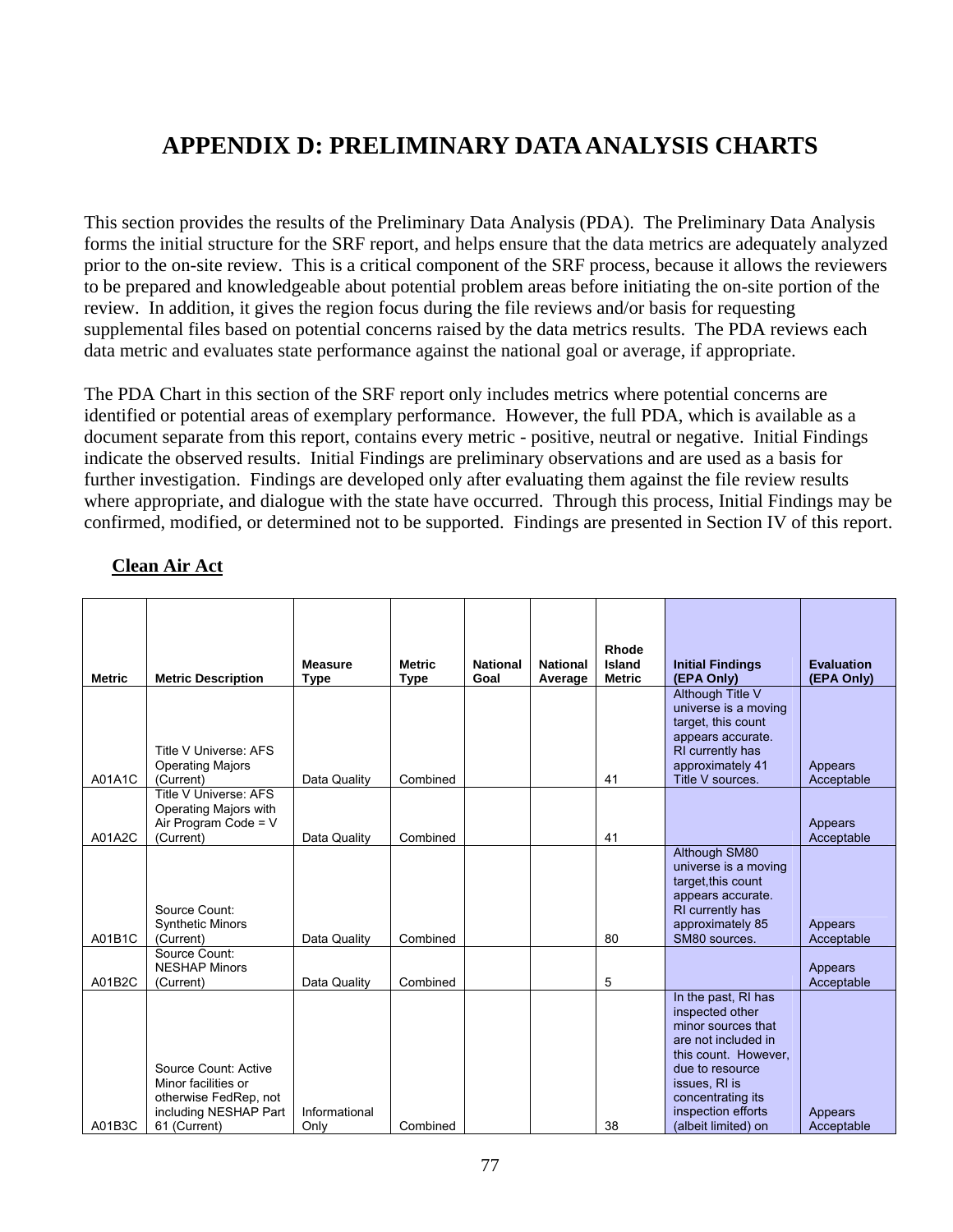|        |                                              |               |          |       |        | Title V and SM80<br>inspections.             |                                  |
|--------|----------------------------------------------|---------------|----------|-------|--------|----------------------------------------------|----------------------------------|
|        |                                              |               |          |       |        |                                              |                                  |
|        |                                              |               |          |       |        |                                              |                                  |
|        |                                              |               |          |       |        |                                              |                                  |
|        |                                              |               |          |       |        |                                              |                                  |
|        | CAA Subprogram                               |               |          |       |        |                                              |                                  |
|        | Designation: NSPS                            |               |          |       |        |                                              | Appears                          |
| A01C1C | (Current)<br><b>CAA Subprogram</b>           | Data Quality  | Combined |       | 31     |                                              | Acceptable                       |
|        | Designation: NESHAP                          |               |          |       |        |                                              | Appears                          |
| A01C2C | (Current)                                    | Data Quality  | Combined |       | 9      |                                              | Acceptable                       |
|        | <b>CAA Subprogram</b><br>Designation: MACT   |               |          |       |        |                                              | Appears                          |
| A01C3C | (Current)                                    | Data Quality  | Combined |       | 29     |                                              | Acceptable                       |
|        |                                              |               |          |       |        | Although RI did not<br>conduct 100% of the   |                                  |
|        |                                              |               |          |       |        | NSPS inspections,                            |                                  |
|        |                                              |               |          |       |        | the state is above the<br>national average.  |                                  |
|        |                                              |               |          |       |        | However, the state                           |                                  |
|        |                                              |               |          |       |        | has serious resource<br>issues and is        |                                  |
|        |                                              |               |          |       |        | struggling to conduct                        |                                  |
|        | CAA Subprogram<br>Designation: Percent       |               |          |       |        | inspections in all<br>categories.            | Appears                          |
|        | NSPS facilities with                         |               |          |       |        | Inspection counts in                         | Acceptable /                     |
|        | FCEs conducted after                         |               |          |       | 83.3%  | FY08 appear to be                            | <b>Potential</b>                 |
| A01C4S | 10/1/2005                                    | Data Quality  | State    | 72.7% |        | much worse.<br>RI should have                | Concern                          |
|        |                                              |               |          |       |        | conducted 3 FCEs at                          |                                  |
|        |                                              |               |          |       |        | NESHAP sources,<br>but did not conduct       |                                  |
|        |                                              |               |          |       |        | any. However, the                            |                                  |
|        |                                              |               |          |       |        | state has serious<br>resource issues and     |                                  |
|        |                                              |               |          |       |        | is struggling to                             |                                  |
|        | CAA Subprogram<br>Designation: Percent       |               |          |       |        | conduct inspections<br>in all categories.    | <b>Appears</b>                   |
|        | NESHAP facilities with                       |               |          |       |        | Inspection counts in                         | Acceptable /                     |
|        | FCEs conducted after<br>10/1/2005            |               |          | 31.2% |        | FY08 appear to be                            | <b>Potential</b>                 |
| A01C5S |                                              | Data Quality  | State    |       | 100.0% | much worse.<br>Although RI did not           | Concern                          |
|        |                                              |               |          |       |        | conduct 100% of the                          |                                  |
|        |                                              |               |          |       |        | NSPS inspections,<br>the state is above the  |                                  |
|        |                                              |               |          |       |        | national average.                            |                                  |
|        |                                              |               |          |       |        | However, the state<br>has serious resource   |                                  |
|        |                                              |               |          |       |        | issues and is                                |                                  |
|        | CAA Subprogram                               |               |          |       |        | struggling to conduct<br>inspections in all  |                                  |
|        | Designation: Percent                         |               |          |       |        | categories.                                  | <b>Appears</b>                   |
|        | MACT facilities with<br>FCEs conducted after |               |          |       |        | Inspection counts in<br>FY08 appear to be    | Acceptable /<br><b>Potential</b> |
| A01C6S | 10/1/2005                                    | Data Quality  | State    | 89.4% | 88.9%  | much worse.                                  | Concern                          |
|        | Compliance<br>Monitoring: Sources            |               |          |       |        |                                              | Appears                          |
| A01D1S | with FCEs (1 FY)                             | Data Quality  | State    |       | 51     |                                              | Acceptable                       |
|        | Compliance                                   |               |          |       |        |                                              |                                  |
| A01D2S | Monitoring: Number of<br>FCEs (1 FY)         | Data Quality  | State    |       | 54     |                                              | Appears<br>Acceptable            |
|        |                                              |               |          |       |        | Given resources                              |                                  |
|        |                                              |               |          |       |        | issues, and lack of<br>inspector experience, |                                  |
|        |                                              |               |          |       |        | RI may need to                               |                                  |
|        | Compliance<br>Monitoring: Number of          | Informational |          |       |        | consider conducting<br>FCEs that combine     | Appears                          |
| A01D3S | PCEs (1 FY)                                  | Only          | State    |       | 22     | on-site and off-site                         | Acceptable                       |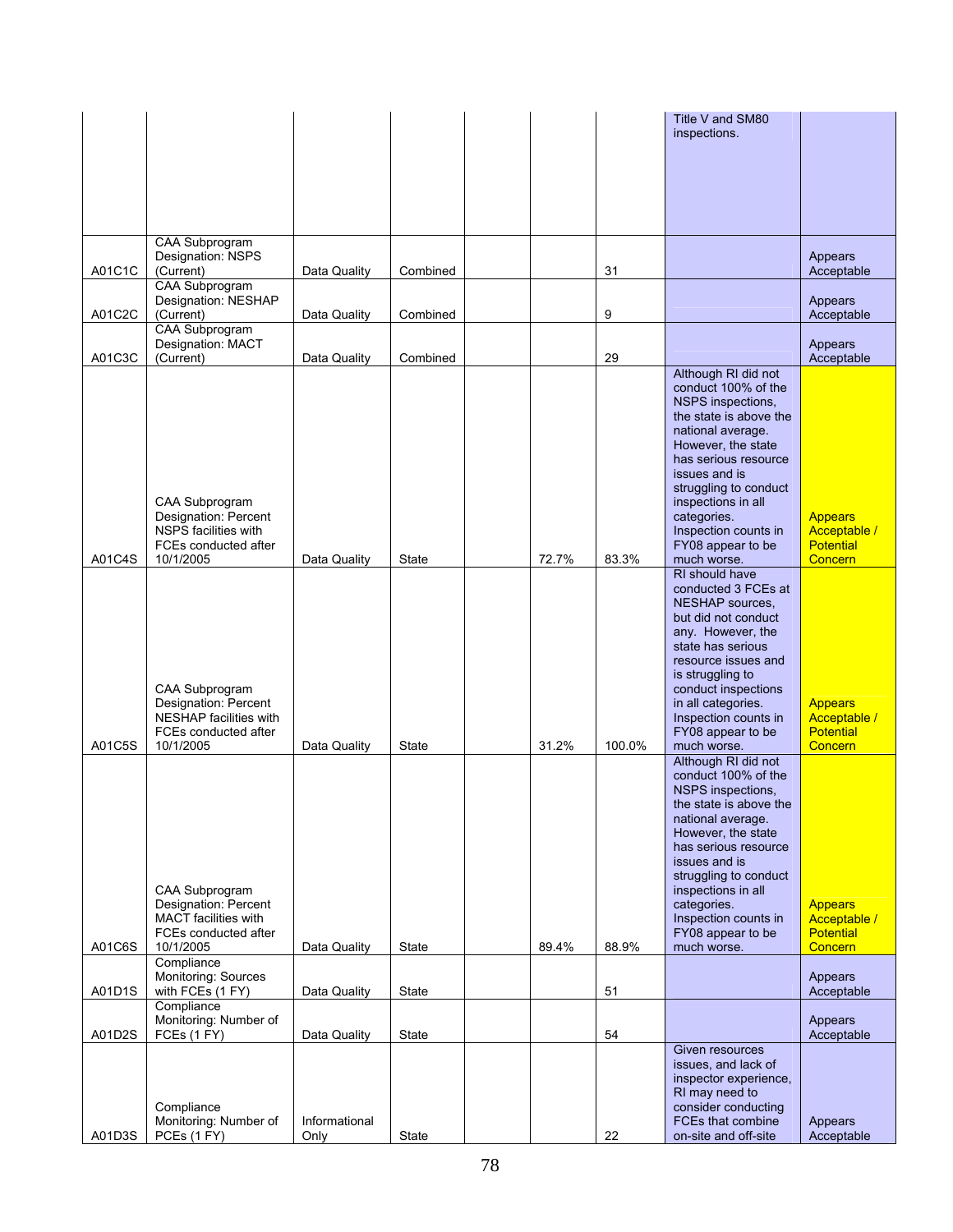|        |                                                      |                     |              |             |       |           | PCEs.                                      |                       |
|--------|------------------------------------------------------|---------------------|--------------|-------------|-------|-----------|--------------------------------------------|-----------------------|
|        |                                                      |                     |              |             |       |           |                                            |                       |
|        |                                                      |                     |              |             |       |           |                                            |                       |
|        |                                                      |                     |              |             |       |           |                                            |                       |
|        |                                                      |                     |              |             |       |           |                                            |                       |
|        | <b>Historical Non-</b><br>Compliance Counts (1       |                     |              |             |       |           |                                            | Appears               |
| A01E0S | FY)                                                  | Data Quality        | State        |             |       | 18        |                                            | Acceptable            |
|        | Informal Enforcement                                 |                     |              |             |       |           |                                            |                       |
|        | Actions: Number                                      |                     |              |             |       |           |                                            | Appears               |
| A01F1S | Issued (1 FY)<br>Informal Enforcement                | Data Quality        | State        |             |       | 20        |                                            | Acceptable            |
|        | Actions: Number of                                   |                     |              |             |       |           |                                            | Appears               |
| A01F2S | Sources (1 FY)                                       | Data Quality        | State        |             |       | 20        |                                            | Acceptable            |
|        | HPV: Number of New                                   |                     |              |             |       |           |                                            | Appears               |
| A01G1S | Pathways (1 FY)                                      | Data Quality        | State        |             |       | 12        |                                            | Acceptable            |
|        | HPV: Number of New                                   |                     |              |             |       |           |                                            | Appears               |
| A01G2S | Sources (1 FY)<br>HPV Day Zero                       | Data Quality        | State        |             |       | 10        |                                            | Acceptable            |
|        | Pathway Discovery                                    |                     |              |             |       |           |                                            |                       |
|        | date: Percent DZs                                    |                     |              |             |       |           |                                            |                       |
|        | reported after                                       |                     |              |             |       |           |                                            |                       |
| A01H1S | 10/01/2005 with<br>discovery                         | Data Quality        | <b>State</b> | 100%        | 45.3% | 100.0%    |                                            | Appears<br>Acceptable |
|        | HPV Day Zero                                         |                     |              |             |       |           |                                            |                       |
|        | Pathway Violating                                    |                     |              |             |       |           |                                            |                       |
|        | Pollutants: Percent<br>DZs reported after            |                     |              |             |       |           |                                            |                       |
| A01H2S | 10/01/2005                                           | Data Quality        | State        | 100%        | 67.2% | 100.0%    |                                            | Appears<br>Acceptable |
|        | HPV Day Zero                                         |                     |              |             |       |           |                                            |                       |
|        | Pathway Violation                                    |                     |              |             |       |           |                                            |                       |
|        | Type Code(s): Percent<br>DZs reported after          |                     |              |             |       |           |                                            |                       |
|        | 10/01/2005 with HPV                                  |                     |              |             |       |           |                                            | Appears               |
| A01H3S | Violation Type Code(s)                               | Data Quality        | State        | 100%        | 57.4% | 100.0%    |                                            | Acceptable            |
|        | Formal Action: Number                                |                     |              |             |       |           |                                            | Appears               |
| A01I1S | Issued (1 FY)                                        | Data Quality        | State        |             |       | 11        |                                            | Acceptable            |
|        | Formal Action: Number                                |                     |              |             |       |           |                                            | Appears               |
| A01I2S | of Sources (1 FY)<br><b>Assessed Penalties:</b>      | Data Quality        | State        |             |       | 11        |                                            | Acceptable            |
|        | Total Dollar Amount (1                               |                     |              |             |       |           |                                            | Appears               |
| A01J0S | FY)                                                  | Data Quality        | State        |             |       | \$296,083 |                                            | Acceptable            |
|        | <b>Major Sources Missing</b>                         |                     |              |             |       |           |                                            |                       |
| A01K0S | <b>CMS Policy</b><br>Applicability (Current)         | Review<br>Indicator | State        |             |       | 0         |                                            | Appears<br>Acceptable |
|        |                                                      |                     |              |             |       |           | All HPVs should                            |                       |
|        | Number of                                            |                     |              |             |       |           | have a compliance                          |                       |
| A02A0S | HPVs/Number of NC<br>Sources (1 FY)                  | Data Quality        | State        | $\geq 50\%$ | 71.1% | 66.7%     | status of "in<br>violation."               | Minor Issue           |
|        |                                                      |                     |              |             |       |           | Due to resource                            |                       |
|        |                                                      |                     |              |             |       |           | issues, RI has been                        |                       |
|        |                                                      |                     |              |             |       |           | unable to observe<br>stack tests. It is    |                       |
|        |                                                      |                     |              |             |       |           | likely that this                           |                       |
|        |                                                      |                     |              |             |       |           | resource problem will                      |                       |
|        |                                                      |                     |              |             |       |           | have a significant                         |                       |
|        | <b>Stack Test Results at</b><br>Federally-Reportable |                     |              |             |       |           | negative impact on<br>the integrity of the |                       |
|        | Sources - % Without                                  |                     |              |             |       |           | program as well as                         |                       |
|        | Pass/Fail Results (1                                 |                     |              |             |       |           | environmental                              | <b>Potential</b>      |
| A02B1S | FY)                                                  | Goal                | State        | 0%          | 5.8%  | 0.0%      | protection.                                | Concern               |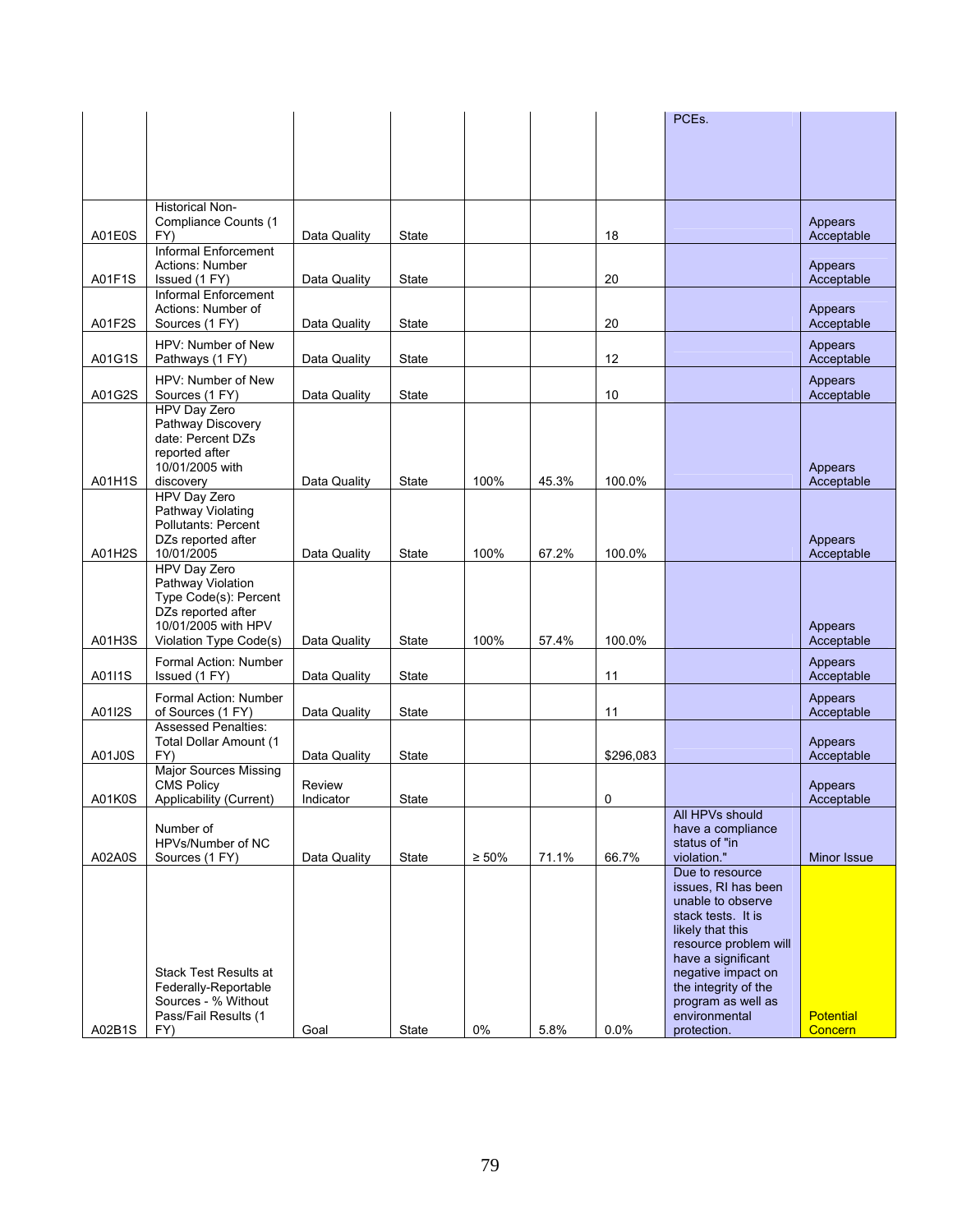|                  | <b>Stack Test Results at</b>                                                                                              |                             |                |              |                |                | Due to resource<br>issues, RI has been<br>unable to observe<br>stack tests. It is<br>likely that this<br>resource problem will<br>have a significant<br>negative impact on<br>the integrity of the                                                                                        |                                                               |
|------------------|---------------------------------------------------------------------------------------------------------------------------|-----------------------------|----------------|--------------|----------------|----------------|-------------------------------------------------------------------------------------------------------------------------------------------------------------------------------------------------------------------------------------------------------------------------------------------|---------------------------------------------------------------|
| A02B2S           | Federally-Reportable<br>Sources - Number of<br>Failures (1 FY)                                                            | Data Quality                | State          |              |                | 0              | program as well as<br>environmental<br>protection.                                                                                                                                                                                                                                        | <b>Potential</b><br>Concern                                   |
|                  | Percent HPVs Entered<br><= 60 Days After<br>Designation, Timely                                                           |                             |                |              |                |                | All HPVs should be<br>entered within 60<br>days. Only one HPV<br>was entered within<br>60 days. All others<br>were entered at least<br>100 days (and in one<br>case 400 days) after<br>discovery. RI is well<br>below national                                                            | <b>Potential</b>                                              |
| A03A0S           | Entry (1 FY)<br><b>Percent Compliance</b><br>Monitoring related<br>MDR actions reported<br><= 60 Days After               | Goal                        | State          | 100%         | 24.8%          | 8.3%           | average.<br>Although RI appears<br>to be having difficulty<br>entering actions into<br>AFS in a timely way,<br>it is above the<br>national average<br>regarding the entry of                                                                                                              | Concern<br><b>Appears</b><br>Acceptable /                     |
| A03B1S           | Designation, Timely<br>Entry (1 FY)                                                                                       | Goal                        | State          | 100%         | 52.6%          | 74.7%          | compliance<br>monitoring actions.<br>Although RI appears                                                                                                                                                                                                                                  | <b>Potential</b><br>Concern                                   |
| A03B2S           | <b>Percent Enforcement</b><br>related MDR actions<br>reported $\leq$ 60 Days<br>After Designation,<br>Timely Entry (1 FY) | Goal                        | <b>State</b>   | 100%         | 67.3%          | 83.9%          | to be having difficulty<br>entering actions into<br>AFS in a timely way,<br>it is above the<br>national average<br>regarding the entry of<br>enforcement actions.                                                                                                                         | <b>Appears</b><br>Acceptable /<br><b>Potential</b><br>Concern |
|                  | CMS Major Full<br><b>Compliance Evaluation</b><br>(FCE) Coverage (2 FY                                                    |                             |                |              |                |                | RI only conducted<br>FCEs at 75% of its<br>major sources in the<br>2 year cycle, which is<br>below the national<br>average. Given the<br>serious resource<br>issues in the state, it<br>is likely that this<br>number will be even                                                        | <b>Potential</b>                                              |
| A05A1S<br>A05A2S | CMS Cycle)<br><b>CAA Major Full</b><br><b>Compliance Evaluation</b><br>(FCE) Coverage (most<br>recent 2 FY)               | Goal<br>Review<br>Indicator | State          | 100%<br>100% | 90.5%<br>84.4% | 75.6%<br>75.6% | lower in FY08.<br>RI only conducted<br>FCEs at 75% of its<br>required major<br>sources in the 2 year<br>cycle, which is below<br>the national average.<br>Given the serious<br>resource issues in<br>the state, it is likely<br>that this number will<br>be even lower in<br><b>FY08.</b> | Concern<br><b>Potential</b><br>Concern                        |
| A05B1S           | <b>CAA Synthetic Minor</b><br>80% Sources (SM-80)<br>FCE Coverage (5 FY<br>CMS Cycle)                                     | Review<br>Indicator         | State<br>State | 20%-<br>100% | 48.4%          | 49.3%          | Although state has<br>conducted FCEs at<br>the majority of SM80<br>sources in the 5 year<br>CMS cycle, it is likely<br>that the state will<br>have difficulty<br>meeting this<br>commitment in the                                                                                        | <b>Potential</b><br><b>Concern</b>                            |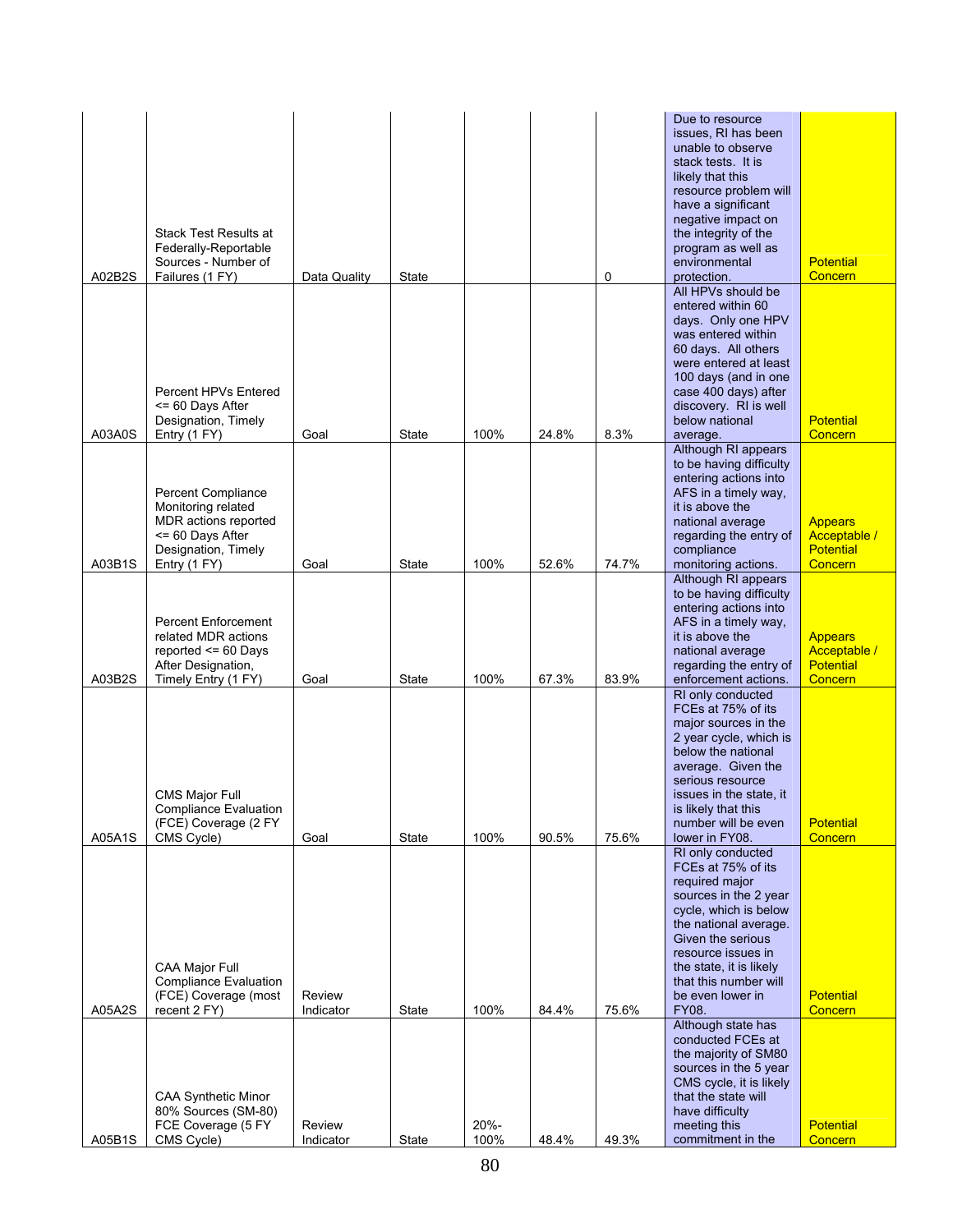|        |                                                        |                       |              |                   |       |       | future.                                        |                       |
|--------|--------------------------------------------------------|-----------------------|--------------|-------------------|-------|-------|------------------------------------------------|-----------------------|
|        |                                                        |                       |              |                   |       |       |                                                |                       |
|        |                                                        |                       |              |                   |       |       |                                                |                       |
|        |                                                        |                       |              |                   |       |       |                                                |                       |
|        |                                                        |                       |              |                   |       |       |                                                |                       |
|        |                                                        |                       |              |                   |       |       |                                                |                       |
|        |                                                        |                       |              |                   |       |       | Although state has                             |                       |
|        |                                                        |                       |              |                   |       |       | conducted FCEs at<br>the majority of SM80      |                       |
|        |                                                        |                       |              |                   |       |       | sources in the 5 year                          |                       |
|        |                                                        |                       |              |                   |       |       | CMS cycle, it is likely<br>that the state will |                       |
|        | CAA Synthetic Minor                                    |                       |              |                   |       |       | have difficulty                                |                       |
|        | 80% Sources (SM-80)                                    |                       |              |                   |       |       | meeting this                                   |                       |
|        | FCE Coverage (last full                                | Informational         |              | 20%-              |       |       | commitment in the                              | <b>Potential</b>      |
| A05B2S | 5 FY)                                                  | Only                  | <b>State</b> | 100%              | 89.1% | 91.2% | future.                                        | Concern               |
|        | <b>CAA Synthetic Minor</b>                             |                       |              |                   |       |       |                                                |                       |
| A05C0S | FCE and reported PCE<br>Coverage (last 5 FY)           | Informational<br>Only | State        |                   | 80.0% | 91.1% |                                                | Appears<br>Acceptable |
|        |                                                        |                       |              |                   |       |       |                                                |                       |
|        | CAA Minor FCE and<br><b>Reported PCE</b>               | Informational         |              |                   |       |       |                                                | Appears               |
| A05D0S | Coverage (last 5 FY)                                   | Only                  | State        |                   | 32.0% | 7.4%  |                                                | Acceptable            |
|        | Number of Sources                                      |                       |              |                   |       |       |                                                |                       |
|        | with Unknown<br><b>Compliance Status</b>               | Review                |              |                   |       |       |                                                | Appears               |
| A05E0S | (Current)                                              | Indicator             | State        |                   |       | 15    |                                                | Acceptable            |
|        |                                                        |                       |              |                   |       |       | State has not                                  |                       |
|        |                                                        |                       |              |                   |       |       | conducted any Clean<br>Air Act investigations  |                       |
|        |                                                        |                       |              |                   |       |       | in the past five years.                        |                       |
|        |                                                        |                       |              |                   |       |       | Given the serious                              |                       |
|        |                                                        |                       |              |                   |       |       | resource issues in                             |                       |
|        |                                                        |                       |              |                   |       |       | the state, it appears<br>that RI will have     |                       |
|        |                                                        |                       |              |                   |       |       | trouble meeting the                            |                       |
|        | <b>CAA Stationary Source</b>                           |                       |              |                   |       |       | CMS commitments in<br>the future and will not  |                       |
|        | Investigations (last 5                                 | Informational         |              |                   |       |       | be able to conduct in                          |                       |
| A05F0S | FY)                                                    | Only                  | <b>State</b> |                   |       | 0     | depth investigations.                          | <b>Minor Issue</b>    |
|        | Review of Self-<br>Certifications                      |                       |              |                   |       |       |                                                | Appears               |
| A05G0S | Completed (1 FY)                                       | Goal                  | State        | 100%              | 90.6% | 97.6% |                                                | Acceptable            |
|        | Percent facilities in                                  |                       |              |                   |       |       |                                                |                       |
|        | noncompliance that<br>have had an FCE,                 |                       |              | >1/2              |       |       |                                                |                       |
|        | stack test, or                                         | Review                |              | National          |       |       |                                                | Appears               |
| A07C1S | enforcement (1 FY)                                     | Indicator             | State        | Avg               | 18.7% | 16.7% |                                                | Acceptable            |
|        |                                                        |                       |              |                   |       |       | Due to resource<br>issues, RI has been         |                       |
|        |                                                        |                       |              |                   |       |       | unable to observe                              |                       |
|        |                                                        |                       |              |                   |       |       | stack tests. It is                             |                       |
|        |                                                        |                       |              |                   |       |       | likely that this                               |                       |
|        |                                                        |                       |              |                   |       |       | resource problem will<br>have a significant    |                       |
|        | Percent facilities that                                |                       |              |                   |       |       | negative impact on                             |                       |
|        | have had a failed stack<br>test and have               |                       |              | >1/2              |       |       | the integrity of the<br>program as well as     |                       |
|        | noncompliance status                                   | Review                |              | National          |       |       | environmental                                  | <b>Potential</b>      |
| A07C2S | (1 FY)                                                 | Indicator             | State        | Avg               | 33.0% | 0.0%  | protection.                                    | Concern               |
|        |                                                        |                       |              |                   |       |       | RI seems to be                                 |                       |
|        |                                                        |                       |              |                   |       |       | identifying a<br>reasonable                    |                       |
|        |                                                        |                       |              |                   |       |       | percentage of HPVs                             |                       |
|        | <b>High Priority Violation</b><br>Discovery Rate - Per | Review                |              | > 1/2<br>National |       |       | given the size of its<br>major source          |                       |
| A08A0S | Major Source (1 FY)                                    | Indicator             | State        | Avg               | 9.2%  | 12.2% | universe.                                      | Appears<br>Acceptable |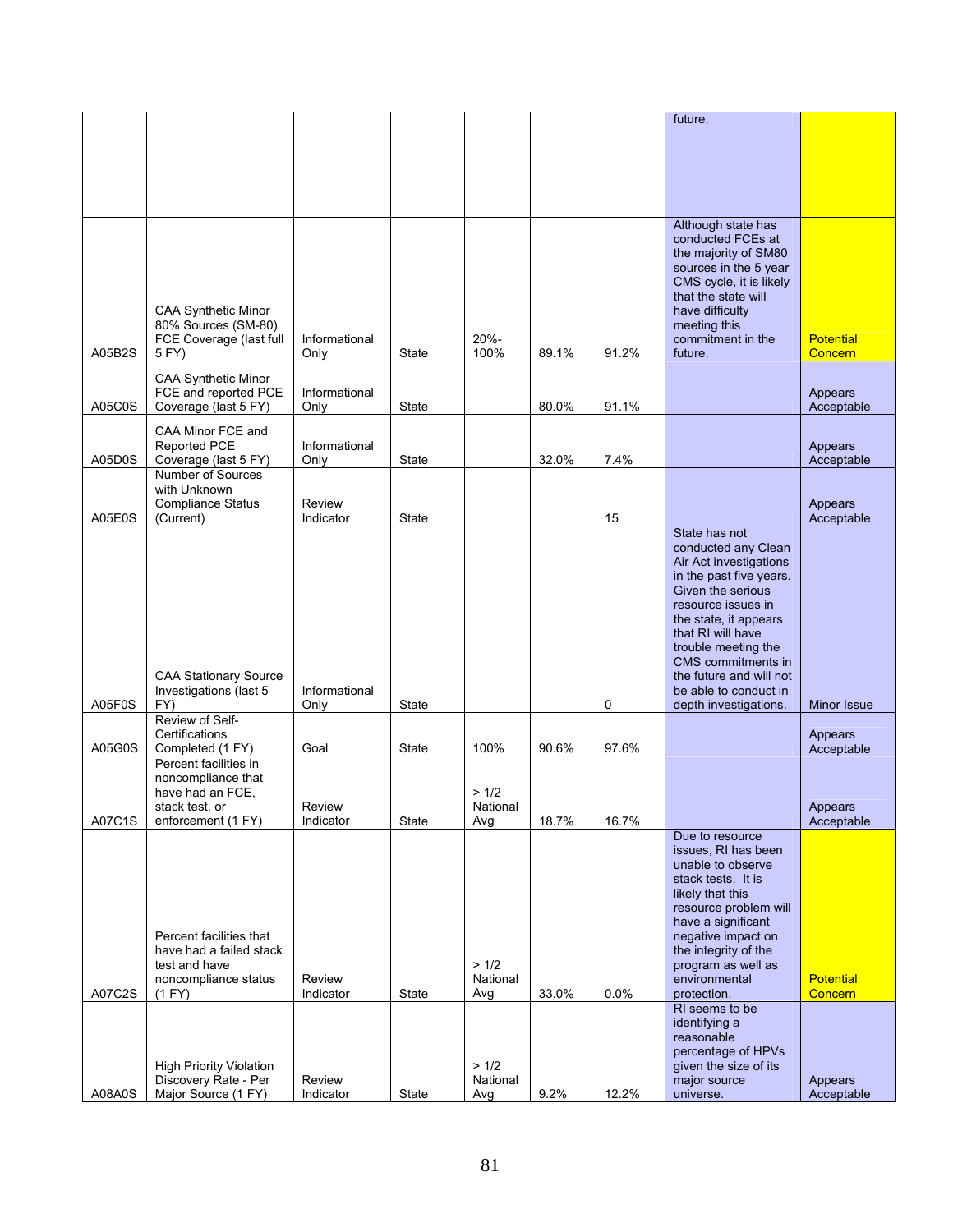| A08B0S | <b>High Priority Violation</b><br>Discovery Rate - Per<br><b>Synthetic Minor Source</b><br>(1 FY)                          | Review<br>Indicator | State        | >1/2<br>National<br>Avg  | 1.5%  | 3.8%   | RI seems to be<br>identifying a<br>reasonable<br>percentage of HPVs<br>given the size of its<br>SM80 source<br>universe.                                                                                                                                 | Appears<br>Acceptable       |
|--------|----------------------------------------------------------------------------------------------------------------------------|---------------------|--------------|--------------------------|-------|--------|----------------------------------------------------------------------------------------------------------------------------------------------------------------------------------------------------------------------------------------------------------|-----------------------------|
| A08C0S | <b>Percent Formal Actions</b><br>With Prior HPV -<br>Majors (1 FY)                                                         | Review<br>Indicator | <b>State</b> | > 1/2<br>National<br>Avg | 72.8% | 100.0% |                                                                                                                                                                                                                                                          | Appears<br>Acceptable       |
| A08D0S | Percent Informal<br><b>Enforcement Actions</b><br>Without Prior HPV -<br>Majors (1 FY)                                     | Review<br>Indicator | <b>State</b> | < 1/2<br>National<br>Avg | 39.7% | 28.6%  |                                                                                                                                                                                                                                                          | Appears<br>Acceptable       |
| A08E0S | <b>Percent Failed Stack</b><br><b>Test Actions that</b><br>received HPV listing -<br>Majors and Synthetic<br>Minors (2 FY) | Review<br>Indicator | <b>State</b> | >1/2<br>National<br>Avg  | 42.4% | 100.0% | Due to resource<br>issues, RI has been<br>unable to observe<br>stack tests. It is<br>likely that this<br>resource problem will<br>have a significant<br>negative impact on<br>the integrity of the<br>program as well as<br>environmental<br>protection. | <b>Potential</b><br>Concern |
| A10A0S | Percent HPVs not<br>meeting timeliness<br>qoals (2 FY)                                                                     | Review<br>Indicator | State        |                          | 40.8% | 44.4%  | In general, RI seems<br>to be taking more<br>than 270 days to<br>address HPVs.                                                                                                                                                                           | <b>Minor Issue</b>          |
| A12A0S | No Activity Indicator -<br><b>Actions with Penalties</b><br>(1 FY)                                                         | Review<br>Indicator | State        |                          |       | 11     |                                                                                                                                                                                                                                                          | Appears<br>Acceptable       |
| A12B0S | Percent Actions at<br>HPVs With Penalty (1<br>FY)                                                                          | Review<br>Indicator | State        | $\geq 80\%$              | 81.6% | 100.0% | RI collected penalties<br>from all HPVs<br>identified in FY07                                                                                                                                                                                            | Appears<br>Acceptable       |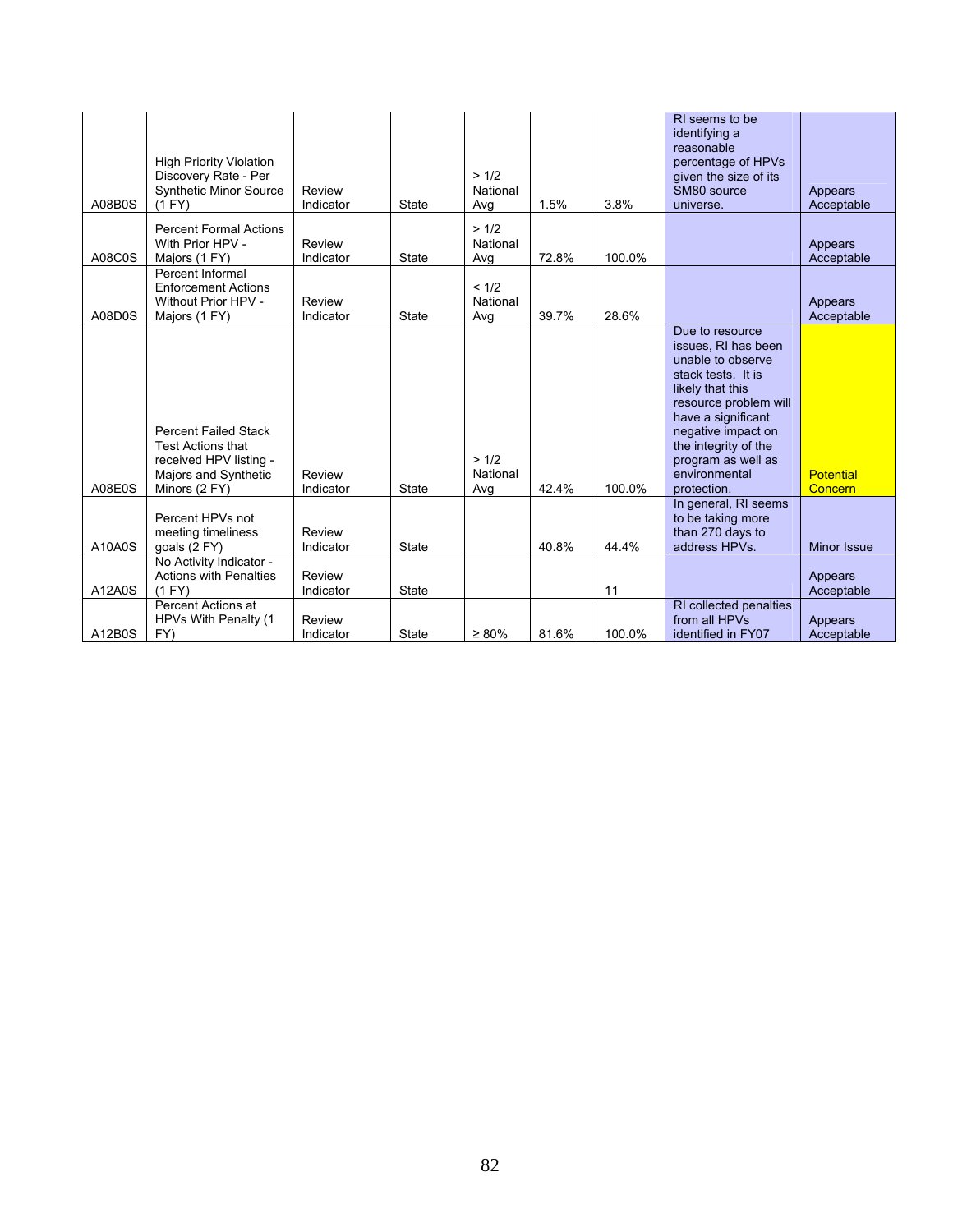## **Clean Water Act**

| <b>Metric</b> | <b>Description</b><br><b>Metric</b>                                               | Measure Type          | Metric Type | National Goal | Average<br>National | Rhode Island<br><b>Metric</b> | (EPA Only)<br>Evaluation | Initial Findings<br>(EPA Only)                                                                                                                                                                                   |
|---------------|-----------------------------------------------------------------------------------|-----------------------|-------------|---------------|---------------------|-------------------------------|--------------------------|------------------------------------------------------------------------------------------------------------------------------------------------------------------------------------------------------------------|
| <b>P01A1C</b> | Active facility universe: NPDES major<br>individual permits (Current)             | Data Quality          | Combined    |               |                     | 22                            | MI                       | Corrected data<br>accepted. This may<br>be an artifact of OTIS<br>SRF program as the<br>missing facilities<br>come up through the<br>file selection tool.<br>Need to investigate<br>cause of discrepancy         |
| <b>P01A2C</b> | Active facility universe: NPDES major<br>general permits (Current)                | Data Quality          | Combined    |               |                     | 0                             | AA                       | RI does not issue<br>major general permits                                                                                                                                                                       |
| <b>P01A3C</b> | Active facility universe: NPDES non-<br>major individual permits (Current)        | Data Quality          | Combined    |               |                     | 67                            | AA                       |                                                                                                                                                                                                                  |
| P01A4C        | Active facility universe: NPDES non-<br>major general permits (Current)           | Data Quality          | Combined    |               |                     | 255                           | AA                       | State should address<br>data entry backlog<br>Metric not<br>functioning. Need to                                                                                                                                 |
| <b>P01B1C</b> | Major individual permits: correctly coded<br>limits (Current)                     | Goal                  | Combined    | 295%          | 67.40%              | 63.60%                        | N/A                      | evaluate accuracy of<br>multi-year reports for<br>other 1b categories --<br>Only values for FY07<br>are reported.                                                                                                |
| C01B2C        | Major individual permits: DMR entry rate<br>based on DMRs expected (1 Qtr)        | Goal                  | Combined    | ≥95%          | 89.60%              | 99.40%                        | AA                       |                                                                                                                                                                                                                  |
| C01B3C        | Major individual permits: percent with<br>permit limits and DMR data (1 FY)       | Goal                  | Combined    | 295%          | 85.90%              | 100.00%                       | AA                       | RI performance<br>exceeds national<br>goal. Missing<br>permittees to be<br>addressed under<br>1a1.                                                                                                               |
| P01B4C        | Major individual permits: manual<br>RNC/SNC override rate (1 FY)                  | Data Quality          | Combined    |               |                     | 0.00%                         | AA                       |                                                                                                                                                                                                                  |
| P01C1C        | Non-major individual permits: correctly<br>coded limits (Current)                 | Informational<br>Only | Combined    |               |                     | 74.60%                        | N/A                      | Metric not<br>functioning. Need to<br>evaluate accuracy of<br>multi-year reports for<br>other 1c categories<br>(see 1b, above).                                                                                  |
| C01C2C        | Non-major individual permits: DMR<br>entry rate based on DMRs expected (1<br>Qtr) | Informational<br>Only | Combined    |               |                     | 82.60%                        | MI                       | Metric is<br>informational-only<br>and data are not<br>required to be<br>reported. OTIS<br>reports 39 of 224<br>missing data.<br><b>Potential State</b><br>discrepancy with<br>OTIS data should be<br>discussed. |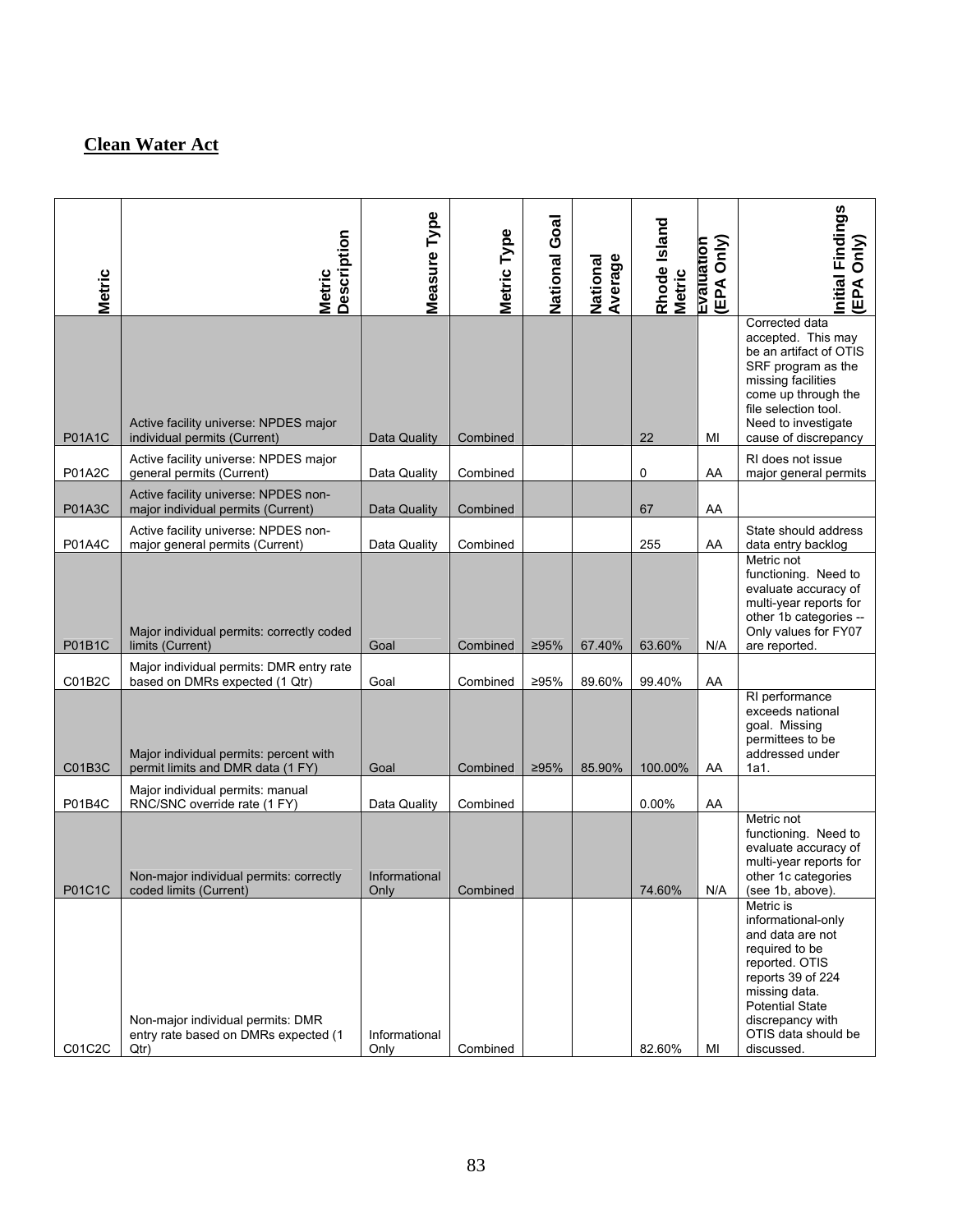| C01C3C        | Non-major individual permits: percent<br>with permit limits and DMR data (1 FY)                    | Informational<br>Only | Combined     | 59.70%                    | MI | Metric is<br>informational-only<br>and data are not<br>required to be<br>reported. OTIS<br>reports 27 of 67<br>missing DMR data.<br>State discrepancy<br>with OTIS data<br>should be discussed.                                             |
|---------------|----------------------------------------------------------------------------------------------------|-----------------------|--------------|---------------------------|----|---------------------------------------------------------------------------------------------------------------------------------------------------------------------------------------------------------------------------------------------|
| P01D1C        | Violations at non-majors:<br>noncompliance rate (1 FY)                                             | Informational<br>Only | Combined     | 59.70%                    | MI | Informational only.<br>Need to discuss<br>reported state<br>discrepancy                                                                                                                                                                     |
| C01D2C        | Violations at non-majors:<br>noncompliance rate in the annual<br>noncompliance report (ANCR)(1 FY) | Informational<br>Only | Combined     | 56.90%                    | AA | See 1d1, above.<br>Need to evaluate<br>accuracy of multi-<br>year reports                                                                                                                                                                   |
| P01D3C        | Violations at non-majors: DMR non-<br>receipt (3 FY)                                               | Informational<br>Only | Combined     | 3                         | MI | Informational only.<br>Need to discuss<br>reported state<br>discrepancy and<br>status of these<br>facilities                                                                                                                                |
| <b>P01E1S</b> | Informal actions: number of major<br>facilities (1 FY)                                             | Data Quality          | <b>State</b> | $\mathbf{0}$              | MI | Discussions with<br>State suggest<br>approx. 30 informal<br>actions (26 by O&M<br>and 4 by OCI) not in<br>OTIS database. My<br>understanding is that<br>this issue has been<br>addressed through<br>preliminary data<br>review discussions. |
| <b>P01E2S</b> | Informal actions: number of actions at<br>major facilities (1 FY)                                  | Data Quality          | State        | 0                         | AA | See 1e1                                                                                                                                                                                                                                     |
| <b>P01E3S</b> | Informal actions: number of non-major<br>facilities (1 FY)                                         | Data Quality          | <b>State</b> | 20                        | AA | Many of these<br>actions entered on<br>same date (12/21/06)                                                                                                                                                                                 |
| <b>P01E4S</b> | Informal actions: number of actions at<br>non-major facilities (1 FY)                              | Data Quality          | State        | 20                        | AA | See above                                                                                                                                                                                                                                   |
| <b>P01F1S</b> | Formal actions: number of major<br>facilities (1 FY)                                               | Data Quality          | State        | $\ensuremath{\mathsf{3}}$ | PC | Data entry concern.<br>Need to confirm<br>appropriate data<br>entry systems are in<br>place.                                                                                                                                                |
| <b>P01F2S</b> | Formal actions: number of actions at<br>major facilities (1 FY)                                    | Data Quality          | State        | 3                         | AA | See 1f1, above                                                                                                                                                                                                                              |
| <b>P01F3S</b> | Formal actions: number of non-major<br>facilities (1 FY)                                           | Data Quality          | <b>State</b> | $\overline{2}$            | PC | Data entry concern.<br>Need to discuss state<br>reported discrepancy.                                                                                                                                                                       |
| <b>P01F4S</b> | Formal actions: number of actions at<br>non-major facilities (1 FY)                                | Data Quality          | State        | $\overline{c}$            | AA | See 1f3, above                                                                                                                                                                                                                              |
| P01G1S        | Penalties: total number of penalties (1<br>FY)                                                     | Data Quality          | <b>State</b> | $\mathbf 0$               | PC | Data entry concern.<br>Need to discuss state<br>reported discrepancy.                                                                                                                                                                       |
| P01G2S        | Penalties: total penalties (1 FY)                                                                  | Data Quality          | State        | \$0                       | AA | See 1g1, above                                                                                                                                                                                                                              |
| P01G3S        | Penalties: total collected pursuant to<br>civil judicial actions (3 FY)                            | Data Quality          | <b>State</b> | \$0                       | AA |                                                                                                                                                                                                                                             |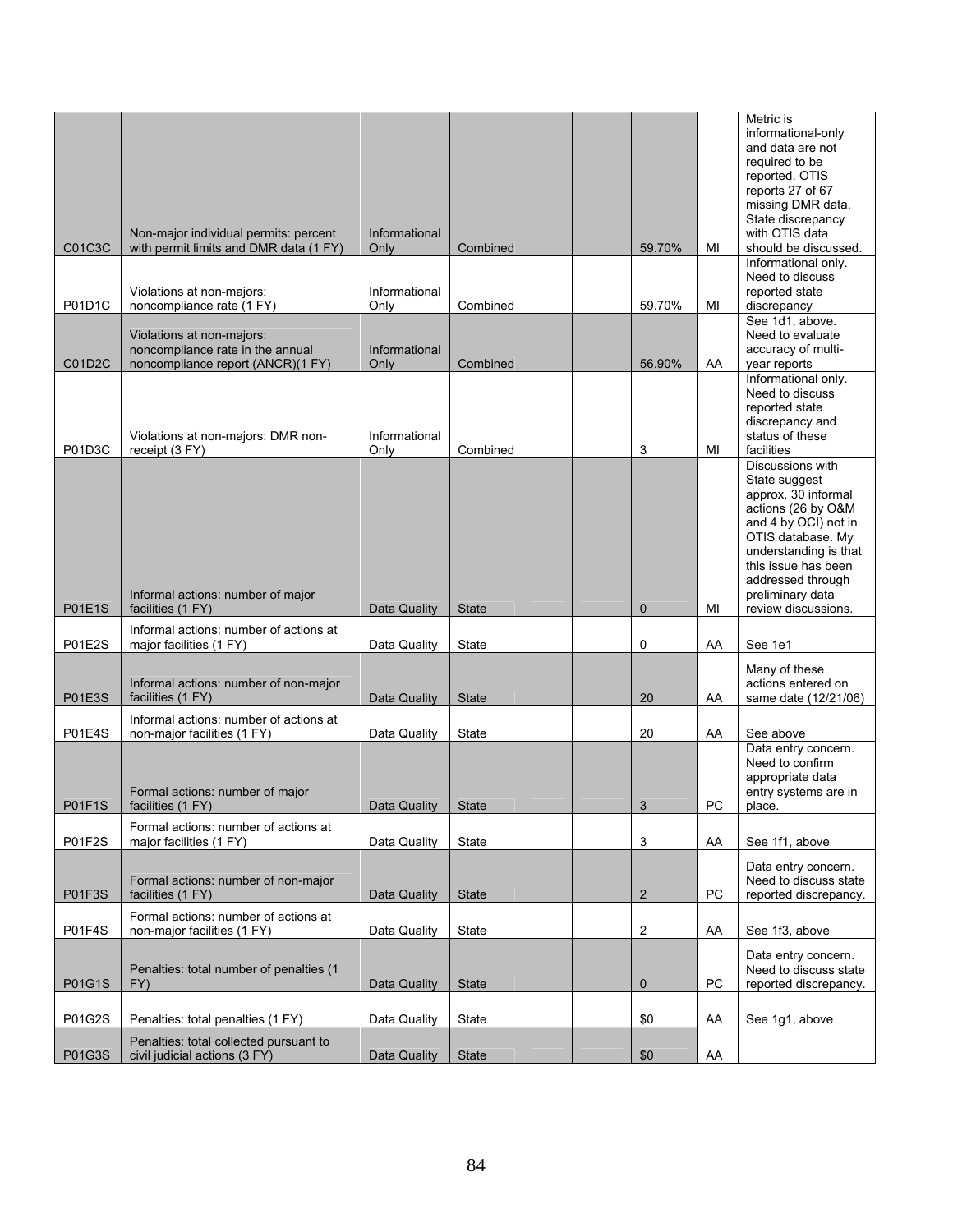| P01G4S                         | Penalties: total collected pursuant to<br>administrative actions (3 FY)      | Informational<br>Only        | State                    |      |       | \$31,000        | MI       | Informational only.<br>Corrections made to<br>OTIS since official<br>data pull. State<br>corrected value<br>accepted.                                                                                                                                              |
|--------------------------------|------------------------------------------------------------------------------|------------------------------|--------------------------|------|-------|-----------------|----------|--------------------------------------------------------------------------------------------------------------------------------------------------------------------------------------------------------------------------------------------------------------------|
|                                | No activity indicator - total number of                                      |                              |                          |      |       |                 |          |                                                                                                                                                                                                                                                                    |
| <b>P01G5S</b><br><b>P02A0S</b> | penalties (1 FY)<br>Actions linked to violations: major<br>facilities (1 FY) | Data Quality<br>Data Quality | <b>State</b><br>State    |      |       | 0<br>0.00%      | AA<br>PC | See 1g4, above<br>Need to determine<br>process to link<br>violations                                                                                                                                                                                               |
| <b>P05A0S</b>                  | Inspection coverage: NPDES majors (1<br>FY)                                  | Goal                         | <b>State</b>             | 100% | 63.8% | 68.20%          | MI       | Data entry concern.<br>Some corrections<br>made to OTIS since<br>official data pull. 19 of<br>25 (corrected #)<br>facilities show as<br>inspected.                                                                                                                 |
|                                | Inspection coverage: NPDES majors (1                                         |                              |                          |      |       |                 |          |                                                                                                                                                                                                                                                                    |
| <b>P05A0C</b><br><b>P05B1S</b> | FY)<br>Inspection coverage: NPDES non-major<br>individual permits (1 FY)     | Goal<br>Goal                 | Combined<br><b>State</b> | 100% | 66.9% | 72.70%<br>4.70% | AA<br>MI | May be consistent<br>with '07 PPA. Non-<br>storm water (etc.)<br>general permit<br>inspections should be<br>counted under 5b2.<br>below. Also should<br>discuss rate and<br>resources needed to<br>meet CMS 2009 non-<br>major inspection rate<br>of at least 20%. |
| P05B1C                         | Inspection coverage: NPDES non-major<br>individual permits (1 FY)            | Goal                         | Combined                 |      |       | 4.70%           | AA       | See 5c0, below                                                                                                                                                                                                                                                     |
| <b>P05B2S</b>                  | Inspection coverage: NPDES non-major<br>general permits (1 FY)               | Goal                         | <b>State</b>             |      |       | 2.80%           | MI       | Data entry concern.<br>Corrections made to<br>OTIS since official<br>data pull. Apparent<br>spike in these<br>inspections in '07<br>compared to other<br>years should be<br>discussed.                                                                             |
| <b>P05B2C</b>                  | Inspection coverage: NPDES non-major<br>general permits (1 FY)               | Goal                         | Combined                 |      |       | 2.80%           | AA       |                                                                                                                                                                                                                                                                    |
|                                | Inspection coverage: NPDES other (not<br>5a or 5b) (1 FY)                    | Informational                |                          |      |       |                 |          | Informational only.<br>Industrial and<br><b>Construction SW</b><br>inspections noted by<br>State in 5b1c, above,<br>should be reflected<br>here. However, only<br>11 non-5a or 5b<br>inspections are listed<br>in OTIS.                                            |
| <b>P05C0S</b>                  | Inspection coverage: NPDES other (not                                        | Only<br>Informational        | <b>State</b>             |      |       | 5.90%           | AA       |                                                                                                                                                                                                                                                                    |
| <b>P05C0C</b>                  | 5a or 5b) (1 FY)                                                             | Only                         | Combined                 |      |       | 6.80%           | AA       | Corrections made to                                                                                                                                                                                                                                                |
| <b>P07A1C</b>                  | Single-event violations at majors (1 FY)                                     | <b>Review</b><br>Indicator   | Combined                 |      |       | 0               | MI       | OTIS since official<br>data pull.                                                                                                                                                                                                                                  |
| <b>P07A2C</b>                  | Single-event violations at non-majors (1<br>FY)                              | Informational<br>Only        | Combined                 |      |       | 0               | AA       |                                                                                                                                                                                                                                                                    |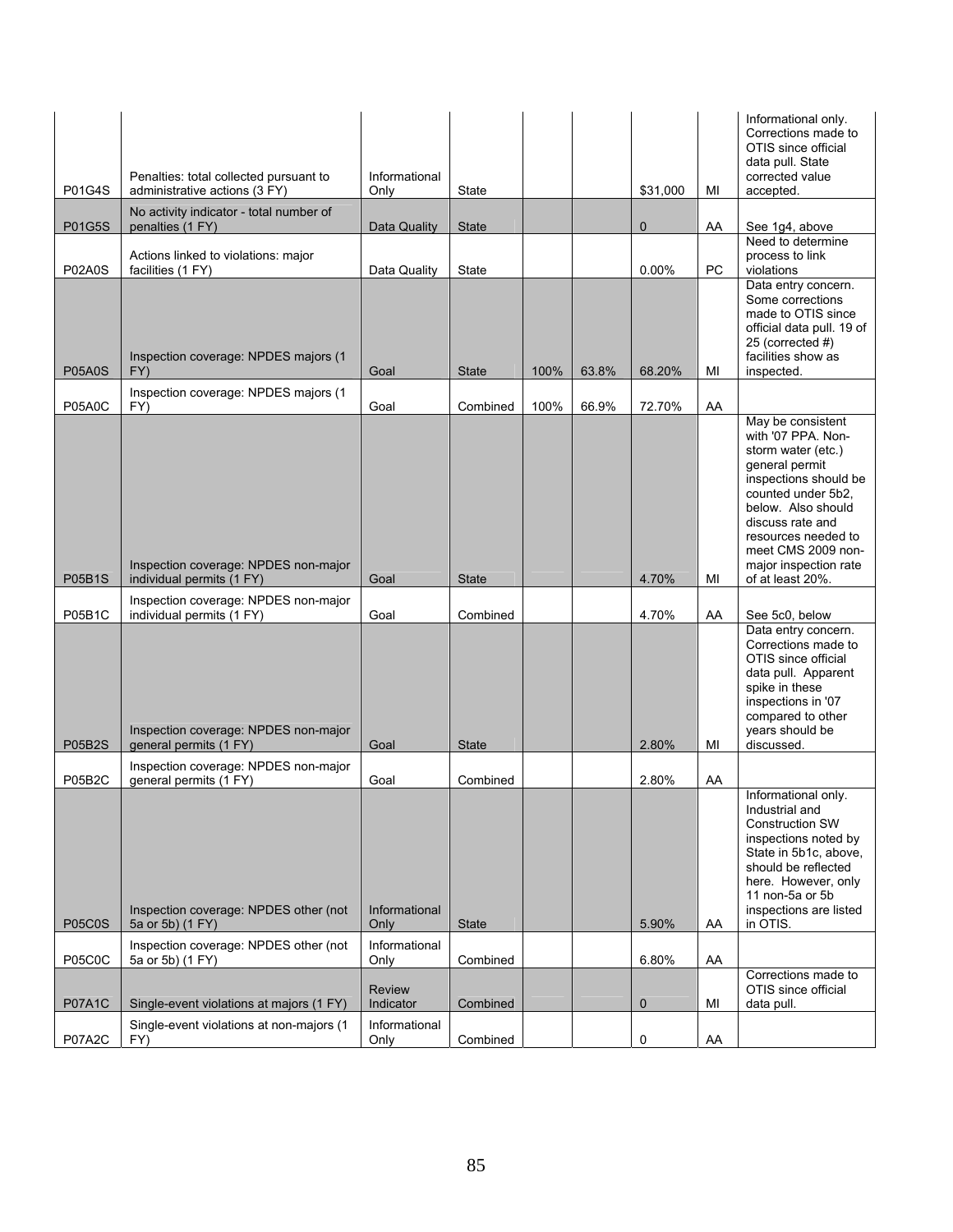| P07B0C        | Facilities with unresolved compliance<br>schedule violations (at end of FY) | Data Quality        | Combined |         |        | 28.60%   | MI | Data entry concern.<br>Corrections made to<br>OTIS since official<br>data pull. Significant<br>increase in # with<br>unresolved violations<br>in '08 should be<br>discussed. |
|---------------|-----------------------------------------------------------------------------|---------------------|----------|---------|--------|----------|----|------------------------------------------------------------------------------------------------------------------------------------------------------------------------------|
|               | Facilities with unresolved permit                                           |                     |          |         |        |          |    | Data entry concern.<br>Corrections made to<br>OTIS since official                                                                                                            |
| <b>P07C0C</b> | schedule violations (at end of FY)                                          | Data Quality        | Combined |         |        | 21.60%   | MI | data pull.                                                                                                                                                                   |
| P07D0C        | Major facilities with DMR violations (1)<br>FY)                             | Data Quality        | Combined |         |        | 20       | AA |                                                                                                                                                                              |
| <b>P08A1C</b> | Major facilities in SNC (1 FY)                                              | Review<br>Indicator | Combined |         |        | 6        | MI | Data entry concern.<br>Corrections made to<br>OTIS since official<br>data pull.                                                                                              |
| <b>P08A2C</b> | SNC rate: percent majors in SNC (1 FY)                                      | Goal                | Combined |         | 22.40% | 27.30%   | AA | No national goal, but<br>RI's performance,<br>using the corrected<br>SNC rate and<br>universe, exceeds<br>the national average.                                              |
|               | Major facilities without timely action (1)                                  |                     |          |         |        |          |    |                                                                                                                                                                              |
| <b>P10A0C</b> | FY)                                                                         | Goal                | Combined | $< 2\%$ | 11.70% | $0.00\%$ | AA |                                                                                                                                                                              |

Evaluation Key:

AA -- Appears Acceptable

MI -- Minor Issue

PC -- Potential Concern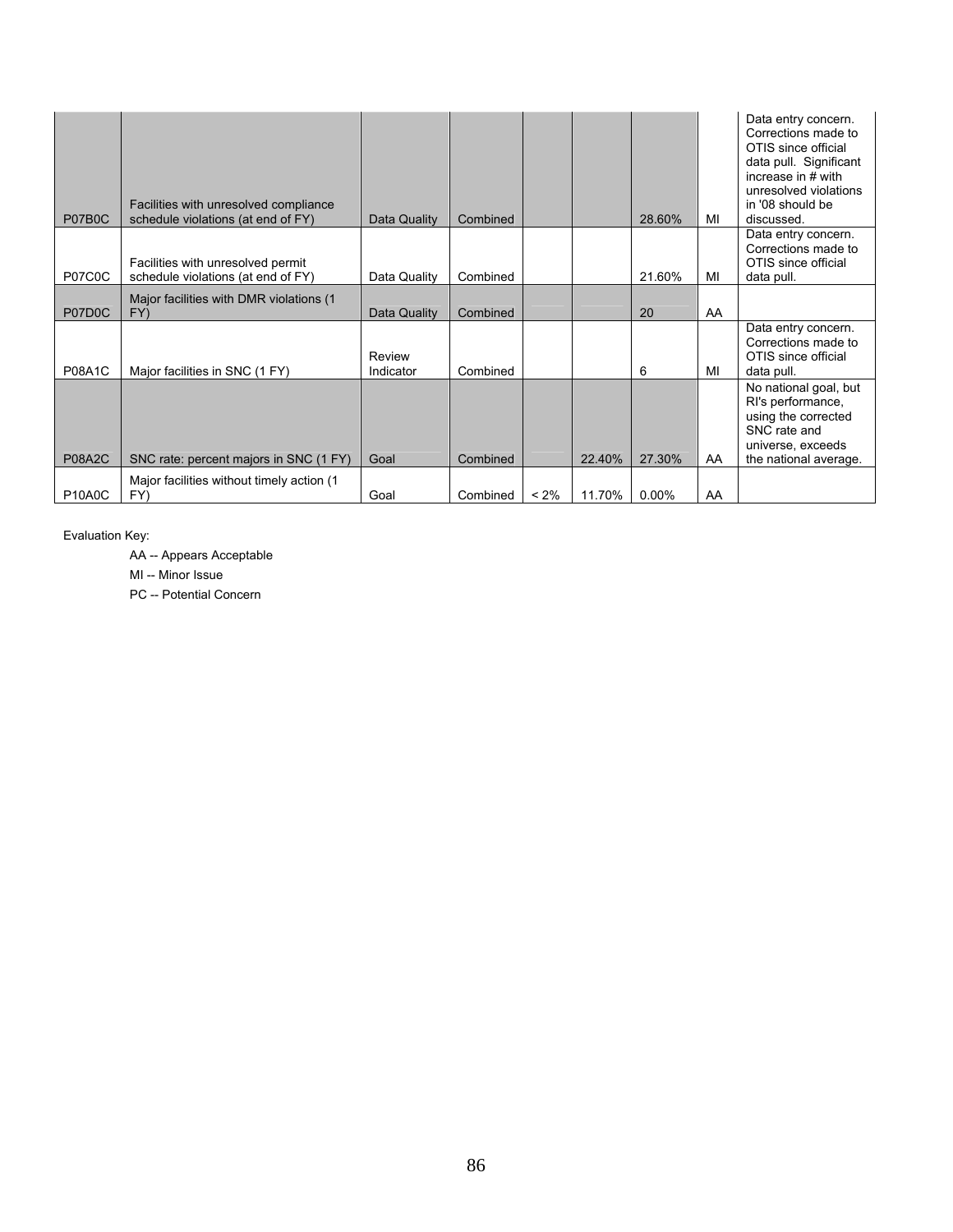### **RHODE ISLAND STATE REVIEW FRAMEWORK - RCRA DATA METRICS 2007**

|               |                                                                |                    |               |                 |                 | <b>Rhode</b>   |                       |                                                                                                                                                            |
|---------------|----------------------------------------------------------------|--------------------|---------------|-----------------|-----------------|----------------|-----------------------|------------------------------------------------------------------------------------------------------------------------------------------------------------|
|               |                                                                |                    |               | <b>National</b> | <b>National</b> | <b>Island</b>  |                       | <b>Initial</b>                                                                                                                                             |
| <b>Metric</b> | <b>Metric Description</b>                                      | <b>Metric Type</b> | <b>Agency</b> | Goal            | Average         | <b>Metric</b>  | <b>Evaluation</b>     | <b>Findings</b>                                                                                                                                            |
| <b>R01A1S</b> | Number of operating<br><b>TSDFs in RCRAInfo</b>                | Data Quality       | <b>State</b>  |                 |                 | $\overline{2}$ | appears<br>acceptable |                                                                                                                                                            |
| <b>R01A2S</b> | Number of active LOGs<br>in RCRAInfo                           | Data Quality       | State         |                 |                 | 90             | appears<br>acceptable |                                                                                                                                                            |
|               | Number of active SQGs                                          |                    |               |                 |                 |                | appears               |                                                                                                                                                            |
| <b>R01A3S</b> | in RCRAInfo                                                    | Data Quality       | <b>State</b>  |                 |                 | 2,604          | acceptable            |                                                                                                                                                            |
| <b>R01A4S</b> | Number of all other<br>active sites in RCRAInfo                | Data Quality       | State         |                 |                 | 179            | appears<br>acceptable |                                                                                                                                                            |
|               | Number of LQGs per<br>latest official biennial                 |                    |               |                 |                 |                | appears               |                                                                                                                                                            |
| <b>R01A5S</b> | report                                                         | Data Quality       | <b>State</b>  |                 |                 | 87             | acceptable            |                                                                                                                                                            |
|               | Compliance monitoring:<br>number of inspections (1             |                    |               |                 |                 |                |                       | EPA accepts<br>state change.<br>State response<br>shows issue that                                                                                         |
| <b>R01B1S</b> | FY)                                                            | Data Quality       | State         |                 |                 | 110            | minor issue           | needs attention.                                                                                                                                           |
| <b>R01B2S</b> | Compliance monitoring:<br>sites inspected (1 FY)               | Data Quality       | <b>State</b>  |                 |                 | 87             | appears<br>acceptable |                                                                                                                                                            |
|               | Number of sites with<br>violations determined at               |                    |               |                 |                 |                |                       | EPA accepts<br>state change.<br>See Metric                                                                                                                 |
| R01C1S        | any time (1 FY)                                                | Data Quality       | State         |                 |                 | 67             | minor issue           | R01B1S.<br>EPA accepts                                                                                                                                     |
| <b>R01C2S</b> | Number of sites with<br>violations determined<br>during the FY | Data Quality       | <b>State</b>  |                 |                 | 44             | minor issue           | state change.<br>See Metric<br>R01B1S.                                                                                                                     |
|               |                                                                |                    |               |                 |                 |                |                       | State response                                                                                                                                             |
| <b>R01D1S</b> | Informal action: number<br>of sites (1 FY)                     | Data Quality       | State         |                 |                 | 38             | potential<br>concern  | indicates<br>possible data<br>quality problem.                                                                                                             |
|               |                                                                |                    |               |                 |                 |                |                       | State response                                                                                                                                             |
| <b>R01D2S</b> | Informal action: number<br>of actions (1 FY)                   | Data Quality       | <b>State</b>  |                 |                 | 39             | potential<br>concern  | indicates<br>possible data<br>quality problem.                                                                                                             |
|               | SNC: number of sites                                           |                    |               |                 |                 |                | appears               |                                                                                                                                                            |
| <b>R01E1S</b> | with new SNC (1 FY)                                            | Data Quality       | State         |                 |                 | 6              | acceptable            |                                                                                                                                                            |
| <b>R01E2S</b> | SNC: Number of sites in<br><b>SNC (1 FY)</b>                   | Data Quality       | <b>State</b>  |                 |                 | 16             | appears<br>acceptable |                                                                                                                                                            |
| <b>R01F1S</b> | Formal action: number<br>of sites (1 FY)                       | Data Quality       | State         |                 |                 | 9              | potential<br>concern  | Data indicates<br>that the level of<br>formal<br>enforcement<br>actions declined<br>by more than<br>50% based on<br>past<br>performance.<br>Data indicates |
| <b>R01F2S</b> | Formal action: number<br>taken (1 FY)                          | Data Quality       | <b>State</b>  |                 |                 | 9              | potential<br>concern  | that the level of<br>formal<br>enforcement<br>actions declined<br>by more than<br>50% based on                                                             |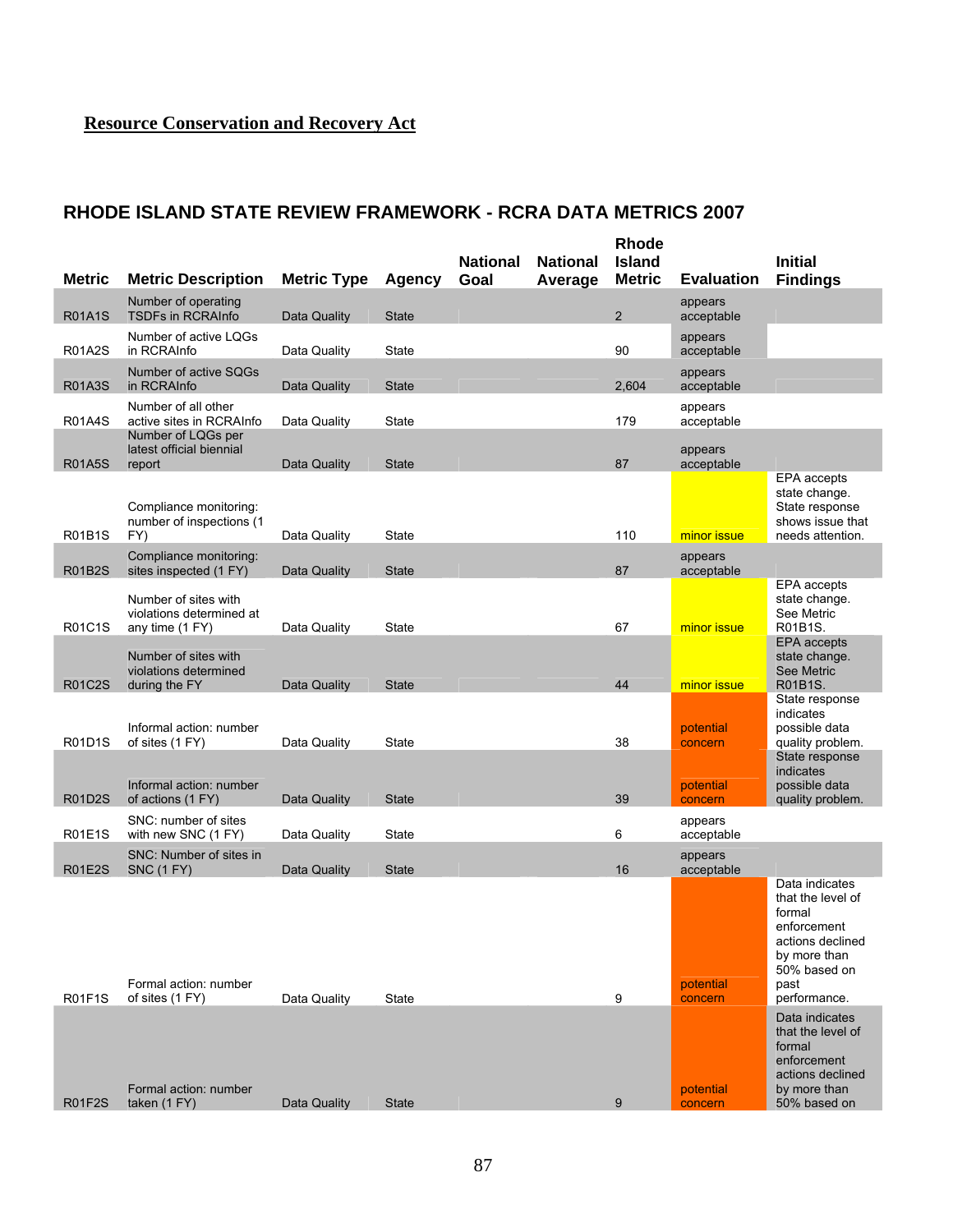|               |                                                                       |                       |              |      |       |                |                       | past<br>performance.                                                                                |
|---------------|-----------------------------------------------------------------------|-----------------------|--------------|------|-------|----------------|-----------------------|-----------------------------------------------------------------------------------------------------|
|               |                                                                       |                       |              |      |       |                |                       |                                                                                                     |
| <b>R01G0S</b> | Total amount of<br>assessed penalties (1)<br>FY)                      | Data Quality          | State        |      |       | \$93,470       | appears<br>acceptable |                                                                                                     |
|               | Number of sites SNC-<br>determined on day of                          |                       |              |      |       |                | appears               |                                                                                                     |
| <b>R02A1S</b> | formal action (1 FY)<br>Number of sites SNC-<br>determined within one | Data Quality          | <b>State</b> |      |       | $\mathbf 0$    | acceptable            |                                                                                                     |
| <b>R02A2S</b> | week of formal action (1<br>FY)                                       | Data Quality          | State        |      |       | 0              | appears<br>acceptable |                                                                                                     |
| R02B0S        | Number of sites in<br>violation for greater than<br>240 days          | Data Quality          | <b>State</b> |      |       | 5              | <i>inconclusive</i>   |                                                                                                     |
|               | Percent SNCs entered<br>≥ 60 days after                               | Review                |              |      |       |                | potential             |                                                                                                     |
| <b>R03A0S</b> | designation (1 FY)<br>Inspection coverage for                         | Indicator             | State        |      |       | 100.0%         | concern               |                                                                                                     |
| <b>R05A0S</b> | operating TSDFs (2)<br>FY <sub>s</sub> )                              | Goal                  | <b>State</b> | 100% | 89.0% | 100.0%         | appears<br>acceptable |                                                                                                     |
| <b>R05A0C</b> | Inspection coverage for<br>operating TSDFs (2<br>FYs)                 | Goal                  | Combined     | 100% | 93.6% | 100.0%         | appears<br>acceptable |                                                                                                     |
| <b>R05B0S</b> | Inspection coverage for<br>LQGs (1 FY)                                | Goal                  | <b>State</b> | 20%  | 23.8% | 28.7%          | appears<br>acceptable | <b>EPA</b> accepts<br>state change.                                                                 |
| R05B0C        | Inspection coverage for<br>LQGs (1 FY)                                | Goal                  | Combined     | 20%  | 25.9% | 31.0%          | appears<br>acceptable | EPA accepts<br>state change.                                                                        |
| <b>R05C0S</b> | Inspection coverage for<br>LQGs (5 FYs)                               | Goal                  | <b>State</b> | 100% | 64.7% | 88.5%          | minor issue           | EPA accepts<br>state change.<br>Three LQGs<br>have not been<br>inspected in the<br>last five years. |
| <b>R05C0C</b> | Inspection coverage for<br>LQGs (5 FYs)                               | Goal                  | Combined     | 100% | 69.9% | 89.7%          | minor issue           | See Metric<br>R05C0S.                                                                               |
| <b>R05D0S</b> | Inspection coverage for<br>active SQGs (5 FYs)                        | Informational<br>Only | <b>State</b> |      |       | 7.8%           | appears<br>acceptable |                                                                                                     |
| R05D0C        | Inspection coverage for<br>active SQGs (5 FYs)                        | Informational<br>Only | Combined     |      |       | 8.3%           | appears<br>acceptable |                                                                                                     |
| <b>R05E1S</b> | Inspections at active<br>CESQGs (5 FYs)                               | Informational<br>Only | <b>State</b> |      |       | 9              | appears<br>acceptable |                                                                                                     |
| <b>R05E1C</b> | Inspections at active<br>CESQGs (5 FYs)                               | Informational<br>Only | Combined     |      |       | 11             | appears<br>acceptable |                                                                                                     |
| <b>R05E2S</b> | Inspections at active<br>transporters (5 FYs)                         | Informational<br>Only | <b>State</b> |      |       | 28             | appears<br>acceptable |                                                                                                     |
| <b>R05E2C</b> | Inspections at active<br>transporters (5 FYs)                         | Informational<br>Only | Combined     |      |       | 28             | appears<br>acceptable |                                                                                                     |
| <b>R05E3S</b> | Inspections at non-<br>notifiers (5 FYs)                              | Informational<br>Only | <b>State</b> |      |       | $\mathbf 0$    | appears<br>acceptable |                                                                                                     |
| <b>R05E3C</b> | Inspections at non-<br>notifiers (5 FYs)<br>Inspections at active     | Informational<br>Only | Combined     |      |       | 0              | appears<br>acceptable |                                                                                                     |
| <b>R05E4S</b> | sites other than those<br>listed in 5a-d and 5e1-<br>5e3 (5 FYs)      | Informational<br>Only | <b>State</b> |      |       | $\overline{4}$ | appears<br>acceptable |                                                                                                     |

 $p_{\text{not}}$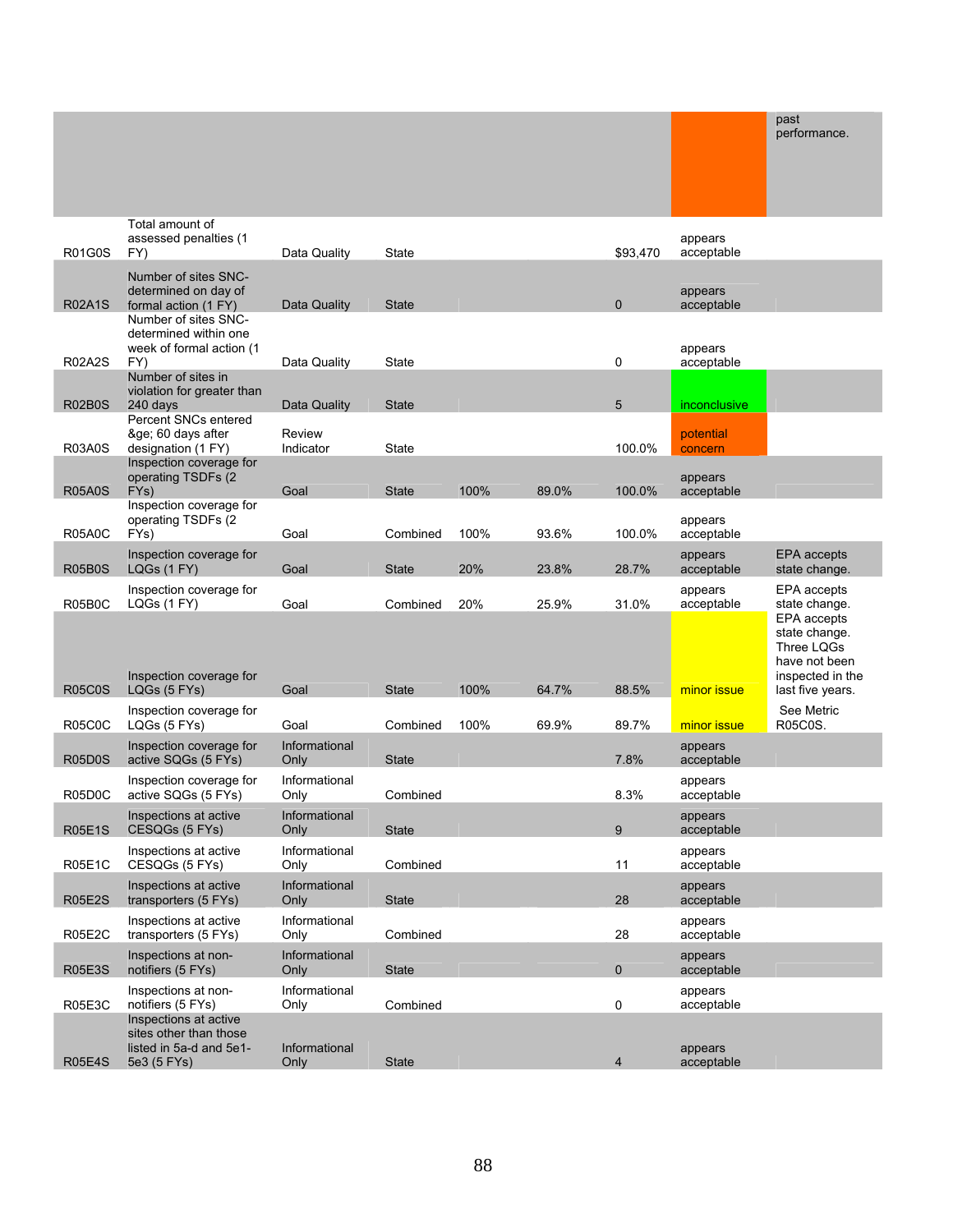| <b>R05E4C</b> | Inspections at active<br>sites other than those<br>listed in 5a-d and 5e1-<br>5e3 (5 FYs)                                          | Informational<br>Only                                     | Combined     |                               |       | 4        | appears<br>acceptable                                              |                                                                                                                                                                   |
|---------------|------------------------------------------------------------------------------------------------------------------------------------|-----------------------------------------------------------|--------------|-------------------------------|-------|----------|--------------------------------------------------------------------|-------------------------------------------------------------------------------------------------------------------------------------------------------------------|
| <b>R07C0S</b> | Violation identification<br>rate at sites with<br>inspections (1 FY)                                                               | <b>Review</b><br>Indicator                                | <b>State</b> |                               |       | 50.6%    | appears<br>acceptable                                              | <b>EPA</b> accepts<br>state change.<br><b>See Metric</b><br>R01B1S.                                                                                               |
| <b>R08A0S</b> | SNC identification rate<br>at sites with inspections<br>(1 FY)                                                                     | Review<br>Indicator                                       | State        | 1/2<br>National<br>Avg        | 3.8%  | 6.9%     | potential<br>concern<br>w/suppl. File<br>selection                 | Data indicates<br>that the level of<br>formal<br>enforcement<br>actions declined<br>by more than<br>50% based on<br>past<br>performance.<br>See Metric<br>R01F1S. |
| <b>R08A0C</b> | SNC identification rate<br>at sites with evaluations<br>(1 FY)                                                                     | <b>Review</b><br>Indicator                                | Combined     | 1/2<br><b>National</b><br>Avg | 4.2%  | 6.3%     | potential<br>concern<br>w/suppl. File<br>selection                 | Data indicates<br>that the level of<br>formal<br>enforcement<br>actions declined<br>by more than<br>50% based on<br>past<br>performance.<br>See Metric<br>R01F1S. |
| <b>R08B0S</b> | Percent of SNC<br>determinations made<br>within 150 days $(1 FY)$                                                                  | Goal                                                      | State        | 100%                          | 82.0% | 100.0%   | appears<br>acceptable                                              |                                                                                                                                                                   |
| <b>R08C0S</b> | Percent of formal<br>actions taken that<br>received a prior SNC<br>listing (1 FY)                                                  | <b>Review</b><br>Indicator                                | <b>State</b> | 1/2<br>National<br>Avg        | 53.8% | 77.8%    | appears<br>acceptable                                              |                                                                                                                                                                   |
| <b>R10A0S</b> | Percent of enforcement<br>actions/referrals taken<br>within 360 days (1 FY)                                                        | Review<br>Indicator                                       | State        | 80%                           | 24.2% | 16.7%    | potential<br>concern<br>w/suppl. File<br>selection                 | Data indicates<br>less than 20% of<br><b>SNCs were</b><br>addressed within<br>the ERP<br>timeframes.                                                              |
| <b>R10A0C</b> | Percent of enforcement<br>actions/referrals taken<br>within 360 days (1 FY)<br>No activity indicator -<br>number of formal actions | <b>Review</b><br><i><u><b>Indicator</b></u></i><br>Review | Combined     | 80%                           | 22.1% | 16.7%    | potential<br>concern<br>w/suppl. File<br><u>iection</u><br>appears | Data indicates<br>less than 20% of<br><b>SNCs were</b><br>addressed within<br>the ERP<br>timeframes.                                                              |
| <b>R10B0S</b> | (1 FY)                                                                                                                             | Indicator                                                 | State        |                               |       | 9        | acceptable                                                         |                                                                                                                                                                   |
| <b>R12A0S</b> | No activity indicator -<br>penalties (1 FY)                                                                                        | <b>Review</b><br>Indicator                                | <b>State</b> |                               |       | \$93,470 | appears<br>acceptable                                              |                                                                                                                                                                   |
| <b>R12B0S</b> | Percent of final formal<br>actions with penalty (1<br>FY)                                                                          | Review<br>Indicator                                       | State        | 1/2<br>National<br>Avg        | 85.5% | 100.0%   | appears<br>acceptable                                              |                                                                                                                                                                   |
| <b>R12B0C</b> | Percent of final formal<br>actions with penalty (1<br>FY)                                                                          | <b>Review</b><br>Indicator                                | Combined     | 1/2<br>National<br>Avg        | 83.3% | 100.0%   | appears<br>acceptable                                              |                                                                                                                                                                   |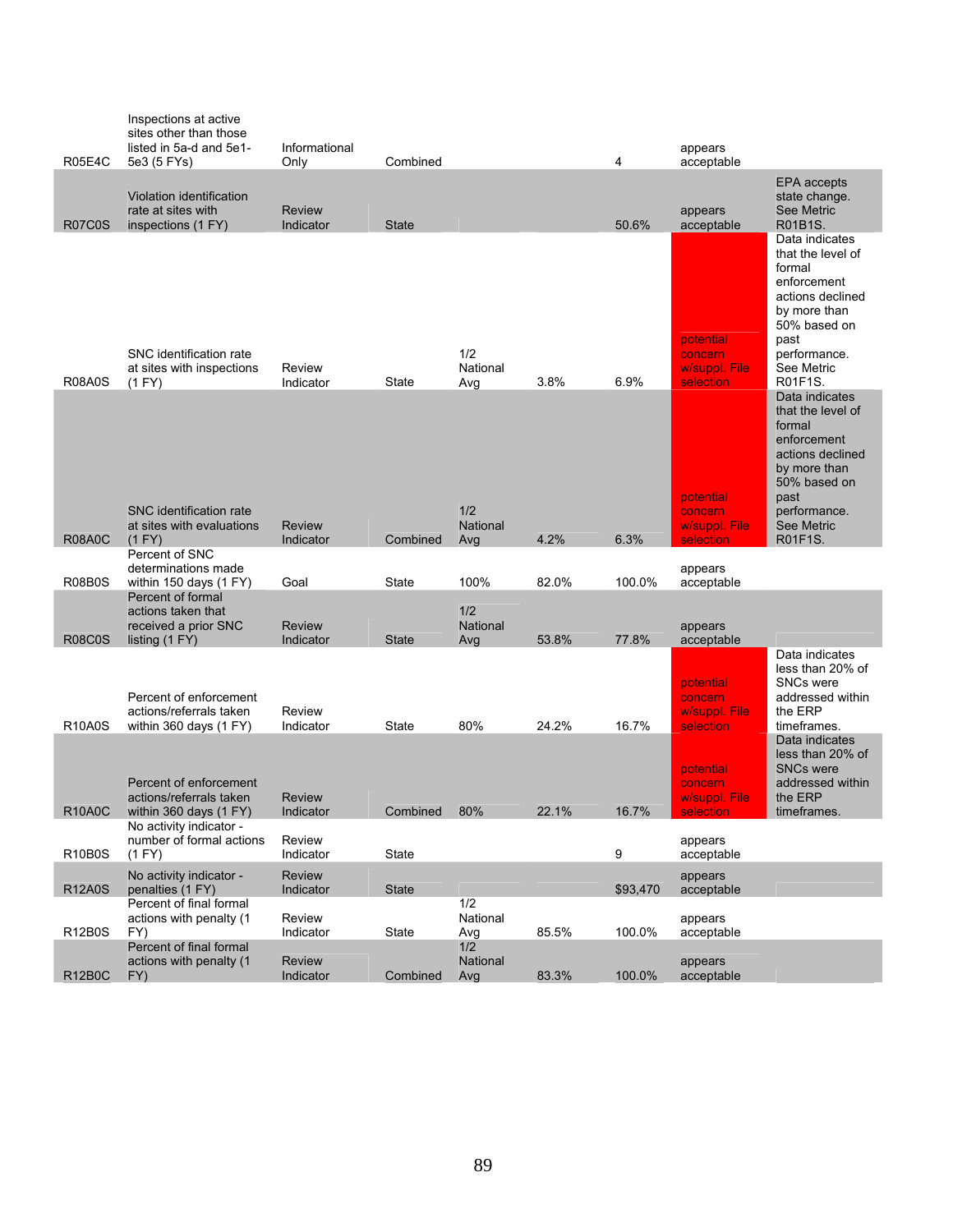# **APPENDIX E: PDA WORKSHEET (with State and EPA comments)**

#### **Clean Air Act**

RIDEM did not provide written responses to the Preliminary Data Assessment for the Clean Air Act**.** 

#### **Clean Water Act**

| <b>Metric</b> | <b>Metric Description</b>                                                            | Measure Type                     | Metric Type | National Goal | <b>National Average</b> | Rhode Island<br>Metric | <b>State Correction</b> | State Data Source | Discrepancy<br>Explanation                                                                                                                |
|---------------|--------------------------------------------------------------------------------------|----------------------------------|-------------|---------------|-------------------------|------------------------|-------------------------|-------------------|-------------------------------------------------------------------------------------------------------------------------------------------|
| <b>P01A1C</b> | Active facility universe:<br>NPDES major individual<br>permits (Current)             | Data<br>Quality                  | Combined    |               |                         | 22                     | 25                      |                   | 3 Major Industrials not<br>included in count.<br>Bradford, Clariant and<br>Blount - ICIS data<br>entry under review for<br>coding errors. |
| <b>P01A2C</b> | Active facility universe:<br>NPDES major general<br>permits (Current)                | Data<br>Quality                  | Combined    |               |                         | 0                      |                         |                   | Please provide<br>clarification of<br>definition of major<br><b>General Permit?</b>                                                       |
| <b>P01A3C</b> | Active facility universe:<br>NPDES non-major<br>individual permits<br>(Current)      | Data<br>Quality                  | Combined    |               |                         | 67                     |                         |                   |                                                                                                                                           |
| <b>P01A4C</b> | Active facility universe:<br>NPDES non-major<br>general permits<br>(Current)         | Data<br>Quality                  | Combined    |               |                         | 255                    | 282?                    |                   | RI data entry backlog<br>and clean -up of<br>Construction GP and<br><b>MSGP</b> authorizations                                            |
| <b>P01B1C</b> | Major individual permits:<br>correctly coded limits<br>(Current)                     | Goal                             | Combined    | 295%          | 67.40%                  | 63.60%                 |                         |                   | Not sure what this<br>means, please provide<br>definition and Otis<br>query                                                               |
| C01B2C        | Major individual permits:<br>DMR entry rate based<br>on DMRs expected (1<br>Qtr)     | Goal                             | Combined    | ≥95%          | 89.60%                  | 99.40%                 |                         |                   |                                                                                                                                           |
| C01B3C        | Major individual permits:<br>percent with permit limits<br>and DMR data (1 FY)       | Goal                             | Combined    | >95%          | 85.90%                  | 100.00%                |                         |                   | 3 Major Industrials not<br>included in count.<br>Bradford, Clariant and<br>Blount - ICIS data<br>entry under review for<br>coding errors. |
| P01B4C        | Major individual permits:<br>manual RNC/SNC<br>override rate (1 FY)                  | Data<br>Quality                  | Combined    |               |                         | 0.00%                  | $\overline{\mathbf{c}}$ |                   | 2 will be overridden<br>because of late data<br>entry of report<br>received dates.                                                        |
| P01C1C        | Non-major individual<br>permits: correctly coded<br>limits (Current)                 | <b>Inform</b><br>ational<br>Only | Combined    |               |                         | 74.60%                 |                         |                   | Not sure what this<br>means; please provide<br>definition and Otis<br>query                                                               |
| C01C2C        | Non-major individual<br>permits: DMR entry rate<br>based on DMRs<br>expected (1 Qtr) | Inform<br>ational<br>Only        | Combined    |               |                         | 82.60%                 |                         |                   | Is the data entry date<br>pulled? Please<br>provide definition and<br>Otis query                                                          |
| C01C3C        | Non-major individual<br>permits: percent with<br>permit limits and DMR               | Inform<br>ational<br>Only        | Combined    |               |                         | 59.70%                 | $\mathbf{1}$            |                   | DMR non submit<br>shows 1 facility with<br>missing DMRs: RI                                                                               |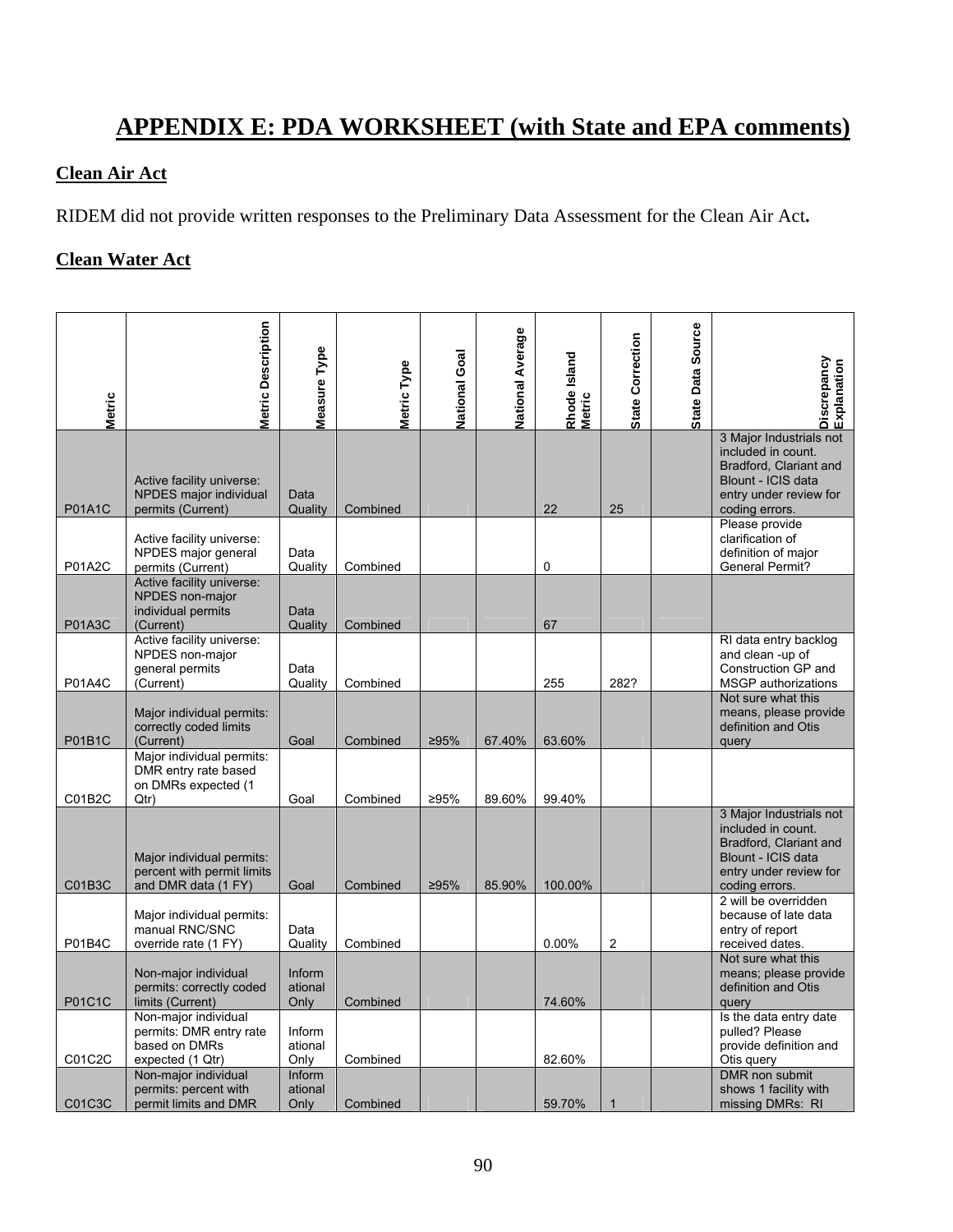|               | data (1 FY)                                                                                              |                           |              |      |       |                |                |                | Mall                                                                                                             |
|---------------|----------------------------------------------------------------------------------------------------------|---------------------------|--------------|------|-------|----------------|----------------|----------------|------------------------------------------------------------------------------------------------------------------|
| P01D1C        | Violations at non-majors:<br>noncompliance rate (1<br>FY)                                                | Inform<br>ational<br>Only | Combined     |      |       | 59.70%         |                |                |                                                                                                                  |
| C01D2C        | Violations at non-majors:<br>noncompliance rate in<br>the annual<br>noncompliance report<br>(ANCR)(1 FY) | Inform<br>ational<br>Only | Combined     |      |       | 56.90%         |                |                |                                                                                                                  |
| P01D3C        | Violations at non-majors:<br>DMR non-receipt (3 FY)                                                      | Inform<br>ational<br>Only | Combined     |      |       | 3              | 4              |                | 4 in ICIS count.                                                                                                 |
| <b>P01E1S</b> | Informal actions: number<br>of major facilities (1 FY)                                                   | Data<br>Quality           | <b>State</b> |      |       | $\mathbf 0$    | 4              |                | 4 for OC&I (NBC,<br>Cranston, W.Warwick,<br>Woonsocket)                                                          |
| <b>P01E2S</b> | Informal actions: number<br>of actions at major<br>facilities (1 FY)                                     | Data<br>Quality           | State        |      |       | 0              | 5              |                | 5 for OC&I (NBC,<br>Cranston (2), W.<br>Warwick,<br>Woonsocket)                                                  |
| <b>P01E3S</b> | Informal actions: number<br>of non-major facilities (1<br>FY)                                            | Data<br>Quality           | <b>State</b> |      |       | 20             |                |                |                                                                                                                  |
| <b>P01E4S</b> | Informal actions: number<br>of actions at non-major<br>facilities (1 FY)                                 | Data<br>Quality           | State        |      |       | 20             |                |                |                                                                                                                  |
| <b>P01F1S</b> | Formal actions: number<br>of major facilities (1 FY)<br>Formal actions: number                           | Data<br>Quality           | <b>State</b> |      |       | 3              | 1              |                | Newport<br>Newport                                                                                               |
| <b>P01F2S</b> | of actions at major<br>facilities (1 FY)<br>Formal actions: number                                       | Data<br>Quality           | State        |      |       | 3              | 1              |                | Lawton Valley WTP,                                                                                               |
| <b>P01F3S</b> | of non-major facilities (1<br>FY)                                                                        | Data<br>Quality           | <b>State</b> |      |       | $\overline{2}$ | $\overline{c}$ |                | <b>Blackstone Smithfield</b><br>Corp                                                                             |
| <b>P01F4S</b> | Formal actions: number<br>of actions at non-major<br>facilities (1 FY)                                   | Data<br>Quality           | <b>State</b> |      |       | $\overline{2}$ | 2              |                | Lawton Valley WTP,<br><b>Blackstone Smithfield</b><br>Corp                                                       |
| P01G1S        | Penalties: total number<br>of penalties (1 FY)                                                           | Data<br>Quality           | <b>State</b> |      |       | $\mathbf 0$    | 3              |                | Newport, Lawton<br>Valley WTP,<br><b>Blackstone Smithfield</b><br>Corp                                           |
| P01G2S        | Penalties: total penalties<br>(1 FY)                                                                     | Data<br>Quality           | <b>State</b> |      |       | \$0            | 299,3<br>33    |                | Newport (\$13,000),<br>Lawton Valley<br>(\$50,000), Blackstone<br>Smithfield Corp<br>( \$236, 333)               |
| P01G3S        | Penalties: total collected<br>pursuant to civil judicial<br>actions (3 FY)                               | Data<br>Quality           | <b>State</b> |      |       | \$0            |                |                |                                                                                                                  |
| P01G4S        | Penalties: total collected<br>pursuant to<br>administrative actions (3<br>FY)                            | Inform<br>ational<br>Only | State        |      |       | \$31,000       | 495,3<br>33    |                | 10/1/04-9/30/07<br>(\$495,333 total<br>includes<br>SEPs=\$165,111<br>annual average over<br>period)              |
| <b>P01G5S</b> | No activity indicator -<br>total number of penalties<br>(1 FY)                                           | Data<br>Quality           | <b>State</b> |      |       | $\pmb{0}$      | 3              |                | Newport, Lawton<br>Valley WTP,<br><b>Blackstone Smithfield</b><br>Corp                                           |
| <b>P02A0S</b> | Actions linked to<br>violations: major<br>facilities (1 FY)                                              | Data<br>Quality           | State        |      |       | 0.00%          | 1              |                | This is dependent<br>upon the action list.<br>Added SEV for<br>Kenyon. Others are<br>not violation<br>dependent. |
| <b>P05A0S</b> | Inspection coverage:<br>NPDES majors (1 FY)                                                              | Goal                      | <b>State</b> | 100% | 63.8% | 68.20%         | 25             | O&M<br>logbook | 100% majors<br>inspected annually;<br>ICIS coding to be                                                          |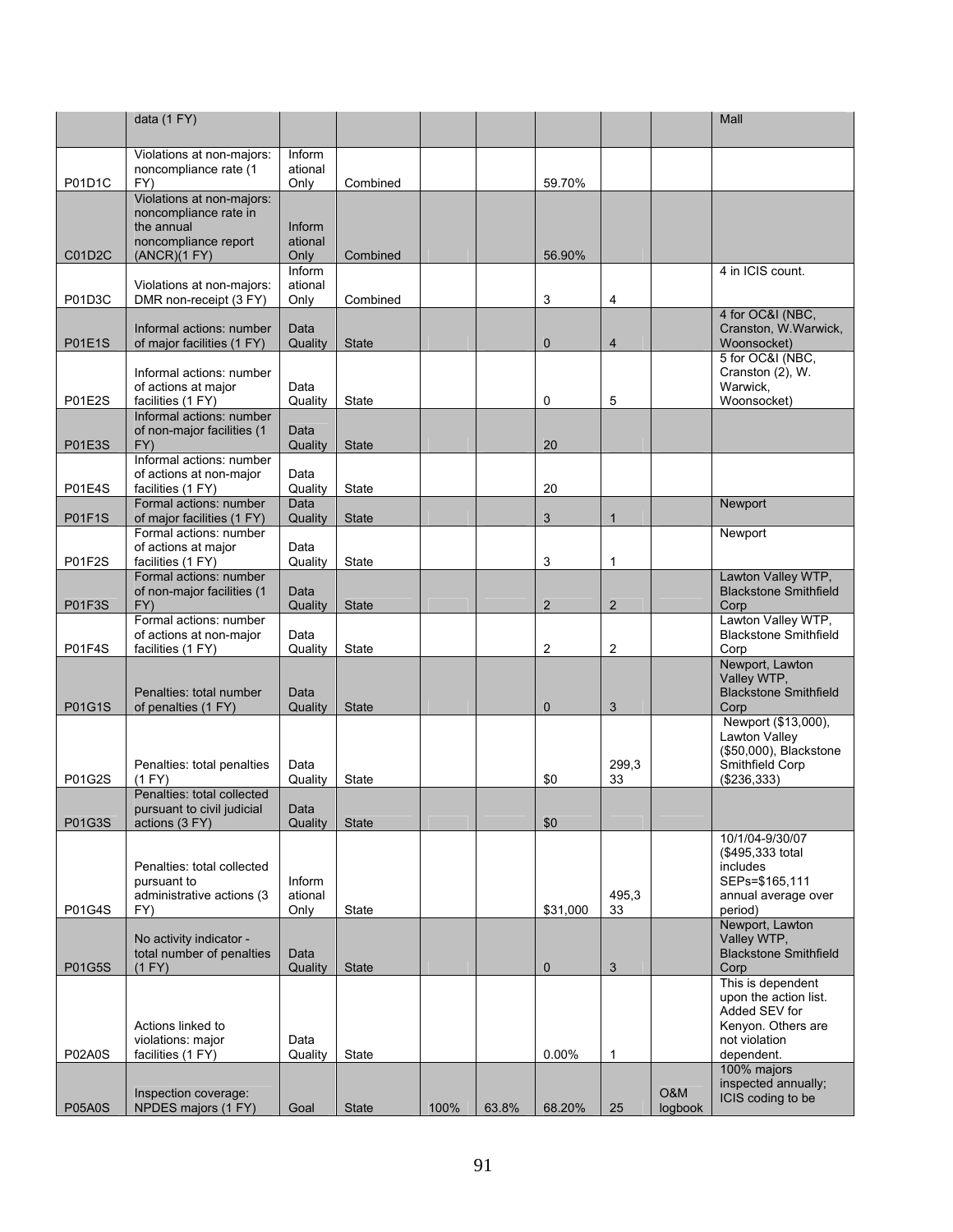| 100% majors<br>inspected annually;<br>O&M<br>ICIS coding to be<br>Inspection coverage:<br>NPDES majors (1 FY)<br>logbook<br>corrected<br><b>P05A0C</b><br>Goal<br>Combined<br>100%<br>66.9%<br>72.70%<br>25<br>Universe was 67, %<br>was 15, non-<br>stormwater GPs<br>counted as minor<br>Inspection coverage:<br>NPDES non-major<br>facilities consistent<br>individual permits (1 FY)<br>with PPA definitions<br><b>P05B1S</b><br>Goal<br><b>State</b><br>4.70%<br>10<br><b>PPA 07</b><br>Inspection coverage:<br>6 industrial sw, 16<br>NPDES non-major<br>construction<br>individual permits (1 FY)<br>22<br><b>ICIS</b><br><b>P05B1C</b><br>Goal<br>Combined<br>4.70%<br>ICIS coding incorrect,<br>needs to be fixed.<br>several inspections<br>not entered<br>(Greenwich Club,<br>Stanley Fastening,<br>RIRRC) - please<br>Inspection coverage:<br>NPDES non-major<br>forward definitions and<br><b>P05B2S</b><br>2.80%<br>general permits (1 FY)<br>Goal<br><b>State</b><br>query for OTIS pull<br>Inspection coverage:<br>NPDES non-major<br><b>P05B2C</b><br>general permits (1 FY)<br>Goal<br>Combined<br>2.80%<br>Inspection coverage:<br>Inform<br>NPDES other (not 5a or<br>ational<br>5b) (1 FY)<br><b>P05C0S</b><br>Only<br><b>State</b><br>5.90%<br>Inspection coverage:<br>Inform<br>NPDES other (not 5a or<br>ational<br><b>P05C0C</b><br>5b) (1 FY)<br>Only<br>Combined<br>6.80%<br>Revie<br>Added SEV to Kenyon<br>for Formal Action<br>W<br>Single-event violations<br>Indicat<br>11/30/2006<br><b>P07A1C</b><br>at majors (1 FY)<br>Combined<br>$\mathbf 0$<br>$\mathbf{1}$<br><b>or</b><br>Inform<br>Single-event violations<br>ational<br><b>P07A2C</b><br>at non-majors (1 FY)<br>Only<br>Combined<br>0<br><b>Facilities with</b><br><b>OTIS</b> corrected<br>unresolved compliance<br>schedule violations (at<br>Data<br>end of FY)<br>P07B0C<br>Quality<br>Combined<br>28.60%<br>$\mathbf{1}$<br>Facilities with<br>OTIS corrected<br>unresolved permit<br>schedule violations (at<br>Data<br>P07C0C<br>21.60%<br>7<br>Combined<br>end of FY)<br>Quality<br>Major facilities with DMR<br>Data<br>P07D0C<br>20<br>violations (1 FY)<br>Quality<br>Combined<br>Did not override<br>facility after final RNC<br>run. Corrected<br>Smithfield and South<br>Kingston. East<br>Providence was<br>Revie<br>incorrect DMR.<br>W<br>Major facilities in SNC (1<br>Indicat<br>corrected, ICIS to be<br>FY)<br><b>P08A1C</b><br>Combined<br>6<br>4<br>updated.<br>or<br>$4/25 = 16%$<br>SNC rate: percent<br><b>P08A2C</b><br>majors in SNC (1 FY)<br>22.40%<br>27.30%<br>Goal<br>Combined<br>Major facilities without<br>timely action (1 FY)<br>$< 2\%$<br>0.00%<br>P10A0C<br>Goal<br>Combined<br>11.70% |  |  |  |  | corrected |
|-----------------------------------------------------------------------------------------------------------------------------------------------------------------------------------------------------------------------------------------------------------------------------------------------------------------------------------------------------------------------------------------------------------------------------------------------------------------------------------------------------------------------------------------------------------------------------------------------------------------------------------------------------------------------------------------------------------------------------------------------------------------------------------------------------------------------------------------------------------------------------------------------------------------------------------------------------------------------------------------------------------------------------------------------------------------------------------------------------------------------------------------------------------------------------------------------------------------------------------------------------------------------------------------------------------------------------------------------------------------------------------------------------------------------------------------------------------------------------------------------------------------------------------------------------------------------------------------------------------------------------------------------------------------------------------------------------------------------------------------------------------------------------------------------------------------------------------------------------------------------------------------------------------------------------------------------------------------------------------------------------------------------------------------------------------------------------------------------------------------------------------------------------------------------------------------------------------------------------------------------------------------------------------------------------------------------------------------------------------------------------------------------------------------------------------------------------------------------------------------------------------------------------------------------------------------------------------------------------------------------------------------------------------------------------------------------------------------------------|--|--|--|--|-----------|
|                                                                                                                                                                                                                                                                                                                                                                                                                                                                                                                                                                                                                                                                                                                                                                                                                                                                                                                                                                                                                                                                                                                                                                                                                                                                                                                                                                                                                                                                                                                                                                                                                                                                                                                                                                                                                                                                                                                                                                                                                                                                                                                                                                                                                                                                                                                                                                                                                                                                                                                                                                                                                                                                                                                             |  |  |  |  |           |
|                                                                                                                                                                                                                                                                                                                                                                                                                                                                                                                                                                                                                                                                                                                                                                                                                                                                                                                                                                                                                                                                                                                                                                                                                                                                                                                                                                                                                                                                                                                                                                                                                                                                                                                                                                                                                                                                                                                                                                                                                                                                                                                                                                                                                                                                                                                                                                                                                                                                                                                                                                                                                                                                                                                             |  |  |  |  |           |
|                                                                                                                                                                                                                                                                                                                                                                                                                                                                                                                                                                                                                                                                                                                                                                                                                                                                                                                                                                                                                                                                                                                                                                                                                                                                                                                                                                                                                                                                                                                                                                                                                                                                                                                                                                                                                                                                                                                                                                                                                                                                                                                                                                                                                                                                                                                                                                                                                                                                                                                                                                                                                                                                                                                             |  |  |  |  |           |
|                                                                                                                                                                                                                                                                                                                                                                                                                                                                                                                                                                                                                                                                                                                                                                                                                                                                                                                                                                                                                                                                                                                                                                                                                                                                                                                                                                                                                                                                                                                                                                                                                                                                                                                                                                                                                                                                                                                                                                                                                                                                                                                                                                                                                                                                                                                                                                                                                                                                                                                                                                                                                                                                                                                             |  |  |  |  |           |
|                                                                                                                                                                                                                                                                                                                                                                                                                                                                                                                                                                                                                                                                                                                                                                                                                                                                                                                                                                                                                                                                                                                                                                                                                                                                                                                                                                                                                                                                                                                                                                                                                                                                                                                                                                                                                                                                                                                                                                                                                                                                                                                                                                                                                                                                                                                                                                                                                                                                                                                                                                                                                                                                                                                             |  |  |  |  |           |
|                                                                                                                                                                                                                                                                                                                                                                                                                                                                                                                                                                                                                                                                                                                                                                                                                                                                                                                                                                                                                                                                                                                                                                                                                                                                                                                                                                                                                                                                                                                                                                                                                                                                                                                                                                                                                                                                                                                                                                                                                                                                                                                                                                                                                                                                                                                                                                                                                                                                                                                                                                                                                                                                                                                             |  |  |  |  |           |
|                                                                                                                                                                                                                                                                                                                                                                                                                                                                                                                                                                                                                                                                                                                                                                                                                                                                                                                                                                                                                                                                                                                                                                                                                                                                                                                                                                                                                                                                                                                                                                                                                                                                                                                                                                                                                                                                                                                                                                                                                                                                                                                                                                                                                                                                                                                                                                                                                                                                                                                                                                                                                                                                                                                             |  |  |  |  |           |
|                                                                                                                                                                                                                                                                                                                                                                                                                                                                                                                                                                                                                                                                                                                                                                                                                                                                                                                                                                                                                                                                                                                                                                                                                                                                                                                                                                                                                                                                                                                                                                                                                                                                                                                                                                                                                                                                                                                                                                                                                                                                                                                                                                                                                                                                                                                                                                                                                                                                                                                                                                                                                                                                                                                             |  |  |  |  |           |
|                                                                                                                                                                                                                                                                                                                                                                                                                                                                                                                                                                                                                                                                                                                                                                                                                                                                                                                                                                                                                                                                                                                                                                                                                                                                                                                                                                                                                                                                                                                                                                                                                                                                                                                                                                                                                                                                                                                                                                                                                                                                                                                                                                                                                                                                                                                                                                                                                                                                                                                                                                                                                                                                                                                             |  |  |  |  |           |
|                                                                                                                                                                                                                                                                                                                                                                                                                                                                                                                                                                                                                                                                                                                                                                                                                                                                                                                                                                                                                                                                                                                                                                                                                                                                                                                                                                                                                                                                                                                                                                                                                                                                                                                                                                                                                                                                                                                                                                                                                                                                                                                                                                                                                                                                                                                                                                                                                                                                                                                                                                                                                                                                                                                             |  |  |  |  |           |
|                                                                                                                                                                                                                                                                                                                                                                                                                                                                                                                                                                                                                                                                                                                                                                                                                                                                                                                                                                                                                                                                                                                                                                                                                                                                                                                                                                                                                                                                                                                                                                                                                                                                                                                                                                                                                                                                                                                                                                                                                                                                                                                                                                                                                                                                                                                                                                                                                                                                                                                                                                                                                                                                                                                             |  |  |  |  |           |
|                                                                                                                                                                                                                                                                                                                                                                                                                                                                                                                                                                                                                                                                                                                                                                                                                                                                                                                                                                                                                                                                                                                                                                                                                                                                                                                                                                                                                                                                                                                                                                                                                                                                                                                                                                                                                                                                                                                                                                                                                                                                                                                                                                                                                                                                                                                                                                                                                                                                                                                                                                                                                                                                                                                             |  |  |  |  |           |
|                                                                                                                                                                                                                                                                                                                                                                                                                                                                                                                                                                                                                                                                                                                                                                                                                                                                                                                                                                                                                                                                                                                                                                                                                                                                                                                                                                                                                                                                                                                                                                                                                                                                                                                                                                                                                                                                                                                                                                                                                                                                                                                                                                                                                                                                                                                                                                                                                                                                                                                                                                                                                                                                                                                             |  |  |  |  |           |
|                                                                                                                                                                                                                                                                                                                                                                                                                                                                                                                                                                                                                                                                                                                                                                                                                                                                                                                                                                                                                                                                                                                                                                                                                                                                                                                                                                                                                                                                                                                                                                                                                                                                                                                                                                                                                                                                                                                                                                                                                                                                                                                                                                                                                                                                                                                                                                                                                                                                                                                                                                                                                                                                                                                             |  |  |  |  |           |
|                                                                                                                                                                                                                                                                                                                                                                                                                                                                                                                                                                                                                                                                                                                                                                                                                                                                                                                                                                                                                                                                                                                                                                                                                                                                                                                                                                                                                                                                                                                                                                                                                                                                                                                                                                                                                                                                                                                                                                                                                                                                                                                                                                                                                                                                                                                                                                                                                                                                                                                                                                                                                                                                                                                             |  |  |  |  |           |
|                                                                                                                                                                                                                                                                                                                                                                                                                                                                                                                                                                                                                                                                                                                                                                                                                                                                                                                                                                                                                                                                                                                                                                                                                                                                                                                                                                                                                                                                                                                                                                                                                                                                                                                                                                                                                                                                                                                                                                                                                                                                                                                                                                                                                                                                                                                                                                                                                                                                                                                                                                                                                                                                                                                             |  |  |  |  |           |
|                                                                                                                                                                                                                                                                                                                                                                                                                                                                                                                                                                                                                                                                                                                                                                                                                                                                                                                                                                                                                                                                                                                                                                                                                                                                                                                                                                                                                                                                                                                                                                                                                                                                                                                                                                                                                                                                                                                                                                                                                                                                                                                                                                                                                                                                                                                                                                                                                                                                                                                                                                                                                                                                                                                             |  |  |  |  |           |
|                                                                                                                                                                                                                                                                                                                                                                                                                                                                                                                                                                                                                                                                                                                                                                                                                                                                                                                                                                                                                                                                                                                                                                                                                                                                                                                                                                                                                                                                                                                                                                                                                                                                                                                                                                                                                                                                                                                                                                                                                                                                                                                                                                                                                                                                                                                                                                                                                                                                                                                                                                                                                                                                                                                             |  |  |  |  |           |
|                                                                                                                                                                                                                                                                                                                                                                                                                                                                                                                                                                                                                                                                                                                                                                                                                                                                                                                                                                                                                                                                                                                                                                                                                                                                                                                                                                                                                                                                                                                                                                                                                                                                                                                                                                                                                                                                                                                                                                                                                                                                                                                                                                                                                                                                                                                                                                                                                                                                                                                                                                                                                                                                                                                             |  |  |  |  |           |
|                                                                                                                                                                                                                                                                                                                                                                                                                                                                                                                                                                                                                                                                                                                                                                                                                                                                                                                                                                                                                                                                                                                                                                                                                                                                                                                                                                                                                                                                                                                                                                                                                                                                                                                                                                                                                                                                                                                                                                                                                                                                                                                                                                                                                                                                                                                                                                                                                                                                                                                                                                                                                                                                                                                             |  |  |  |  |           |
|                                                                                                                                                                                                                                                                                                                                                                                                                                                                                                                                                                                                                                                                                                                                                                                                                                                                                                                                                                                                                                                                                                                                                                                                                                                                                                                                                                                                                                                                                                                                                                                                                                                                                                                                                                                                                                                                                                                                                                                                                                                                                                                                                                                                                                                                                                                                                                                                                                                                                                                                                                                                                                                                                                                             |  |  |  |  |           |
|                                                                                                                                                                                                                                                                                                                                                                                                                                                                                                                                                                                                                                                                                                                                                                                                                                                                                                                                                                                                                                                                                                                                                                                                                                                                                                                                                                                                                                                                                                                                                                                                                                                                                                                                                                                                                                                                                                                                                                                                                                                                                                                                                                                                                                                                                                                                                                                                                                                                                                                                                                                                                                                                                                                             |  |  |  |  |           |
|                                                                                                                                                                                                                                                                                                                                                                                                                                                                                                                                                                                                                                                                                                                                                                                                                                                                                                                                                                                                                                                                                                                                                                                                                                                                                                                                                                                                                                                                                                                                                                                                                                                                                                                                                                                                                                                                                                                                                                                                                                                                                                                                                                                                                                                                                                                                                                                                                                                                                                                                                                                                                                                                                                                             |  |  |  |  |           |
|                                                                                                                                                                                                                                                                                                                                                                                                                                                                                                                                                                                                                                                                                                                                                                                                                                                                                                                                                                                                                                                                                                                                                                                                                                                                                                                                                                                                                                                                                                                                                                                                                                                                                                                                                                                                                                                                                                                                                                                                                                                                                                                                                                                                                                                                                                                                                                                                                                                                                                                                                                                                                                                                                                                             |  |  |  |  |           |
|                                                                                                                                                                                                                                                                                                                                                                                                                                                                                                                                                                                                                                                                                                                                                                                                                                                                                                                                                                                                                                                                                                                                                                                                                                                                                                                                                                                                                                                                                                                                                                                                                                                                                                                                                                                                                                                                                                                                                                                                                                                                                                                                                                                                                                                                                                                                                                                                                                                                                                                                                                                                                                                                                                                             |  |  |  |  |           |
|                                                                                                                                                                                                                                                                                                                                                                                                                                                                                                                                                                                                                                                                                                                                                                                                                                                                                                                                                                                                                                                                                                                                                                                                                                                                                                                                                                                                                                                                                                                                                                                                                                                                                                                                                                                                                                                                                                                                                                                                                                                                                                                                                                                                                                                                                                                                                                                                                                                                                                                                                                                                                                                                                                                             |  |  |  |  |           |
|                                                                                                                                                                                                                                                                                                                                                                                                                                                                                                                                                                                                                                                                                                                                                                                                                                                                                                                                                                                                                                                                                                                                                                                                                                                                                                                                                                                                                                                                                                                                                                                                                                                                                                                                                                                                                                                                                                                                                                                                                                                                                                                                                                                                                                                                                                                                                                                                                                                                                                                                                                                                                                                                                                                             |  |  |  |  |           |
|                                                                                                                                                                                                                                                                                                                                                                                                                                                                                                                                                                                                                                                                                                                                                                                                                                                                                                                                                                                                                                                                                                                                                                                                                                                                                                                                                                                                                                                                                                                                                                                                                                                                                                                                                                                                                                                                                                                                                                                                                                                                                                                                                                                                                                                                                                                                                                                                                                                                                                                                                                                                                                                                                                                             |  |  |  |  |           |
|                                                                                                                                                                                                                                                                                                                                                                                                                                                                                                                                                                                                                                                                                                                                                                                                                                                                                                                                                                                                                                                                                                                                                                                                                                                                                                                                                                                                                                                                                                                                                                                                                                                                                                                                                                                                                                                                                                                                                                                                                                                                                                                                                                                                                                                                                                                                                                                                                                                                                                                                                                                                                                                                                                                             |  |  |  |  |           |
|                                                                                                                                                                                                                                                                                                                                                                                                                                                                                                                                                                                                                                                                                                                                                                                                                                                                                                                                                                                                                                                                                                                                                                                                                                                                                                                                                                                                                                                                                                                                                                                                                                                                                                                                                                                                                                                                                                                                                                                                                                                                                                                                                                                                                                                                                                                                                                                                                                                                                                                                                                                                                                                                                                                             |  |  |  |  |           |
|                                                                                                                                                                                                                                                                                                                                                                                                                                                                                                                                                                                                                                                                                                                                                                                                                                                                                                                                                                                                                                                                                                                                                                                                                                                                                                                                                                                                                                                                                                                                                                                                                                                                                                                                                                                                                                                                                                                                                                                                                                                                                                                                                                                                                                                                                                                                                                                                                                                                                                                                                                                                                                                                                                                             |  |  |  |  |           |
|                                                                                                                                                                                                                                                                                                                                                                                                                                                                                                                                                                                                                                                                                                                                                                                                                                                                                                                                                                                                                                                                                                                                                                                                                                                                                                                                                                                                                                                                                                                                                                                                                                                                                                                                                                                                                                                                                                                                                                                                                                                                                                                                                                                                                                                                                                                                                                                                                                                                                                                                                                                                                                                                                                                             |  |  |  |  |           |
|                                                                                                                                                                                                                                                                                                                                                                                                                                                                                                                                                                                                                                                                                                                                                                                                                                                                                                                                                                                                                                                                                                                                                                                                                                                                                                                                                                                                                                                                                                                                                                                                                                                                                                                                                                                                                                                                                                                                                                                                                                                                                                                                                                                                                                                                                                                                                                                                                                                                                                                                                                                                                                                                                                                             |  |  |  |  |           |
|                                                                                                                                                                                                                                                                                                                                                                                                                                                                                                                                                                                                                                                                                                                                                                                                                                                                                                                                                                                                                                                                                                                                                                                                                                                                                                                                                                                                                                                                                                                                                                                                                                                                                                                                                                                                                                                                                                                                                                                                                                                                                                                                                                                                                                                                                                                                                                                                                                                                                                                                                                                                                                                                                                                             |  |  |  |  |           |
|                                                                                                                                                                                                                                                                                                                                                                                                                                                                                                                                                                                                                                                                                                                                                                                                                                                                                                                                                                                                                                                                                                                                                                                                                                                                                                                                                                                                                                                                                                                                                                                                                                                                                                                                                                                                                                                                                                                                                                                                                                                                                                                                                                                                                                                                                                                                                                                                                                                                                                                                                                                                                                                                                                                             |  |  |  |  |           |
|                                                                                                                                                                                                                                                                                                                                                                                                                                                                                                                                                                                                                                                                                                                                                                                                                                                                                                                                                                                                                                                                                                                                                                                                                                                                                                                                                                                                                                                                                                                                                                                                                                                                                                                                                                                                                                                                                                                                                                                                                                                                                                                                                                                                                                                                                                                                                                                                                                                                                                                                                                                                                                                                                                                             |  |  |  |  |           |
|                                                                                                                                                                                                                                                                                                                                                                                                                                                                                                                                                                                                                                                                                                                                                                                                                                                                                                                                                                                                                                                                                                                                                                                                                                                                                                                                                                                                                                                                                                                                                                                                                                                                                                                                                                                                                                                                                                                                                                                                                                                                                                                                                                                                                                                                                                                                                                                                                                                                                                                                                                                                                                                                                                                             |  |  |  |  |           |
|                                                                                                                                                                                                                                                                                                                                                                                                                                                                                                                                                                                                                                                                                                                                                                                                                                                                                                                                                                                                                                                                                                                                                                                                                                                                                                                                                                                                                                                                                                                                                                                                                                                                                                                                                                                                                                                                                                                                                                                                                                                                                                                                                                                                                                                                                                                                                                                                                                                                                                                                                                                                                                                                                                                             |  |  |  |  |           |
|                                                                                                                                                                                                                                                                                                                                                                                                                                                                                                                                                                                                                                                                                                                                                                                                                                                                                                                                                                                                                                                                                                                                                                                                                                                                                                                                                                                                                                                                                                                                                                                                                                                                                                                                                                                                                                                                                                                                                                                                                                                                                                                                                                                                                                                                                                                                                                                                                                                                                                                                                                                                                                                                                                                             |  |  |  |  |           |
|                                                                                                                                                                                                                                                                                                                                                                                                                                                                                                                                                                                                                                                                                                                                                                                                                                                                                                                                                                                                                                                                                                                                                                                                                                                                                                                                                                                                                                                                                                                                                                                                                                                                                                                                                                                                                                                                                                                                                                                                                                                                                                                                                                                                                                                                                                                                                                                                                                                                                                                                                                                                                                                                                                                             |  |  |  |  |           |
|                                                                                                                                                                                                                                                                                                                                                                                                                                                                                                                                                                                                                                                                                                                                                                                                                                                                                                                                                                                                                                                                                                                                                                                                                                                                                                                                                                                                                                                                                                                                                                                                                                                                                                                                                                                                                                                                                                                                                                                                                                                                                                                                                                                                                                                                                                                                                                                                                                                                                                                                                                                                                                                                                                                             |  |  |  |  |           |
|                                                                                                                                                                                                                                                                                                                                                                                                                                                                                                                                                                                                                                                                                                                                                                                                                                                                                                                                                                                                                                                                                                                                                                                                                                                                                                                                                                                                                                                                                                                                                                                                                                                                                                                                                                                                                                                                                                                                                                                                                                                                                                                                                                                                                                                                                                                                                                                                                                                                                                                                                                                                                                                                                                                             |  |  |  |  |           |
|                                                                                                                                                                                                                                                                                                                                                                                                                                                                                                                                                                                                                                                                                                                                                                                                                                                                                                                                                                                                                                                                                                                                                                                                                                                                                                                                                                                                                                                                                                                                                                                                                                                                                                                                                                                                                                                                                                                                                                                                                                                                                                                                                                                                                                                                                                                                                                                                                                                                                                                                                                                                                                                                                                                             |  |  |  |  |           |
|                                                                                                                                                                                                                                                                                                                                                                                                                                                                                                                                                                                                                                                                                                                                                                                                                                                                                                                                                                                                                                                                                                                                                                                                                                                                                                                                                                                                                                                                                                                                                                                                                                                                                                                                                                                                                                                                                                                                                                                                                                                                                                                                                                                                                                                                                                                                                                                                                                                                                                                                                                                                                                                                                                                             |  |  |  |  |           |
|                                                                                                                                                                                                                                                                                                                                                                                                                                                                                                                                                                                                                                                                                                                                                                                                                                                                                                                                                                                                                                                                                                                                                                                                                                                                                                                                                                                                                                                                                                                                                                                                                                                                                                                                                                                                                                                                                                                                                                                                                                                                                                                                                                                                                                                                                                                                                                                                                                                                                                                                                                                                                                                                                                                             |  |  |  |  |           |
|                                                                                                                                                                                                                                                                                                                                                                                                                                                                                                                                                                                                                                                                                                                                                                                                                                                                                                                                                                                                                                                                                                                                                                                                                                                                                                                                                                                                                                                                                                                                                                                                                                                                                                                                                                                                                                                                                                                                                                                                                                                                                                                                                                                                                                                                                                                                                                                                                                                                                                                                                                                                                                                                                                                             |  |  |  |  |           |
|                                                                                                                                                                                                                                                                                                                                                                                                                                                                                                                                                                                                                                                                                                                                                                                                                                                                                                                                                                                                                                                                                                                                                                                                                                                                                                                                                                                                                                                                                                                                                                                                                                                                                                                                                                                                                                                                                                                                                                                                                                                                                                                                                                                                                                                                                                                                                                                                                                                                                                                                                                                                                                                                                                                             |  |  |  |  |           |
|                                                                                                                                                                                                                                                                                                                                                                                                                                                                                                                                                                                                                                                                                                                                                                                                                                                                                                                                                                                                                                                                                                                                                                                                                                                                                                                                                                                                                                                                                                                                                                                                                                                                                                                                                                                                                                                                                                                                                                                                                                                                                                                                                                                                                                                                                                                                                                                                                                                                                                                                                                                                                                                                                                                             |  |  |  |  |           |

Evaluation Key:

AA -- Appears Acceptable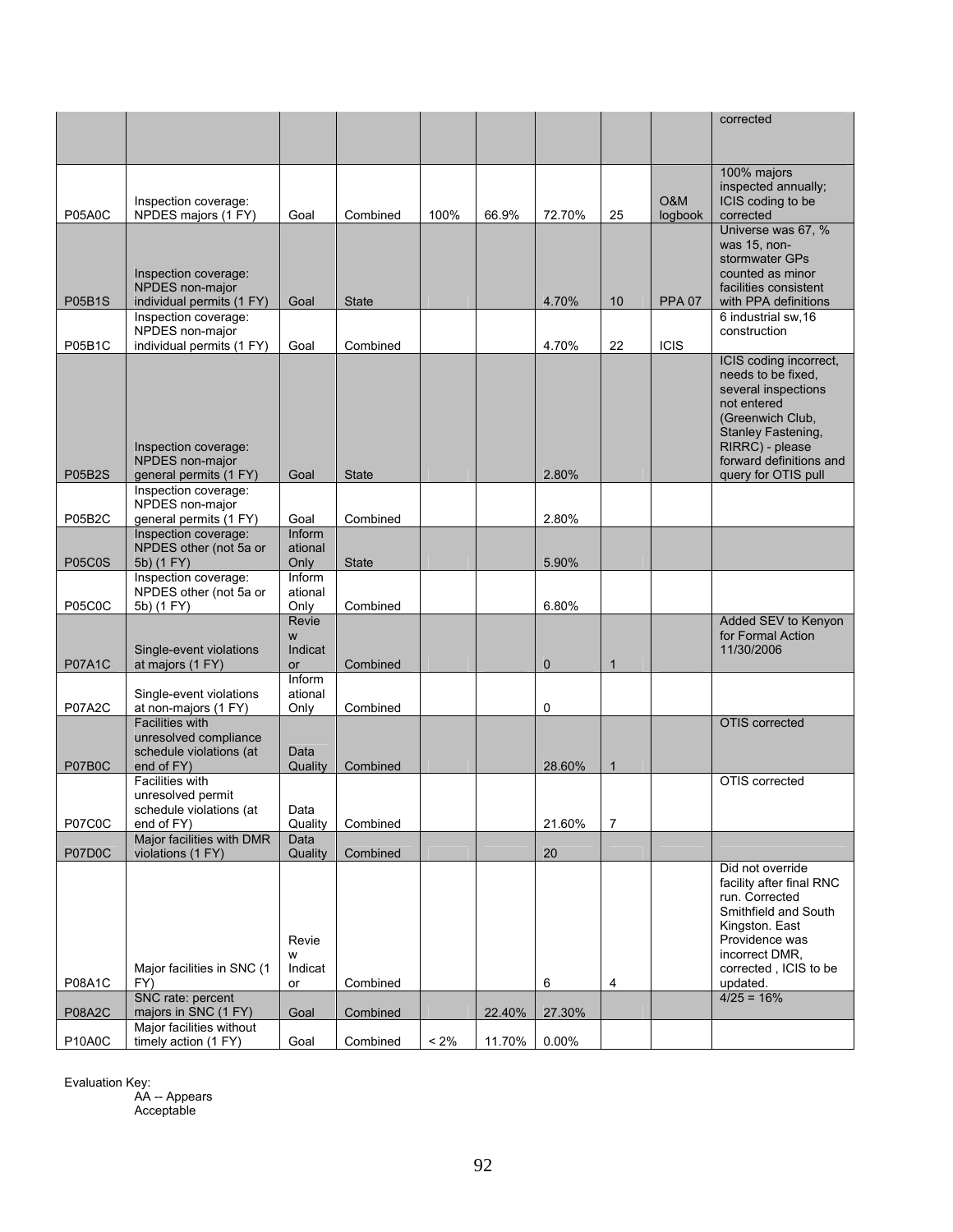MI -- Minor Issue PC -- Potential Concern

### **Resource Conservation and Recovery Act**

RIDEM did not provide written responses to the Preliminary Data Assessment for the Resource Conservation and Recovery Act**.**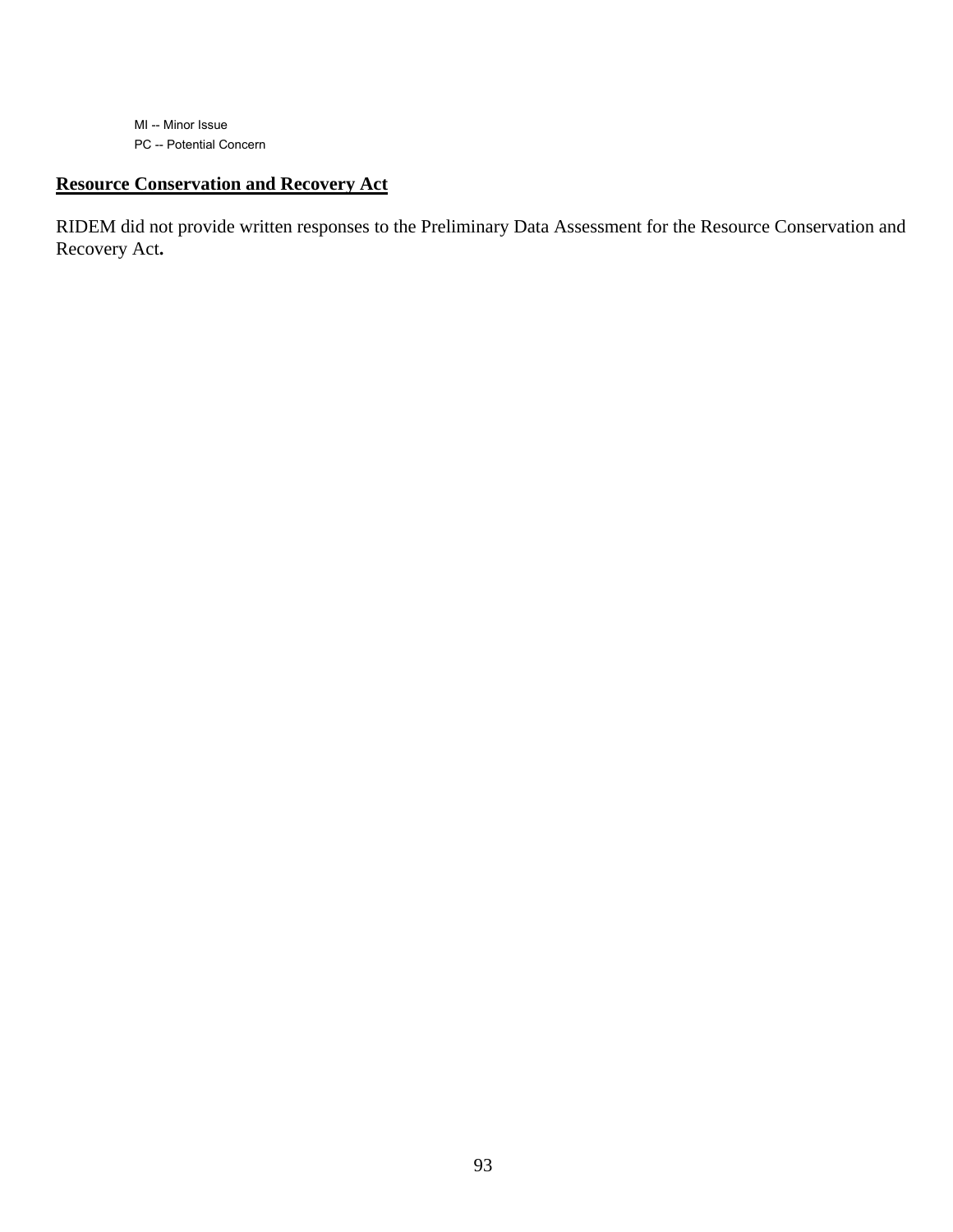# **APPENDIX F: FILE SELECTION**

Files to be reviewed are selected according to a standard protocol (available to EPA and state users here: [http://www.epa-otis.gov/srf/docs/fileselectionprotocol\\_10.pdf\)](http://www.epa-otis.gov/srf/docs/fileselectionprotocol_10.pdf) and using a web-based file selection tool (available to EPA and state users here: [http://www.epa-otis.gov/cgi-bin/test/srf/srf\\_fileselection.cgi\)](http://www.epa-otis.gov/cgi-bin/test/srf/srf_fileselection.cgi). The protocol and tool are designed to provide consistency and transparency in the process. Based on the description of the file selection process in section A, states should be able to recreate the results in the table in section B.

#### **A File Selection Process**

#### **CLEAN AIR ACT (CAA)**

EPA Region 1 used OTIS *State Review Framework- File Selection Tool* to select files for the RI SRF. For FY 2008, the file selection tool indicated there were a total of 83 sources in RI with some compliance or enforcement activity. Region 1 used the tool to select 22 actions to review, 11 compliance related actions and 11 enforcement related actions. The tool helped sort activities by universe, by violation, by HPV, by formal enforcement, and by stack test failure. Then, Region 1 selected files randomly (for example, every 5th file) from the various lists of sorted facilities. Specifically, Region 1:

 Sorted by universe and selected every 5th file Sorted by violation and selected every 5th file Sorted by HPV and selected 8 out of 10 Sorted by formal enforcement and selected 7 out of 8 Sorted by stack test failure and selected 1 out of 1 De-selected every 5th FCE Added 2 informal enforcement actions (every 5th)

#### **CLEAN WATER ACT (CWA)**

First, EPA sorted the list into major and minor facilities and selected every third Major (9 facilities) and every 23rd minor (4 facilities). EPA then evaluated the resulting coverage based on the various enforcement categories tracked by the selection tool. Based on this evaluation, EPA selected the single facility with a reported Single Event Violation (a Major facility) and (since none of the randomly selected Minors had been inspected) 2 minor facilities that had been inspected -- the first on the list with a general permit and the first on the list with an individual permit. In total, 16 facilities were proposed for file reviews.

#### **RESOURCE CONSERVATION AND RECOVERY ACT (RCRA)**

The total number of facilities in RI with RCRA activities in FY2007 was 95. EPA randomly chose every ninth facility on the selection tool list. This produced 10 random facilities. EPA chose 2 additional LQGs, 2 SQGs and 1 "other" facility that had formal enforcement actions in order to assess questions from the PDA on Metrics R10AOS and R10AOC. EPA chose 1 additional LQG and 1 additional SQG with informal enforcement actions in order to assess questions from the PDA on Metrics R08AOS and R08AOC. Finally, EPA chose 2 transporter facility inspections in order to cover every type of facility covered by the original 95 facilities. This resulted in a total of 19 files for review.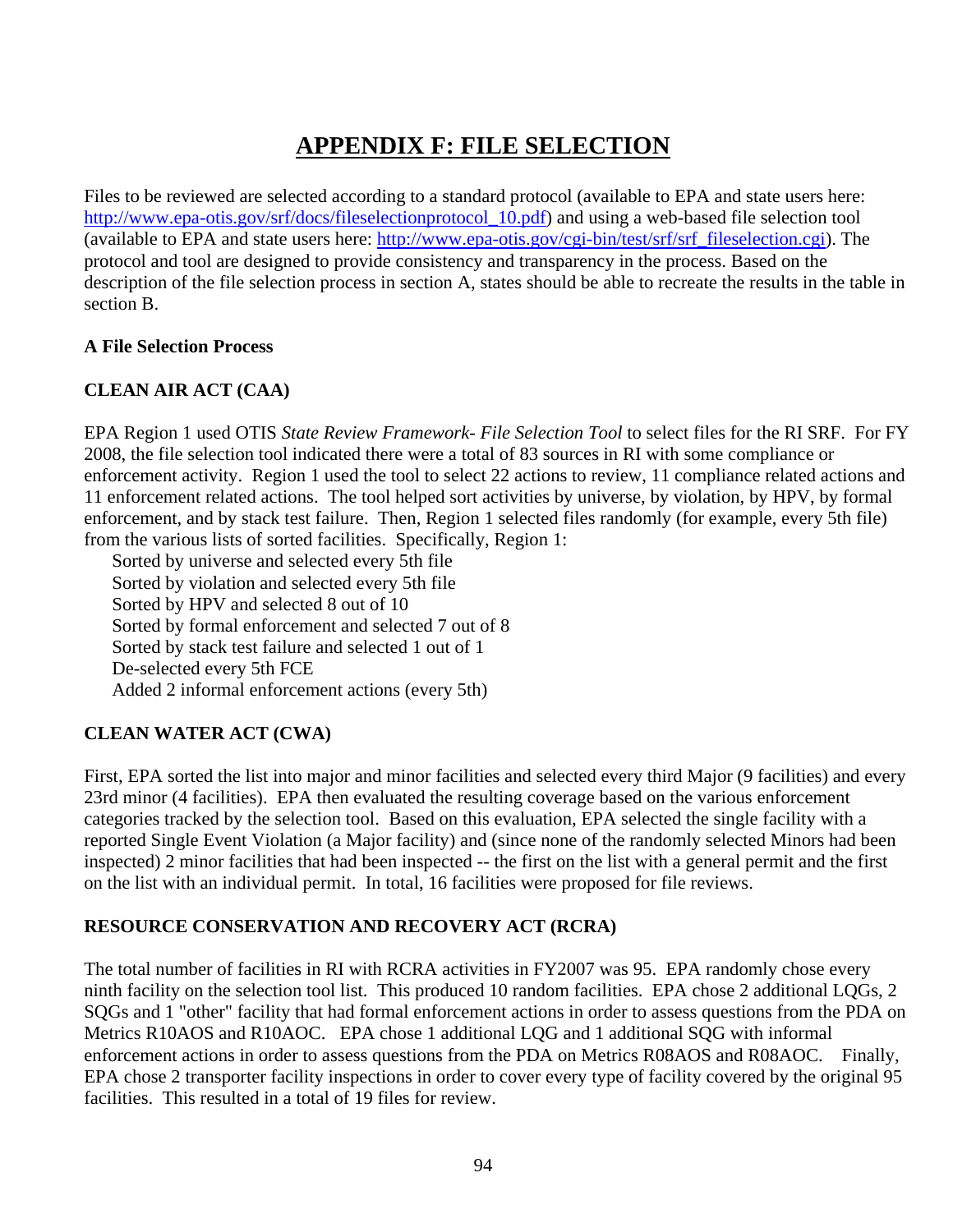## **B. File Selection Table**

### **Clean Air Act**

| Facility<br>Name <sup>1</sup>                                                  | AFS#                    | <b>Street</b>                                                           |                                             |                               | FCE | PCE | Violation | <b>Stack Test</b><br><b>Failure</b> | Title V<br>Deviation |             | Informal<br>Action | Formal<br>Action | Penalty | <b>Universe</b> | <b>Select</b>                              |
|--------------------------------------------------------------------------------|-------------------------|-------------------------------------------------------------------------|---------------------------------------------|-------------------------------|-----|-----|-----------|-------------------------------------|----------------------|-------------|--------------------|------------------|---------|-----------------|--------------------------------------------|
|                                                                                |                         |                                                                         | City                                        | Zip                           |     |     |           |                                     |                      | $rac{1}{2}$ |                    |                  |         |                 |                                            |
| <b>ADMIRAL</b><br>PACKAGING,<br>INC. FKA UNION<br><b>INDUST</b>                | 44007<br>00061          | 10<br><b>ADMIRAL</b><br><b>STREET</b>                                   | <b>PROVID</b><br><b>ENCE</b>                | 029<br>04                     | yes | yes | no        | no                                  | no                   | yes         | yes                | no               | no      | МA<br>JR        | accepted<br>represen<br>tative             |
| <b>AMERICAN</b><br><b>INSULATED</b><br><b>WIRE CORP.-</b><br><b>DARLINGTON</b> | 44007<br>09044          | 95 GRAND<br>AVE.                                                        | <b>PAWTUC</b><br>KET                        | 028<br>62                     | yes | no  | no        | no                                  | no                   | no          | no                 | no               | no      | <b>SM</b><br>80 | accepted<br>represen<br>tative             |
| <b>AMERICAN</b><br><b>POWER</b><br><b>CONVERSION</b>                           | 44009<br>02892          | 132<br><b>FAIRGROU</b><br><b>NDS ROAD</b>                               | <b>WEST</b><br><b>KINGST</b><br>ON          | 028<br>92                     | no  | no  | no        | no                                  | no                   | yes         | no                 | yes              | ves     | <b>FR</b><br>MI | accepted<br>represen<br>tative             |
| <b>BLOCK ISLAND</b><br><b>POWER</b>                                            | 44009<br>00016          | 100<br><b>OCEAN</b><br><b>AVE</b><br><b>GENERATI</b><br><b>NG STATI</b> | <b>BLOCK</b><br><b>ISLAND</b>               | 028<br>07                     | yes | no  | yes       | no                                  | no                   | no          | no                 | no               | no      | MA<br>JR        | accepted<br>represen<br>tative             |
| <b>BRADFORD</b><br><b>DYEING</b>                                               | 44009<br>00012          | 450<br><b>BRADFOR</b><br><b>D STREET</b>                                | <b>WESTER</b><br>LY                         | 028<br>91                     | yes | no  | no        | no                                  | yes                  | no          | no                 | no               | no      | МA<br>JR        | accepted<br>represen<br>tative             |
| <b>COVALENCE</b><br><b>SPECIALTY</b><br><b>ADHESIVES</b><br>LLC                | 44001<br>06015          | 51 BALLOU<br><b>BOULEVA</b><br><b>RD</b>                                | <b>BRISTOL</b>                              | 028<br>09                     | no  | no  | no        | yes                                 | no                   | no          | no                 | no               | no      | <b>OM</b><br>IN | accepted<br>represen<br>tative             |
| <b>COVENTRY</b><br>ASPHALT, LLC                                                | 44003<br>09008          | 75<br><b>AIRPORT</b><br><b>ROAD</b>                                     | <b>COVENT</b><br><b>RY</b>                  | 028<br>16                     | no  | no  | no        | no                                  | no                   | no          | yes                | yes              | yes     | <b>SM</b><br>80 | accepted<br>represen<br>tative             |
| <b>CRANSTON</b><br><b>WPCF AKA</b><br><b>CRANSTON</b><br>WWT,SSI               | 44007<br>90008          | 140<br>PETTACO<br><b>NSETT</b><br><b>AVE</b>                            | <b>CRANST</b><br>ON                         | 028<br>10                     | yes | yes | no        | no                                  | no                   | yes         | yes                | yes              | yes     | МA<br>JR        | accepted<br>represen<br>tative             |
| <b>DIOCESE OF</b><br><b>PROVIDENCE</b>                                         | 44007<br>09050          | 1<br><b>CATHEDR</b><br>AL SQ                                            | <b>PROVID</b><br><b>ENCE</b>                | 029<br>08                     | yes | no  | no        | no                                  | no                   | no          | no                 | no               | no      | <b>SM</b><br>80 | accepted<br>represen<br>tative             |
| <b>EXXON MOBIL</b>                                                             | 44007<br>00016          | 1001<br><b>WAMPANO</b><br><b>AG TRAIL</b>                               | <b>EAST</b><br><b>PROVID</b><br><b>ENCE</b> | 029<br>15                     | yes | no  | no        | no                                  | no                   | no          | no                 | no               | no      | МA<br>JR        | accepted<br>represen<br>tative             |
| <b>GRISWOLD</b><br><b>TEXTILE PRINT</b>                                        | 44009<br>00597          | <b>WHITE</b><br><b>ROCK</b>                                             | WESTER<br>LY                                | 028<br>91                     | yes | no  | no        | no                                  | no                   | no          | no                 | no               | no      | <b>SM</b><br>80 | accepted<br>represen<br>tative             |
| <b>INTERNAIONAL</b><br><b>PACKAGING</b><br><b>CORPORATION</b>                  | 44007<br>00715          | 517<br><b>MINERAL</b><br><b>SPRING</b><br><b>AVENUE</b>                 | <b>PAWTUC</b><br><b>KET</b>                 | 028<br>60                     | ves | no  | no        | no                                  | no                   | no          | yes                | no               | no      | <b>SM</b><br>80 | accepted<br>represen<br>tative             |
| <b>KENYON</b><br><b>INDUSTRIES</b>                                             | 44009<br>00010          | 36<br><b>SHERMAN</b><br><b>AVENUE</b>                                   | <b>SHANNO</b><br>СK                         | 028<br>36                     | yes | no  | yes       | no                                  | no                   | no          | yes                | yes              | ves     | МA<br>JR        | accepted<br>represen<br>tative             |
| <b>MURDOCK</b><br><b>WEBBING</b><br>ORIGINAL                                   | 44007<br>00509          | 27<br><b>FOUNDRY</b><br><b>STREET</b><br>200                            | <b>CENTRA</b><br>L FALLS<br><b>WEST</b>     | 028<br>63                     | yes | no  | no        | no                                  | no                   | yes         | yes                | yes              | yes     | <b>SM</b><br>80 | accepted<br>represen<br>tative<br>accepted |
| <b>BRADFORD</b><br><b>SOAP WORKS</b><br><b>PORTOLA</b>                         | 44007<br>00094<br>44007 | <b>PROVIDEN</b><br>CE ST<br>85                                          | <b>WARWIC</b><br>Κ<br><b>WOONS</b>          | 028<br>93<br>$\overline{028}$ | yes | no  | no        | no                                  | no                   | yes         | no                 | no               | no      | МA<br>JR<br>МA  | represen<br>tative<br>accepted             |
| <b>TECH</b>                                                                    | 09001                   | <b>FAIRMOUN</b>                                                         | <b>OCKET</b>                                | 95                            | yes | no  | no        | no                                  | no                   | yes         | yes                | no               | no      | JR              | represen                                   |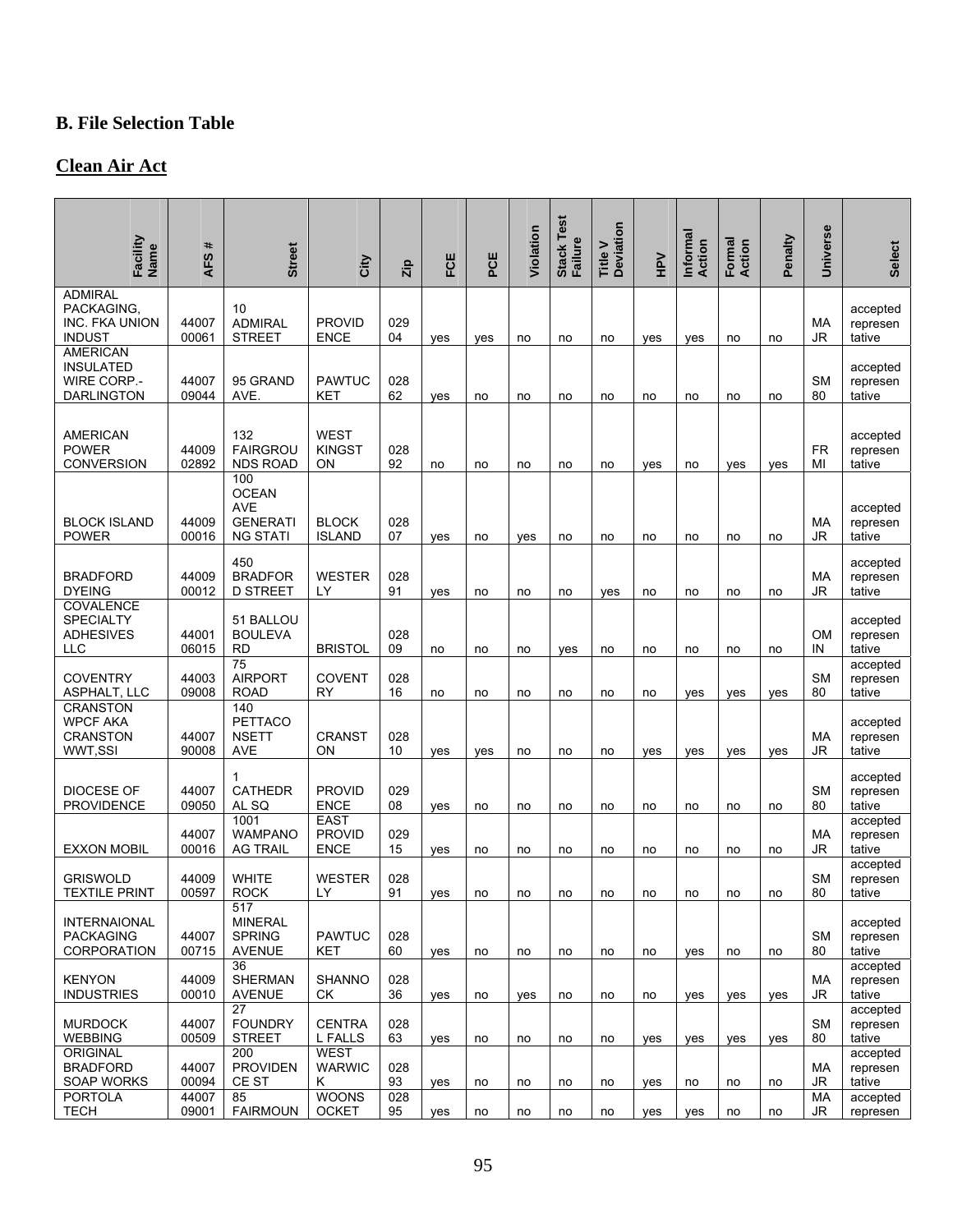| <b>INTERNATIONA</b>                                            |                | T ST.                              |                              |           |     |            |     |    |     |     |     |     |     |                 | tative                         |
|----------------------------------------------------------------|----------------|------------------------------------|------------------------------|-----------|-----|------------|-----|----|-----|-----|-----|-----|-----|-----------------|--------------------------------|
| <b>QUARTERMOO</b><br>N INC. AKA<br>VANGARD<br><b>SAILBOATS</b> | 44005<br>00400 | 200<br><b>HIGHPOIN</b><br>T AVE.   | <b>PORTSM</b><br><b>OUTH</b> |           | ves | no         | no  | no | ves | no  | ves | no  | no  | MA<br>JR        | accepted<br>represen<br>tative |
| <b>RAYTHEON</b><br><b>COMPANY</b>                              | 44005<br>00011 | <b>1847 WEST</b><br><b>MAIN RD</b> | <b>PORTSM</b><br><b>OUTH</b> | 028<br>71 | no  | no         | no  | no | no  | ves | no  | yes | ves | <b>FR</b><br>MI | accepted<br>represen<br>tative |
| <b>RI HOSPITAL</b>                                             | 44007<br>00043 | 593 EDDY<br>ST                     | <b>PROVID</b><br><b>ENCE</b> | 029<br>02 | no  | <b>ves</b> | ves | no | no  | no  | no  | no  | no  | MA<br>JR        | accepted<br>represen<br>tative |
| <b>RIVERPOINT</b><br>LACE WORKS,<br>INC.                       | 44007<br>00056 | 825 MAIN<br><b>STREET</b>          | WEST<br><b>WARWIC</b><br>ĸ   | 028<br>93 | no  | no         | no  | no | no  | ves | ves | ves | ves | <b>SM</b><br>80 | accepted<br>represen<br>tative |
| <b>SHAMROCK</b><br>ASSOCIATES,<br><b>LLC</b>                   | 44009<br>11111 | <b>CHASE</b><br><b>HILL ROAD</b>   | <b>HOPKIN</b><br><b>TON</b>  | 028<br>04 | ves | no         | no  | no | no  | no  | no  | no  | no  | <b>SM</b><br>80 | accepted<br>represen<br>tative |
| <b>ST JOSEPHS</b><br><b>HOSPITAL</b>                           | 44007<br>00044 | <b>PEACE ST</b>                    | <b>PROVID</b><br><b>ENCE</b> | 029<br>07 | ves | no         | no  | no | no  | no  | no  | no  | no  | <b>SM</b><br>80 | accepted<br>represen<br>tative |

### **Clean Water Act**

| Facility Name                                             | Program ID | Facility street                                 | Facility city                        | zip   | Component<br>Permit             | Inspection     | Violation      | Single Event<br>Violation | <b>SNC</b> | Informal Action | Formal Action | Penalty | Universe | <b>Select</b>                  |
|-----------------------------------------------------------|------------|-------------------------------------------------|--------------------------------------|-------|---------------------------------|----------------|----------------|---------------------------|------------|-----------------|---------------|---------|----------|--------------------------------|
| <b>BLOUNT</b><br><b>SEAFOOD</b><br><b>CORPORATION</b>     | RI0001121  | 383 WATER<br><b>STREET</b>                      | <b>WARREN</b>                        | 02885 |                                 | 1              | 4              | 0                         | 0          | 0               | 0             | 0       | Major    | Accepted<br>Represent<br>ative |
| <b>DEBLOIS OIL</b><br><b>COMPANY</b>                      | RI0023418  | 2579 SOUTH<br><b>COUNTY</b><br><b>TRAIL</b>     | <b>EAST</b><br><b>GREENWICH</b>      | 02818 |                                 | 0              | $\overline{2}$ | 0                         | 0          | 0               | 0             | 0       | Minor    | Accepted<br>Represent<br>ative |
| <b>EAST</b><br><b>GREENWICH</b><br><b>WWTF</b>            | RI0100030  | 1 CROMPTON<br><b>AVENUE</b>                     | <b>EAST</b><br><b>GREENWICH</b>      | 02818 | <b>POT</b><br><b>PRE</b>        | 1              | 10             | 0                         | 0          | 0               | 1             | 0       | Major    | Accepted<br>representa<br>tive |
| <b>EXXONMOBIL</b><br>OIL<br><b>CORPORATION</b>            | RI0001333  | 1001<br><b>WAMPANOAG</b><br><b>TRAIL</b>        | <b>EAST</b><br><b>PROVIDENC</b><br>E | 02915 |                                 | $\overline{2}$ | 5              | 0                         | 0          | 0               | 0             | 0       | Major    | Accepted<br>representa<br>tive |
| <b>KENYON</b><br>INDUSTRIES,<br><b>INC</b>                | RI0000191  | 36 SHERMAN<br><b>AVENUE -</b><br><b>POB 115</b> | <b>SHANNOCK</b>                      | 02875 |                                 | 1              | 21             | 1                         | 1          | 0               | 0             | 0       | Major    | Accepted<br>representa<br>tive |
| <b>LAWTON</b><br><b>VALLEY WATER</b><br><b>TREAT PLNT</b> | RI0021784  | <b>2200 WEST</b><br><b>MAIN ROAD</b>            | <b>PORTSMOUT</b><br>н                | 02871 |                                 | 0              | 9              | 0                         | 0          | $\mathbf 0$     | 0             | 0       | Minor    | Accepted<br>representa<br>tive |
| <b>NEWPORT</b><br><b>WPCF</b>                             | RI0100293  | 250 J.T.<br><b>O'CONNELL</b><br><b>HIGHWAY</b>  | <b>NEWPORT</b>                       | 02840 | CSO<br><b>POT</b><br><b>PRE</b> | 1              | 25             | 0                         | 0          | 0               | 1             | 13,000  | Major    | Accepted<br>representa<br>tive |
| <b>ORIGINAL</b><br><b>BRADFORD</b><br><b>SOAP WORKS</b>   | RIR230211  | 200<br><b>PROVIDENCE</b><br><b>STREET</b>       | <b>WEST</b><br><b>WARWICK</b>        | 02893 | SWI                             | 0              | 3              | 0                         | 3          | 0               | 0             | 0       | Minor    | Accepted<br>representa<br>tive |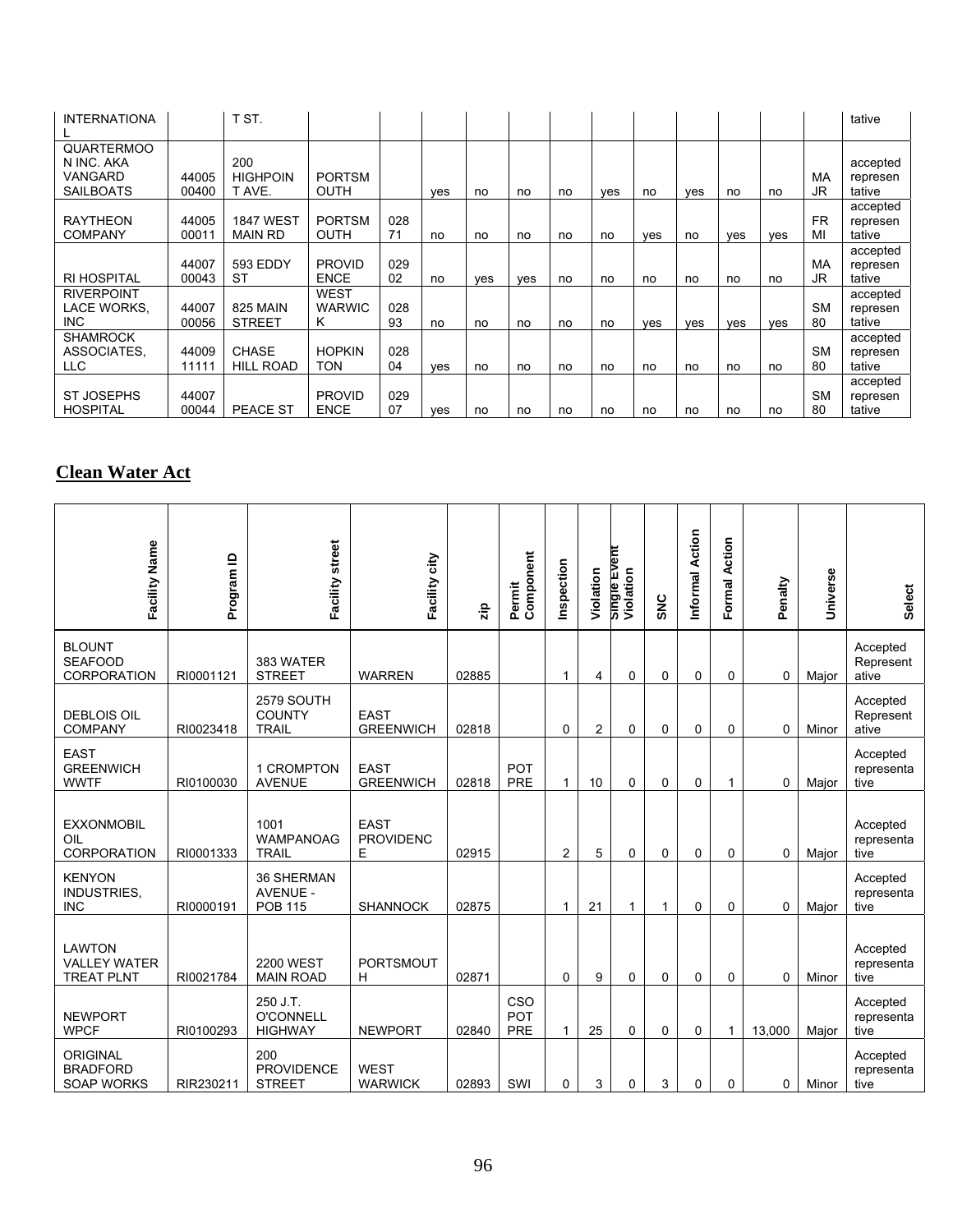| RIEDC/QUONSE<br><b>T WWTF</b>                                    | RI0100404 | 150 ZARBO<br><b>AVENUE</b>                   | <b>NORTH</b><br><b>KINGSTOWN</b> | 02852 | <b>POT</b><br>PRE        |                | 11 | 0        | 0              | $\mathbf 0$ | 0 | 0           | Major | Accepted<br>representa<br>tive |
|------------------------------------------------------------------|-----------|----------------------------------------------|----------------------------------|-------|--------------------------|----------------|----|----------|----------------|-------------|---|-------------|-------|--------------------------------|
| <b>ROYAL MILLS</b><br><b>COMPLEX</b>                             | RIR100555 | 125-186<br><b>PROVIDENCE</b><br><b>ROAD</b>  | <b>WEST</b><br><b>WARWICK</b>    | 02893 | <b>SWC</b>               | $\overline{c}$ | 0  | 0        | 0              | $\mathbf 0$ | 0 | $\Omega$    | Minor | Accepted<br>Represent<br>ative |
| <b>SCARBOROUG</b><br><b>H WWTF</b>                               | RI0100188 | 990 OCEAN<br><b>ROAD</b>                     | <b>NARRAGANS</b><br><b>ETT</b>   | 02882 | <b>POT</b>               |                | 2  | 0        | 0              | 0           | 0 | $\Omega$    | Major | Accepted<br>Represent<br>ative |
| <b>SOUTH</b><br><b>KINGSTOWN</b><br><b>WWTF</b>                  | RI0100374 | 275<br><b>WESTMOREL</b><br>AND STREET        | <b>NARRAGANS</b><br><b>ETT</b>   | 02882 | <b>POT</b><br>PRE        | 0              | 10 | 0        | 0              | $\mathbf 0$ | 0 | $\mathbf 0$ | Major | Accepted<br>Represent<br>ative |
| THE TOWN<br>DOCK, INC.                                           | RI0021849 | <b>45 STATE ST</b>                           | <b>NARRAGANS</b><br><b>ETT</b>   | 02882 |                          |                | 1  | $\Omega$ | 0              | $\Omega$    | 0 | $\Omega$    | Minor | Accepted<br>Represent<br>ative |
| <b>TORAY</b><br><b>PLASTICS</b><br>(AMERICA),<br>INC.            | RIR230108 | 21 CRIPE<br><b>STREET</b>                    | <b>NORTH</b><br><b>KINGSTOWN</b> | 02852 | SWI                      | $\Omega$       | 2  | 0        | $\overline{c}$ | $\Omega$    | 0 | $\Omega$    | Minor | accepted<br>representa<br>tive |
| <b>VEOLIA</b><br><b>WATER-</b><br><b>CRANSTON</b><br><b>WPCF</b> | RI0100013 | 140<br><b>PETTACONSE</b><br><b>TT AVENUE</b> | <b>CRANSTON</b>                  | 02920 | PRE<br><b>POT</b>        | 0              | 21 | 0        |                | $\Omega$    | 0 | $\Omega$    | Major | Accepted<br>Represent<br>ative |
| <b>WOONSOCKET</b><br><b>WWTF</b>                                 | RI0100111 | 11<br><b>CUMBERLAN</b><br>D HILL ROAD        | <b>WOONSOCK</b><br>ET            | 02895 | <b>PRE</b><br><b>POT</b> |                | 18 | 0        | 0              | 0           | 0 | $\Omega$    | Major | Accepted<br>Represent<br>ative |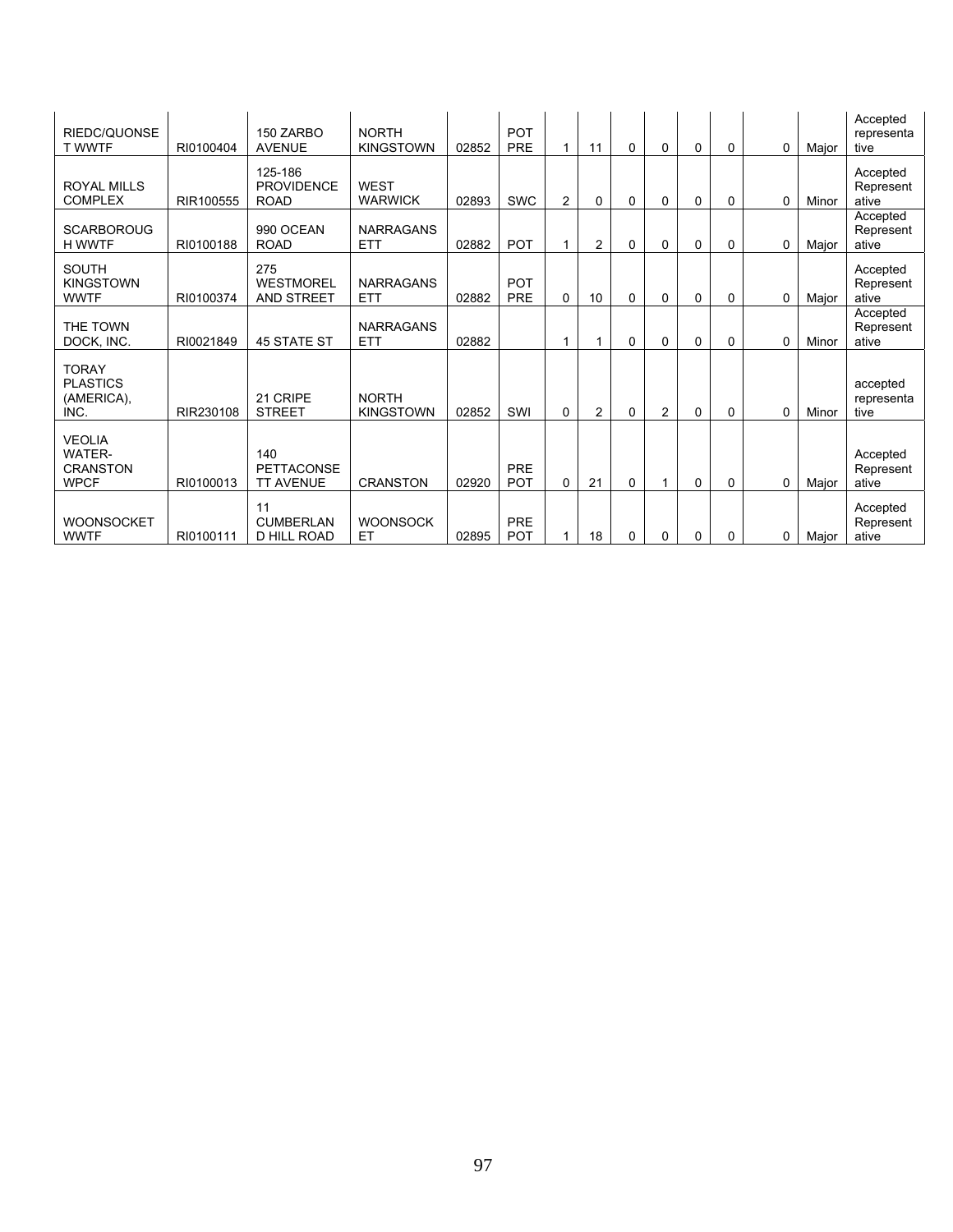| <b>Facility Name</b>                     | Program      | <b>Street</b>                      | <b>City</b>                            | Zip   | Inf.           | <b>Form</b>   | <b>Universe</b> | <b>Selection</b>           |
|------------------------------------------|--------------|------------------------------------|----------------------------------------|-------|----------------|---------------|-----------------|----------------------------|
|                                          | ID           |                                    |                                        |       | <b>Action</b>  | <b>Action</b> |                 | <b>Basis</b>               |
| ALS AUTO BODY                            | RIR000016303 | <b>3 BLAISDELL AVE</b>             | <b>TIVERTON</b>                        | 02878 | $\Omega$       | $\Omega$      | SQG             | Accepted                   |
|                                          |              |                                    |                                        |       |                |               |                 | representative             |
| CHEMART CO.                              | RID000791434 | 11 NEW                             | <b>LINCOLN</b>                         | 02865 | $\mathbf{0}$   | $\Omega$      | LQG             | Accepted                   |
|                                          |              | <b>ENGLAND WAY</b>                 |                                        |       |                |               |                 | representative             |
| <b>D'AGOSTINOS AUTO</b>                  | RID987475449 | 1174 DOUGLAS                       | <b>NORTH</b>                           | 02904 | $\overline{0}$ | $\mathbf{1}$  | SQG             | Accepted                   |
| <b>SALVAGE</b><br><b>DAGOSTINOS AUTO</b> | RI5000000265 | <b>AVE</b><br><b>75 ELLENFIELD</b> | <b>PROVIDENCE</b><br><b>PROVIDENCE</b> | 02905 | $\Omega$       | $\mathbf{1}$  | SQG             | supplemental<br>Accepted   |
| <b>SALES &amp; SALVAGE</b>               |              | <b>ST</b>                          |                                        |       |                |               |                 | supplemental               |
| <b>INTERPLEX METALS RI</b>               | RID980913354 | 231 FERRIS                         | <b>EAST</b>                            | 02916 | $\Omega$       | $\mathbf{1}$  | LQG             | Accepted                   |
| CORP.                                    |              | <b>AVENUE</b>                      | <b>PROVIDENCE</b>                      |       |                |               |                 | supplemental               |
| <b>KIK CUSTOM</b>                        | RID055176283 | 35 MARTIN                          | <b>CUMBERLAND</b>                      | 02864 | $\mathbf{1}$   | $\Omega$      | LQG             | Accepted                   |
| PRODUCTS, INC                            |              | <b>STREET</b>                      |                                        |       |                |               |                 | supplemental               |
| N E ENVIRONMENTAL                        | RIR000505321 | 20 INDUSTRIAL                      | CUMBERLAND                             | 02864 | $\mathbf{1}$   | $\mathbf{1}$  | OTH             | Accepted                   |
| <b>SERVICES INC</b>                      |              | <b>DR</b>                          |                                        |       |                |               |                 | supplemental               |
| NEWPORT SHIPYARD                         | RID982765828 | 1 WASHINGTON                       | <b>NEWPORT</b>                         | 02840 | $\overline{0}$ | $\Omega$      | SQG             | Accepted                   |
|                                          |              | ST.                                |                                        |       |                |               |                 | representative             |
| <b>NISSAN OF EAST</b>                    | RID987477528 | <b>845 TAUNTON</b>                 | <b>EAST</b>                            | 02914 | $\mathbf{1}$   | $\Omega$      | OTH             | Accepted                   |
| PROVIDENCE INC                           |              | <b>AVE</b>                         | <b>PROVIDENCE</b>                      |       |                |               |                 | representative             |
| <b>NORTHLAND</b>                         | RID040098352 | 275 ALLENS AVE                     | <b>PROVIDENCE</b>                      | 02905 | $\Omega$       | $\Omega$      | <b>TSD</b>      | Accepted                   |
| ENVIRONMENTAL INC.                       |              |                                    |                                        |       |                |               |                 | representative             |
| PHOTO QUICK                              | RI5000009696 | 620 RESERVOIR                      | <b>CRANSTON</b>                        | 02910 | $\Omega$       | $\Omega$      | OTH             | Accepted                   |
| PORTOLA TECH                             | RID052633526 | <b>AVE</b><br><b>85 FAIRMOUNT</b>  | WOONSOCKET                             | 02895 | $\Omega$       |               | LQG             | representative<br>Accepted |
| <b>INTERNATIONAL</b>                     |              | <b>ST</b>                          |                                        |       |                | $\mathbf{1}$  |                 | supplemental               |
| SAFETY-KLEEN                             | RID084802842 | <b>167 MILL STREET</b>             | <b>CRANSTON</b>                        | 02905 | $\Omega$       | $\Omega$      | <b>TSD</b>      | Accepted                   |
| <b>SYSTEMS INC</b>                       |              |                                    |                                        |       |                |               |                 | representative             |
| <b>STERICYCLE INC</b>                    | RI5000010512 | 846                                | <b>WOONSOCKET</b>                      | 02895 | $\Omega$       | $\Omega$      | <b>TRA</b>      | Accepted                   |
|                                          |              | <b>CUMBERLAND</b>                  |                                        |       |                |               |                 | supplemental               |
|                                          |              | <b>HILL RD</b>                     |                                        |       |                |               |                 |                            |
| <b>TECHNIC INC.</b>                      | RID001200252 | 1 SPECTACLE                        | <b>CRANSTON</b>                        | 02910 | $\mathbf{1}$   | $\Omega$      | LQG             | Accepted                   |
|                                          |              | ST.                                |                                        |       |                |               |                 | representative             |
| WAL-MART STORE #2225                     | RI5000007849 | 1919 DIAMOND                       | WOONSOCKET                             | 02895 | $\mathbf{1}$   | $\Omega$      | SQG             | Accepted                   |
|                                          |              | <b>HILL RD</b>                     |                                        |       |                |               |                 | supplemental               |
| <b>WEEKS HILL AUTO LTD</b>               | RIR000506675 | 20 WEEKS HILL                      | <b>COVENTRY</b>                        | 02827 | $\mathbf{1}$   | $\Omega$      | SQG             | Accepted                   |
|                                          |              | <b>RD</b>                          |                                        |       |                |               |                 | representative             |
| <b>WESTEND COLLISION</b>                 | RIR000503482 | 555 CRANSTON                       | <b>PROVIDENCE</b>                      | 02907 | $\Omega$       | $\Omega$      | SQG             | Accepted                   |
| SERVICES & SALES INC                     |              | <b>ST</b>                          |                                        |       |                |               |                 | representative             |
| <b>WESTERN OIL INC</b>                   | RIR000500025 | 1114 LONSDALE<br><b>AVE</b>        | <b>LINCOLN</b>                         | 02865 | $\Omega$       | $\Omega$      | <b>TRA</b>      | Accepted<br>supplemental   |
|                                          |              |                                    |                                        |       |                |               |                 |                            |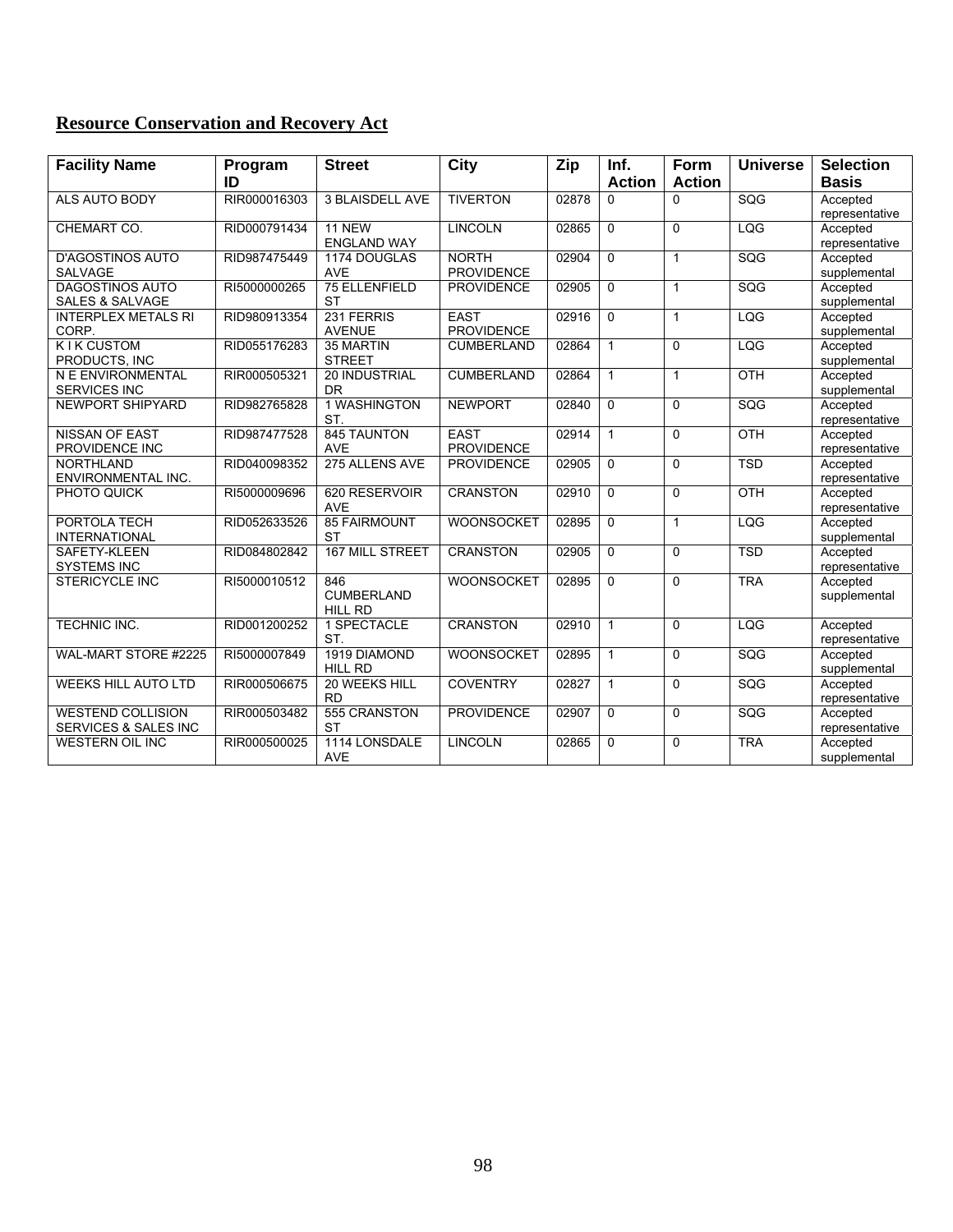# **APPENDIX G: FILE REVIEW ANALYSIS**

This section presents the initial observations of the Region regarding program performance against file metrics. Initial Findings are developed by the Region at the conclusion of the File Review process. The Initial Finding is a statement of fact about the observed performance, and should indicate whether the performance indicates a practice to be highlighted or a potential issue, along with some explanation about the nature of good practice or the potential issue. The File Review Metrics Analysis Form in the report only includes metrics where potential concerns are identified, or potential areas of exemplary performance.

Initial Findings indicate the observed results. Initial Findings are preliminary observations and are used as a basis for further investigation. Findings are developed only after evaluating them against the PDA results where appropriate, and dialogue with the state has occurred. Through this process, Initial Findings may be confirmed, modified, or determined not to be supported. Findings are presented in Section IV of this report.

The quantitative metrics developed from the file reviews are initial indicators of performance based on available information and are used by the reviewers to identify areas for further investigation. Because of the limited sample size, statistical comparisons among programs or across states cannot be made.

| <b>CAA</b><br>Metric # | <b>CAA File Review Metric:</b>                                                                                                                   | <b>Metric Value</b>                    | <b>Initial Findings and Conclusions</b>                                                                                                                                                                                                                                                                                                                                                                                                                                                                                                                                                                                                                                                                                                                                                                                                                                                                                                                                                                                                                                                                                                                                                                                                                                                           |
|------------------------|--------------------------------------------------------------------------------------------------------------------------------------------------|----------------------------------------|---------------------------------------------------------------------------------------------------------------------------------------------------------------------------------------------------------------------------------------------------------------------------------------------------------------------------------------------------------------------------------------------------------------------------------------------------------------------------------------------------------------------------------------------------------------------------------------------------------------------------------------------------------------------------------------------------------------------------------------------------------------------------------------------------------------------------------------------------------------------------------------------------------------------------------------------------------------------------------------------------------------------------------------------------------------------------------------------------------------------------------------------------------------------------------------------------------------------------------------------------------------------------------------------------|
| Metric 2c              | % of files reviewed where<br>MDR data are accurately<br>reflected in AFS.                                                                        | 22.7%                                  | A total of 5 out of the 22 files reviewed reflected consistent MDR data when<br>compared to the AFS/OTIS databases. Many of the data inconsistencies were minor<br>(e.g., SIC codes, street addresses, and zip codes); however, 10 out of the 22 files<br>reviewed, or 45.5%, were found to have compliance status data that were not<br>consistent with the data found in AFS/OTIS.<br>The primary issue here is that some violations may be violations of more than one air<br>program code (e.g., Title V, SIP and MACT), but once a compliance status code<br>change is warranted, the compliance status code revision is made only to one of the<br>applicable program codes and not to all applicable program codes, therefore,<br>carrying forward an inaccurate compliance status code in AFS for one or more<br>applicable air program codes.<br>Another issue pertains to actions, such as stack testing, where the RIDEM revises a<br>compliance status code to "unknown" pending the final test report results. This<br>"unknown" compliance status is sometimes carried forward even after a<br>determination of "in compliance" or "in violation" has been made. Again, the issue<br>may be that some, but not all, of the applicable air program codes are revised<br>accordingly. |
| Metric 4a              | % of planned evaluations<br>(negotiated FCEs, PCEs,<br>investigations) completed<br>for the review year<br>pursuant to a negotiated<br>CMS plan. | 75.6% - TV<br>$49.3% -$<br><b>SM80</b> | The RIDEM committed to following a CMS plan without seeking to negotiate an<br>alternative plan. From the preliminary data analysis, RIDEM inspected 31 of 41 Title<br>V major sources within the required CMS two year cycle, or 75.6%. In addition, 33 of<br>67 SM80 facilities, or 49.3% of the SM80s, were inspected within the first year of the<br>five year CMS cycle for SM80 sources.<br>When asked by EPA why RIDEM did not trade-off some of its SM80 inspections for<br>Title V major source inspections in order to meet both their Title V major and SM80<br>inspection commitments, the RIDEM stated that one of its air inspectors didn't have<br>the proper training and/or knowledge to conduct a thorough Title V major source<br>inspection and was assigned to conduct only SM80 inspections. (This air inspector                                                                                                                                                                                                                                                                                                                                                                                                                                                            |

#### **Clean Air Act**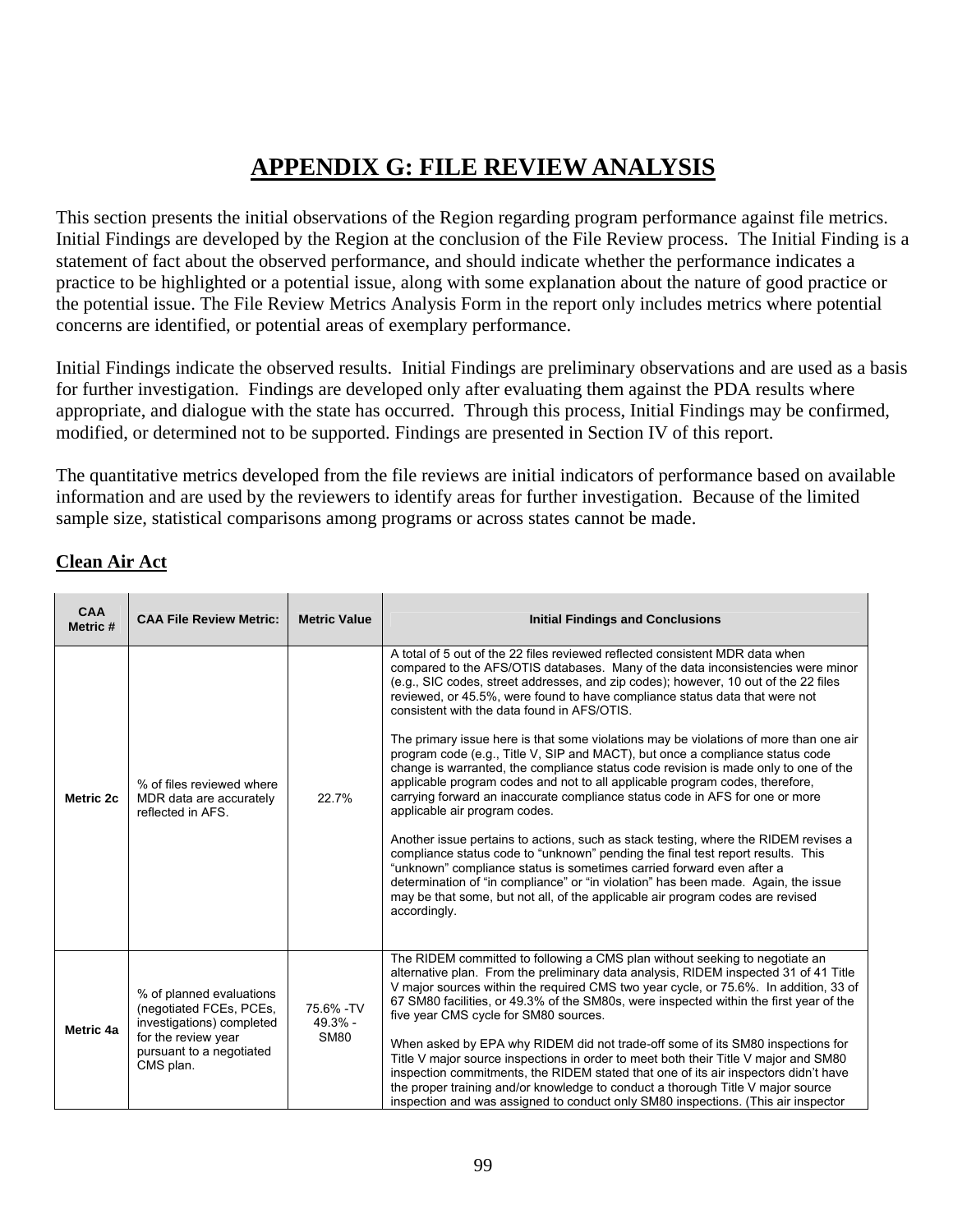| <b>CAA</b><br>Metric # | <b>CAA File Review Metric:</b>                                                                                                                                                                                                                                          | <b>Metric Value</b>                                                                                                                    | <b>Initial Findings and Conclusions</b>                                                                                                                                                                                                                                                                                                                                                                                                                                                                                                                                                                                                                                                                                                                                                                                                                                                                                                                                                                                                                                                                                                                                                                                                                                                                                                                                                                                                                                                                                                                                                                                                                                                                                                                                                                                                                                                                                                                                                                                                                                                                                                                                                                                                                                                                                                           |  |
|------------------------|-------------------------------------------------------------------------------------------------------------------------------------------------------------------------------------------------------------------------------------------------------------------------|----------------------------------------------------------------------------------------------------------------------------------------|---------------------------------------------------------------------------------------------------------------------------------------------------------------------------------------------------------------------------------------------------------------------------------------------------------------------------------------------------------------------------------------------------------------------------------------------------------------------------------------------------------------------------------------------------------------------------------------------------------------------------------------------------------------------------------------------------------------------------------------------------------------------------------------------------------------------------------------------------------------------------------------------------------------------------------------------------------------------------------------------------------------------------------------------------------------------------------------------------------------------------------------------------------------------------------------------------------------------------------------------------------------------------------------------------------------------------------------------------------------------------------------------------------------------------------------------------------------------------------------------------------------------------------------------------------------------------------------------------------------------------------------------------------------------------------------------------------------------------------------------------------------------------------------------------------------------------------------------------------------------------------------------------------------------------------------------------------------------------------------------------------------------------------------------------------------------------------------------------------------------------------------------------------------------------------------------------------------------------------------------------------------------------------------------------------------------------------------------------|--|
| Metric 4b              | Delineate the air<br>compliance and<br>enforcement (c/e)<br>commitments for the FY<br>under review. This<br>should include<br>commitments in PPAs,<br>PPGs, grant agreements,<br>MOAs, or other relevant<br>agreements. The C/E<br>commitments should be<br>delineated. | 29.8% - Stack<br><b>Test Program</b><br>Activities<br>Accomplished<br>50.0% -HPVs<br>without timely<br>formal<br>enforcement<br>action | has since left RIDEM.)<br>In its PPA workplan for federal fiscal year 2007, RIDEM committed to observing 30<br>stack tests and 27 relative accuracy test audits (RATAs) and/or cylinder gas audits<br>(CGAs). For federal fiscal year 2007, RIDEM conducted 17 such activities (29.8%).<br>Because of budget constraints, the RIDEM's Office of Air Resources was down one<br>CAA inspector position in 2007. In addition, two air inspectors left the RIDEM in the<br>middle of federal fiscal year 2008, leaving the RIDEM with three vacant air inspector<br>positions. Due to the lack of air inspectors in 2007 and 2008, the RIDEM began to<br>disinvest in its stack testing program in 2007 and completely disinvested from this<br>program in 2008.<br>The RIDEM was found to always take appropriate enforcement once violations were<br>identified; however, for the review period, the RIDEM did not consistently meet the<br>timeliness quidelines set forth in EPA's "Timely and Appropriate" quidance<br>document. In 4 out of the 8 enforcement files reviewed for HPVs (note that<br>Covalence Specialty Adhesives LLC is classified as a true minor source and was not<br>identified as an HPV so the Timely and Appropriate" requirements do not apply in<br>this case), the RIDEM did not address the violations within 270 days of the violation<br>discovery date (Day Zero). Specifically, RIDEM did not address the violations<br>occurring at American Power Conversion, Cranston Water Pollution Control Facility,<br>Kenyon Industries, and Raytheon Company until approximately 329, 335, 570, and<br>463 days after Day Zero, respectively.<br>In addition, the violations occurring at Riverpoint Laceworks were not addressed until<br>approximately 335 days after Day Zero; however, in this case, the RIDEM had<br>referred the case to EPA for alleged NSPS Subpart Dc violations that the RIDEM did<br>not have the authority to enforce. EPA returned the case-lead back to RIDEM once<br>it determined that it couldn't, with any certainty, prove that the facility had<br>commenced construction after the effective date of NSPS Subpart Dc. RIDEM most<br>likely would have met the 270 time frame if the case had not been referred to EPA in<br>order to pursue potential NSPS Subpart Dc violations. |  |
| Metric 6a              | # of files reviewed with<br>FCEs.                                                                                                                                                                                                                                       | 77.3%                                                                                                                                  | A total of 17 out of the 22 files reviewed included FCEs and inspection reports, or<br>77.3% of the files reviewed. A total of 15 out of the 17 inspection reports, or 88.2%,<br>were completed within a month of the applicable FCE. A total of 1 out of the 17<br>inspection reports, or 5.9%, were completed with six weeks of the FCE and 1 out of<br>17, or 5.9%, were completed 9 months after completion of the FCE.                                                                                                                                                                                                                                                                                                                                                                                                                                                                                                                                                                                                                                                                                                                                                                                                                                                                                                                                                                                                                                                                                                                                                                                                                                                                                                                                                                                                                                                                                                                                                                                                                                                                                                                                                                                                                                                                                                                       |  |
| Metric 6b              | % of FCEs that meet the<br>definition of an FCE per<br>the CMS policy.                                                                                                                                                                                                  | 100%                                                                                                                                   | The RIDEM should be commended for taking the initiative to develop and continue to<br>use a Title V FCE checklist. This checklist is used during all Title V FCEs. The<br>checklist lists each condition of a Title V permit, the method used to determine<br>compliance and the compliance status of each condition. There is also space on the<br>checklist for an inspector to provide additional comments. This feature ensures that<br>compliance determinations are made for each requlated emission unit included<br>within a Title V permit. This checklist is a supplement to a compliance monitoring<br>report (CMR).                                                                                                                                                                                                                                                                                                                                                                                                                                                                                                                                                                                                                                                                                                                                                                                                                                                                                                                                                                                                                                                                                                                                                                                                                                                                                                                                                                                                                                                                                                                                                                                                                                                                                                                   |  |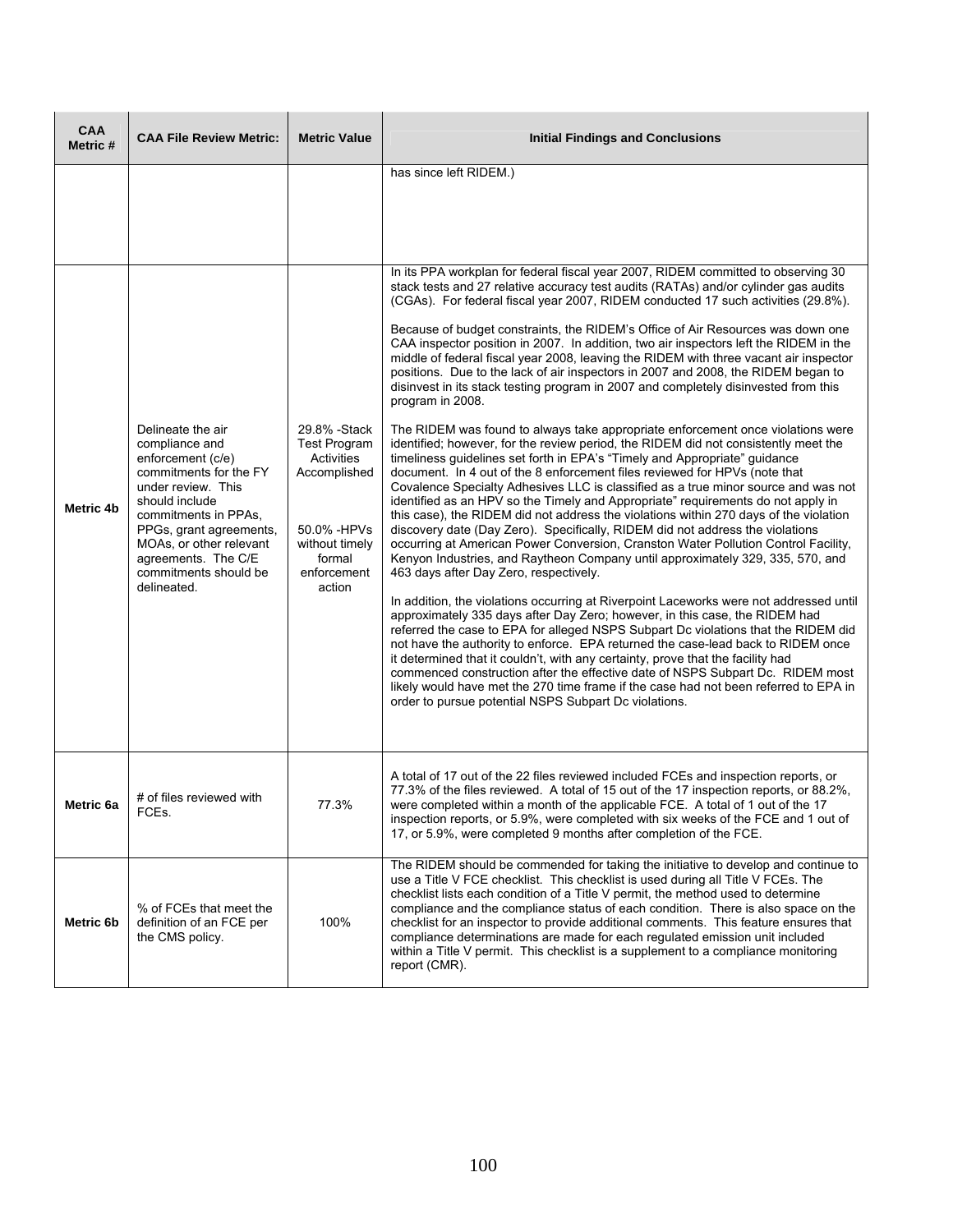| <b>CAA</b><br>Metric # | <b>CAA File Review Metric:</b>                                                                                                                                                                 | <b>Metric Value</b> | <b>Initial Findings and Conclusions</b>                                                                                                                                                                                                                                                                                                                                                                                                                                                                                                                                                                                                                                                |  |
|------------------------|------------------------------------------------------------------------------------------------------------------------------------------------------------------------------------------------|---------------------|----------------------------------------------------------------------------------------------------------------------------------------------------------------------------------------------------------------------------------------------------------------------------------------------------------------------------------------------------------------------------------------------------------------------------------------------------------------------------------------------------------------------------------------------------------------------------------------------------------------------------------------------------------------------------------------|--|
| Metric 6c              | % of CMRs or facility files<br>reviewed that provide<br>sufficient documentation<br>to determine compliance<br>at the facility.                                                                | 100%                | As mentioned above, in conducting Title V FCEs, the RIDEM air inspectors<br>completed a Title V inspection checklist to ensure that compliance determinations<br>were made for all Title V permit conditions. In addition, all 17 reports reviewed (Title<br>V or SM80) included sufficient information/documentation to determine compliance.                                                                                                                                                                                                                                                                                                                                         |  |
| Metric 7a              | % of CMRs or facility files<br>reviewed that led to<br>accurate compliance<br>determinations.                                                                                                  | 100%                | The inspection reports or compliance monitoring reports (CMRs) were found to be<br>comprehensive and properly documented observations noted during the inspections.<br>EPA's review revealed that RIDEM inspectors were consistently making accurate<br>compliance determinations.                                                                                                                                                                                                                                                                                                                                                                                                     |  |
| Metric 7b              | % of non-HPVs reviewed<br>where the compliance<br>determination was timely<br>reported to AFS.                                                                                                 | 50%                 | A total of 14 out of the 22 files reviewed were for non-HPVs. A total of 7 out of the<br>14 non-HPV files reviewed included inconsistent compliance status information when<br>compared to the AFS/OTIS databases.                                                                                                                                                                                                                                                                                                                                                                                                                                                                     |  |
| Metric 8h              | % of violations in files<br>reviewed that were<br>accurately determined to<br>be HPV.                                                                                                          | 100%                | Based on EPA's review of 8 case files pertaining to HPVs, EPA determined that<br>RIDEM is capable of making accurate compliance determinations; however, in some<br>circumstances, RIDEM has been uncertain whether specific violations meet the HPV<br>criteria, and those decisions have been decided jointly with EPA during semiannual<br>face-to-face meetings between EPA and RIDEM. Waiting for the face-to-face<br>semiannual meetings has caused some delay in identifying HPVS in AFS in a timely<br>manner.                                                                                                                                                                 |  |
| Metric 9a              | # of formal and informal<br>enforcement responses<br>reviewed.                                                                                                                                 | 22                  | A total of 13 out of the 22 files reviewed involved the issuance of informal<br>enforcement actions (either Letters of Noncompliance or Notices of Alleged<br>Violations). A total of 9 out of the 22 files reviewed involved the issuance of formal<br>enforcement actions with the assessment of penalties (1 out of the 9 formal<br>enforcement actions occurred at a non-HPV facility). Please note that not all<br>enforcement actions reviewed occurred in federal fiscal year 2007, but because<br>these actions were associated with activities that did take place in federal fiscal year<br>2007, EPA believed it was necessary to review these enforcement actions as well. |  |
| Metric 9b              | % of formal enforcement<br>responses that have<br>returned or will return a<br>source to physical<br>compliance.                                                                               | 100%                | In all of the applicable files reviewed, the RIDEM required the necessary injunctive<br>relief to return a facility to compliance within a specified timeframe to ensure a<br>violating facility returned to compliance expeditiously.                                                                                                                                                                                                                                                                                                                                                                                                                                                 |  |
| <b>Metric</b><br>10e   | % of HPVs reviewed that<br>are addressed in a timely<br>manner.                                                                                                                                | 37.5%               | A total of 3 out of the 8 enforcement case files reviewed for HPVs indicated that the<br>RIDEM had addressed the HPV violations within the appropriate time frame of 270<br>days, as required by EPA's "Timely and Appropriate" guidance. (Note: An additional<br>HPV most likely would have been addressed within 270 days if the case had not<br>been temporarily referred to EPA to make an applicability determination regarding<br>NSPS Subpart Dc for which the RIDEM did not have enforcement authority. EPA<br>could not prove that the facility was subject to NSPS Subpart Dc and referred the<br>case back to the RIDEM.)                                                   |  |
| <b>Metric</b><br>10f   | % of enforcement<br>responses reviewed at<br>HPVs that are<br>appropriate. The number<br>of appropriately<br>addressed HPVs over the<br>number of HPVs<br>addressed during the<br>review year. | 100%                | Formal enforcement was taken against all 8 HPVs for which enforcement files were<br>reviewed. Penalties have been collected from 7 out of the 8 facilities. (RIDEM is<br>pursuing payment from the remaining HPV through the use of a collection agency<br>since the company went into receivership and ultimately shutdown.)                                                                                                                                                                                                                                                                                                                                                          |  |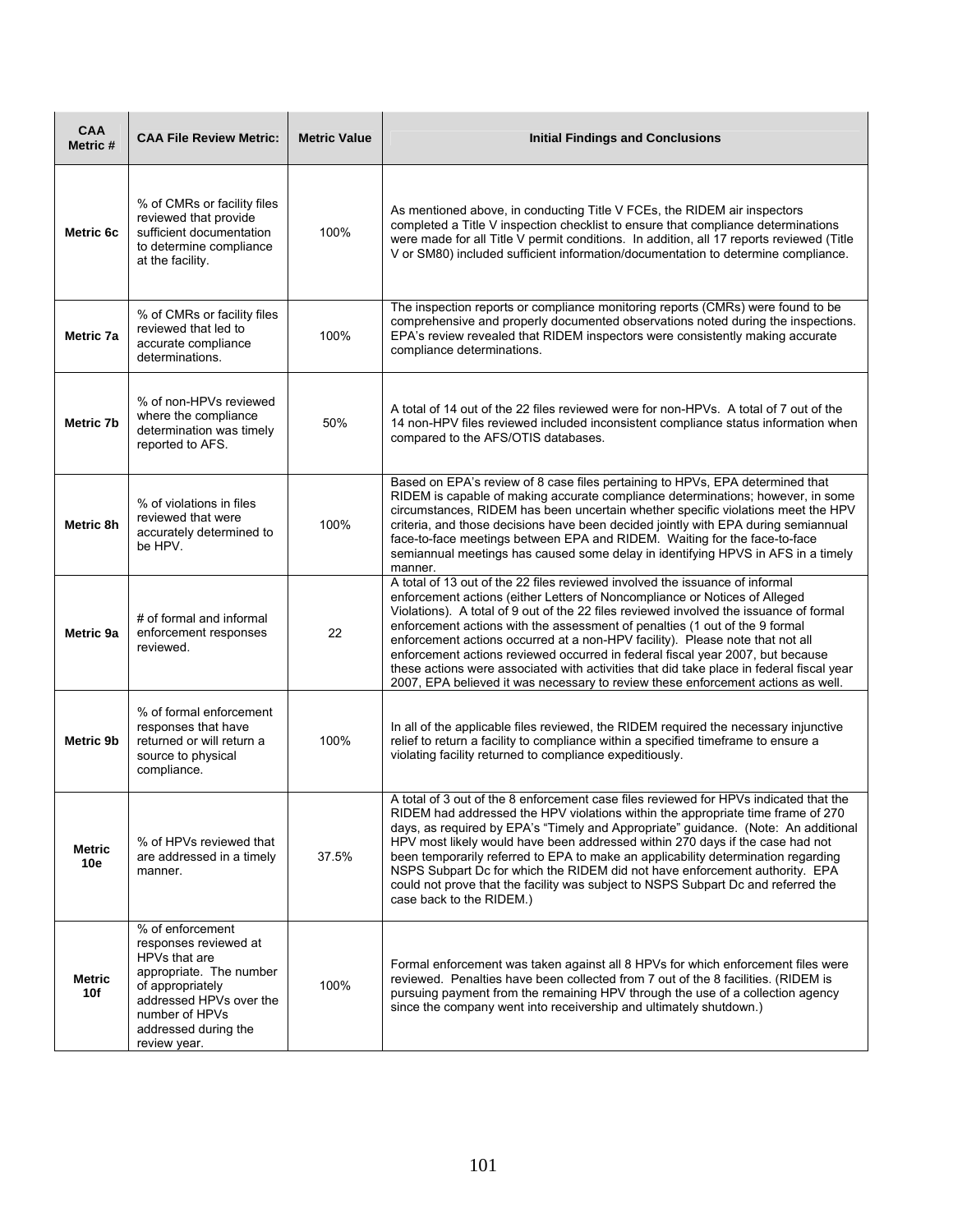| <b>CAA</b><br>Metric #           | <b>CAA File Review Metric:</b>                                                                                                 | <b>Metric Value</b> | <b>Initial Findings and Conclusions</b>                                                                                                                                                                                                                                                                                                                                                                                                                                                                                                                                                                                                                                                                                                                                                                                                                                                                                                                                                                                                                                                                                                                                                                                                                                         |
|----------------------------------|--------------------------------------------------------------------------------------------------------------------------------|---------------------|---------------------------------------------------------------------------------------------------------------------------------------------------------------------------------------------------------------------------------------------------------------------------------------------------------------------------------------------------------------------------------------------------------------------------------------------------------------------------------------------------------------------------------------------------------------------------------------------------------------------------------------------------------------------------------------------------------------------------------------------------------------------------------------------------------------------------------------------------------------------------------------------------------------------------------------------------------------------------------------------------------------------------------------------------------------------------------------------------------------------------------------------------------------------------------------------------------------------------------------------------------------------------------|
| <b>Metric</b><br>11a             | % of reviewed penalty<br>calculations that consider<br>and include where<br>appropriate gravity and<br>economic benefit.       | 100%                | EPA reviewed 9 enforcement case files where penalties were assessed and<br>determined that RIDEM is calculating and collecting penalties for both economic<br>benefit and gravity, when appropriate, and is using their penalty matrix worksheet<br>consistently to ensure that they are assessing appropriate penalties.<br>Where a specific case did not have an economic benefit component, there was no<br>information in the file indicating RIDEM's rationale for not seeking economic benefit,<br>(For instance there was nothing in the file that indicated that there was no economic<br>benefit associated with the given violation(s) or that the economic benefit was<br>insignificant – less than \$5,000). In these instances, the EPA file reviewer<br>determined that there was little or no economic benefit from the violations.<br>In discussing with RIDEM the need to provide a rationale for not seeking economic<br>benefit in the file for a particular case, the RIDEM informed EPA that beginning in<br>January of 2009, the RIDEM instituted a procedure whereby all future enforcement<br>case files would include a memo to the file when economic benefit was not being<br>sought that included RIDEM's rationale for not seeking such a penalty. |
| <b>Metric</b><br>12a             | % of penalties reviewed<br>that document the<br>difference and rationale<br>between the initial and<br>final assessed penalty. | 100%                | Of the 9 enforcement case files reviewed where a penalty was assessed, 2 of the<br>facilities settled with no reduction in penalty and 6 facilities negotiated a penalty<br>reduction. In addition, one facility went into receivership and ultimately went out of<br>business without paying a penalty or negotiating a reduced penalty. (The RIDEM is<br>utilizing a collection agency to collect the penalty from this facility).<br>All 6 enforcement case files reviewed, for facilities where the final penalty was<br>reduced, included penalty reduction memos describing the RIDEM's rationale for<br>reducing its proposed penalty.                                                                                                                                                                                                                                                                                                                                                                                                                                                                                                                                                                                                                                   |
| <b>Metric</b><br>12 <sub>b</sub> | % of files that document<br>collection of penalty.                                                                             | 100%                | For each of the 8 enforcement case files reviewed where a penalty was collected, a<br>copy of the penalty check was included in the case file that indicated that the penalty<br>had been paid in full.<br>The data metrics indicate that RIDEM is seeking penalties 100% of the time in its<br>formal enforcement actions against HPVs.                                                                                                                                                                                                                                                                                                                                                                                                                                                                                                                                                                                                                                                                                                                                                                                                                                                                                                                                        |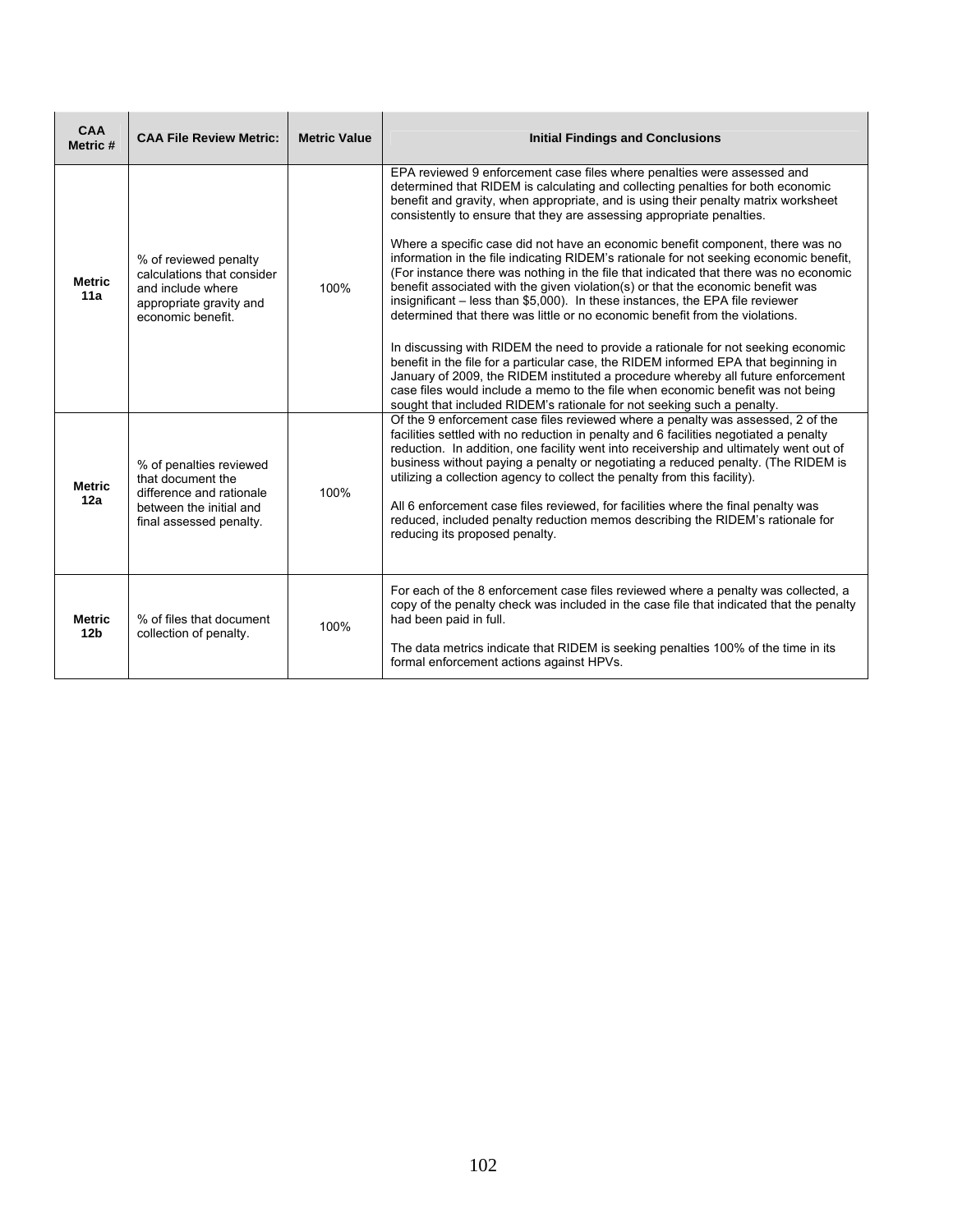## **Clean Water Act**

# **SRF CWA File Review Metric Analysis**

| <b>Name of State:</b> |                                                                                                                                                                                                                                                                                                                                                                                                                                                                                                           | <b>Review Period:</b>  |                                                                                                                                                                                                                                                                                                                                                                                                                                                                                                                                                                                                                                                                                                                  |  |  |
|-----------------------|-----------------------------------------------------------------------------------------------------------------------------------------------------------------------------------------------------------------------------------------------------------------------------------------------------------------------------------------------------------------------------------------------------------------------------------------------------------------------------------------------------------|------------------------|------------------------------------------------------------------------------------------------------------------------------------------------------------------------------------------------------------------------------------------------------------------------------------------------------------------------------------------------------------------------------------------------------------------------------------------------------------------------------------------------------------------------------------------------------------------------------------------------------------------------------------------------------------------------------------------------------------------|--|--|
| <b>CWA</b><br>Metric# | <b>CWA File Review Metric:</b>                                                                                                                                                                                                                                                                                                                                                                                                                                                                            | Metric<br><b>Value</b> | <b>Initial Findings and Conclusions</b>                                                                                                                                                                                                                                                                                                                                                                                                                                                                                                                                                                                                                                                                          |  |  |
| Metric 2b             | % of files reviewed where data is<br>accurately reflected in the national<br>data system.                                                                                                                                                                                                                                                                                                                                                                                                                 | 19%                    | Three (3) of 16 files reviewed were accurately reflected in the national data system<br>(data system). There are a limited no. of inspections, formal and informal enforcement<br>actions not entered in the data system. These include inspection deficiency follow-up<br>letters (informal actions); NOVs, either not entered at all, or entered erroneously as<br>informal instead of formal actions (despite the terminology, RI NOVs are formal<br>actions); failure to identify SEVs and SNC actions. Since initiating the review, the<br>State tells us it has begun entering inspection deficiency letters as informal actions, and<br>NOVs should be correctly entered as formal actions in the future. |  |  |
| Metric 4a             | % of planned inspections completed.<br>Summarize using the Inspection<br>Commitment Summary Table in the CWA<br>PLG.                                                                                                                                                                                                                                                                                                                                                                                      | NA                     |                                                                                                                                                                                                                                                                                                                                                                                                                                                                                                                                                                                                                                                                                                                  |  |  |
| Metric 4b             | Other Commitments. Delineate the commitments<br>for the FY under review and describe what was<br>accomplished. This should include commitments<br>in PPAs, PPGs, grant agreements, MOAs, or<br>other relevant agreements. The commitments<br>should be broken out and identified. The types of<br>commitments to include would be for inspections,<br>pretreatment reviews, DMR entry, compliance<br>data entry, follow-up on SRF recommendations,<br>etc. Summarize using the Metric 4b Summary<br>Form. | 100%                   | All inspections agreed to in the PPA were performed. However, DEM noted<br>significant disparities in the number of non-major inspections it has conducted<br>compared to what is in the data system. In addition, there may be confusion regarding<br>the definitions of inspections coded under metric 5b1, 5b2, and 5c that should be<br>resolved for data entry past and future.                                                                                                                                                                                                                                                                                                                             |  |  |
| Metric 6a             | # of inspection reports reviewed.                                                                                                                                                                                                                                                                                                                                                                                                                                                                         | 16                     | In the 16 files selected for the file review, 16 inspection reports were found in the files<br>and reviewed as part of the SRF review (for 3 entities documentation for 2 inspections<br>were found and for 3 entities there was no documentation of any inspections being<br>conducted). In addition, the file reviews identified 4 inspections that had not been<br>entered into the national data system.                                                                                                                                                                                                                                                                                                     |  |  |
| Metric 6b             | % of inspection reports reviewed that<br>are complete.                                                                                                                                                                                                                                                                                                                                                                                                                                                    | 94%                    | Fifteen (15) of 16 of reviewed inspection reports were judged complete. Five (5) of<br>the inspection reports reviewed were either entered incorrectly or not entered into data<br>system. Most of the Inspection reports did not contain detailed facility descriptions;<br>describe the specific areas evaluated or describe the current permit status. A template<br>that describes the facility components and documentation of the specific areas<br>evaluated during the inspection would be a positive addition to the reports.                                                                                                                                                                           |  |  |
| Metric 6c             | % of inspection reports reviewed that<br>provide sufficient documentation to<br>lead to an accurate compliance<br>determination.                                                                                                                                                                                                                                                                                                                                                                          | 100%                   | Sixteen (16) of the 16 inspection reports reviewed provided sufficient information to<br>lead to a compliance determination. The State should be complimented for its practice<br>of sending out letters that describe observed deficiencies and requiring a corrective<br>action or response following almost all inspections.                                                                                                                                                                                                                                                                                                                                                                                  |  |  |
| Metric 6d             | % of inspection reports reviewed that<br>are timely.                                                                                                                                                                                                                                                                                                                                                                                                                                                      | 50%                    | Eight (8) of the 16 inspection reports reviewed had completion delays between 48 and<br>274 days. Many of the delays seem attributable to a procedure where the inspection<br>report is not signed and dated until an associated deficiency letter (informal<br>enforcement action) is signed. Signing and dating the inspection reports when they are<br>completed would likely resolve many of these delays.                                                                                                                                                                                                                                                                                                   |  |  |
| Metric 7e             | % of inspection reports or facility<br>files reviewed that led to accurate<br>compliance determinations.                                                                                                                                                                                                                                                                                                                                                                                                  | 100%                   | Sixteen (16) of 16 inspection reports reviewed led to a compliance determination.                                                                                                                                                                                                                                                                                                                                                                                                                                                                                                                                                                                                                                |  |  |
| Metric 8b             | % of single event violation(s) that<br>are accurately identified as SNC or<br>Non-SNC.                                                                                                                                                                                                                                                                                                                                                                                                                    | 0%                     | None (0) of 3 SEVs identified in the 16 files reviewed were accurately identified in the<br>data system as SEVs. In addition, the one (1) SEV that is entered in the data system<br>(Kenyon) appears to be incorrectly coded as an SEV. Of the 3 violations that arguably<br>should have been coded as SEVs, at least one (Newport) should have identified the<br>pretreatment violations as SNC; for the other two (both in Cranston), 1 involved an<br>SSO, and likely should have been coded as SNC, and the other involved sludge<br>handling, odor and plant O&M.                                                                                                                                           |  |  |
| Metric 8c             | % of single event violation(s)<br>identified as SNC that are reported<br>timely.                                                                                                                                                                                                                                                                                                                                                                                                                          | $0\%$                  | The SEV that did constitute SNC (Newport) and the SEV that likely should have been<br>SNC (Cranston SSO) were not recorded as SEV or SNC in the national data system.<br>Thus reporting was not timely.                                                                                                                                                                                                                                                                                                                                                                                                                                                                                                          |  |  |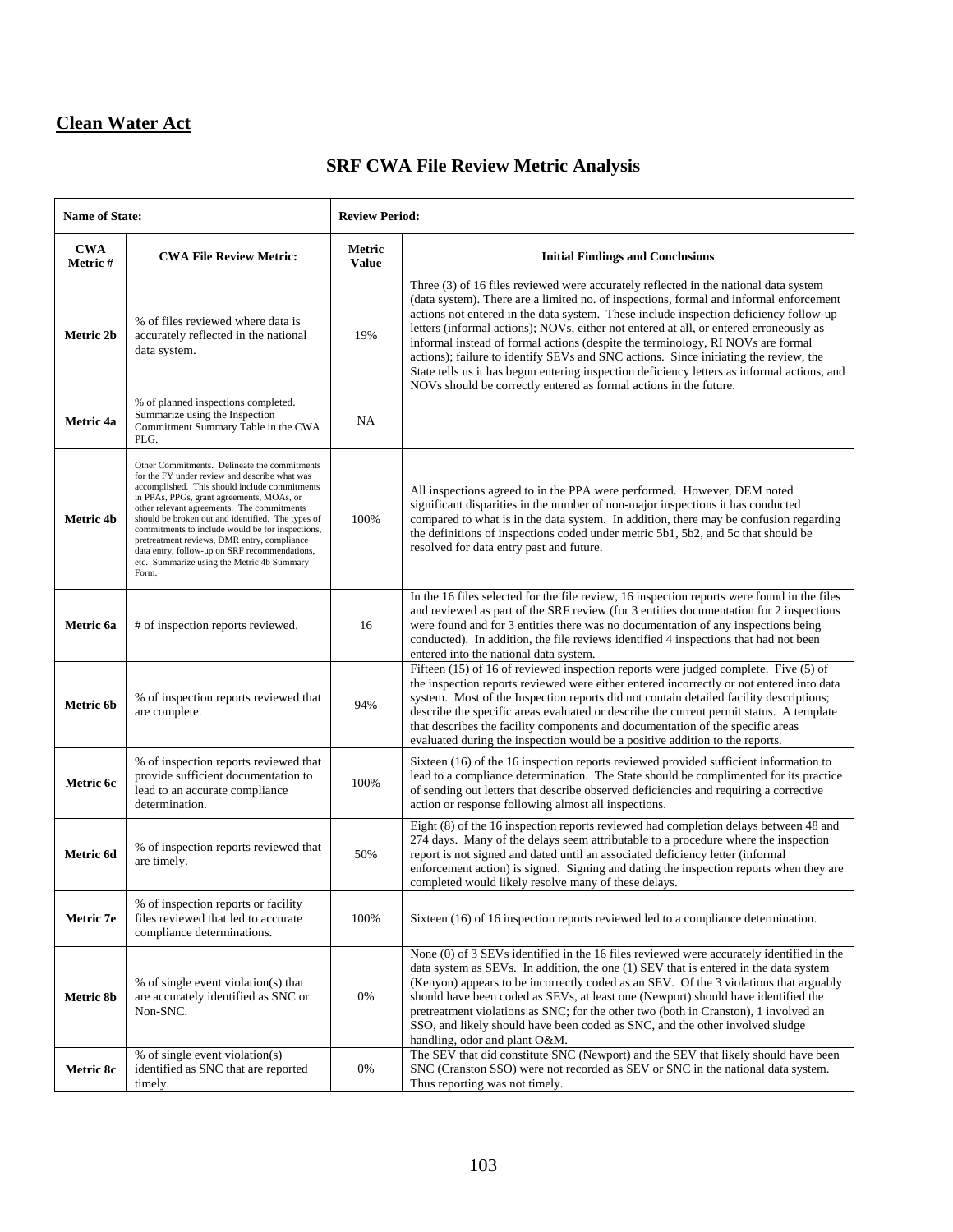| Metric 9a                        | # of enforcement responses reviewed                                                                                         | 24   | See attached file (9a Enforcement Actions.doc)                                                                                                                                                                                                                                                                                                                                                                                                                                                                                                                                                                                                                                                                                                                                                                                                                                                                                                                                                                                            |
|----------------------------------|-----------------------------------------------------------------------------------------------------------------------------|------|-------------------------------------------------------------------------------------------------------------------------------------------------------------------------------------------------------------------------------------------------------------------------------------------------------------------------------------------------------------------------------------------------------------------------------------------------------------------------------------------------------------------------------------------------------------------------------------------------------------------------------------------------------------------------------------------------------------------------------------------------------------------------------------------------------------------------------------------------------------------------------------------------------------------------------------------------------------------------------------------------------------------------------------------|
| Metric 9b                        | % of enforcement responses that<br>have returned or will return a source<br>in SNC to compliance.                           | 100% | This includes SNCs not coded into the data system as SNC, such as Newport (tracking<br>SNC for non-DMR receipt complicated by DEM's use of a separate tracking system).                                                                                                                                                                                                                                                                                                                                                                                                                                                                                                                                                                                                                                                                                                                                                                                                                                                                   |
| Metric 9c                        | % of enforcement responses that<br>have returned or will returned a<br>source with non-SNC violations to<br>compliance.     | 94%  | A follow-up inspection report identified ongoing lab SOP issues following this issue<br>being raised in an initial inspection deficiency ltr (East Greenwich).                                                                                                                                                                                                                                                                                                                                                                                                                                                                                                                                                                                                                                                                                                                                                                                                                                                                            |
| <b>Metric</b><br>10 <sub>b</sub> | % of enforcement responses<br>reviewed that address SNC that are<br>taken in a taken in a timely manner.                    | 66%  | According to the data system, 6 facilities in RI with SNC violations were responded to<br>in a timely manner. Two of these facilities were selected for file reviews as part of this<br>audit (Cranston and Kenyon). Cranston was in SNC for DMR non-receipt and was<br>reported to have returned to compliance within 2 quarters. Kenyon was in SNC for<br>effluent violations. Kenyon received a timely SNC letter. The violation at Kenyon has<br>been tracked forward as "resolve pending." Resolution appears to be linked to the<br>installation of an on-site sanitary wastewater treatment system that was included as a<br>SEP under a concurrent formal enforcement action for other effluent violations. EPA's<br>review of 10 major facilities suggests 3 additional enforcement actions at major<br>facilities were potential SNC violations (Woonsocket, Newport, and Cranston). EPA's<br>review of these 3 concludes that none of these actions were taken with 60 days of the<br>end of the second quarter of violations. |
| Metric<br>10 <sub>c</sub>        | % of enforcement responses<br>reviewed that address SNC that are<br>appropriate to the violations.                          | 89%  | 6 facilities with SNC violations were identified in the data system at the SRF kick-off.<br>According to DEM, the correct figure should be 4 facilities in SNC, and it has updated<br>the data system, which indicates 5 facilities in SNC as of 7/23/09. EPA's review of 16<br>facility files suggests 3 additional facilities in SNC actions not identified in the data<br>system. These include Lawton Valley (minor), Torey Plastics (minor), and Newport.<br>Cranston, included for DMR NR, is also potentially in SNC for an SSO. Of these, the<br>SNC response for Kenyon may not be considered appropriate. The response included<br>a timely SNC ltr and the violation was resolved through an SEP negotiated into an<br>ongoing action addressing other violations. This response appears to be inconsistent<br>with State and federal SEP policies.                                                                                                                                                                            |
| Metric<br>10d                    | % of enforcement responses<br>reviewed that appropriately address<br>non-SNC violations.                                    | 100% | Twenty (20) of 20 actions taken in response to non-SNC violations were determined<br>appropriate.                                                                                                                                                                                                                                                                                                                                                                                                                                                                                                                                                                                                                                                                                                                                                                                                                                                                                                                                         |
| Metric<br>10 <sub>e</sub>        | % enforcement responses for non-<br>SNC violations where a response<br>was taken in a timely manner.                        | 45%  | Nine (9) of 20 enforcement responses were taken in a timely manner. Of these, 8 were<br>deficiency letters sent in response to inspections and one was in response to a<br>pretreatment issue. Formal actions all took longer than 60 days.                                                                                                                                                                                                                                                                                                                                                                                                                                                                                                                                                                                                                                                                                                                                                                                               |
| Metric<br>11a                    | % of penalty calculations that<br>consider and include where<br>appropriate gravity and economic<br>benefit.                | 17%  | RI included economic benefit in 1 of 6 penalty calculations reviewed.                                                                                                                                                                                                                                                                                                                                                                                                                                                                                                                                                                                                                                                                                                                                                                                                                                                                                                                                                                     |
| Metric<br>12a                    | % of penalties reviewed that<br>document the difference and<br>rationale between the initial and final<br>assessed penalty. | 100% | The difference between the initial and final assessed penalty was documented in 6 of 6<br>enforcement actions reviewed.                                                                                                                                                                                                                                                                                                                                                                                                                                                                                                                                                                                                                                                                                                                                                                                                                                                                                                                   |
| Metric<br>12 <sub>b</sub>        | % of enforcement actions with<br>penalties that document collection of<br>penalty.                                          | 100% | Six (6) of 6 enforcement actions document the collection of assessed penalties.                                                                                                                                                                                                                                                                                                                                                                                                                                                                                                                                                                                                                                                                                                                                                                                                                                                                                                                                                           |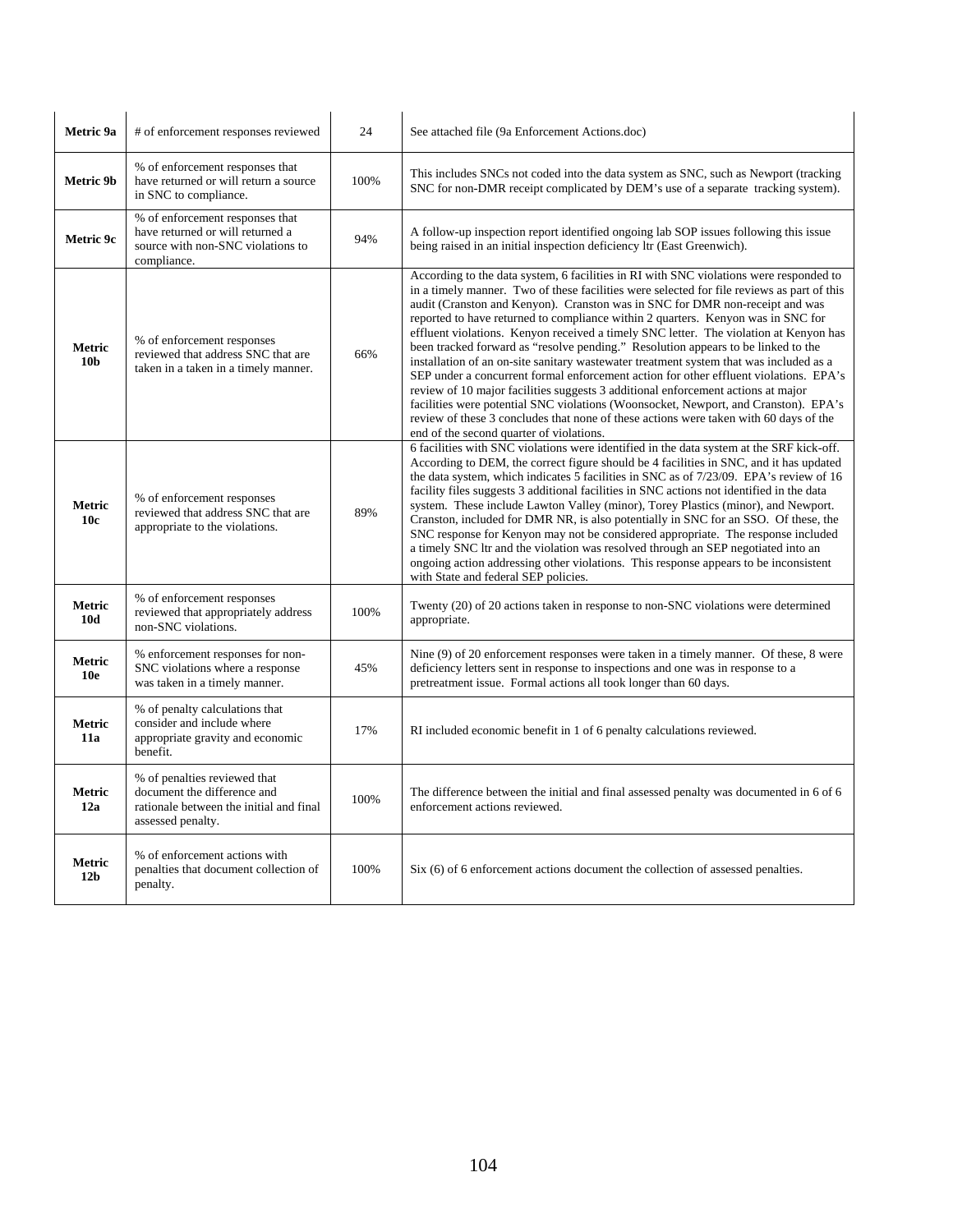| <b>RCRA Metric</b><br># | <b>RCRA File Review Metric Description:</b>                                                          | <b>Metric Value</b> | <b>Initial Findings</b>                                                                                                                                                                                                                                                                                                                                                                                                                                                                                                                                                                                                                                                                                                                                                                                                                                                          |
|-------------------------|------------------------------------------------------------------------------------------------------|---------------------|----------------------------------------------------------------------------------------------------------------------------------------------------------------------------------------------------------------------------------------------------------------------------------------------------------------------------------------------------------------------------------------------------------------------------------------------------------------------------------------------------------------------------------------------------------------------------------------------------------------------------------------------------------------------------------------------------------------------------------------------------------------------------------------------------------------------------------------------------------------------------------|
| <b>Metric 2c</b>        | % of files reviewed where mandatory<br>data are accurately reflected in the<br>national data system. | 21%                 | Twenty-one (21) enforcement actions<br>issued at a total of nineteen (19) facilities<br>and all of the related inspection reports<br>were reviewed. RIDEM conducted a total<br>of thirty-two (32) inspections relating to<br>these 19 enforcement actions. A total of 4<br>out of the 19 individual facility files<br>reviewed in the RCRAINFO database<br>reflected complete and accurate data when<br>compared to the facility files.<br>The primary issue here is that all of the 15<br>records in RCRAInfo which were not<br>accurate had missing data. All of the<br>facilities had compliance status for<br>numerous evaluations listed as<br>"undetermined" even after a determination<br>of "in compliance" or "in violation" had been<br>made. In addition, seven files had missing<br>or partially missing data on enforcement<br>actions taken/inspections conducted. |
| Metric 4a               | Planned inspections completed                                                                        | 137%                | In FY2007 RIDEM committed to conduct a<br>total of ninety-one (91) inspections<br>including twenty-five (25) large quantity<br>generator (LQG) inspections, fifty (50)<br>small quantity generator (SQG)<br>inspections, two (2) TSD inspections, ten<br>(10) transporter inspections and four (4)<br>transfer facility inspections. RIDEM<br>completed a total of 125 inspections.<br>Twenty-six LQG inspections were<br>conducted including 20 CEIs, 1 CDI and 5<br>CSEs. Fifty-five (55) SQG inspections<br>were conducted including 34 CEIs, 5 CDIs<br>and 16 CSEs. Two TSD inspections were<br>conducted.                                                                                                                                                                                                                                                                   |
| <b>Metric 4b</b>        | Planned commitments completed                                                                        | N/A                 | Planned commitments for the RCRA<br>enforcement program includes only the<br>inspection requirements. Appropriate<br>enforcement responses should be<br>undertaken by the Program. Enforcement<br>action timeliness and appropriateness is<br>discussed below.                                                                                                                                                                                                                                                                                                                                                                                                                                                                                                                                                                                                                   |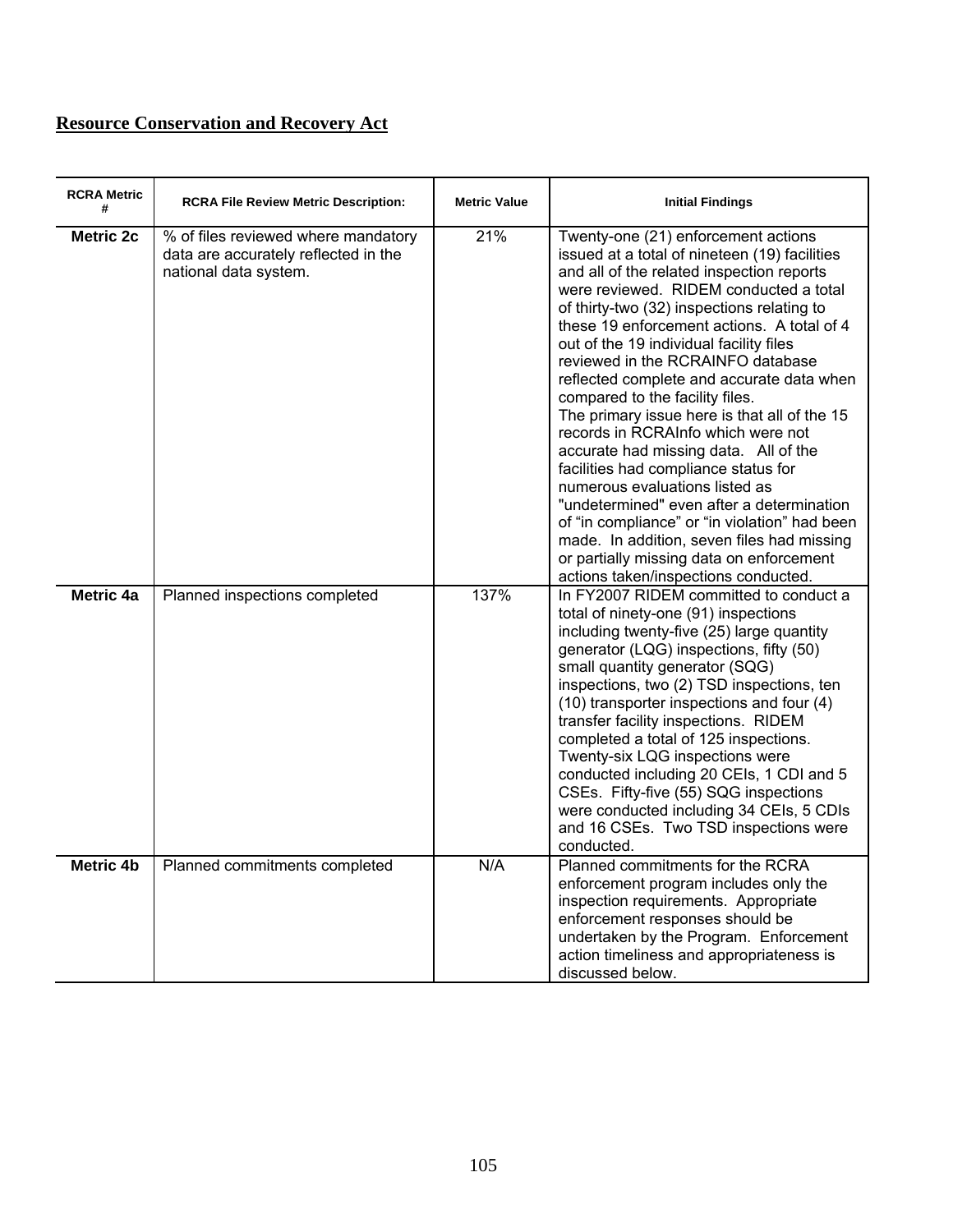| Metric 6a        | # of inspection reports reviewed.                                                                                                         | 32  | Twenty-one (21) enforcement actions<br>issued at a total of nineteen (19) facilities<br>and all of the related inspection reports<br>were reviewed. RIDEM conducted a total<br>of thirty-two (32) inspections relating to<br>these 19 enforcement actions. All were<br>reviewed. The files reviewed reflected the<br>full range of types of RCRA facilities and<br>the full range of enforcement responses.                                                                                                                                                                                                                                                                                                                                                                                                                                                                                                                                                                                                                                                                                                                                                                                                           |
|------------------|-------------------------------------------------------------------------------------------------------------------------------------------|-----|-----------------------------------------------------------------------------------------------------------------------------------------------------------------------------------------------------------------------------------------------------------------------------------------------------------------------------------------------------------------------------------------------------------------------------------------------------------------------------------------------------------------------------------------------------------------------------------------------------------------------------------------------------------------------------------------------------------------------------------------------------------------------------------------------------------------------------------------------------------------------------------------------------------------------------------------------------------------------------------------------------------------------------------------------------------------------------------------------------------------------------------------------------------------------------------------------------------------------|
| <b>Metric 6b</b> | % of inspection reports reviewed that<br>are complete and provide sufficient<br>documentation to determine<br>compliance at the facility. | 63% | EPA found that 37% (12 of 32) inspection<br>reports reviewed were not sufficiently<br>detailed. Reports with completeness<br>issues were developed by both the Office<br>of Compliance and Inspection (OC&I) and<br>the Office of Waste Management (OWM)<br>almost equally. The fundamental issues<br>with each office are different. OC&I reports<br>in the past, consisted of both checklists and<br>a written report narrative describing the<br>inspection in detail. The total package<br>included photos, drawings, maps of the<br>facility, supporting documents detailing<br>information about the facility and violations<br>observed. The written narrative was an<br>excellent bridge between the checklist and<br>the supporting documents in that it weaved<br>the pieces of the inspection together. This<br>type of report allowed readers not familiar<br>with the facility to get a firm understanding<br>of what was observed during the inspection<br>and how compliance determinations were<br>made. Sometime around the mid-point of<br>FY2007, OC&I management decided that<br>inspectors should not include the narrative<br>portion of the reports as part of the whole<br>inspection report. |
|                  |                                                                                                                                           |     | This led to five reviewed inspection reports<br>completed during the second half of<br>FY2007 that did not have adequate facility<br>descriptions, descriptions of RCRA and<br>non-RCRA activities/areas or detailed<br>descriptions supporting the regulatory<br>citations. OWM reports that were reviewed<br>had varying issues. The TSD inspection<br>reports have shown improvement from<br>previous evaluations. However, the TSD<br>reports still lack the quality and quantity of<br>narrative that is needed to more thoroughly<br>document facility descriptions, descriptions<br>of RCRA and non-RCRA activities/areas<br>and detailed descriptions supporting the<br>regulatory noncompliance issues. Non-<br>TSD reports prepared by OWM do not<br>utilize any narrative descriptions. No<br>facility, process, RCRA and non-RCRA<br>area descriptions are included. Photos,                                                                                                                                                                                                                                                                                                                              |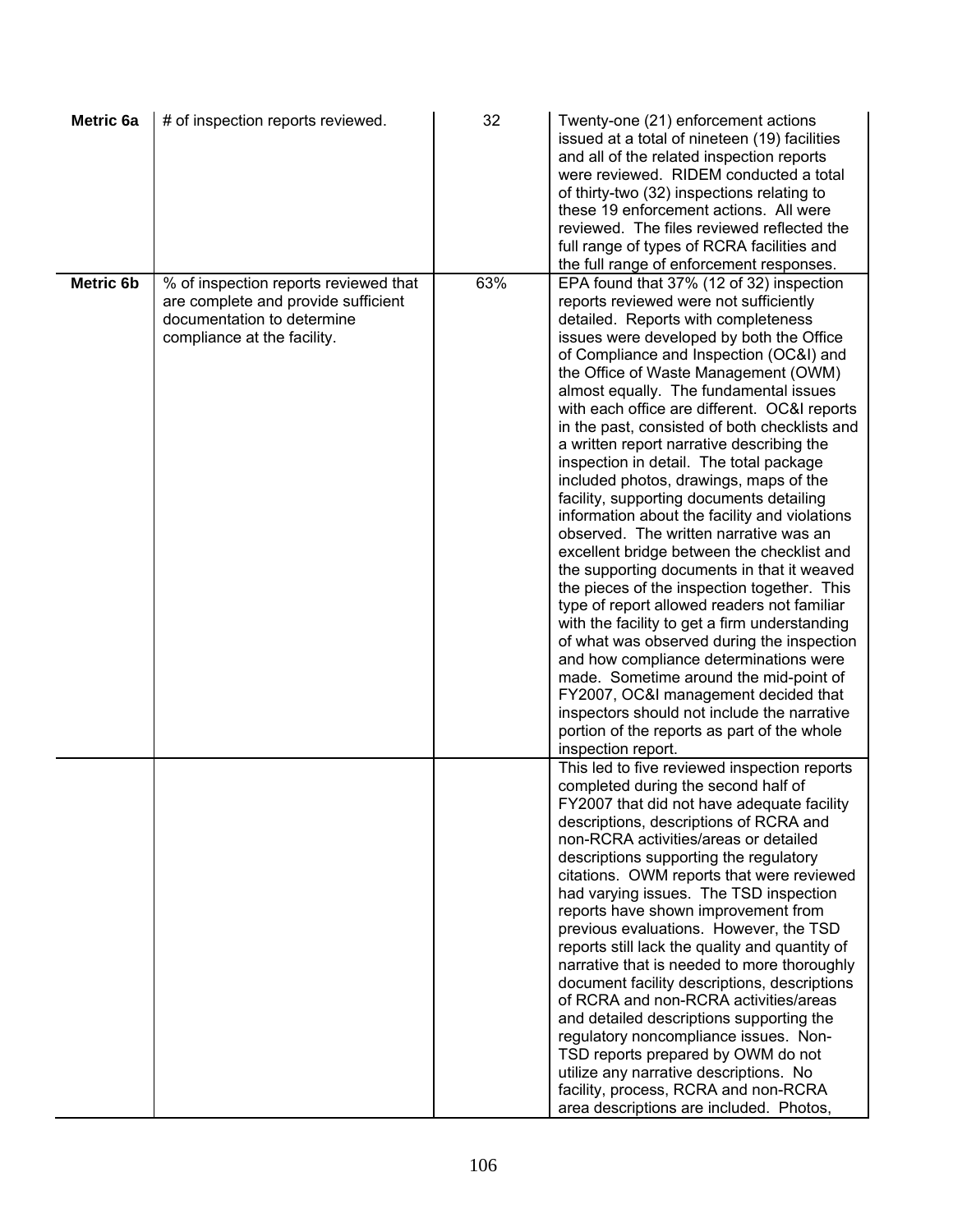|                  |                                                                                                                                    |      | drawings, maps and supporting<br>documentation are missing.                                                                                                                                                                                                                                                                                                                                                                                                                                                                                                                                                                                                               |
|------------------|------------------------------------------------------------------------------------------------------------------------------------|------|---------------------------------------------------------------------------------------------------------------------------------------------------------------------------------------------------------------------------------------------------------------------------------------------------------------------------------------------------------------------------------------------------------------------------------------------------------------------------------------------------------------------------------------------------------------------------------------------------------------------------------------------------------------------------|
| <b>Metric 6c</b> | Inspections reports completed within<br>a determined time frame.                                                                   | 100% | RCRA inspectors from both offices do an<br>excellent job in completing their inspection<br>reports in a very timely manner. The<br>average length of time to complete an<br>inspection report for RCRA inspectors of<br>RIDEM was five (5) days. However, this is<br>somewhat misleading as most reports are<br>completed within one day of the inspection.<br>Of the 32 inspection reports reviewed, 25<br>were completed within one day of the<br>inspection and three more were completed<br>within three (3) days.                                                                                                                                                    |
| Metric 7a        | % of accurate compliance<br>determinations based on inspection<br>reports.                                                         | 91%  | Of the twenty-one enforcement responses<br>reviewed, two appeared to be<br>inappropriate. In both cases, RIDEM<br>inspectors requested during the inspection<br>that facility personnel fix violations that<br>were discovered. Those violations were<br>then never cited by the inspectors in any<br>enforcement response. In both cases the<br>facility did not receive any notice of any<br>violation. These facilities should have been<br>identified as secondary violators and<br>should have received an LNC. If the<br>facilities had received LNCs, then future<br>non-compliance at the facilities could have<br>been addressed with escalating<br>enforcement. |
| <b>Metric 7b</b> | % of violation determinations in the<br>files reviewed that are reported timely<br>to the national database (within 150)<br>days). | 100% | RIDEM does an excellent job in<br>determining the compliance status of<br>inspected facilities in a timely manner. The<br>average length of time to make the status<br>determination was fifty-one (51) days.                                                                                                                                                                                                                                                                                                                                                                                                                                                             |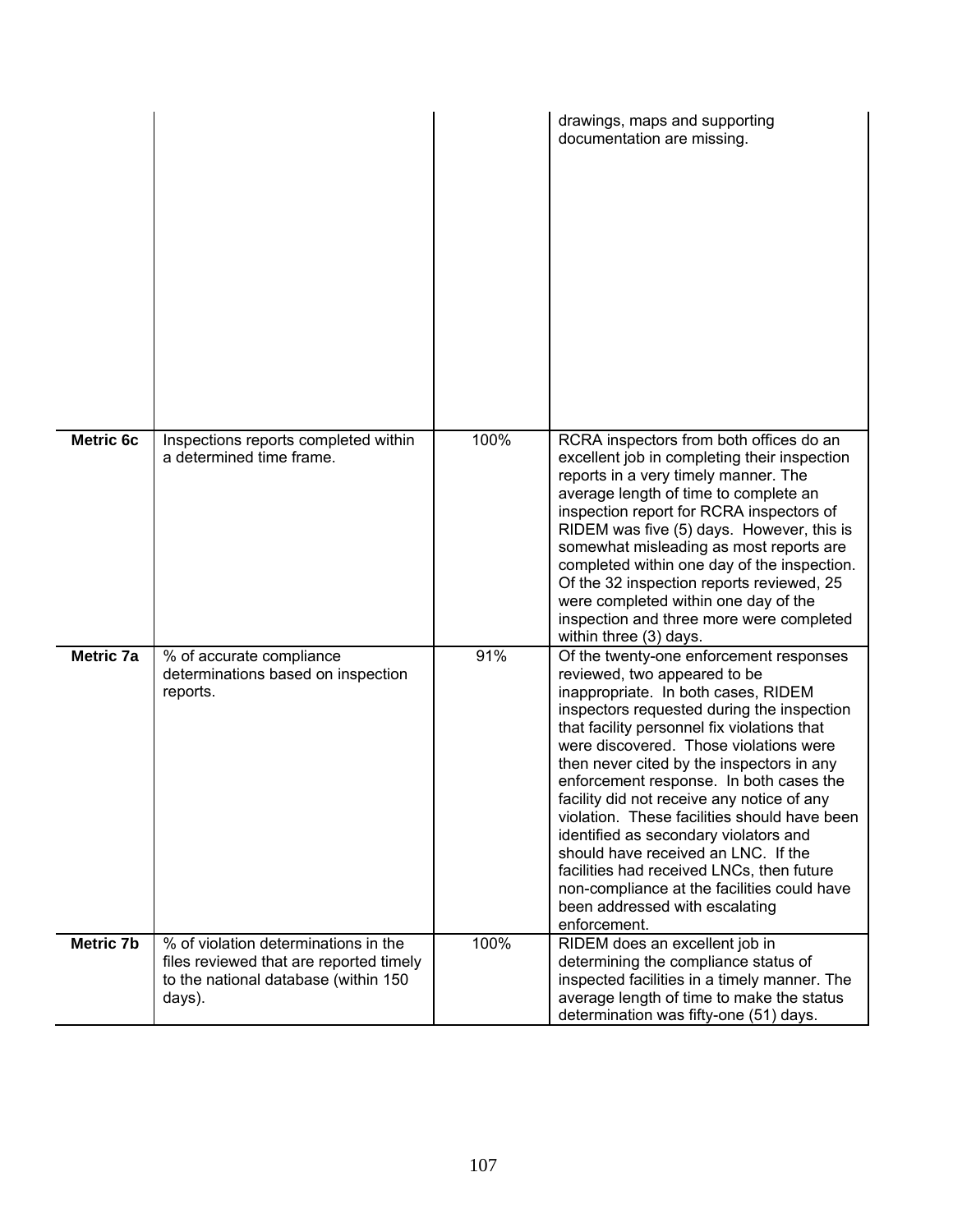| Metric 8h         | % of violations in files reviewed that<br>were accurately determined to be<br>SNC.                                    | 100% | OC&I makes accurate determinations of<br>significant non-compliers. They do so<br>independently and quickly. There were six<br>SNC determined in the files reviewed and<br>each determination was accurrate.                                                                                                                                                                                                                                                                                                                                                                                                                                                                                                                                                                    |
|-------------------|-----------------------------------------------------------------------------------------------------------------------|------|---------------------------------------------------------------------------------------------------------------------------------------------------------------------------------------------------------------------------------------------------------------------------------------------------------------------------------------------------------------------------------------------------------------------------------------------------------------------------------------------------------------------------------------------------------------------------------------------------------------------------------------------------------------------------------------------------------------------------------------------------------------------------------|
| Metric 9a         | # of enforcement responses<br>reviewed.                                                                               | 21   |                                                                                                                                                                                                                                                                                                                                                                                                                                                                                                                                                                                                                                                                                                                                                                                 |
| Metric 9b         | % of enforcement responses that<br>have returned or will return a source<br>in SNC to compliance.                     | 100% | Of the twenty-one enforcement responses<br>reviewed, RIDEM determined that six of the<br>facilities were SNC's. All of the<br>enforcement actions returned or will return<br>each of the facilities to compliance.                                                                                                                                                                                                                                                                                                                                                                                                                                                                                                                                                              |
| <b>Metric 9c</b>  | % of enforcement responses that<br>have returned or will return<br>Secondary Violators (SV's) to<br>compliance.       | 100% | Of the twenty-one enforcemnt responses<br>reviewed, ten were determined to be SV's.<br>All ten of these SV's returned to<br>compliance. Their return to compliance<br>was confirmed through facility certification<br>and re-inspection of the facilities.                                                                                                                                                                                                                                                                                                                                                                                                                                                                                                                      |
| <b>Metric 10c</b> | % of enforcement responses<br>reviewed that are taken in a timely<br>manner.                                          | 67%  | Of the twenty-one enforcement responses<br>reviewed, five of the responses determined<br>that the facility was in compliance at the<br>time of the inspection. Of the remaining<br>sixteen SV and SNC determinations,<br>thirteen of the initial actions were taken in a<br>timely manner. The three cases that were<br>not timely were all for the issuance of a<br>formal enforcement action. These three<br>cases took an average of 388 days to<br>issue. Of the six final formal enforcement<br>actions, none were completed in a timely<br>manner. The average length of time until a<br>final order was issued was approximately<br>660 days. All secondary violator<br>notifications and all secondary violator<br>return to compliance occurred in a timely<br>manner. |
| Metric 10d        | % of enforcement reponses reviewed<br>that are appropriate to the violations.                                         | 100% | RIDEM staff does a very good job at<br>identifying the appropriate enforcement<br>responses. Aside from the two cases<br>noted above in 7a where there were no<br>non-compliances cited, all of the<br>enforcement actions taken were<br>appropriate to the violations noted.                                                                                                                                                                                                                                                                                                                                                                                                                                                                                                   |
| Metric 11a        | % of reviewed penalty calculations<br>that consider and include where<br>appropriate gravity and economic<br>benefit. | 100% | EPA reviewed six enforcement case files<br>where penalties were assessed and<br>determined that RIDEM is calculating and<br>collecting penalties for both economic<br>benefit and gravity where appropriate.                                                                                                                                                                                                                                                                                                                                                                                                                                                                                                                                                                    |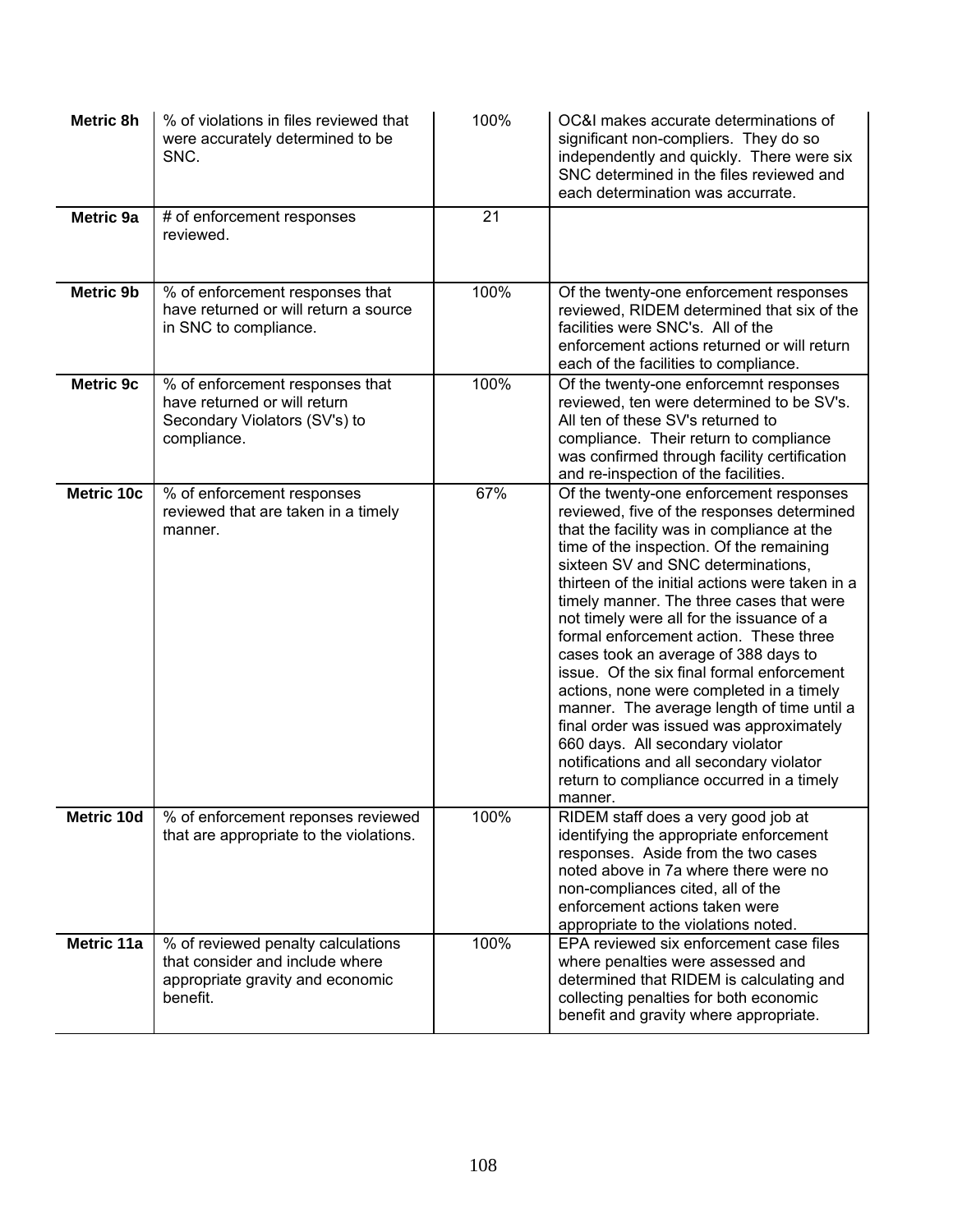| Metric 12a | % of penalties reviewed that<br>document the difference and rationale<br>between the initial and final assessed<br>penalty. | 100% | All enforcement case files reviewed<br>document all changes in penalty from the<br>initial to the final assessed penalty. OC&I<br>kept notes of every negotiated change in<br>penalty, and the changes were reflected in<br>new penalty calculation memos. |
|------------|-----------------------------------------------------------------------------------------------------------------------------|------|------------------------------------------------------------------------------------------------------------------------------------------------------------------------------------------------------------------------------------------------------------|
| Metric 12b | % of files that document collection of<br>penalty.                                                                          | 100% | Each enforcement case file contained<br>transmittal letters and copies of checks<br>documenting payment of negotiated<br>penalties.                                                                                                                        |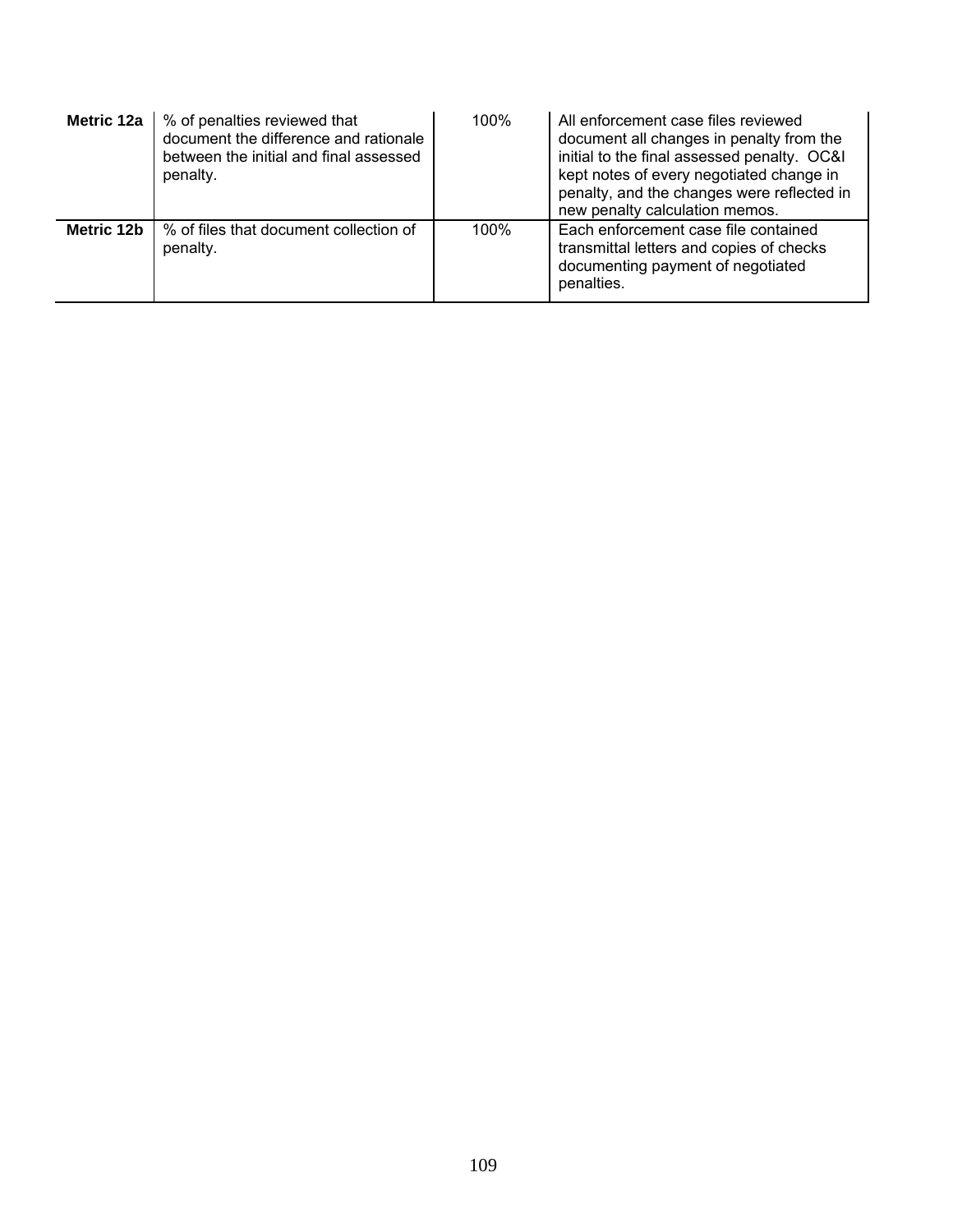## **APPENDIX G: CORRESPONDENCE**

Kick-off letter to RIDEM September 26, 2008



## **UNITED STATES ENVIRONMENTAL PROTECTION AGENCY Region 1 1 Congress Street, Suite 1100 BOSTON, MA 02114-2023**

Mr. Terrence Gray, Assistant Director for Air, Waste and Compliance Rhode Island Department of Environmental Management 235 Promenade Street Providence, RI 02908-5767

Dear Mr. Gray:

Through this letter, EPA Region 1 New England is initiating a review of the Rhode Island Department of Environmental Management (RIDEM) RCRA Subtitle C Enforcement, Clean Water Act NPDES Enforcement, and Clean Air Act Stationary Source Enforcement Programs. We will review inspection and enforcement activity from Federal Fiscal Year 2007.

In 2007, EPA regions completed the first round of reviews using the State Review Framework (SRF) protocol. This work created a baseline of performance from which future oversight of state compliance and enforcement programs can be tracked and managed. In early 2008, the first round of reviews was evaluated and a work group composed of EPA headquarters, regional managers and staff, ECOS, state media associations, and other state representatives revised the SRF elements, metrics, process and guidance.

In the second round of the SRF (SRF/2), the review cycle has been extended by a year such that all states will be reviewed within a 4 year cycle, or by the end of Fiscal Year 2012.

SRF/2 is a continuation of a national effort that allows Region 1 New England to ensure that RIDEM meets agreed upon minimum performance levels in providing environmental and public health protection. The review will include:

< examination of inspection and enforcement activity from Federal Fiscal Year 2007 and any available more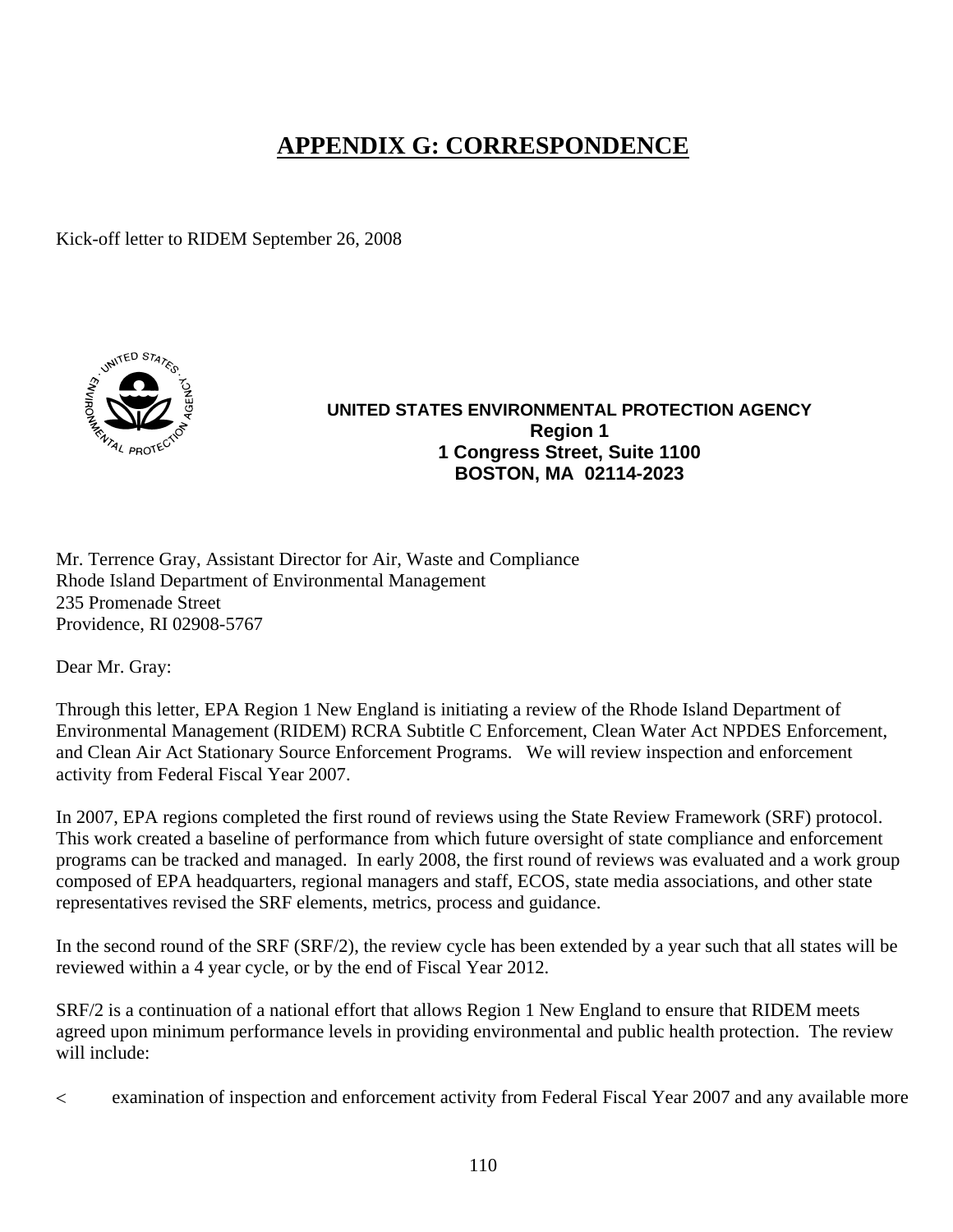recent information on current operations,

- < discussions between Region 1 New England and RIDEM program managers and staff,
- < review of selected RIDEM inspection and enforcement files and policies,
- < examination of data in EPA and RIDEM data systems, and
- < review of RIDEM's follow-up to the recommendations made by Region 1 after SRF/1.

Region 1 New England and RIDEM have the option of agreeing to examine state programs that broaden the scope of traditional enforcement. This may include programs such as pollution prevention, compliance assistance, innovative approaches to achieving compliance, documenting and reporting outputs, outcomes and indicators, or supplemental environmental projects. We welcome RIDEM suggesting other compliance programs for EPA review.

We expect to complete the RIDEM review, including the final report, by May 31, 2009.

Our intent is to assist RIDEM in achieving implementation of programs that meet federal standards and are based on the goals we have agreed to in RIDEM=s Performance Partnership Agreement. Region 1 New England and RIDEM are partners in carrying out the review. If we find issues, we want to address them in the most constructive manner possible.

Region 1 New England has established a cross-program team of managers and senior staff to implement the RIDEM review. Mark Mahoney will be Region 1 New England's primary contact for the review. He will lead the review team, directing all aspects of the review for the Region. Sam Silverman, Deputy Director, Office of Environmental Stewardship, is the Region 1 New England senior manager with overall responsibility for the review. The program experts on the review team will be:

- Χ Rich Piligian, RCRA
- Χ Dave Turin, NPDES
- Χ Tom McCusker, Clean Air Act

In October, I hope to meet with your senior managers to go over the review expectations, procedures, and schedule. Our review team will participate in this meeting and we hope that RIDEM managers and staff involved in the review can join us.

The SRF/2 protocol includes numerous program specific worksheets, metrics, and report templates that Region 1 New England and RIDEM will use to complete the review. We believe it will assist us in carrying out an efficient, focused review. All of these materials have been developed jointly by EPA regional and HQ staff and numerous state officials.

Attachment A, with this letter, transmits the Official Data Set (ODS) that will be used in the review, the files that have been selected for review, and our focus areas for the upcoming on-site file review that will be conducted from mid-October to mid-December. Please respond by October 6, 2008 with an indication that you agree with the ODS or with a spreadsheet indicating any discrepancies. Please send your response by e-mail to Mark Mahoney [\(Mahoney.mark@epa.gov](mailto:Mahoney.mark@epa.gov)). If you do not respond by this date, we will proceed with our preliminary data analysis under the assumption that the ODS is correct.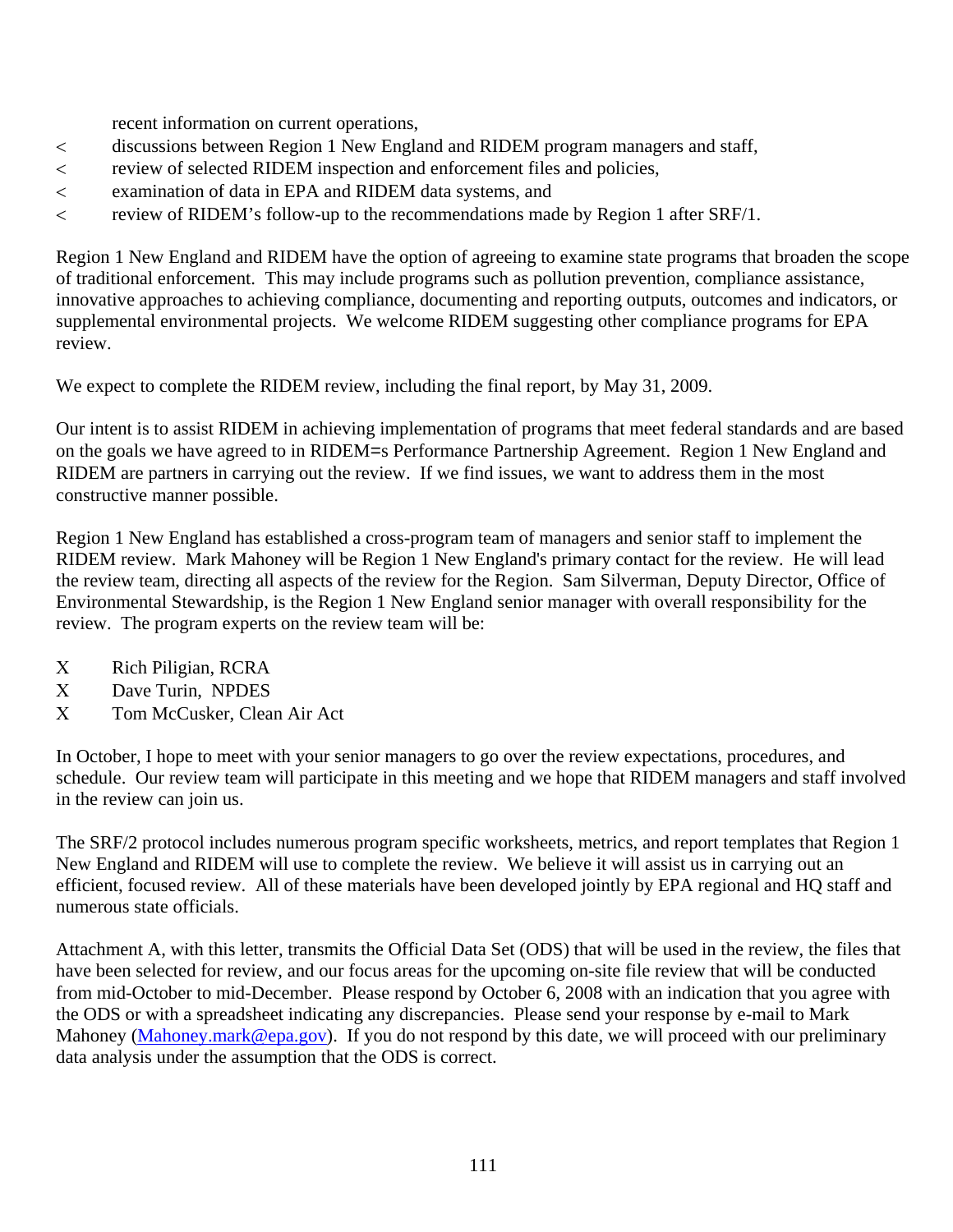EPA has designed the SRF Tracker as a repository for holding all SRF products including draft and final documents, letters, data sets, etc. It is also a management tool used to track the progress of a state review and to follow-up on the recommendations. Regions will enter and update all information for their states in the SRF Tracker. OECA will use the Tracker to monitor implementation of SRF/2. States can view and comment on their information securely on the internet.

All information and materials used in this review may be subject to federal and/or state disclosure laws. While EPA intends to use this information only for discussions with RIDEM, EPA will release the information in response to any request that is properly submitted.

We look forward to working with you on this project.

Sincerely,

Susan Studlien, Director Office of Environmental Stewardship

Attachment A: Official Data Set

cc: By E-mail Robert Varney, Regional Administrator Ira Leighton, Deputy Regional Administrator Region 1 New England Office Directors and Deputies Lisa Lund, Director, Office of Compliance, OECA Mark Mahoney, Region 1 New England